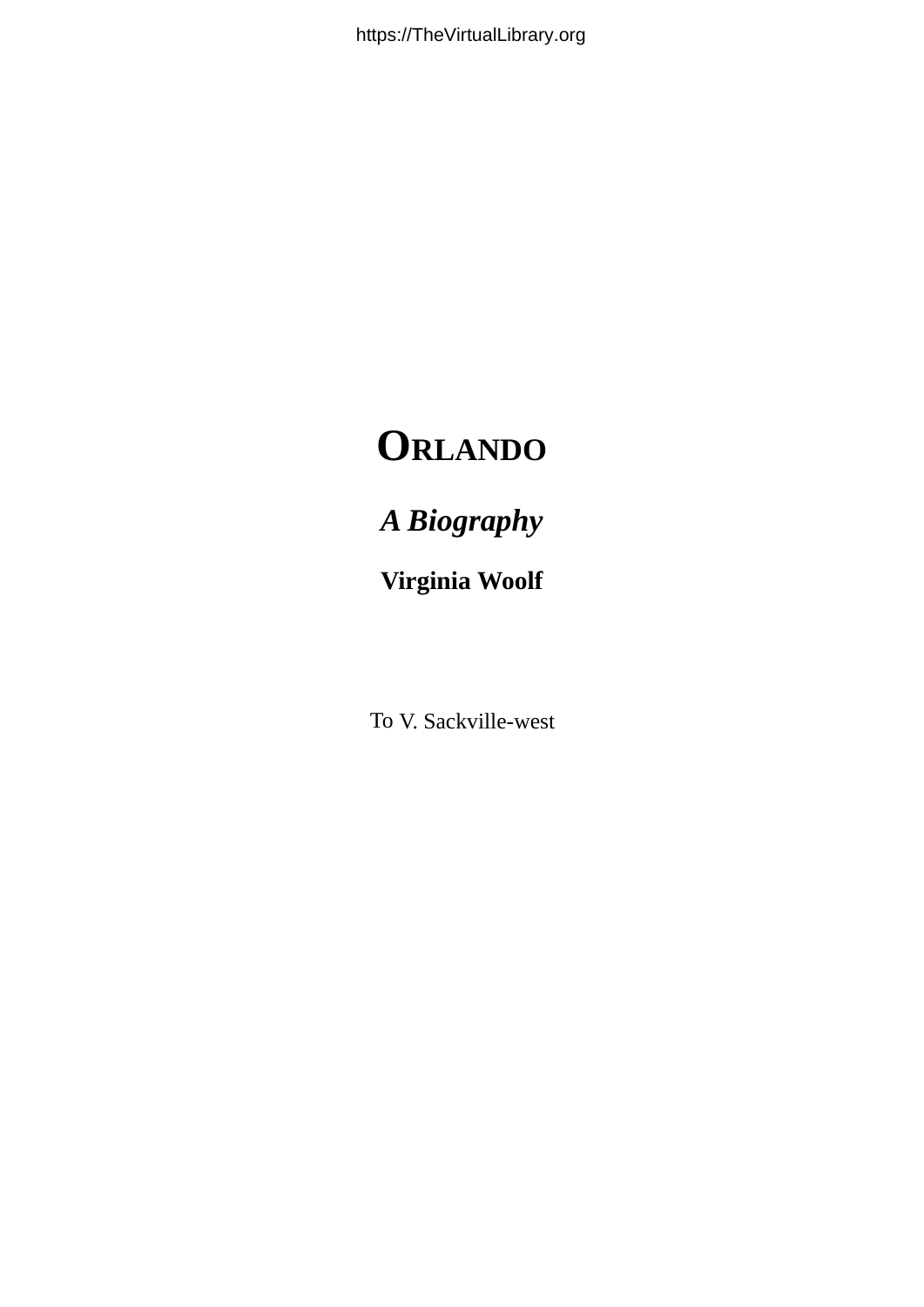#### Table of Contents

[Preface](#page-2-0) [Chapter](#page-3-0) 1 [Chapter](#page-23-0) 2 [Chapter](#page-43-0) 3 [Chapter](#page-56-0) 4 [Chapter](#page-83-0) 5 [Chapter](#page-97-0) 6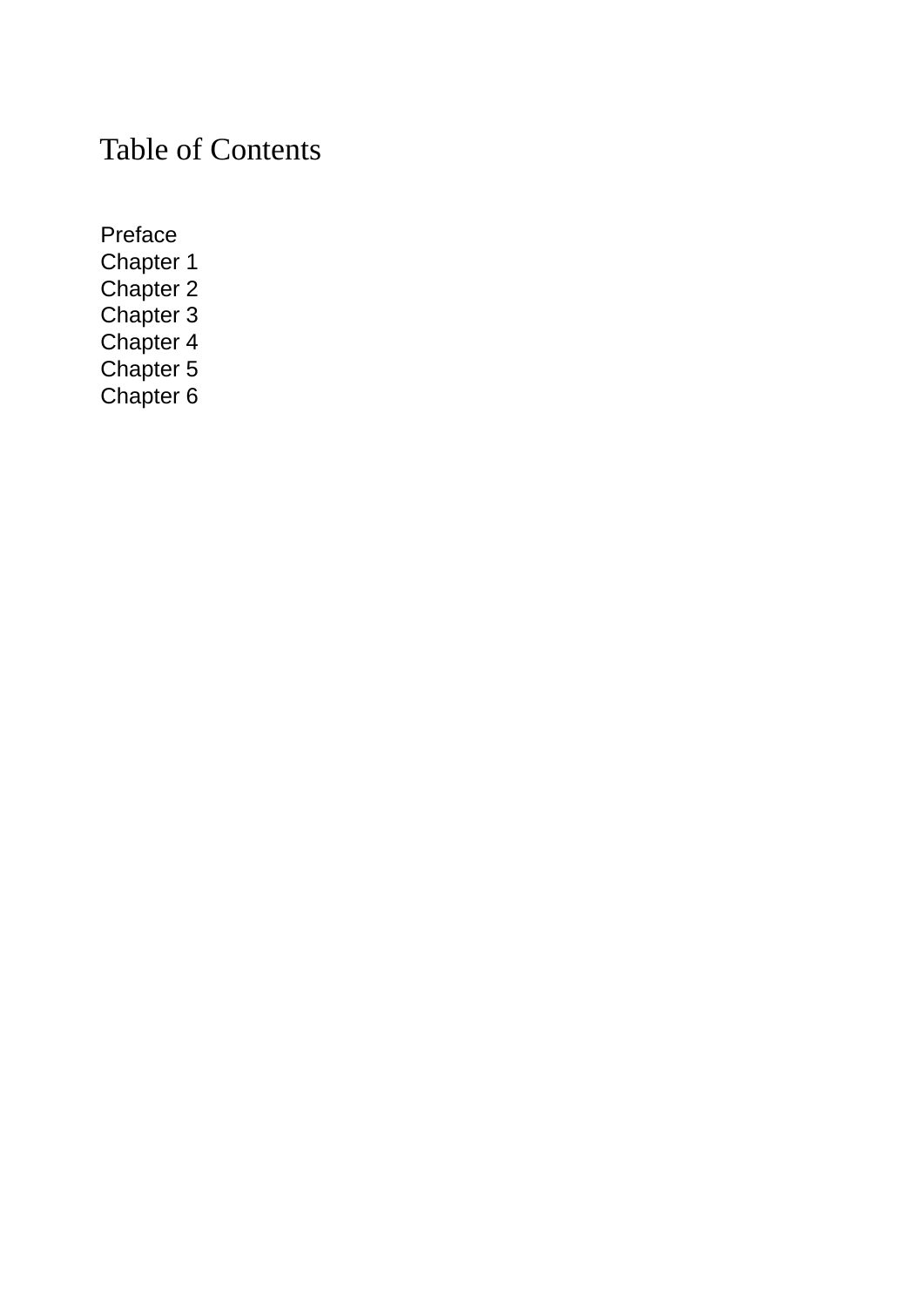## **PREFACE**

<span id="page-2-0"></span>Many friends have helped me in writing this book. Some are dead and so illustrious that I scarcely dare name them, yet no one can read or write without being perpetually in the debt of Defoe, Sir Thomas Browne, Sterne, Sir Walter Scott, Lord Macaulay, Emily Bronte, De Quincey, and Walter Pater,—to name the first that come to mind. Others are alive, and though perhaps as illustrious in their own way, are less formidable for that very reason. I am specially indebted to Mr C.P. Sanger, without whose knowledge of the law of real property this book could never have been written. Mr Sydney–Turner's wide and peculiar erudition has saved me, I hope, some lamentable blunders. I have had the advantage—how great I alone can estimate—of Mr Arthur Waley's knowledge of Chinese. Madame Lopokova (Mrs J.M. Keynes) has been at hand to correct my Russian. To the unrivalled sympathy and imagination of Mr Roger Fry I owe whatever understanding of the art of painting I may possess. I have, I hope, profited in another department by the singularly penetrating, if severe, criticism of my nephew Mr Julian Bell. Miss M.K. Snowdon's indefatigable researches in the archives of Harrogate and Cheltenham were none the less arduous for being vain. Other friends have helped me in ways too various to specify. I must content myself with naming Mr Angus Davidson; Mrs Cartwright; Miss Janet Case; Lord Berners (whose knowledge of Elizabethan music has proved invaluable); Mr Francis Birrell; my brother, Dr Adrian Stephen; Mr F.L. Lucas; Mr and Mrs Desmond Maccarthy; that most inspiriting of critics, my brother–in–law, Mr Clive Bell; Mr G.H. Rylands; Lady Colefax; Miss Nellie Boxall; Mr J.M. Keynes; Mr Hugh Walpole; Miss Violet Dickinson; the Hon. Edward Sackville West; Mr and Mrs St. John Hutchinson; Mr Duncan Grant; Mr and Mrs Stephen Tomlin; Mr and Lady Ottoline Morrell; my mother– in–law, Mrs Sydney Woolf; Mr Osbert Sitwell; Madame Jacques Raverat; Colonel Cory Bell; Miss Valerie Taylor; Mr J.T. Sheppard; Mr and Mrs T.S. Eliot; Miss Ethel Sands; Miss Nan Hudson; my nephew Mr Quentin Bell (an old and valued collaborator in fiction); Mr Raymond Mortimer; Lady Gerald Wellesley; Mr Lytton Strachey; the Viscountess Cecil; Miss Hope Mirrlees; Mr E.M. Forster; the Hon. Harold Nicolson; and my sister, Vanessa Bell—but the list threatens to grow too long and is already far too distinguished. For while it rouses in me memories of the pleasantest kind it will inevitably wake expectations in the reader which the book itself can only disappoint. Therefore I will conclude by thanking the officials of the British Museum and Record Office for their wonted courtesy; my niece Miss Angelica Bell, for a service which none but she could have rendered; and my husband for the patience with which he has invariably helped my researches and for the profound historical knowledge to which these pages owe whatever degree of accuracy they may attain. Finally, I would thank, had I not lost his name and address, a gentleman in America, who has generously and gratuitously corrected the punctuation, the botany, the entomology, the geography, and the chronology of previous works of mine and will, I hope, not spare his services on the present occasion.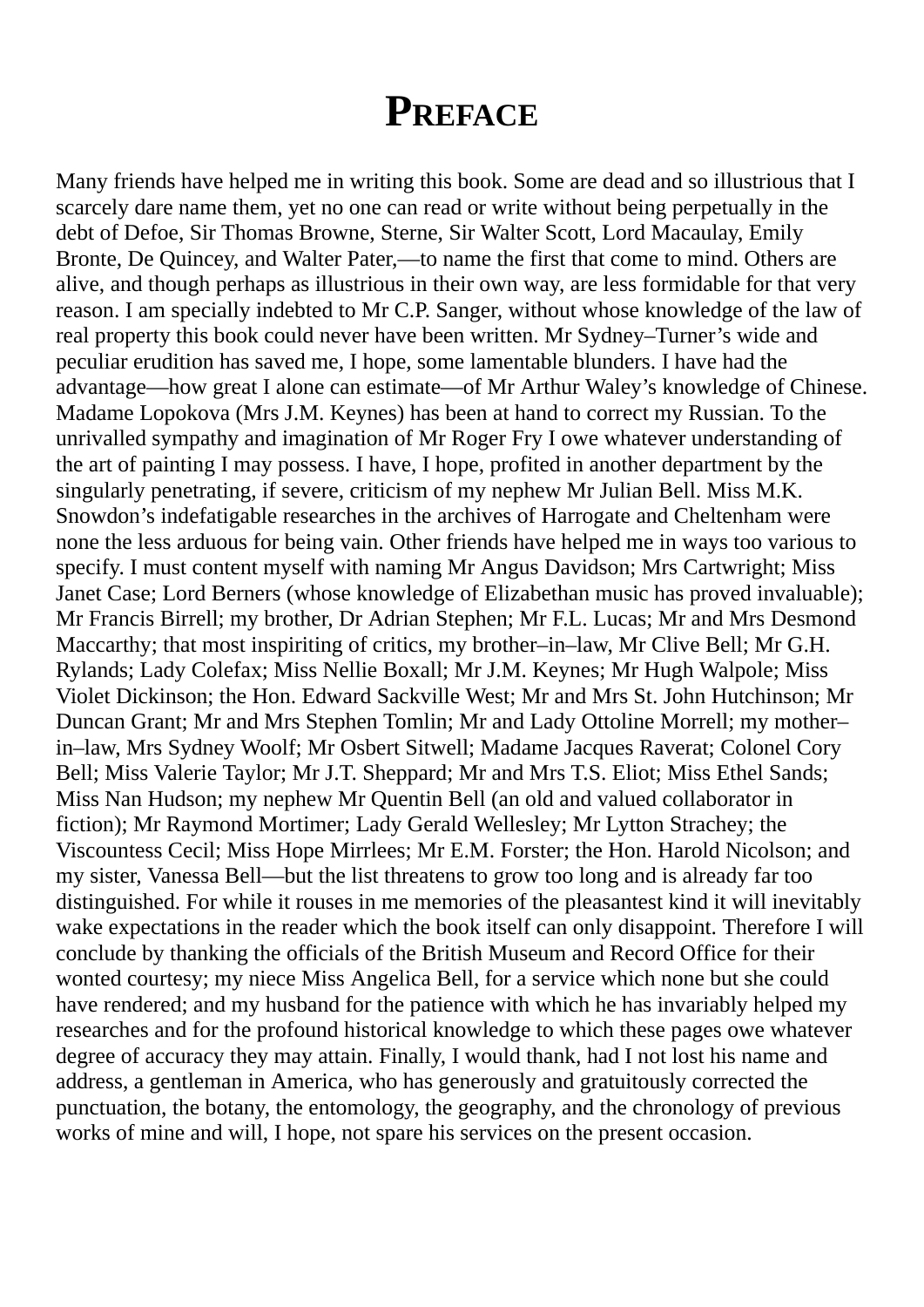# **CHAPTER 1**

<span id="page-3-0"></span>He—for there could be no doubt of his sex, though the fashion of the time did something to disguise it—was in the act of slicing at the head of a Moor which swung from the rafters. It was the colour of an old football, and more or less the shape of one, save for the sunken cheeks and a strand or two of coarse, dry hair, like the hair on a cocoanut. Orlando's father, or perhaps his grandfather, had struck it from the shoulders of a vast Pagan who had started up under the moon in the barbarian fields of Africa; and now it swung, gently, perpetually, in the breeze which never ceased blowing through the attic rooms of the gigantic house of the lord who had slain him.

Orlando's fathers had ridden in fields of asphodel, and stony fields, and fields watered by strange rivers, and they had struck many heads of many colours off many shoulders, and brought them back to hang from the rafters. So too would Orlando, he vowed. But since he was sixteen only, and too young to ride with them in Africa or France, he would steal away from his mother and the peacocks in the garden and go to his attic room and there lunge and plunge and slice the air with his blade. Sometimes he cut the cord so that the skull bumped on the floor and he had to string it up again, fastening it with some chivalry almost out of reach so that his enemy grinned at him through shrunk, black lips triumphantly. The skull swung to and fro, for the house, at the top of which he lived, was so vast that there seemed trapped in it the wind itself, blowing this way, blowing that way, winter and summer. The green arras with the hunters on it moved perpetually. His fathers had been noble since they had been at all. They came out of the northern mists wearing coronets on their heads. Were not the bars of darkness in the room, and the yellow pools which chequered the floor, made by the sun falling through the stained glass of a vast coat of arms in the window? Orlando stood now in the midst of the yellow body of an heraldic leopard. When he put his hand on the window–sill to push the window open, it was instantly coloured red, blue, and yellow like a butterfly's wing. Thus, those who like symbols, and have a turn for the deciphering of them, might observe that though the shapely legs, the handsome body, and the well–set shoulders were all of them decorated with various tints of heraldic light, Orlando's face, as he threw the window open, was lit solely by the sun itself. A more candid, sullen face it would be impossible to find. Happy the mother who bears, happier still the biographer who records the life of such a one! Never need she vex herself, nor he invoke the help of novelist or poet. From deed to deed, from glory to glory, from office to office he must go, his scribe following after, till they reach whatever seat it may be that is the height of their desire. Orlando, to look at, was cut out precisely for some such career. The red of the cheeks was covered with peach down; the down on the lips was only a little thicker than the down on the cheeks. The lips themselves were short and slightly drawn back over teeth of an exquisite and almond whiteness. Nothing disturbed the arrowy nose in its short, tense flight; the hair was dark, the ears small, and fitted closely to the head. But, alas, that these catalogues of youthful beauty cannot end without mentioning forehead and eyes. Alas, that people are seldom born devoid of all three; for directly we glance at Orlando standing by the window, we must admit that he had eyes like drenched violets, so large that the water seemed to have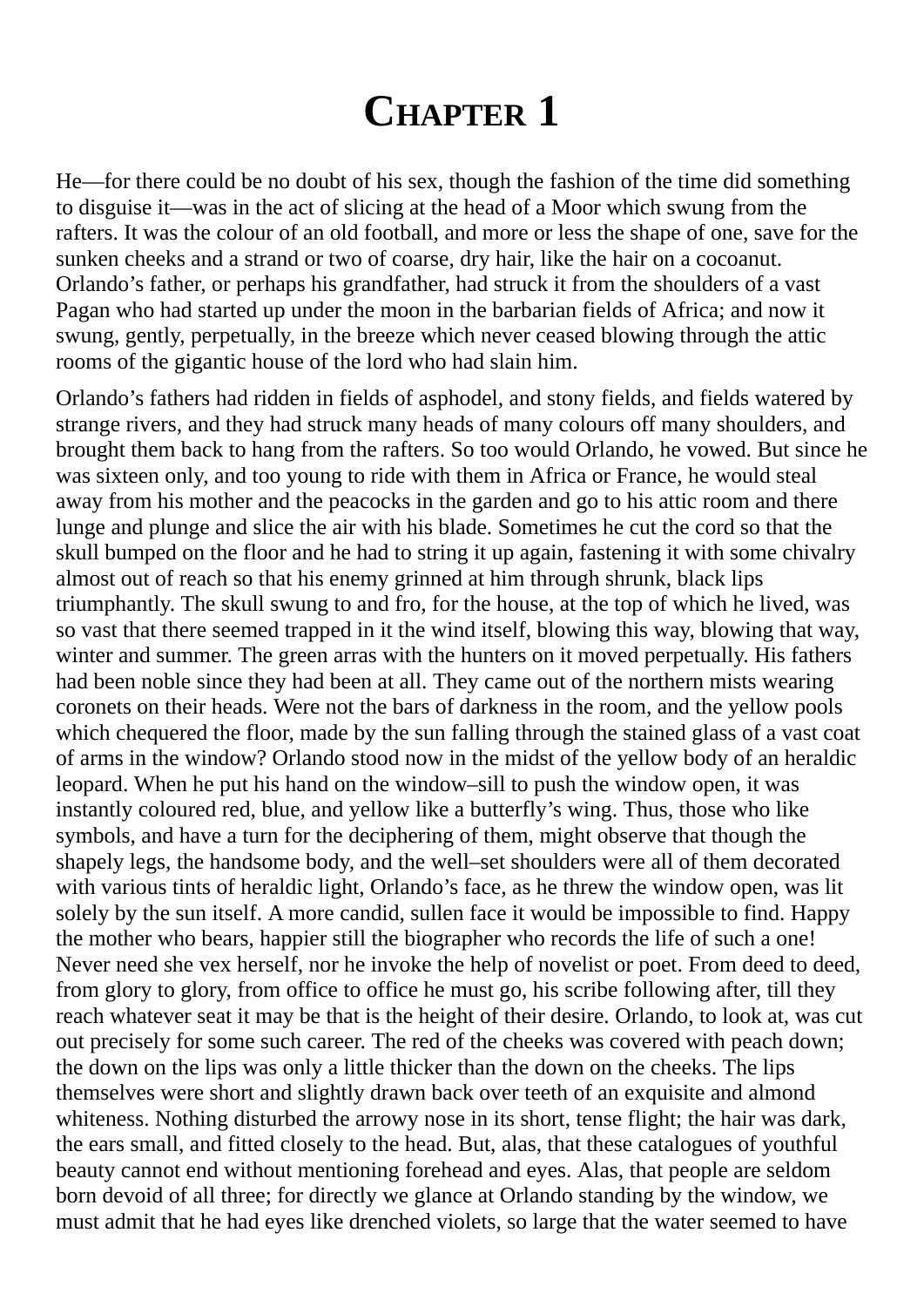brimmed in them and widened them; and a brow like the swelling of a marble dome pressed between the two blank medallions which were his temples. Directly we glance at eyes and forehead, thus do we rhapsodize. Directly we glance at eyes and forehead, we have to admit a thousand disagreeables which it is the aim of every good biographer to ignore. Sights disturbed him, like that of his mother, a very beautiful lady in green walking out to feed the peacocks with Twitchett, her maid, behind her; sights exalted him—the birds and the trees; and made him in love with death—the evening sky, the homing rooks; and so, mounting up the spiral stairway into his brain—which was a roomy one—all these sights, and the garden sounds too, the hammer beating, the wood chopping, began that riot and confusion of the passions and emotions which every good biographer detests, But to continue—Orlando slowly drew in his head, sat down at the table, and, with the half– conscious air of one doing what they do every day of their lives at this hour, took out a writing book labelled 'Aethelbert: A Tragedy in Five Acts,' and dipped an old stained goose quill in the ink.

Soon he had covered ten pages and more with poetry. He was fluent, evidently, but he was abstract. Vice, Crime, Misery were the personages of his drama; there were Kings and Queens of impossible territories; horrid plots confounded them; noble sentiments suffused them; there was never a word said as he himself would have said it, but all was turned with a fluency and sweetness which, considering his age—he was not yet seventeen—and that the sixteenth century had still some years of its course to run, were remarkable enough. At last, however, he came to a halt. He was describing, as all young poets are for ever describing, nature, and in order to match the shade of green precisely he looked (and here he showed more audacity than most) at the thing itself, which happened to be a laurel bush growing beneath the window. After that, of course, he could write no more. Green in nature is one thing, green in literature another. Nature and letters seem to have a natural antipathy; bring them together and they tear each other to pieces. The shade of green Orlando now saw spoilt his rhyme and split his metre. Moreover, nature has tricks of her own. Once look out of a window at bees among flowers, at a yawning dog, at the sun setting, once think 'how many more suns shall I see set', etc. etc. (the thought is too well known to be worth writing out) and one drops the pen, takes one's cloak, strides out of the room, and catches one's foot on a painted chest as one does so. For Orlando was a trifle clumsy.

He was careful to avoid meeting anyone. There was Stubbs, the gardener, coming along the path. He hid behind a tree till he had passed. He let himself out at a little gate in the garden wall. He skirted all stables, kennels, breweries, carpenters'shops, washhouses, places where they make tallow candles, kill oxen, forge horse–shoes, stitch jerkins—for the house was a town ringing with men at work at their various crafts—and gained the ferny path leading uphill through the park unseen. There is perhaps a kinship among qualities; one draws another along with it; and the biographer should here call attention to the fact that this clumsiness is often mated with a love of solitude. Having stumbled over a chest, Orlando naturally loved solitary places, vast views, and to feel himself for ever and ever and ever alone.

So, after a long silence, 'I am alone', he breathed at last, opening his lips for the first time in this record. He had walked very quickly uphill through ferns and hawthorn bushes, startling deer and wild birds, to a place crowned by a single oak tree. It was very high, so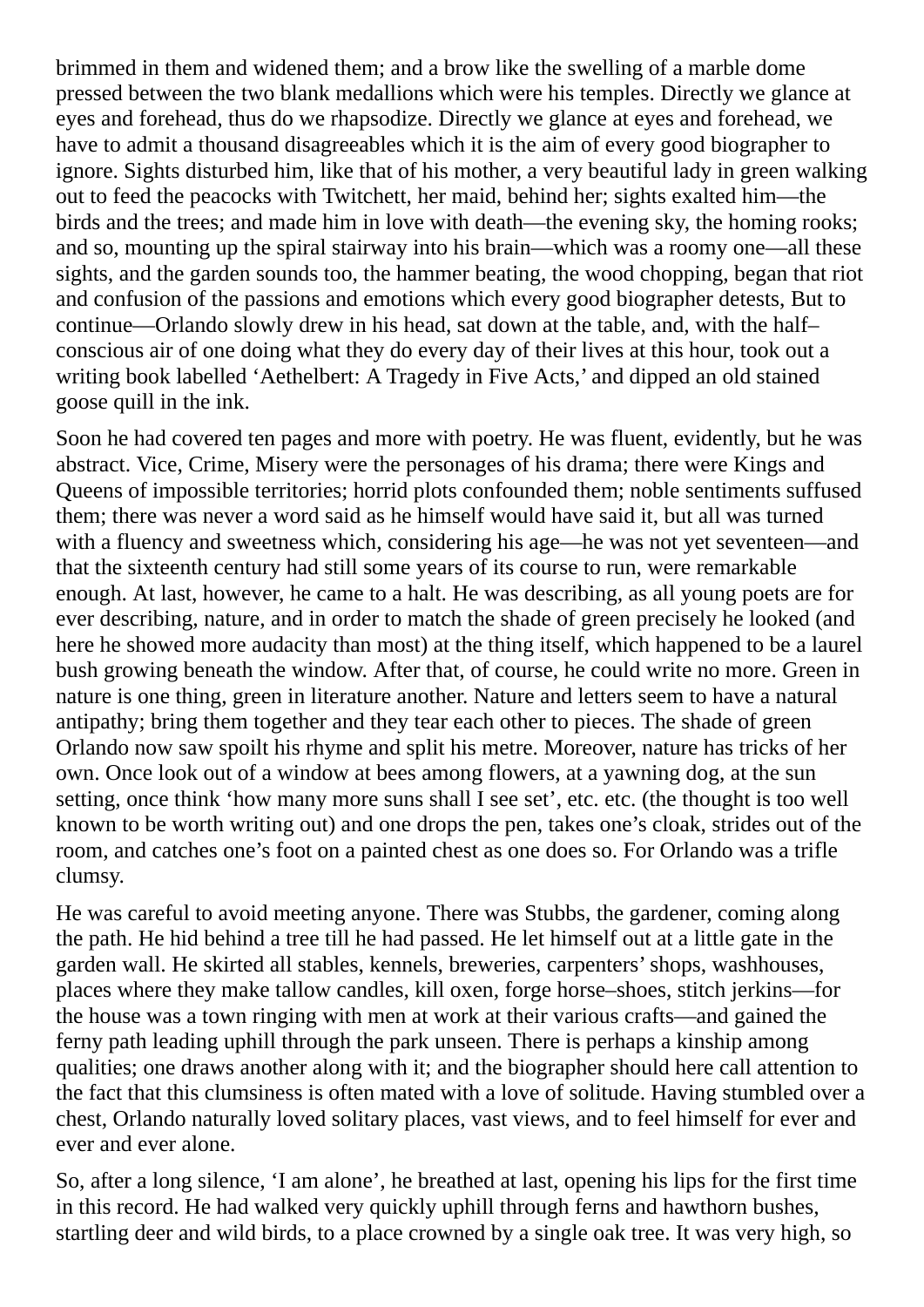high indeed that nineteen English counties could be seen beneath; and on clear days thirty or perhaps forty, if the weather was very fine. Sometimes one could see the English Channel, wave reiterating upon wave. Rivers could be seen and pleasure boats gliding on them; and galleons setting out to sea; and armadas with puffs of smoke from which came the dull thud of cannon firing; and forts on the coast; and castles among the meadows; and here a watch tower; and there a fortress; and again some vast mansion like that of Orlando's father, massed like a town in the valley circled by walls. To the east there were the spires of London and the smoke of the city; and perhaps on the very sky line, when the wind was in the right quarter, the craggy top and serrated edges of Snowdon herself showed mountainous among the clouds. For a moment Orlando stood counting, gazing, recognizing. That was his father's house; that his uncle's. His aunt owned those three great turrets among the trees there. The heath was theirs and the forest; the pheasant and the deer, the fox, the badger, and the butterfly.

He sighed profoundly, and flung himself—there was a passion in his movements which deserves the word—on the earth at the foot of the oak tree. He loved, beneath all this summer transiency, to feel the earth's spine beneath him; for such he took the hard root of the oak tree to be; or, for image followed image, it was the back of a great horse that he was riding, or the deck of a tumbling ship—it was anything indeed, so long as it was hard, for he felt the need of something which he could attach his floating heart to; the heart that tugged at his side; the heart that seemed filled with spiced and amorous gales every evening about this time when he walked out. To the oak tree he tied it and as he lay there, gradually the flutter in and about him stilled itself; the little leaves hung, the deer stopped; the pale summer clouds stayed; his limbs grew heavy on the ground; and he lay so still that by degrees the deer stepped nearer and the rooks wheeled round him and the swallows dipped and circled and the dragonflies shot past, as if all the fertility and amorous activity of a summer's evening were woven web–like about his body.

After an hour or so—the sun was rapidly sinking, the white clouds had turned red, the hills were violet, the woods purple, the valleys black—a trumpet sounded. Orlando leapt to his feet. The shrill sound came from the valley. It came from a dark spot down there; a spot compact and mapped out; a maze; a town, yet girt about with walls; it came from the heart of his own great house in the valley, which, dark before, even as he looked and the single trumpet duplicated and reduplicated itself with other shriller sounds, lost its darkness and became pierced with lights. Some were small hurrying lights, as if servants dashed along corridors to answer summonses; others were high and lustrous lights, as if they burnt in empty banqueting–halls made ready to receive guests who had not come; and others dipped and waved and sank and rose, as if held in the hands of troops of serving men, bending, kneeling, rising, receiving, guarding, and escorting with all dignity indoors a great Princess alighting from her chariot. Coaches turned and wheeled in the courtyard. Horses tossed their plumes. The Queen had come.

Orlando looked no more. He dashed downhill. He let himself in at a wicket gate. He tore up the winding staircase. He reached his room. He tossed his stockings to one side of the room, his jerkin to the other. He dipped his head. He scoured his hands. He pared his finger nails. With no more than six inches of looking–glass and a pair of old candles to help him, he had thrust on crimson breeches, lace collar, waistcoat of taffeta, and shoes with rosettes on them as big as double dahlias in less than ten minutes by the stable clock.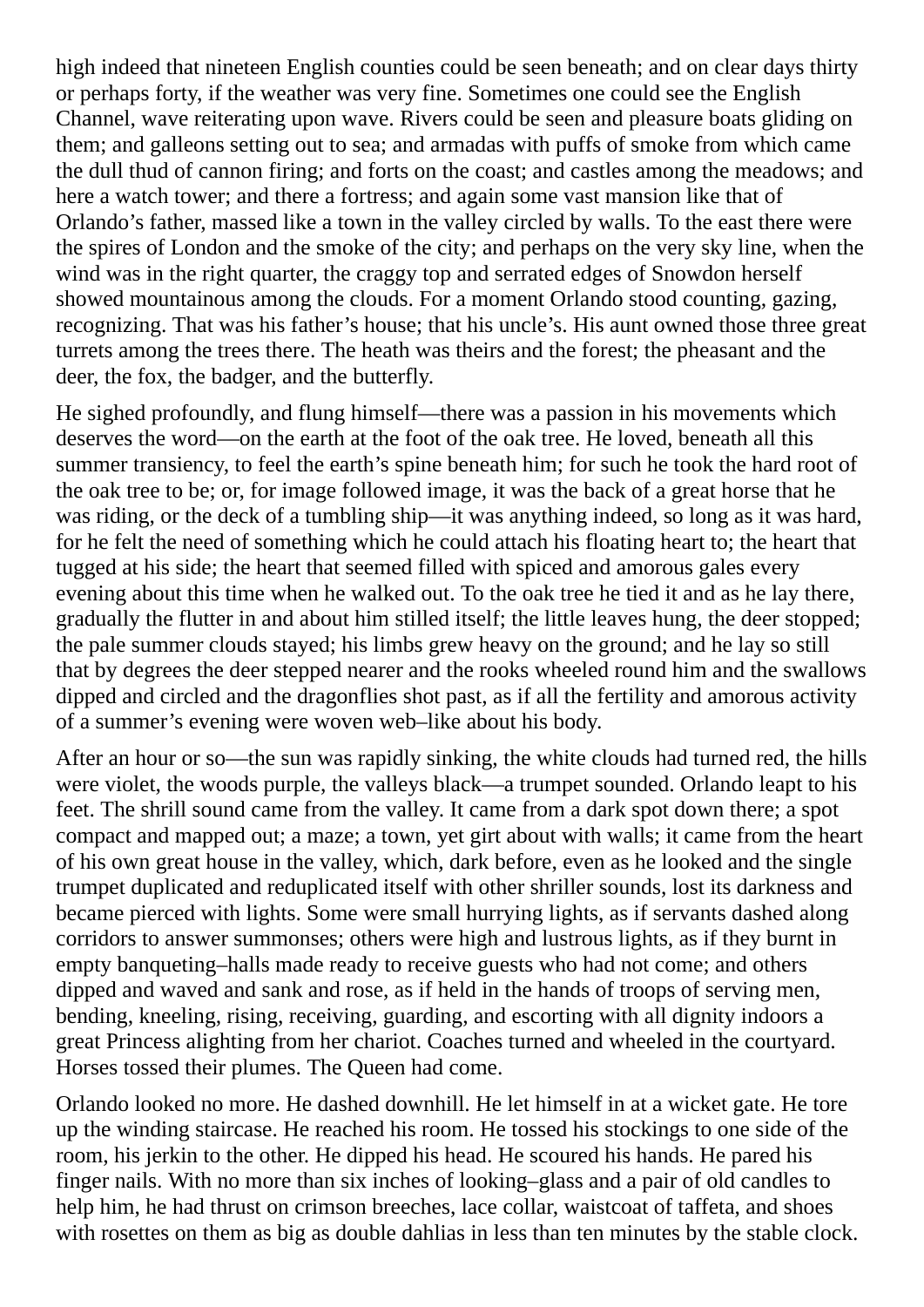He was ready. He was flushed. He was excited, But he was terribly late.

By short cuts known to him, he made his way now through the vast congeries of rooms and staircases to the banqueting–hall, five acres distant on the other side of the house. But half–way there, in the back quarters where the servants lived, he stopped. The door of Mrs Stewkley's sitting–room stood open—she was gone, doubtless, with all her keys to wait upon her mistress. But there, sitting at the servant's dinner table with a tankard beside him and paper in front of him, sat a rather fat, shabby man, whose ruff was a thought dirty, and whose clothes were of hodden brown. He held a pen in his hand, but he was not writing. He seemed in the act of rolling some thought up and down, to and fro in his mind till it gathered shape or momentum to his liking. His eyes, globed and clouded like some green stone of curious texture, were fixed. He did not see Orlando. For all his hurry, Orlando stopped dead. Was this a poet? Was he writing poetry? 'Tell me', he wanted to say, 'everything in the whole world'—for he had the wildest, most absurd, extravagant ideas about poets and poetry—but how speak to a man who does not see you? who sees ogres, satyrs, perhaps the depths of the sea instead? So Orlando stood gazing while the man turned his pen in his fingers, this way and that way; and gazed and mused; and then, very quickly, wrote half–a–dozen lines and looked up. Whereupon Orlando, overcome with shyness, darted off and reached the banqueting–hall only just in time to sink upon his knees and, hanging his head in confusion, to offer a bowl of rose water to the great Queen herself.

Such was his shyness that he saw no more of her than her ringed hands in water; but it was enough. It was a memorable hand; a thin hand with long fingers always curling as if round orb or sceptre; a nervous, crabbed, sickly hand; a commanding hand too; a hand that had only to raise itself for a head to fall; a hand, he guessed, attached to an old body that smelt like a cupboard in which furs are kept in camphor; which body was yet caparisoned in all sorts of brocades and gems; and held itself very upright though perhaps in pain from sciatica; and never flinched though strung together by a thousand fears; and the Queen's eyes were light yellow. All this he felt as the great rings flashed in the water and then something pressed his hair—which, perhaps, accounts for his seeing nothing more likely to be of use to a historian. And in truth, his mind was such a welter of opposites—of the night and the blazing candles, of the shabby poet and the great Queen, of silent fields and the clatter of serving men—that he could see nothing; or only a hand.

By the same showing, the Queen herself can have seen only a head. But if it is possible from a hand to deduce a body, informed with all the attributes of a great Queen, her crabbedness, courage, frailty, and terror, surely a head can be as fertile, looked down upon from a chair of state by a lady whose eyes were always, if the waxworks at the Abbey are to be trusted, wide open. The long, curled hair, the dark head bent so reverently, so innocently before her, implied a pair of the finest legs that a young nobleman has ever stood upright upon; and violet eyes; and a heart of gold; and loyalty and manly charm—all qualities which the old woman loved the more the more they failed her. For she was growing old and worn and bent before her time. The sound of cannon was always in her ears. She saw always the glistening poison drop and the long stiletto. As she sat at table she listened; she heard the guns in the Channel; she dreaded—was that a curse, was that a whisper? Innocence, simplicity, were all the more dear to her for the dark background she set them against. And it was that same night, so tradition has it, when Orlando was sound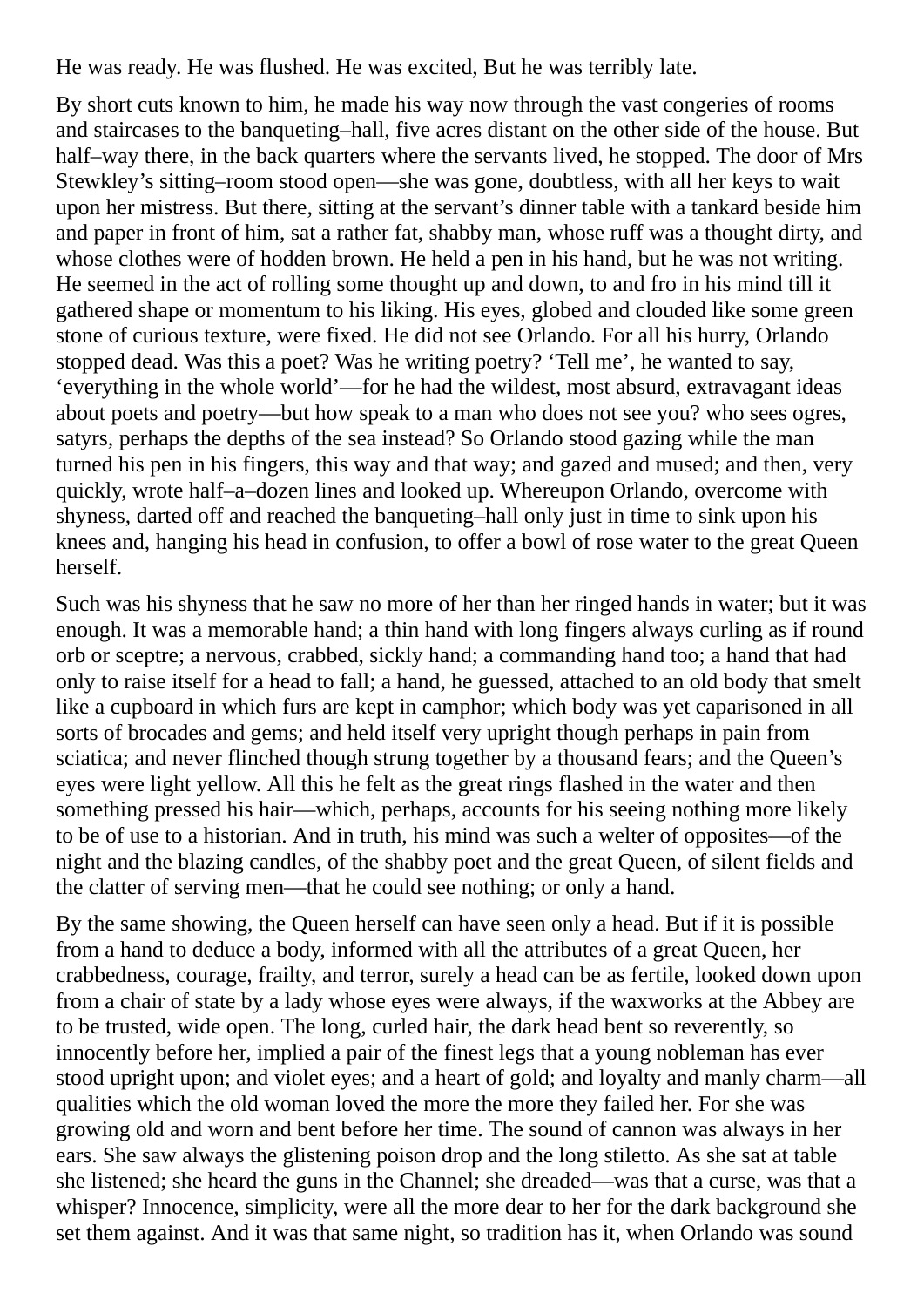asleep, that she made over formally, putting her hand and seal finally to the parchment, the gift of the great monastic house that had been the Archbishop's and then the King's to Orlando's father.

Orlando slept all night in ignorance. He had been kissed by a queen without knowing it. And perhaps, for women's hearts are intricate, it was his ignorance and the start he gave when her lips touched him that kept the memory of her young cousin (for they had blood in common) green in her mind. At any rate, two years of this quiet country life had not passed, and Orlando had written no more perhaps than twenty tragedies and a dozen histories and a score of sonnets when a message came that he was to attend the Queen at Whitehall.

'Here', she said, watching him advance down the long gallery towards her, 'comes my innocent!' (There was a serenity about him always which had the look of innocence when, technically, the word was no longer applicable.)

'Come!'she said. She was sitting bolt upright beside the fire. And she held him a foot's pace from her and looked him up and down. Was she matching her speculations the other night with the truth now visible? Did she find her guesses justified? Eyes, mouth, nose, breast, hips, hands—she ran them over; her lips twitched visibly as she looked; but when she saw his legs she laughed out loud. He was the very image of a noble gentleman. But inwardly? She flashed her yellow hawk's eyes upon him as if she would pierce his soul. The young man withstood her gaze blushing only a damask rose as became him. Strength, grace, romance, folly, poetry, youth—she read him like a page. Instantly she plucked a ring from her finger (the joint was swollen rather) and as she fitted it to his, named him her Treasurer and Steward; next hung about him chains of office; and bidding him bend his knee, tied round it at the slenderest part the jewelled order of the Garter. Nothing after that was denied him. When she drove in state he rode at her carriage door. She sent him to Scotland on a sad embassy to the unhappy Queen. He was about to sail for the Polish wars when she recalled him. For how could she bear to think of that tender flesh torn and that curly head rolled in the dust? She kept him with her. At the height of her triumph when the guns were booming at the Tower and the air was thick enough with gunpowder to make one sneeze and the huzzas of the people rang beneath the windows, she pulled him down among the cushions where her women had laid her (she was so worn and old) and made him bury his face in that astonishing composition—she had not changed her dress for a month—which smelt for all the world, he thought, recalling his boyish memory, like some old cabinet at home where his mother's furs were stored. He rose, half suffocated from the embrace. 'This', she breathed, 'is my victory!'—even as a rocket roared up and dyed her cheeks scarlet.

For the old woman loved him. And the Queen, who knew a man when she saw one, though not, it is said, in the usual way, plotted for him a splendid ambitious career. Lands were given him, houses assigned him. He was to be the son of her old age; the limb of her infirmity; the oak tree on which she leant her degradation. She croaked out these promises and strange domineering tendernesses (they were at Richmond now) sitting bolt upright in her stiff brocades by the fire which, however high they piled it, never kept her warm.

Meanwhile, the long winter months drew on. Every tree in the Park was lined with frost. The river ran sluggishly. One day when the snow was on the ground and the dark panelled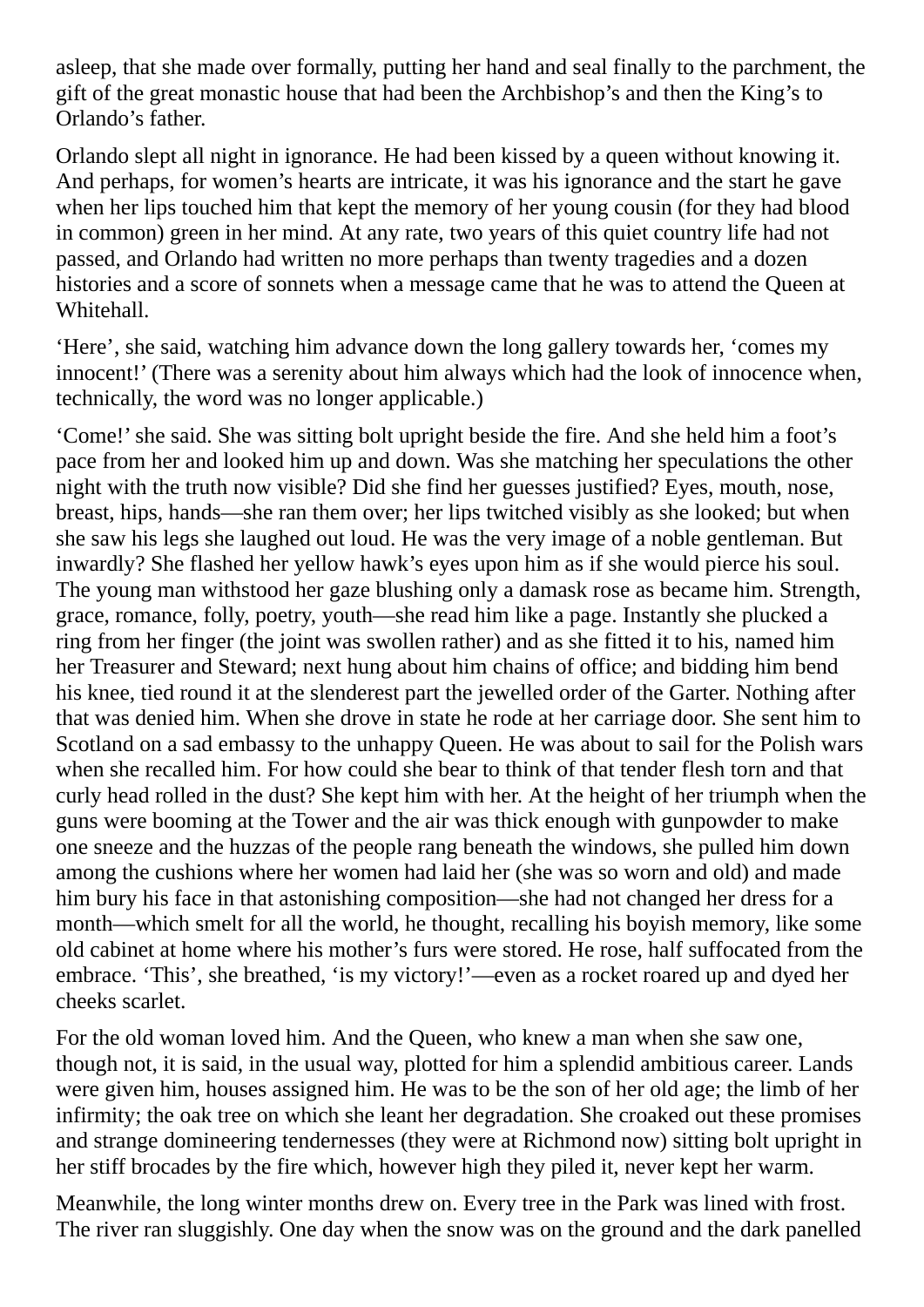rooms were full of shadows and the stags were barking in the Park, she saw in the mirror, which she kept for fear of spies always by her, through the door, which she kept for fear of murderers always open, a boy—could it be Orlando?—kissing a girl—who in the Devil's name was the brazen hussy? Snatching at her golden–hilted sword she struck violently at the mirror. The glass crashed; people came running; she was lifted and set in her chair again; but she was stricken after that and groaned much, as her days wore to an end, of man's treachery.

It was Orlando's fault perhaps; yet, after all, are we to blame Orlando? The age was the Elizabethan; their morals were not ours; nor their poets; nor their climate; nor their vegetables even. Everything was different. The weather itself, the heat and cold of summer and winter, was, we may believe, of another temper altogether. The brilliant amorous day was divided as sheerly from the night as land from water. Sunsets were redder and more intense; dawns were whiter and more auroral. Of our crepuscular half–lights and lingering twilights they knew nothing. The rain fell vehemently, or not at all. The sun blazed or there was darkness. Translating this to the spiritual regions as their wont is, the poets sang beautifully how roses fade and petals fall. The moment is brief they sang; the moment is over; one long night is then to be slept by all. As for using the artifices of the greenhouse or conservatory to prolong or preserve these fresh pinks and roses, that was not their way. The withered intricacies and ambiguities of our more gradual and doubtful age were unknown to them. Violence was all. The flower bloomed and faded. The sun rose and sank. The lover loved and went. And what the poets said in rhyme, the young translated into practice. Girls were roses, and their seasons were short as the flowers'. Plucked they must be before nightfall; for the day was brief and the day was all. Thus, if Orlando followed the leading of the climate, of the poets, of the age itself, and plucked his flower in the window–seat even with the snow on the ground and the Queen vigilant in the corridor we can scarcely bring ourselves to blame him. He was young; he was boyish; he did but as nature bade him do. As for the girl, we know no more than Queen Elizabeth herself did what her name was. It may have been Doris, Chloris, Delia, or Diana, for he made rhymes to them all in turn; equally, she may have been a court lady, or some serving maid. For Orlando's taste was broad; he was no lover of garden flowers only; the wild and the weeds even had always a fascination for him.

Here, indeed, we lay bare rudely, as a biographer may, a curious trait in him, to be accounted for, perhaps, by the fact that a certain grandmother of his had worn a smock and carried milkpails. Some grains of the Kentish or Sussex earth were mixed with the thin, fine fluid which came to him from Normandy. He held that the mixture of brown earth and blue blood was a good one. Certain it is that he had always a liking for low company, especially for that of lettered people whose wits so often keep them under, as if there were the sympathy of blood between them. At this season of his life, when his head brimmed with rhymes and he never went to bed without striking off some conceit, the cheek of an innkeeper's daughter seemed fresher and the wit of a gamekeeper's niece seemed quicker than those of the ladies at Court. Hence, he began going frequently to Wapping Old Stairs and the beer gardens at night, wrapped in a grey cloak to hide the star at his neck and the garter at his knee. There, with a mug before him, among the sanded alleys and bowling greens and all the simple architecture of such places, he listened to sailors' stories of hardship and horror and cruelty on the Spanish main; how some had lost their toes, others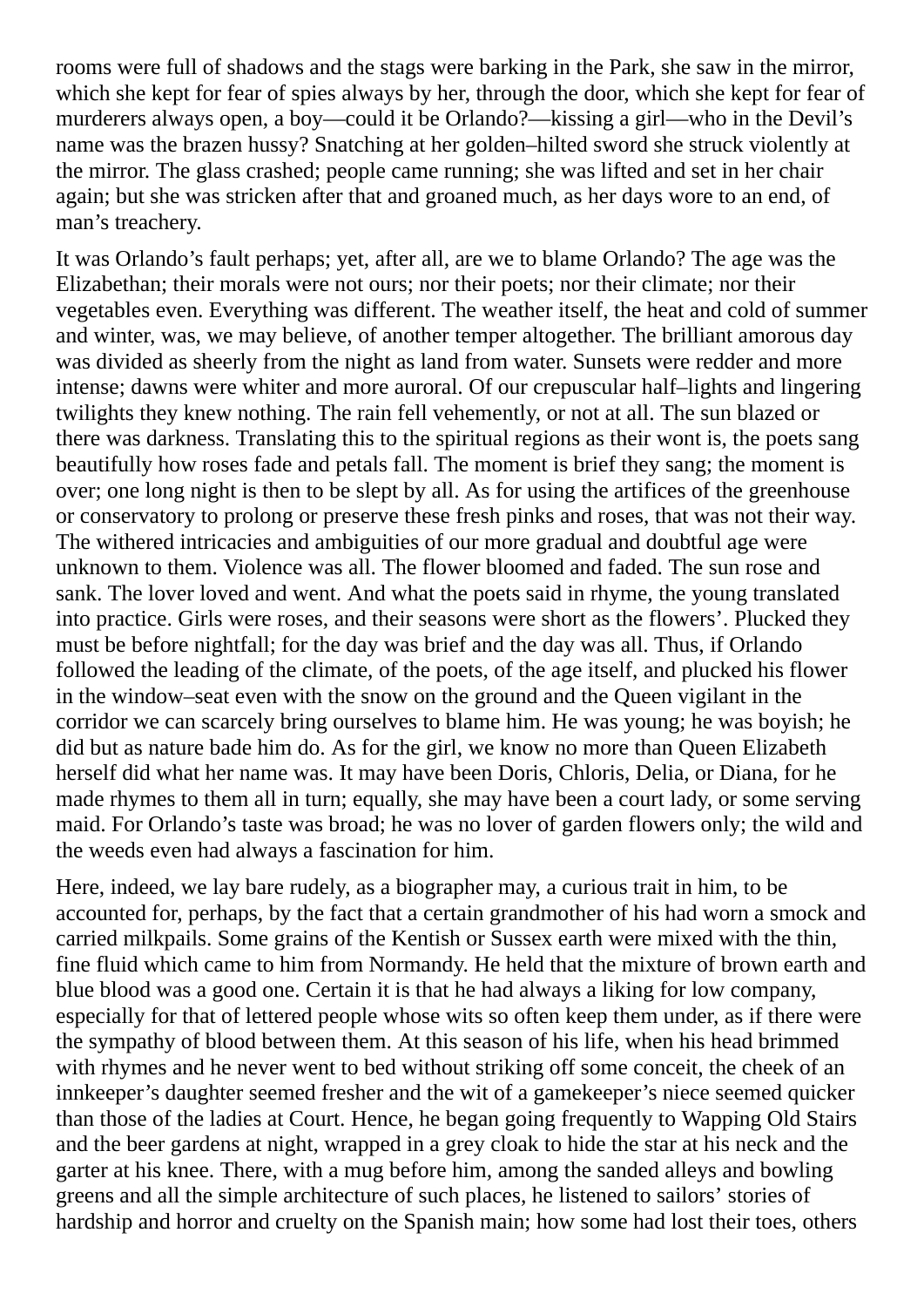their noses—for the spoken story was never so rounded or so finely coloured as the written. Especially he loved to hear them volley forth their songs of 'the Azores, while the parrakeets, which they had brought from those parts, pecked at the rings in their ears, tapped with their hard acquisitive beaks at the rubies on their fingers, and swore as vilely as their masters. The women were scarcely less bold in their speech and less free in their manner than the birds. They perched on his knee, flung their arms round his neck and, guessing that something out of the common lay hid beneath his duffle cloak, were quite as eager to come at the truth of the matter as Orlando himself.

Nor was opportunity lacking. The river was astir early and late with barges, wherries, and craft of all description. Every day sailed to sea some fine ship bound for the Indies; now and again another blackened and ragged with hairy men on board crept painfully to anchor. No one missed a boy or girl if they dallied a little on the water after sunset; or raised an eyebrow if gossip had seen them sleeping soundly among the treasure sacks safe in each other's arms. Such indeed was the adventure that befel Orlando, Sukey, and the Earl of Cumberland. The day was hot; their loves had been active; they had fallen asleep among the rubies. Late that night the Earl, whose fortunes were much bound up in the Spanish ventures, came to check the booty alone with a lantern. He flashed the light on a barrel. He started back with an oath. Twined about the cask two spirits lay sleeping. Superstitious by nature, and his conscience laden with many a crime, the Earl took the couple—they were wrapped in a red cloak, and Sukey's bosom was almost as white as the eternal snows of Orlando's poetry—for a phantom sprung from the graves of drowned sailors to upbraid him. He crossed himself. He vowed repentance. The row of alms houses still standing in the Sheen Road is the visible fruit of that moment's panic. Twelve poor old women of the parish today drink tea and tonight bless his Lordship for a roof above their heads; so that illicit love in a treasure ship—but we omit the moral.

Soon, however, Orlando grew tired, not only of the discomfort of this way of life, and of the crabbed streets of the neighbourhood, but of the primitive manner of the people. For it has to be remembered that crime and poverty had none of the attraction for the Elizabethans that they have for us. They had none of our modern shame of book learning; none of our belief that to be born the son of a butcher is a blessing and to be unable to read a virtue; no fancy that what we call 'life' and 'reality' are somehow connected with ignorance and brutality; nor, indeed, any equivalent for these two words at all. It was not to seek 'life' that Orlando went among them; not in quest of 'reality' that he left them. But when he had heard a score of times how Jakes had lost his nose and Sukey her honour and they told the stories admirably, it must be admitted—he began to be a little weary of the repetition, for a nose can only be cut off in one way and maidenhood lost in another or so it seemed to him—whereas the arts and the sciences had a diversity about them which stirred his curiosity profoundly. So, always keeping them in happy memory, he left off frequenting the beer gardens and the skittle alleys, hung his grey cloak in his wardrobe, let his star shine at his neck and his garter twinkle at his knee, and appeared once more at the Court of King James. He was young, he was rich, he was handsome. No one could have been received with greater acclamation than he was.

It is certain indeed that many ladies were ready to show him their favours. The names of three at least were freely coupled with his in marriage—Clorinda, Favilla, Euphrosyne so he called them in his sonnets.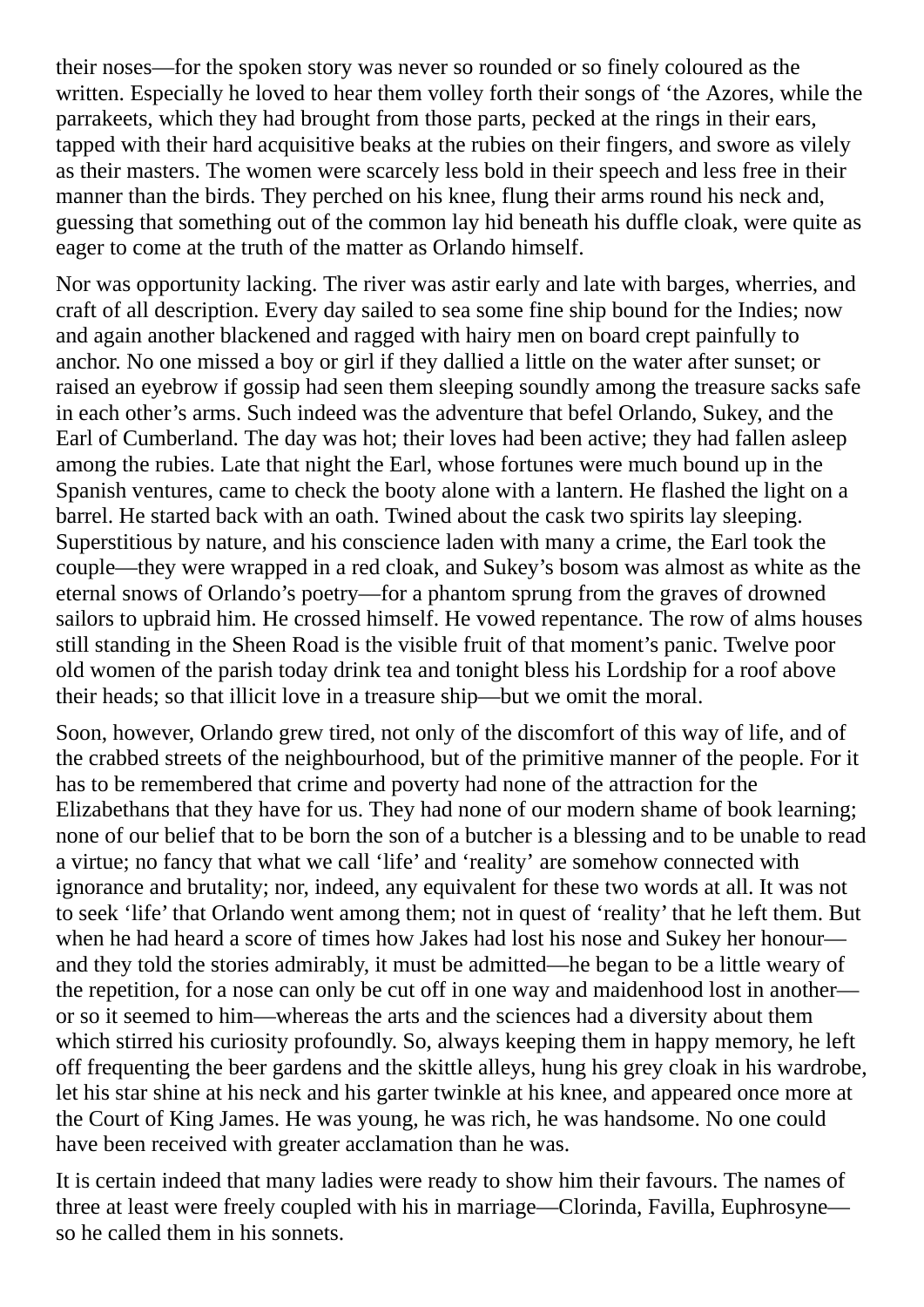To take them in order; Clorinda was a sweet–mannered gentle lady enough;—indeed Orlando was greatly taken with her for six months and a half; but she had white eyelashes and could not bear the sight of blood. A hare brought up roasted at her father's table turned her faint. She was much under the influence of the Priests too, and stinted her underlinen in order to give to the poor. She took it on her to reform Orlando of his sins, which sickened him, so that he drew back from the marriage, and did not much regret it when she died soon after of the small–pox.

Favilla, who comes next, was of a different sort altogether. She was the daughter of a poor Somersetshire gentleman; who, by sheer assiduity and the use of her eyes had worked her way up at court, where her address in horsemanship, her fine instep, and her grace in dancing won the admiration of all. Once, however, she was so ill–advised as to whip a spaniel that had torn one of her silk stockings (and it must be said in justice that Favilla had few stockings and those for the most part of drugget) within an inch of its life beneath Orlando's window. Orlando, who was a passionate lover of animals, now noticed that her teeth were crooked, and the two front turned inward, which, he said, is a sure sign of a perverse and cruel disposition in women, and so broke the engagement that very night for ever.

The third, Euphrosyne, was by far the most serious of his flames. She was by birth one of the Irish Desmonds and had therefore a family tree of her own as old and deeply rooted as Orlando's itself. She was fair, florid, and a trifle phlegmatic. She spoke Italian well, had a perfect set of teeth in the upper jaw, though those on the lower were slightly discoloured. She was never without a whippet or spaniel at her knee; fed them with white bread from her own plate; sang sweetly to the virginals; and was never dressed before mid–day owing to the extreme care she took of her person. In short, she would have made a perfect wife for such a nobleman as Orlando, and matters had gone so far that the lawyers on both sides were busy with covenants, jointures, settlements, messuages, tenements, and whatever is needed before one great fortune can mate with another when, with the suddenness and severity that then marked the English climate, came the Great Frost.

The Great Frost was, historians tell us, the most severe that has ever visited these islands. Birds froze in mid–air and fell like stones to the ground. At Norwich a young countrywoman started to cross the road in her usual robust health and was seen by the onlookers to turn visibly to powder and be blown in a puff of dust over the roofs as the icy blast struck her at the street corner. The mortality among sheep and cattle was enormous. Corpses froze and could not be drawn from the sheets. It was no uncommon sight to come upon a whole herd of swine frozen immovable upon the road. The fields were full of shepherds, ploughmen, teams of horses, and little bird–scaring boys all struck stark in the act of the moment, one with his hand to his nose, another with the bottle to his lips, a third with a stone raised to throw at the ravens who sat, as if stuffed, upon the hedge within a yard of him. The severity of the frost was so extraordinary that a kind of petrifaction sometimes ensued; and it was commonly supposed that the great increase of rocks in some parts of Derbyshire was due to no eruption, for there was none, but to the solidification of unfortunate wayfarers who had been turned literally to stone where they stood. The Church could give little help in the matter, and though some landowners had these relics blessed, the most part preferred to use them either as landmarks, scratching–posts for sheep, or, when the form of the stone allowed, drinking troughs for cattle, which purposes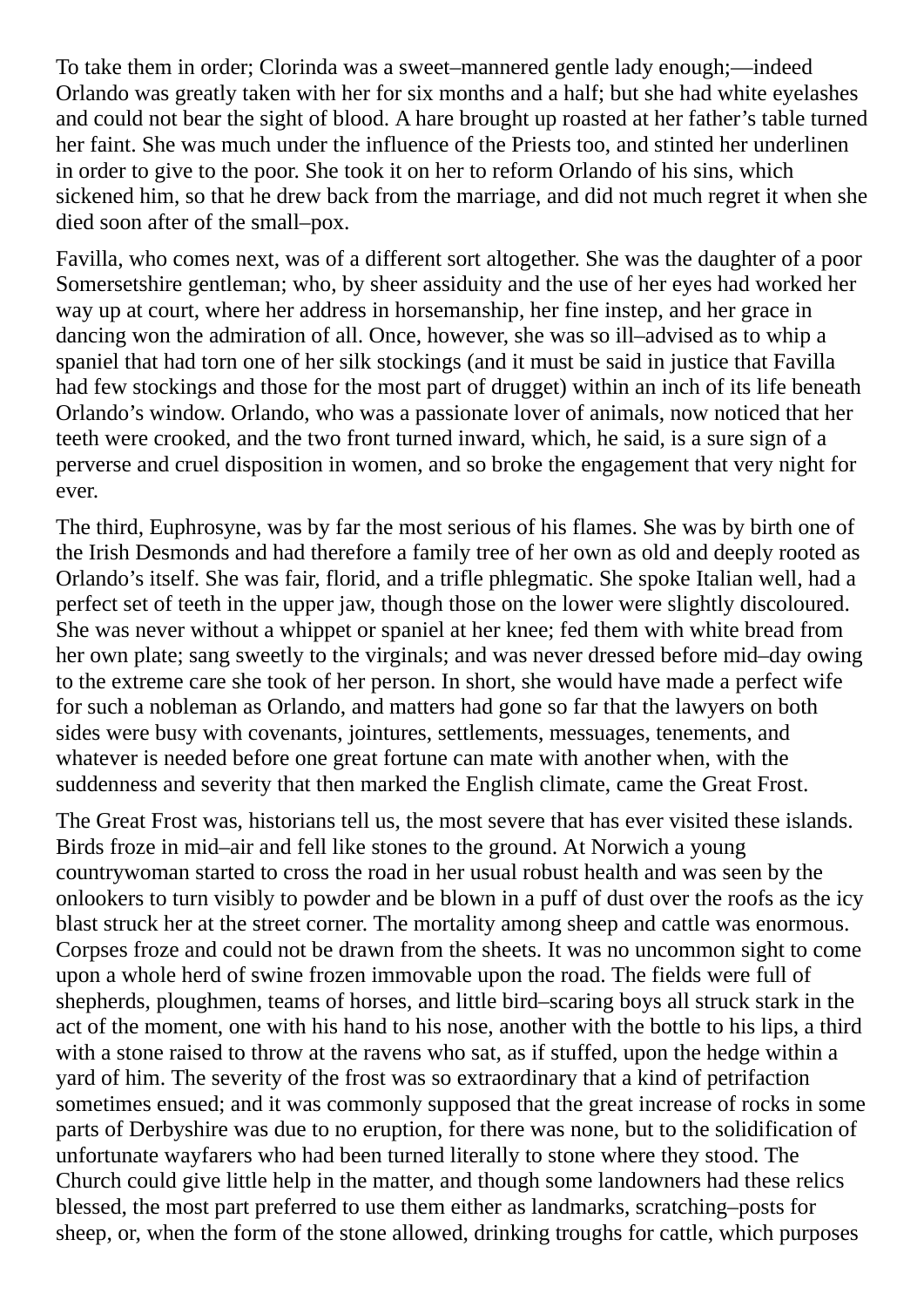they serve, admirably for the most part, to this day.

But while the country people suffered the extremity of want, and the trade of the country was at a standstill, London enjoyed a carnival of the utmost brilliancy. The Court was at Greenwich, and the new King seized the opportunity that his coronation gave him to curry favour with the citizens. He directed that the river, which was frozen to a depth of twenty feet and more for six or seven miles on either side, should be swept, decorated and given all the semblance of a park or pleasure ground, with arbours, mazes, alleys, drinking booths, etc. at his expense. For himself and the courtiers, he reserved a certain space immediately opposite the Palace gates; which, railed off from the public only by a silken rope, became at once the centre of the most brilliant society in England. Great statesmen, in their beards and ruffs, despatched affairs of state under the crimson awning of the Royal Pagoda. Soldiers planned the conquest of the Moor and the downfall of the Turk in striped arbours surmounted by plumes of ostrich feathers. Admirals strode up and down the narrow pathways, glass in hand, sweeping the horizon and telling stories of the north–west passage and the Spanish Armada. Lovers dallied upon divans spread with sables. Frozen roses fell in showers when the Queen and her ladies walked abroad. Coloured balloons hovered motionless in the air. Here and there burnt vast bonfires of cedar and oak wood, lavishly salted, so that the flames were of green, orange, and purple fire. But however fiercely they burnt, the heat was not enough to melt the ice which, though of singular transparency, was yet of the hardness of steel. So clear indeed was it that there could be seen, congealed at a depth of several feet, here a porpoise, there a flounder. Shoals of eels lay motionless in a trance, but whether their state was one of death or merely of suspended animation which the warmth would revive puzzled the philosophers. Near London Bridge, where the river had frozen to a depth of some twenty fathoms, a wrecked wherry boat was plainly visible, lying on the bed of the river where it had sunk last autumn, overladen with apples. The old bumboat woman, who was carrying her fruit to market on the Surrey side, sat there in her plaids and farthingales with her lap full of apples, for all the world as if she were about to serve a customer, though a certain blueness about the lips hinted the truth. 'Twas a sight King James specially liked to look upon, and he would bring a troupe of courtiers to gaze with him. In short, nothing could exceed the brilliancy and gaiety of the scene by day. But it was at night that the carnival was at its merriest. For the frost continued unbroken; the nights were of perfect stillness; the moon and stars blazed with the hard fixity of diamonds, and to the fine music of flute and trumpet the courtiers danced.

Orlando, it is true, was none of those who tread lightly the corantoe and lavolta; he was clumsy and a little absentminded. He much preferred the plain dances of his own country, which he danced as a child to these fantastic foreign measures. He had indeed just brought his feet together about six in the evening of the seventh of January at the finish of some such quadrille or minuet when he beheld, coming from the pavilion of the Muscovite Embassy, a figure, which, whether boy's or woman's, for the loose tunic and trousers of the Russian fashion served to disguise the sex, filled him with the highest curiosity. The person, whatever the name or sex, was about middle height, very slenderly fashioned, and dressed entirely in oyster–coloured velvet, trimmed with some unfamiliar greenish– coloured fur. But these details were obscured by the extraordinary seductiveness which issued from the whole person. Images, metaphors of the most extreme and extravagant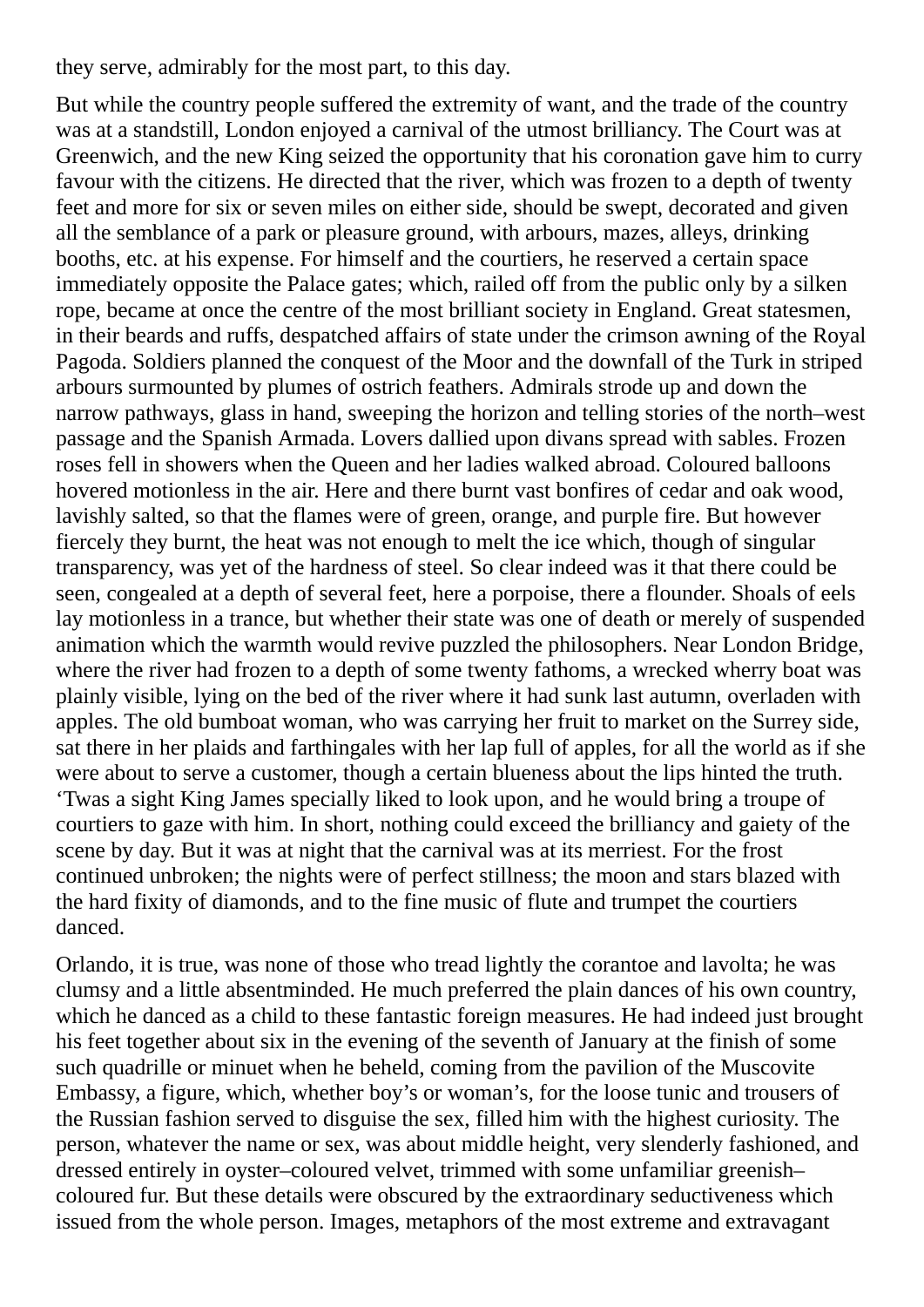twined and twisted in his mind. He called her a melon, a pineapple, an olive tree, an emerald, and a fox in the snow all in the space of three seconds; he did not know whether he had heard her, tasted her, seen her, or all three together. (For though we must pause not a moment in the narrative we may here hastily note that all his images at this time were simple in the extreme to match his senses and were mostly taken from things he had liked the taste of as a boy. But if his senses were simple they were at the same time extremely strong. To pause therefore and seek the reasons of things is out of the question.)…A melon, an emerald, a fox in the snow—so he raved, so he stared. When the boy, for alas, a boy it must be—no woman could skate with such speed and vigour—swept almost on tiptoe past him, Orlando was ready to tear his hair with vexation that the person was of his own sex, and thus all embraces were out of the question. But the skater came closer. Legs, hands, carriage, were a boy's, but no boy ever had a mouth like that; no boy had those breasts; no boy had eyes which looked as if they had been fished from the bottom of the sea. Finally, coming to a stop and sweeping a curtsey with the utmost grace to the King, who was shuffling past on the arm of some Lord–in–waiting, the unknown skater came to a standstill. She was not a handsbreadth off. She was a woman. Orlando stared; trembled; turned hot; turned cold; longed to hurl himself through the summer air; to crush acorns beneath his feet; to toss his arm with the beech trees and the oaks. As it was, he drew his lips up over his small white teeth; opened them perhaps half an inch as if to bite; shut them as if he had bitten. The Lady Euphrosyne hung upon his arm.

The stranger's name, he found, was the Princess Marousha Stanilovska Dagmar Natasha Iliana Romanovitch, and she had come in the train of the Muscovite Ambassador, who was her uncle perhaps, or perhaps her father, to attend the coronation. Very little was known of the Muscovites. In their great beards and furred hats they sat almost silent; drinking some black liquid which they spat out now and then upon the ice. None spoke English, and French with which some at least were familiar was then little spoken at the English Court.

It was through this accident that Orlando and the Princess became acquainted. They were seated opposite each other at the great table spread under a huge awning for the entertainment of the notables. The Princess was placed between two young Lords, one Lord Francis Vere and the other the young Earl of Moray. It was laughable to see the predicament she soon had them in, for though both were fine lads in their way, the babe unborn had as much knowledge of the French tongue as they had. When at the beginning of dinner the Princess turned to the Earl and said, with a grace which ravished his heart, 'Je crois avoir fait la connaissance d'un gentilhomme qui vous etait apparente en Pologne l'ete dernier,' or 'La beaute des dames de la cour d'Angleterre me met dans le ravissement. On ne peut voir une dame plus gracieuse que votre reine, ni une coiffure plus belle que la sienne,' both Lord Francis and the Earl showed the highest embarrassment. The one helped her largely to horse–radish sauce, the other whistled to his dog and made him beg for a marrow bone. At this the Princess could no longer contain her laughter, and Orlando, catching her eyes across the boars' heads and stuffed peacocks, laughed too. He laughed, but the laugh on his lips froze in wonder. Whom had he loved, what had he loved, he asked himself in a tumult of emotion, until now? An old woman, he answered, all skin and bone. Red–cheeked trulls too many to mention. A puling nun. A hard–bitten cruel–mouthed adventuress. A nodding mass of lace and ceremony. Love had meant to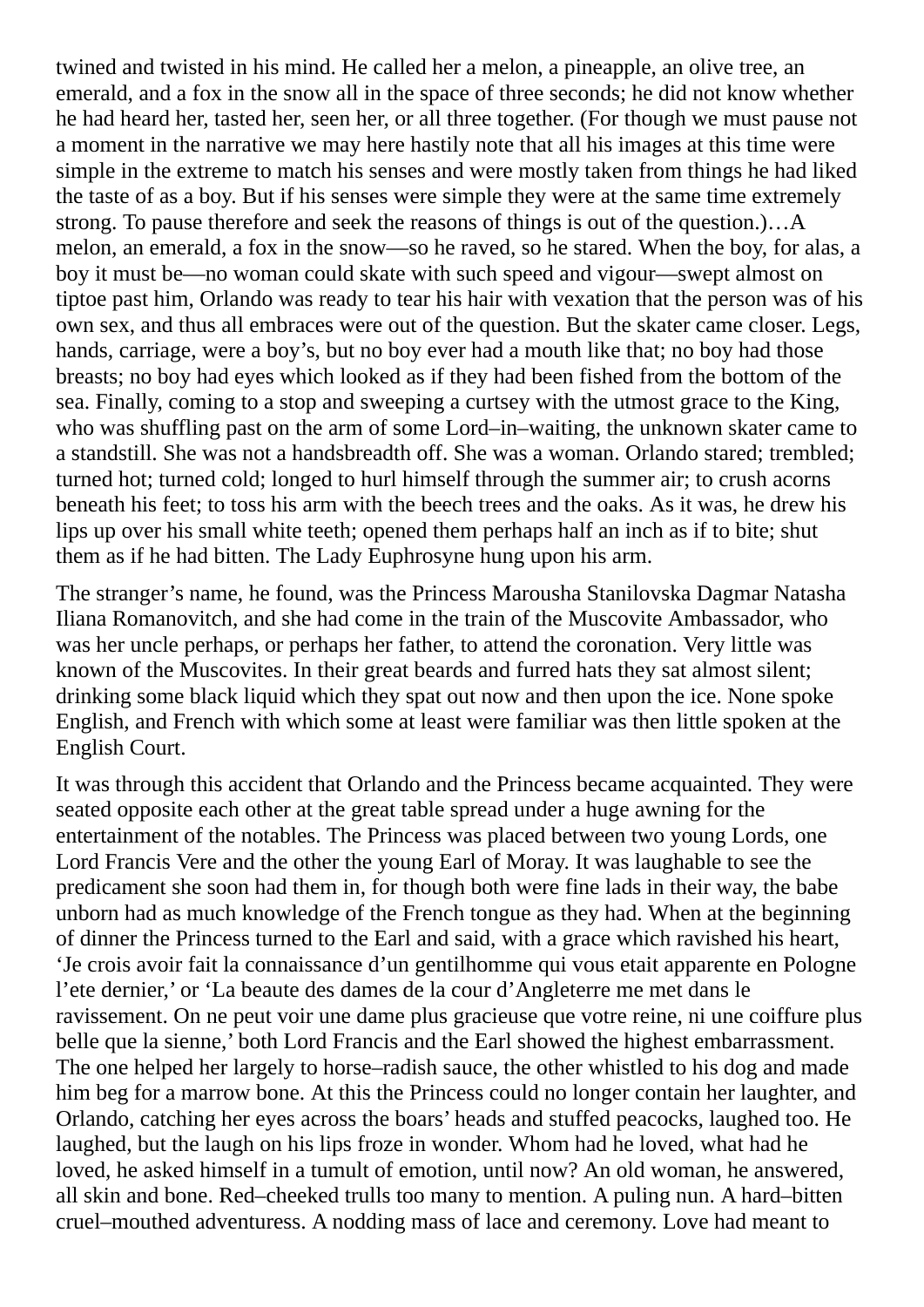him nothing but sawdust and cinders. The joys he had had of it tasted insipid in the extreme. He marvelled how he could have gone through with it without yawning. For as he looked the thickness of his blood melted; the ice turned to wine in his veins; he heard the waters flowing and the birds singing; spring broke over the hard wintry landscape; his manhood woke; he grasped a sword in his hand; he charged a more daring foe than Pole or Moor; he dived in deep water; he saw the flower of danger growing in a crevice; he stretched his hand—in fact he was rattling off one of his most impassioned sonnets when the Princess addressed him, 'Would you have the goodness to pass the salt?'

#### He blushed deeply.

'With all the pleasure in the world, Madame,' he replied, speaking French with a perfect accent. For, heaven be praised, he spoke the tongue as his own; his mother's maid had taught him. Yet perhaps it would have been better for him had he never learnt that tongue; never answered that voice; never followed the light of those eyes…

The Princess continued. Who were those bumpkins, she asked him, who sat beside her with the manners of stablemen? What was the nauseating mixture they had poured on her plate? Did the dogs eat at the same table with the men in England? Was that figure of fun at the end of the table with her hair rigged up like a Maypole (comme une grande perche mal fagotee) really the Queen? And did the King always slobber like that? And which of those popinjays was George Villiers? Though these questions rather discomposed Orlando at first, they were put with such archness and drollery that he could not help but laugh; and he saw from the blank faces of the company that nobody understood a word, he answered her as freely as she asked him, speaking, as she did, in perfect French.

Thus began an intimacy between the two which soon became the scandal of the Court.

Soon it was observed Orlando paid the Muscovite far more attention than mere civility demanded. He was seldom far from her side, and their conversation, though unintelligible to the rest, was carried on with such animation, provoked such blushes and laughter, that the dullest could guess the subject. Moreover, the change in Orlando himself was extraordinary. Nobody had ever seen him so animated. In one night he had thrown off his boyish clumsiness; he was changed from a sulky stripling, who could not enter a ladies' room without sweeping half the ornaments from the table, to a nobleman, full of grace and manly courtesy. To see him hand the Muscovite (as she was called) to her sledge, or offer her his hand for the dance, or catch the spotted kerchief which she had let drop, or discharge any other of those manifold duties which the supreme lady exacts and the lover hastens to anticipate was a sight to kindle the dull eyes of age, and to make the quick pulse of youth beat faster. Yet over it all hung a cloud. The old men shrugged their shoulders. The young tittered between their fingers. All knew that a Orlando was betrothed to another. The Lady Margaret O'Brien O'Dare O'Reilly Tyrconnel (for that was the proper name of Euphrosyne of the Sonnets) wore Orlando's splendid sapphire on the second finger of her left hand. It was she who had the supreme right to his attentions. Yet she might drop all the handkerchiefs in her wardrobe (of which she had many scores) upon the ice and Orlando never stooped to pick them up. She might wait twenty minutes for him to hand her to her sledge, and in the end have to be content with the services of her Blackamoor. When she skated, which she did rather clumsily, no one was at her elbow to encourage her, and, if she fell, which she did rather heavily, no one raised her to her feet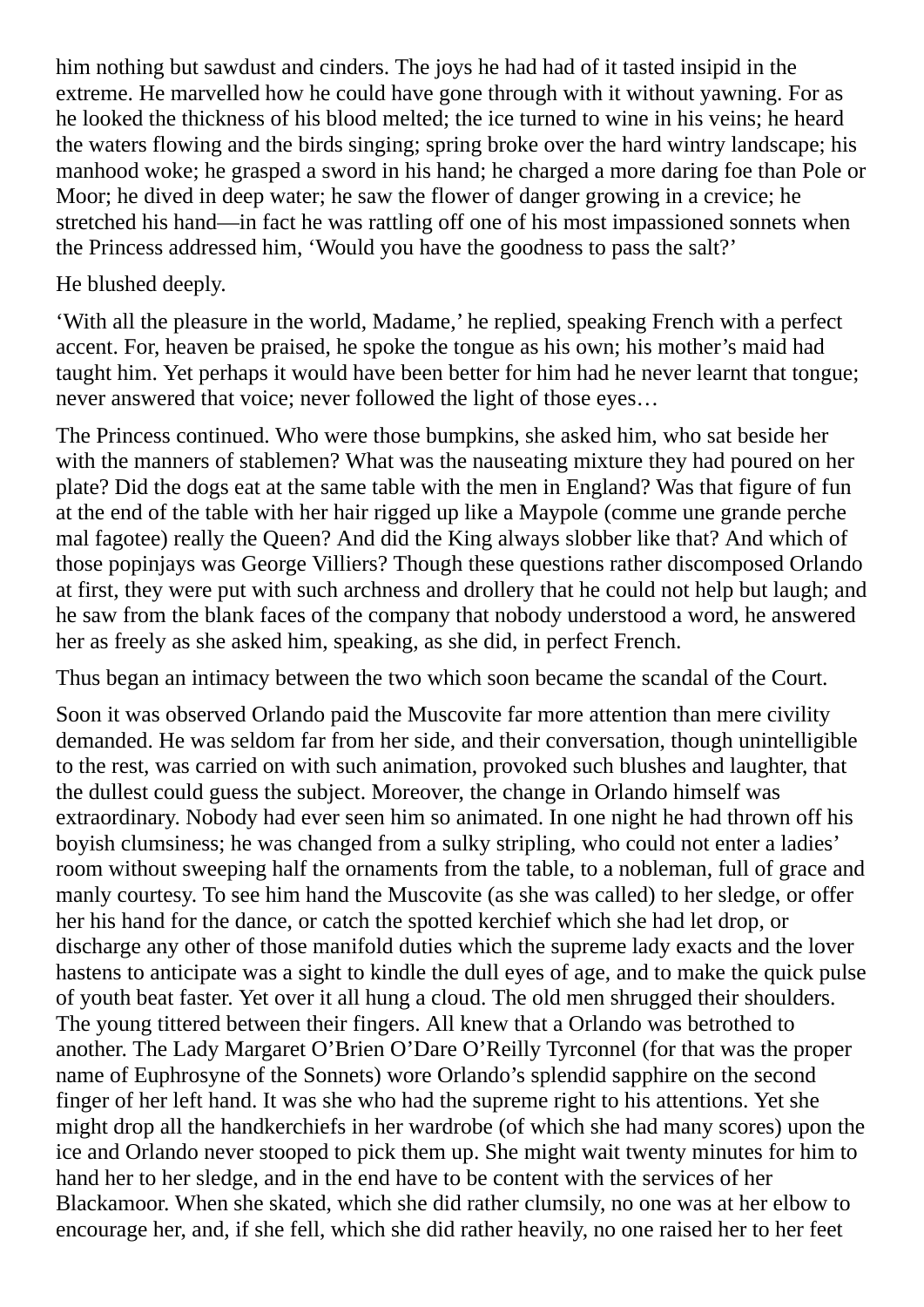and dusted the snow from her petticoats. Although she was naturally phlegmatic, slow to take offence, and more reluctant than most people to believe that a mere foreigner could oust her from Orlando's affections, still even the Lady Margaret herself was brought at last to suspect that something was brewing against her peace of mind.

Indeed, as the days passed, Orlando took less and less care to hide his feelings. Making some excuse or other, he would leave the company as soon as they had dined, or steal away from the skaters, who were forming sets for a quadrille. Next moment it would be seen that the Muscovite was missing too. But what most outraged the Court, and stung it in its tenderest part, which is its vanity, was that the couple was often seen to slip under the silken rope, which railed off the Royal enclosure from the public part of the river and to disappear among the crowd of common people. For suddenly the Princess would stamp her foot and cry, 'Take me away. I detest your English mob,' by which she meant the English Court itself. She could stand it no longer. It was full of prying old women, she said, who stared in one's face, and of bumptious young men who trod on one's toes. They smelt bad. Their dogs ran between her legs. It was like being in a cage. In Russia they had rivers ten miles broad on which one could gallop six horses abreast all day long without meeting a soul. Besides, she wanted to see the Tower, the Beefeaters, the Heads on Temple Bar, and the jewellers'shops in the city. Thus, it came about that Orlando took her into the city, showed her the Beefeaters and the rebels' heads, and bought her whatever took her fancy in the Royal Exchange. But this was not enough. Each increasingly desired the other's company in privacy all day long where there were none to marvel or to stare. Instead of taking the road to London, therefore, they turned the other way about and were soon beyond the crowd among the frozen reaches of the Thames where, save for sea birds and some old country woman hacking at the ice in a vain attempt to draw a pailful of water or gathering what sticks or dead leaves she could find for firing, not a living soul ever came their way. The poor kept closely to their cottages, and the better sort, who could afford it, crowded for warmth and merriment to the city.

Hence, Orlando and Sasha, as he called her for short, and because it was the name of a white Russian fox he had had as a boy—a creature soft as snow, but with teeth of steel, which bit him so savagely that his father had it killed—hence, they had the river to themselves. Hot with skating and with love they would throw themselves down in some solitary reach, where the yellow osiers fringed the bank, and wrapped in a great fur cloak Orlando would take her in his arms, and know, for the first time, he murmured, the delights of love. Then, when the ecstasy was over and they lay lulled in a swoon on the ice, he would tell her of his other loves, and how, compared with her, they had been of wood, of sackcloth, and of cinders. And laughing at his vehemence, she would turn once more in his arms and give him for love's sake, one more embrace. And then they would marvel that the ice did not melt with their heat, and pity the poor old woman who had no such natural means of thawing it, but must hack at it with a chopper of cold steel. And then, wrapped in their sables, they would talk of everything under the sun; of sights and travels; of Moor and Pagan; of this man's beard and that woman's skin; of a rat that fed from her hand at table; of the arras that moved always in the hall at home; of a face; of a feather. Nothing was too small for such converse, nothing was too great.

Then suddenly, Orlando would fall into one of his moods of melancholy; the sight of the old woman hobbling over the ice might be the cause of it, or nothing; and would fling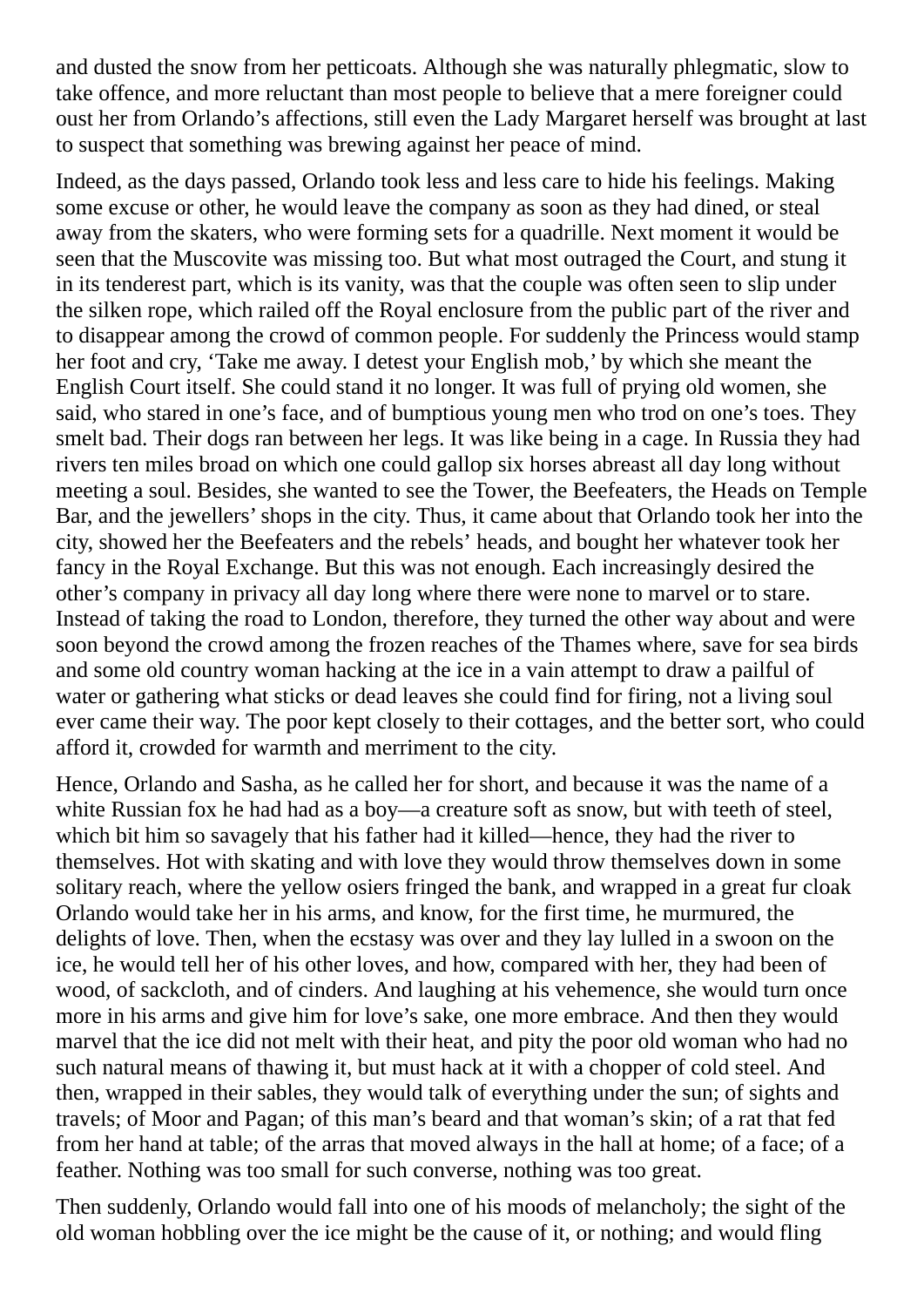himself face downwards on the ice and look into the frozen waters and think of death. For the philosopher is right who says that nothing thicker than a knife's blade separates happiness from melancholy; and he goes on to opine that one is twin fellow to the other; and draws from this the conclusion that all extremes of feeling are allied to madness; and so bids us take refuge in the true Church (in his view the Anabaptist), which is the only harbour, port, anchorage, etc., he said, for those tossed on this sea.

'All ends in death,' Orlando would say, sitting upright, his face clouded with gloom. (For that was the way his mind worked now, in violent see–saws from life to death, stopping at nothing in between, so that the biographer must not stop either, but must fly as fast as he can and so keep pace with the unthinking passionate foolish actions and sudden extravagant words in which, it is impossible to deny, Orlando at this time of his life indulged.)

'All ends in death,' Orlando would say, sitting upright on the ice. But Sasha who after all had no English blood in her but was from Russia where the sunsets are longer, the dawns less sudden, and sentences often left unfinished from doubt as to how best to end them— Sasha stared at him, perhaps sneered at him, for he must have seemed a child to her, and said nothing. But at length the ice grew cold beneath them, which she disliked, so pulling him to his feet again, she talked so enchantingly, so wittily, so wisely (but unfortunately always in French, which notoriously loses its flavour in translation) that he forgot the frozen waters or night coming or the old woman or whatever it was, and would try to tell her—plunging and splashing among a thousand images which had gone as stale as the women who inspired them—what she was like. Snow, cream, marble, cherries, alabaster, golden wire? None of these. She was like a fox, or an olive tree; like the waves of the sea when you look down upon them from a height; like an emerald; like the sun on a green hill which is yet clouded—like nothing he had seen or known in England. Ransack the language as he might, words failed him. He wanted another landscape, and another tongue. English was too frank, too candid, too honeyed a speech for Sasha. For in all she said, however open she seemed and voluptuous, there was something hidden; in all she did, however daring, there was something concealed. So the green flame seems hidden in the emerald, or the sun prisoned in a hill. The clearness was only outward; within was a wandering flame. It came; it went; she never shone with the steady beam of an Englishwoman—here, however, remembering the Lady Margaret and her petticoats, Orlando ran wild in his transports and swept her over the ice, faster, faster, vowing that he would chase the flame, dive for the gem, and so on and so on, the words coming on the pants of his breath with the passion of a poet whose poetry is half pressed out of him by pain.

But Sasha was silent. When Orlando had done telling her that she was a fox, an olive tree, or a green hill–top, and had given her the whole history of his family; how their house was one of the most ancient in Britain; how they had come from Rome with the Caesars and had the right to walk down the Corso (which is the chief street in Rome) under a tasselled palanquin, which he said is a privilege reserved only for those of imperial blood (for there was an orgulous credulity about him which was pleasant enough), he would pause and ask her, Where was her own house? What was her father? Had she brothers? Why was she here alone with her uncle? Then, somehow, though she answered readily enough, an awkwardness would come between them. He suspected at first that her rank was not as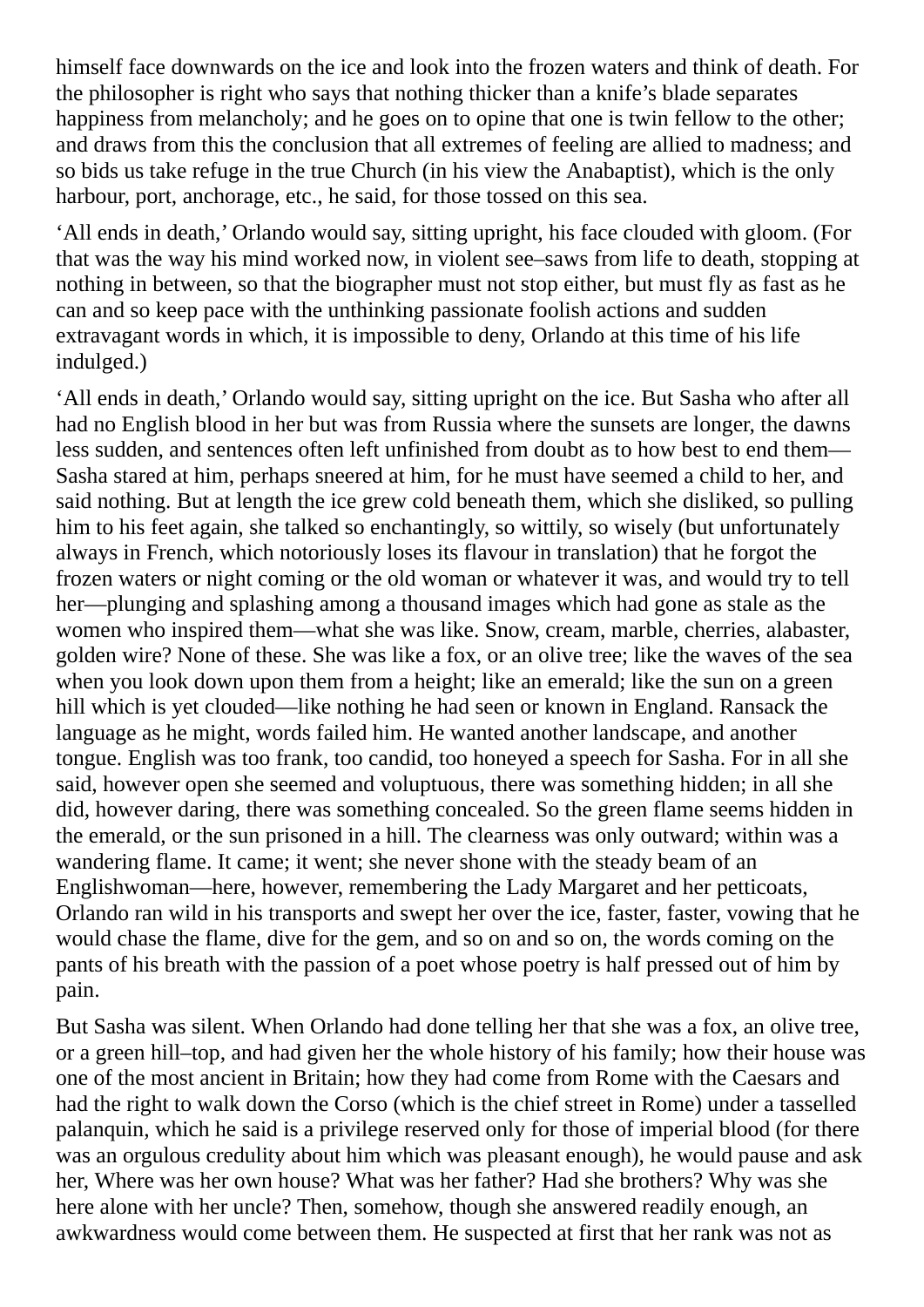high as she would like; or that she was ashamed of the savage ways of her people, for he had heard that the women in Muscovy wear beards and the men are covered with fur from the waist down; that both sexes are smeared with tallow to keep the cold out, tear meat with their fingers and live in huts where an English noble would scruple to keep his cattle; so that he forebore to press her. But on reflection, he concluded that her silence could not be for that reason; she herself was entirely free from hair on the chin; she dressed in velvet and pearls, and her manners were certainly not those of a woman bred in a cattle–shed.

What, then, did she hide from him? The doubt underlying the tremendous force of his feelings was like a quicksand beneath a monument which shifts suddenly and makes the whole pile shake. The agony would seize him suddenly. Then he would blaze out in such wrath that she did not know how to quiet him. Perhaps she did not want to quiet him; perhaps his rages pleased her and she provoked them purposely—such is the curious obliquity of the Muscovitish temperament.

To continue the story—skating farther than their wont that day they reached that part of the river where the ships had anchored and been frozen in midstream. Among them was the ship of the Muscovite Embassy flying its double–headed black eagle from the main mast, which was hung with many–coloured icicles several yards in length. Sasha had left some of her clothing on board, and supposing the ship to be empty they climbed on deck and went in search of it. Remembering certain passages in his own past, Orlando would not have marvelled had some good citizens sought this refuge before them; and so it turned out. They had not ventured far when a fine young man started up from some business of his own behind a coil of rope and saying, apparently, for he spoke Russian, that he was one of the crew and would help the Princess to find what she wanted, lit a lump of candle and disappeared with her into the lower parts of the ship.

Time went by, and Orlando, wrapped in his own dreams, thought only of the pleasures of life; of his jewel; of her rarity; of means for making her irrevocably and indissolubly his own. Obstacles there were and hardships to overcome. She was determined to live in Russia, where there were frozen rivers and wild horses and men, she said, who gashed each other's throats open. It is true that a landscape of pine and snow, habits of lust and slaughter, did not entice him. Nor was he anxious to cease his pleasant country ways of sport and tree–planting; relinquish his office; ruin his career; shoot the reindeer instead of the rabbit; drink vodka instead of canary, and slip a knife up his sleeve—for what purpose, he knew not. Still, all this and more than all this he would do for her sake. As for his marriage to the Lady Margaret, fixed though it was for this day sennight, the thing was so palpably absurd that he scarcely gave it a thought. Her kinsmen would abuse him for deserting a great lady; his friends would deride him for ruining the finest career in the world for a Cossack woman and a waste of snow—it weighed not a straw in the balance compared with Sasha herself. On the first dark night they would fly. They would take ship to Russia. So he pondered; so he plotted as he walked up and down the deck.

He was recalled, turning westward, by the sight of the sun, slung like an orange on the cross of St Paul's. It was blood–red and sinking rapidly. It must be almost evening. Sasha had been gone this hour and more. Seized instantly with those dark forebodings which shadowed even his most confident thoughts of her, he plunged the way he had seen them go into the hold of the ship; and, after stumbling among chests and barrels in the darkness,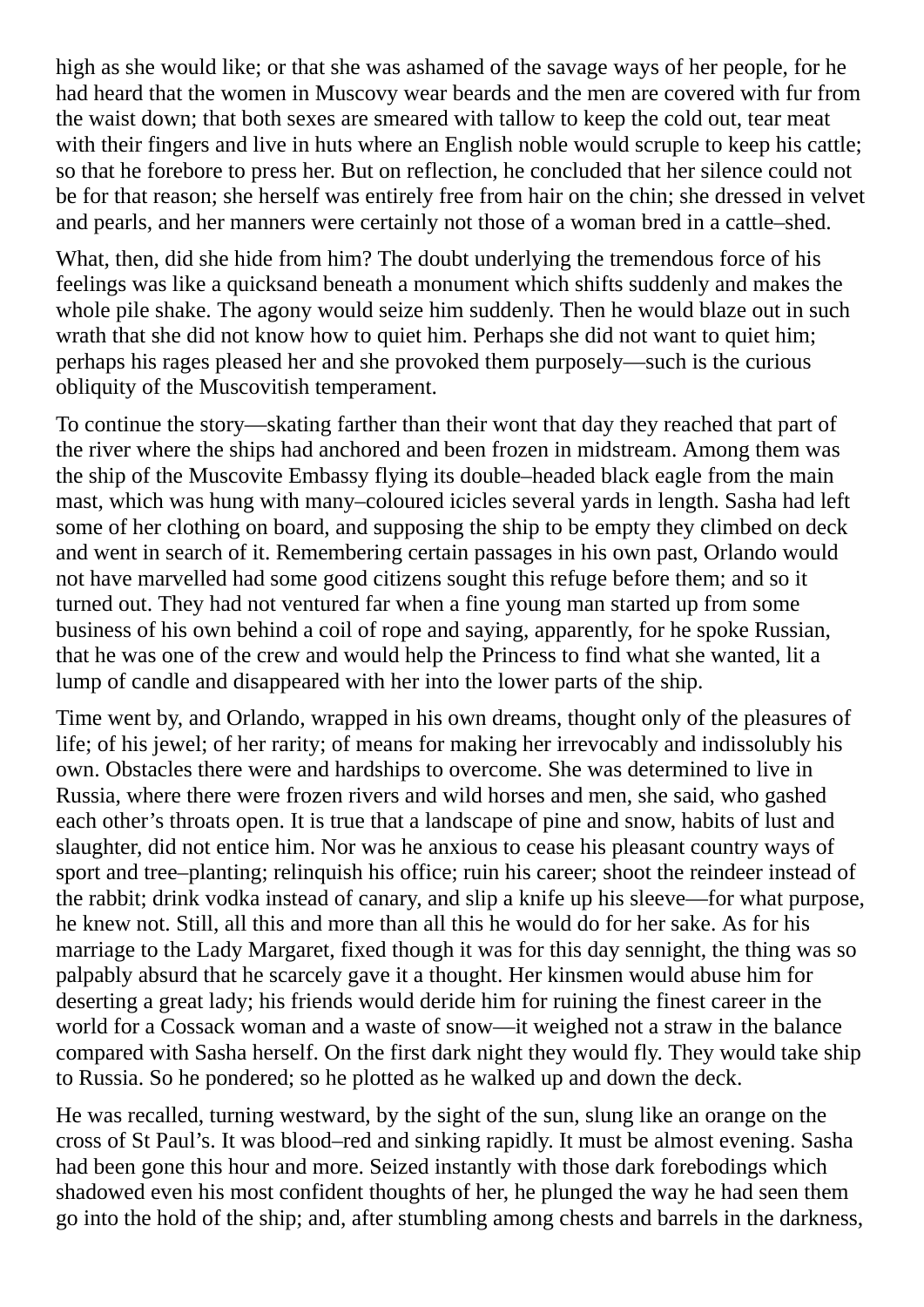was made aware by a faint glimmer in a corner that they were seated there. For one second, he had a vision of them; saw Sasha seated on the sailor's knee; saw her bend towards him; saw them embrace before the light was blotted out in a red cloud by his rage. He blazed into such a howl of anguish that the whole ship echoed. Sasha threw herself between them, or the sailor would have been stifled before he could draw his cutlass. Then a deadly sickness came over Orlando, and they had to lay him on the floor and give him brandy to drink before he revived. And then, when he had recovered and was sat upon a heap of sacking on deck, Sasha hung over him, passing before his dizzied eyes softly, sinuously, like the fox that had bit him, now cajoling, now denouncing, so that he came to doubt what he had seen. Had not the candle guttered; had not the shadows moved? The box was heavy, she said; the man was helping her to move it. Orlando believed her one moment—for who can be sure that his rage has not painted what he most dreads to find? —the next was the more violent with anger at her deceit. Then Sasha herself turned white; stamped her foot on deck; said she would go that night, and called upon her Gods to destroy her, if she, a Romanovitch, had lain in the arms of a common seaman. Indeed, looking at them together (which he could hardly bring himself to do) Orlando was outraged by the foulness of his imagination that could have painted so frail a creature in the paw of that hairy sea brute. The man was huge; stood six feet four in his stockings, wore common wire rings in his ears; and looked like a dray horse upon which some wren or robin has perched in its flight. So he yielded; believed her; and asked her pardon. Yet when they were going down the ship's side, lovingly again, Sasha paused with her hand on the ladder, and called back to this tawny wide–cheeked monster a volley of Russian greetings, jests, or endearments, not a word of which Orlando could understand. But there was something in her tone (it might be the fault of the Russian consonants) that reminded Orlando of a scene some nights since, when he had come upon her in secret gnawing a candle–end in a corner, which she had picked from the floor. True, it was pink; it was gilt; and it was from the King's table; but it was tallow, and she gnawed it. Was there not, he thought, handing her on to the ice, something rank in her, something coarse flavoured, something peasant born? And he fancied her at forty grown unwieldy though she was now slim as a reed, and lethargic though she was now blithe as a lark. But again as they skated towards London such suspicions melted in his breast, and he felt as if he had been hooked by a great fish through the nose and rushed through the waters unwillingly, yet with his own consent.

It was an evening of astonishing beauty. As the sun sank, all the domes, spires, turrets, and pinnacles of London rose in inky blackness against the furious red sunset clouds. Here was the fretted cross at Charing; there the dome of St Paul's; there the massy square of the Tower buildings; there like a grove of trees stripped of all leaves save a knob at the end were the heads on the pikes at Temple Bar. Now the Abbey windows were lit up and burnt like a heavenly, many–coloured shield (in Orlando's fancy); now all the west seemed a golden window with troops of angels (in Orlando's fancy again) passing up and down the heavenly stairs perpetually. All the time they seemed to be skating in fathomless depths of air, so blue the ice had become; and so glassy smooth was it that they sped quicker and quicker to the city with the white gulls circling about them, and cutting in the air with their wings the very same sweeps that they cut on the ice with their skates.

Sasha, as if to reassure him, was tenderer than usual and even more delightful. Seldom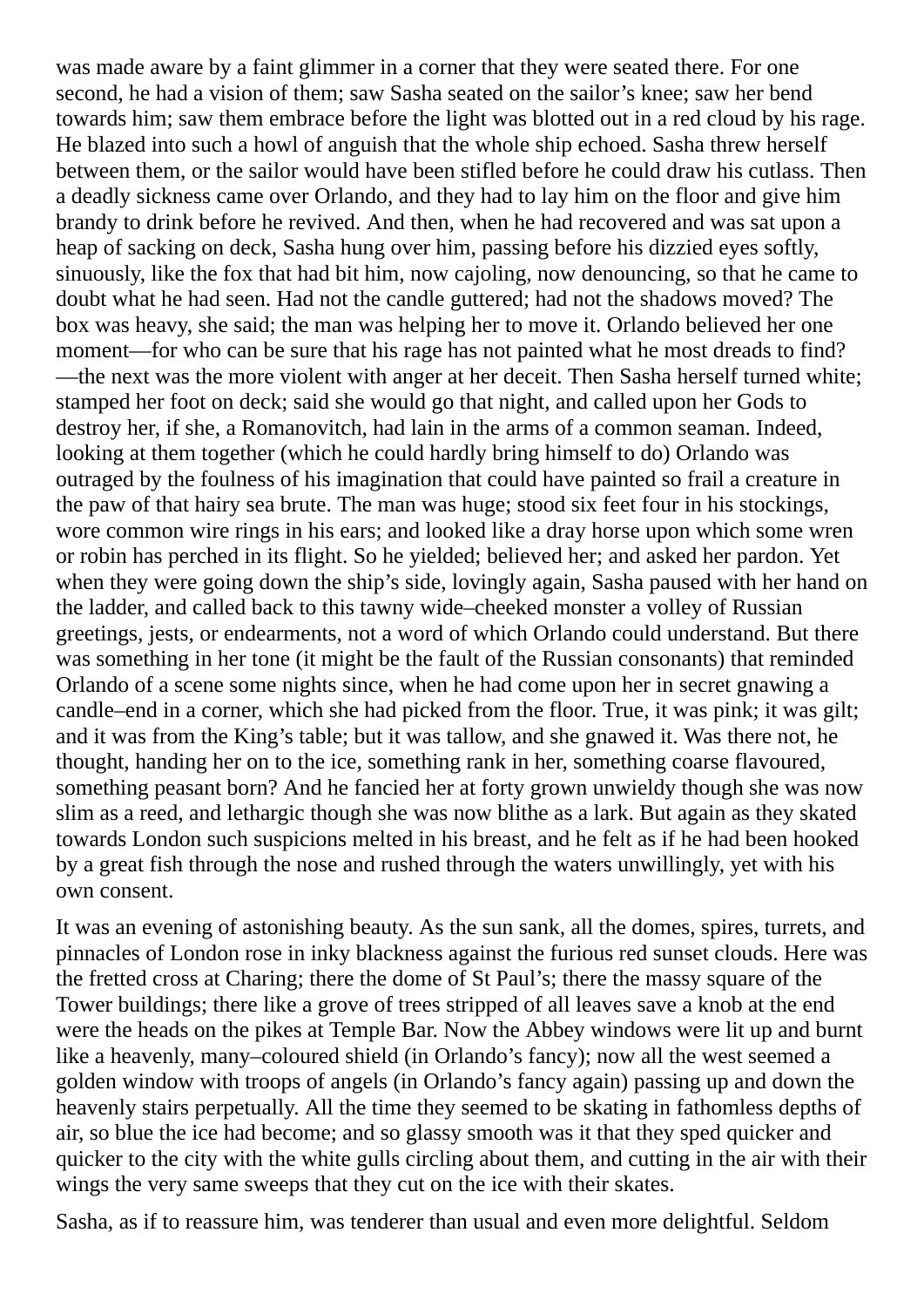would she talk about her past life, but now she told him how, in winter in Russia, she would listen to the wolves howling across the steppes, and thrice, to show him, she barked like a wolf. Upon which he told her of the stags in the snow at home, and how they would stray into the great hall for warmth and be fed by an old man with porridge from a bucket. And then she praised him; for his love of beasts; for his gallantry; for his legs. Ravished with her praises and shamed to think how he had maligned her by fancying her on the knees of a common sailor and grown fat and lethargic at forty, he told her that he could find no words to praise her; yet instantly bethought him how she was like the spring and green grass and rushing waters, and seizing her more tightly than ever, he swung her with him half across the river so that the gulls and the cormorants swung too. And halting at length, out of breath, she said, panting slightly, that he was like a million–candled Christmas tree (such as they have in Russia) hung with yellow globes; incandescent; enough to light a whole street by; (so one might translate it) for what with his glowing cheeks, his dark curls, his black and crimson cloak, he looked as if he were burning with his own radiance, from a lamp lit within.

All the colour, save the red of Orlando's cheeks, soon faded. Night came on. As the orange light of sunset vanished it was succeeded by an astonishing white glare from the torches, bonfires, flaming cressets, and other devices by which the river was lit up and the strangest transformation took place. Various churches and noblemen's palaces, whose fronts were of white stone showed in streaks and patches as if floating on the air. Of St Paul's, in particular, nothing was left but a gilt cross. The Abbey appeared like the grey skeleton of a leaf. Everything suffered emaciation and transformation. As they approached the carnival, they heard a deep note like that struck on a tuning–fork which boomed louder and louder until it became an uproar. Every now and then a great shout followed a rocket into the air. Gradually they could discern little figures breaking off from the vast crowd and spinning hither and thither like gnats on the surface of a river. Above and around this brilliant circle like a bowl of darkness pressed the deep black of a winter's night. And then into this darkness there began to rise with pauses, which kept the expectation alert and the mouth open, flowering rockets; crescents; serpents; a crown. At one moment the woods and distant hills showed green as on a summer's day; the next all was winter and blackness again.

By this time Orlando and the Princess were close to the Royal enclosure and found their way barred by a great crowd of the common people, who were pressing as near to the silken rope as they dared. Loth to end their privacy and encounter the sharp eyes that were on the watch for them, the couple lingered there, shouldered by apprentices; tailors; fishwives; horse dealers, cony catchers; starving scholars; maid–servants in their whimples; orange girls; ostlers; sober citizens; bawdy tapsters; and a crowd of little ragamuffins such as always haunt the outskirts of a crowd, screaming and scrambling among people's feet—all the riff–raff of the London streets indeed was there, jesting and jostling, here casting dice, telling fortunes, shoving, tickling, pinching; here uproarious, there glum; some of them with mouths gaping a yard wide; others as little reverent as daws on a house–top; all as variously rigged out as their purse or stations allowed; here in fur and broadcloth; there in tatters with their feet kept from the ice only by a dishclout bound about them. The main press of people, it appeared, stood opposite a booth or stage something like our Punch and Judy show upon which some kind of theatrical performance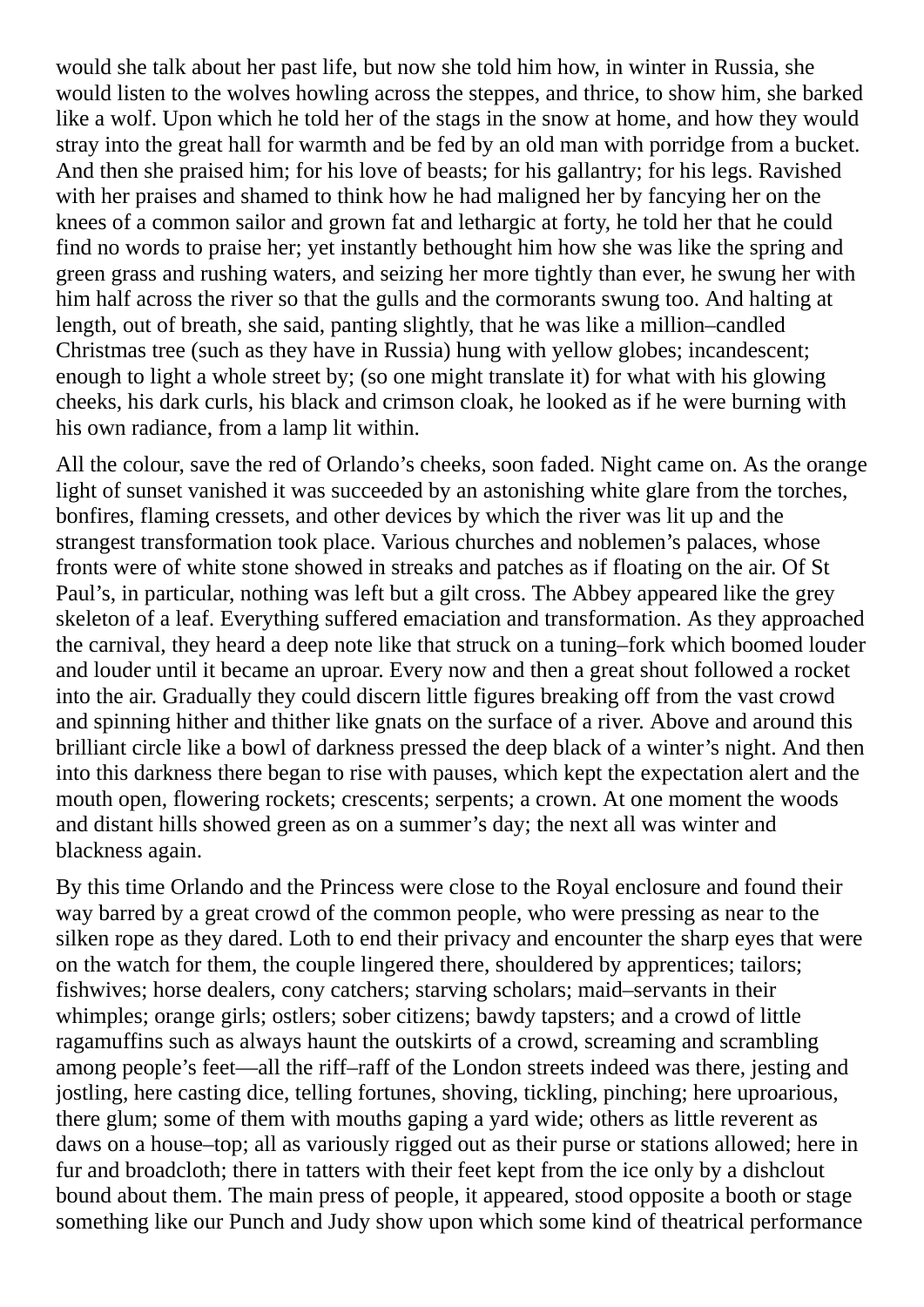was going forward. A black man was waving his arms and vociferating. There was a woman in white laid upon a bed. Rough though the staging was, the actors running up and down a pair of steps and sometimes tripping, and the crowd stamping their feet and whistling, or when they were bored, tossing a piece of orange peel on to the ice which a dog would scramble for, still the astonishing, sinuous melody of the words stirred Orlando like music. Spoken with extreme speed and a daring agility of tongue which reminded him of the sailors singing in the beer gardens at Wapping, the words even without meaning were as wine to him. But now and again a single phrase would come to him over the ice which was as if torn from the depths of his heart. The frenzy of the Moor seemed to him his own frenzy, and when the Moor suffocated the woman in her bed it was Sasha he killed with his own hands.

At last the play was ended. All had grown dark. The tears streamed down his face. Looking up into the sky there was nothing but blackness there too. Ruin and death, he thought, cover all. The life of man ends in the grave. Worms devour us.

Methinks it should be now a huge eclipse Of sun and moon, and that the affrighted globe Should yawn—

Even as he said this a star of some pallor rose in his memory. The night was dark; it was pitch dark; but it was such a night as this that they had waited for; it was on such a night as this that they had planned to fly. He remembered everything. The time had come. With a burst of passion he snatched Sasha to him, and hissed in her ear 'Jour de ma vie!' It was their signal. At midnight they would meet at an inn near Blackfriars. Horses waited there. Everything was in readiness for their flight. So they parted, she to her tent, he to his. It still wanted an hour of the time.

Long before midnight Orlando was in waiting. The night was of so inky a blackness that a man was on you before he could be seen, which was all to the good, but it was also of the most solemn stillness so that a horse's hoof, or a child's cry, could be heard at a distance of half a mile. Many a time did Orlando, pacing the little courtyard, hold his heart at the sound of some nag's steady footfall on the cobbles, or at the rustle of a woman's dress. But the traveller was only some merchant, making home belated; or some woman of the quarter whose errand was nothing so innocent. They passed, and the street was quieter than before. Then those lights which burnt downstairs in the small, huddled quarters where the poor of the city lived moved up to the sleeping–rooms, and then, one by one, were extinguished. The street lanterns in these purlieus were few at most; and the negligence of the night watchman often suffered them to expire long before dawn. The darkness then became even deeper than before. Orlando looked to the wicks of his lantern, saw to the saddle girths; primed his pistols; examined his holsters; and did all these things a dozen times at least till he could find nothing more needing his attention. Though it still lacked some twenty minutes to midnight, he could not bring himself to go indoors to the inn parlour, where the hostess was still serving sack and the cheaper sort of canary wine to a few seafaring men, who would sit there trolling their ditties, and telling their stories of Drake, Hawkins, and Grenville, till they toppled off the benches and rolled asleep on the sanded floor. The darkness was more compassionate to his swollen and violent heart. He listened to every footfall; speculated on every sound. Each drunken shout and each wail from some poor wretch laid in the straw or in other distress cut his heart to the quick, as if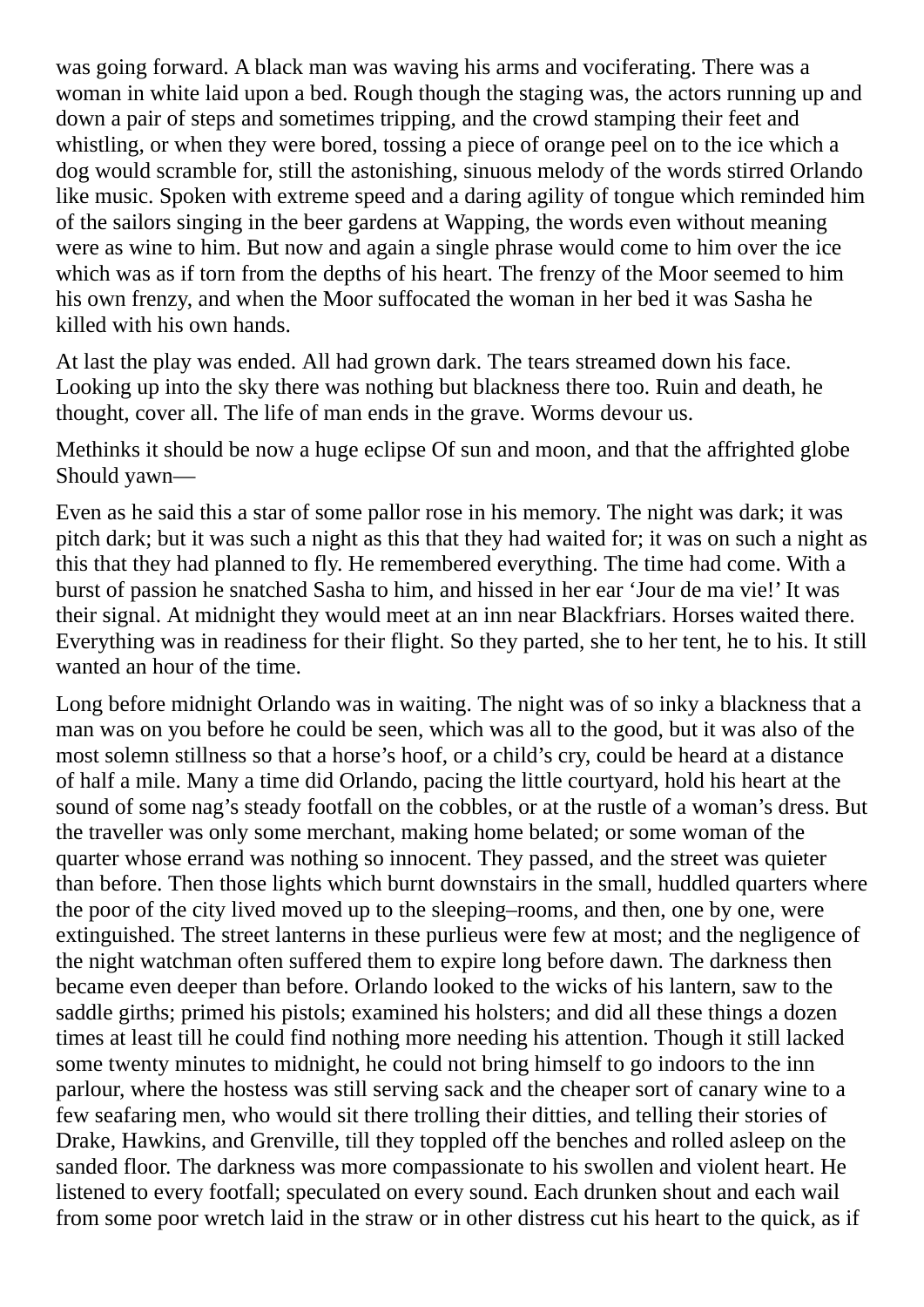it boded ill omen to his venture. Yet, he had no fear for Sasha. Her courage made nothing of the adventure. She would come alone, in her cloak and trousers, booted like a man. Light as her footfall was, it would hardly be heard, even in this silence.

So he waited in the darkness. Suddenly he was struck in the face by a blow, soft, yet heavy, on the side of his cheek. So strung with expectation was he, that he started and put his hand to his sword. The blow was repeated a dozen times on forehead and cheek. The dry frost had lasted so long that it took him a minute to realize that these were raindrops falling; the blows were the blows of the rain. At first, they fell slowly, deliberately, one by one. But soon the six drops became sixty; then six hundred; then ran themselves together in a steady spout of water. It was as if the hard and consolidated sky poured itself forth in one profuse fountain. In the space of five minutes Orlando was soaked to the skin.

Hastily putting the horses under cover, he sought shelter beneath the lintel of the door whence he could still observe the courtyard. The air was thicker now than ever, and such a steaming and droning rose from the downpour that no footfall of man or beast could be heard above it. The roads, pitted as they were with great holes, would be under water and perhaps impassable. But of what effect this would have upon their flight he scarcely thought. All his senses were bent upon gazing along the cobbled pathway—gleaming in the light of the lantern—for Sasha's coming. Sometimes, in the darkness, he seemed to see her wrapped about with rain strokes. But the phantom vanished. Suddenly, with an awful and ominous voice, a voice full of horror and alarm which raised every hair of anguish in Orlando's soul, St Paul's struck the first stroke of midnight. Four times more it struck remorselessly. With the superstition of a lover, Orlando had made out that it was on the sixth stroke that she would come. But the sixth stroke echoed away, and the seventh came and the eighth, and to his apprehensive mind they seemed notes first heralding and then proclaiming death and disaster. When the twelfth struck he knew that his doom was sealed. It was useless for the rational part of him to reason; she might be late; she might be prevented; she might have missed her way. The passionate and feeling heart of Orlando knew the truth. Other clocks struck, jangling one after another. The whole world seemed to ring with the news of her deceit and his derision. The old suspicions subterraneously at work in him rushed forth from concealment openly. He was bitten by a swarm of snakes, each more poisonous than the last. He stood in the doorway in the tremendous rain without moving. As the minutes passed, he sagged a little at the knees. The downpour rushed on. In the thick of it, great guns seemed to boom. Huge noises as of the tearing and rending of oak trees could be heard. There were also wild cries and terrible inhuman groanings. But Orlando stood there immovable till Paul's clock struck two, and then, crying aloud with an awful irony, and all his teeth showing, 'Jour de ma vie!' he dashed the lantern to the ground, mounted his horse and galloped he knew not where.

Some blind instinct, for he was past reasoning, must have driven him to take the river bank in the direction of the sea. For when the dawn broke, which it did with unusual suddenness, the sky turning a pale yellow and the rain almost ceasing, he found himself on the banks of the Thames off Wapping. Now a sight of the most extraordinary nature met his eyes. Where, for three months and more, there had been solid ice of such thickness that it seemed permanent as stone, and a whole gay city had been stood on its pavement, was now a race of turbulent yellow waters. The river had gained its freedom in the night. It was as if a sulphur spring (to which view many philosophers inclined) had risen from the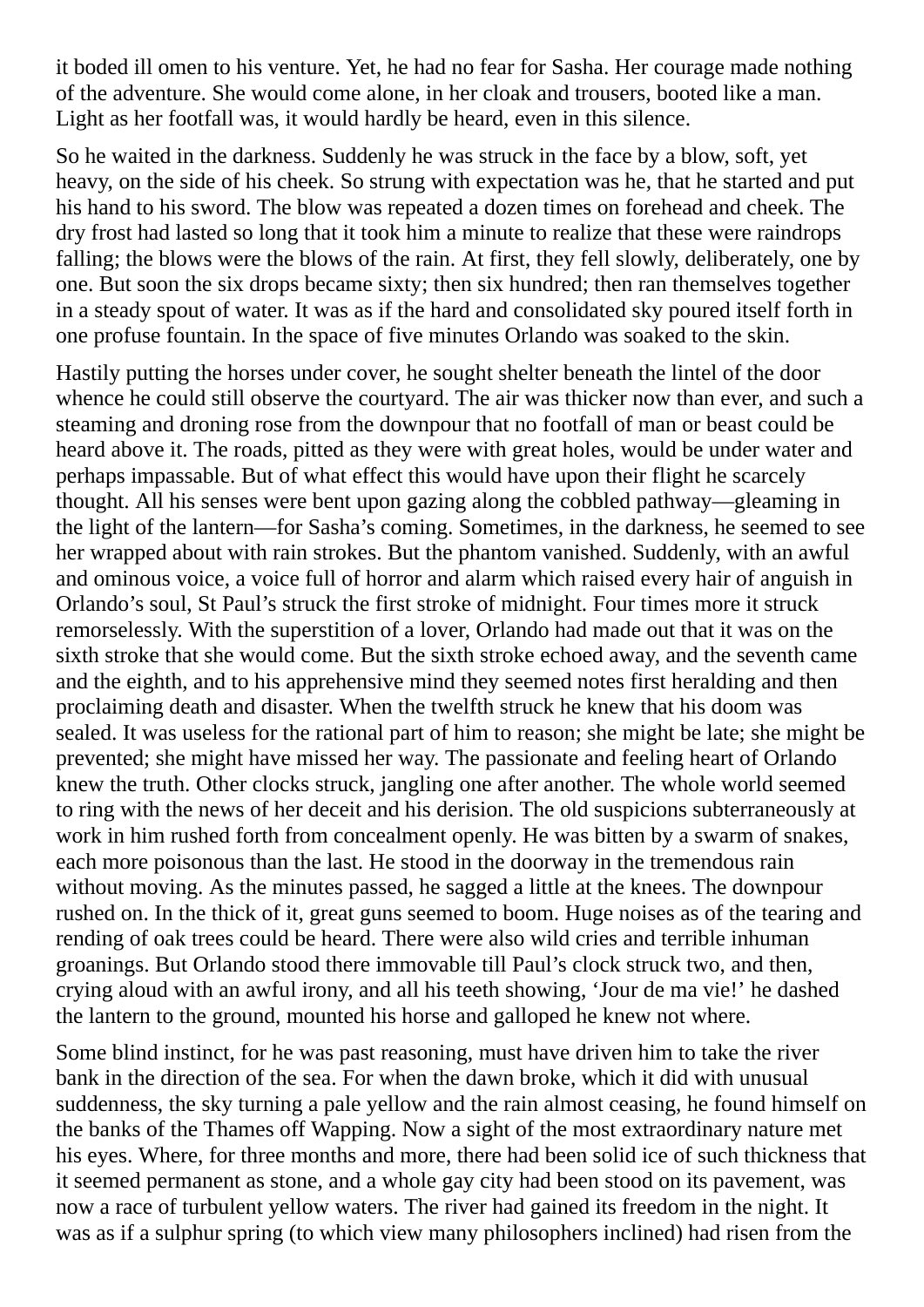volcanic regions beneath and burst the ice asunder with such vehemence that it swept the huge and massy fragments furiously apart. The mere look of the water was enough to turn one giddy. All was riot and confusion. The river was strewn with icebergs. Some of these were as broad as a bowling green and as high as a house; others no bigger than a man's hat, but most fantastically twisted. Now would come down a whole convoy of ice blocks sinking everything that stood in their way. Now, eddying and swirling like a tortured serpent, the river would seem to be hurtling itself between the fragments and tossing them from bank to bank, so that they could be heard smashing against the piers and pillars. But what was the most awful and inspiring of terror was the sight of the human creatures who had been trapped in the night and now paced their twisting and precarious islands in the utmost agony of spirit. Whether they jumped into the flood or stayed on the ice their doom was certain. Sometimes quite a cluster of these poor creatures would come down together, some on their knees, others suckling their babies. One old man seemed to be reading aloud from a holy book. At other times, and his fate perhaps was the most dreadful, a solitary wretch would stride his narrow tenement alone. As they swept out to sea, some could be heard crying vainly for help, making wild promises to amend their ways, confessing their sins and vowing altars and wealth if God would hear their prayers. Others were so dazed with terror that they sat immovable and silent looking steadfastly before them. One crew of young watermen or post–boys, to judge by their liveries, roared and shouted the lewdest tavern songs, as if in bravado, and were dashed against a tree and sunk with blasphemies on their lips. An old nobleman—for such his furred gown and golden chain proclaimed him—went down not far from where Orlando stood, calling vengeance upon the Irish rebels, who, he cried with his last breath, had plotted this devilry. Many perished clasping some silver pot or other treasure to their breasts; and at least a score of poor wretches were drowned by their own cupidity, hurling themselves from the bank into the flood rather than let a gold goblet escape them, or see before their eyes the disappearance of some furred gown. For furniture, valuables, possessions of all sorts were carried away on the icebergs. Among other strange sights was to be seen a cat suckling its young; a table laid sumptuously for a supper of twenty; a couple in bed; together with an extraordinary number of cooking utensils.

Dazed and astounded, Orlando could do nothing for some time but watch the appalling race of waters as it hurled itself past him. At last, seeming to recollect himself, he clapped spurs to his horse and galloped hard along the river bank in the direction of the sea. Rounding a bend of the river, he came opposite that reach where, not two days ago, the ships of the Ambassadors had seemed immovably frozen. Hastily, he made count of them all; the French; the Spanish; the Austrian; the Turk. All still floated, though the French had broken loose from her moorings, and the Turkish vessel had taken a great rent in her side and was fast filling with water. But the Russian ship was nowhere to be seen. For one moment Orlando thought it must have foundered; but, raising himself in his stirrups and shading his eyes, which had the sight of a hawk's, he could just make out the shape of a ship on the horizon. The black eagles were flying from the mast head. The ship of the Muscovite Embassy was standing out to sea.

Flinging himself from his horse, he made, in his rage, as if he would breast the flood. Standing knee–deep in water he hurled at the faithless woman all the insults that have ever been the lot of her sex. Faithless, mutable, fickle, he called her; devil, adulteress, deceiver;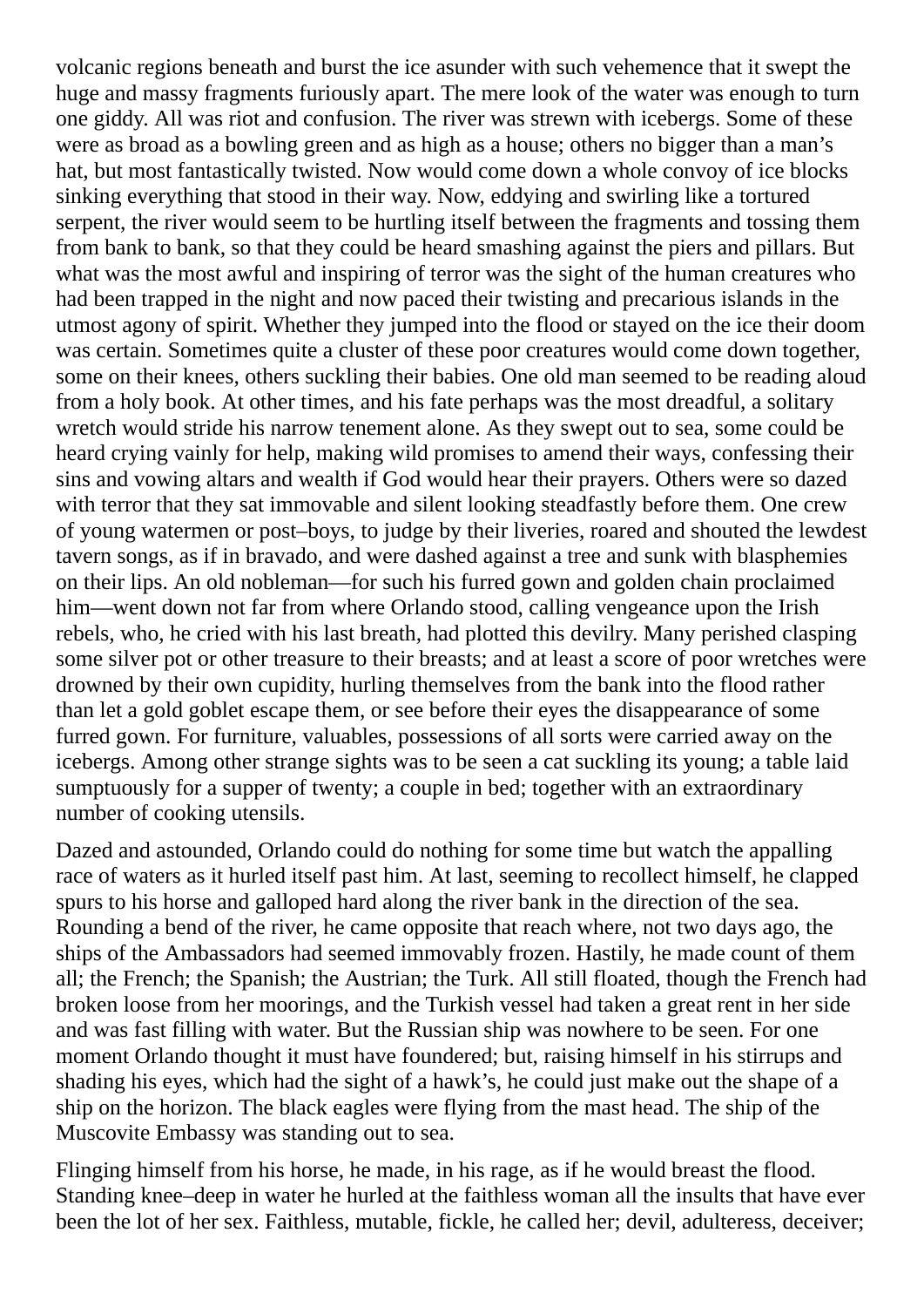and the swirling waters took his words, and tossed at his feet a broken pot and a little straw.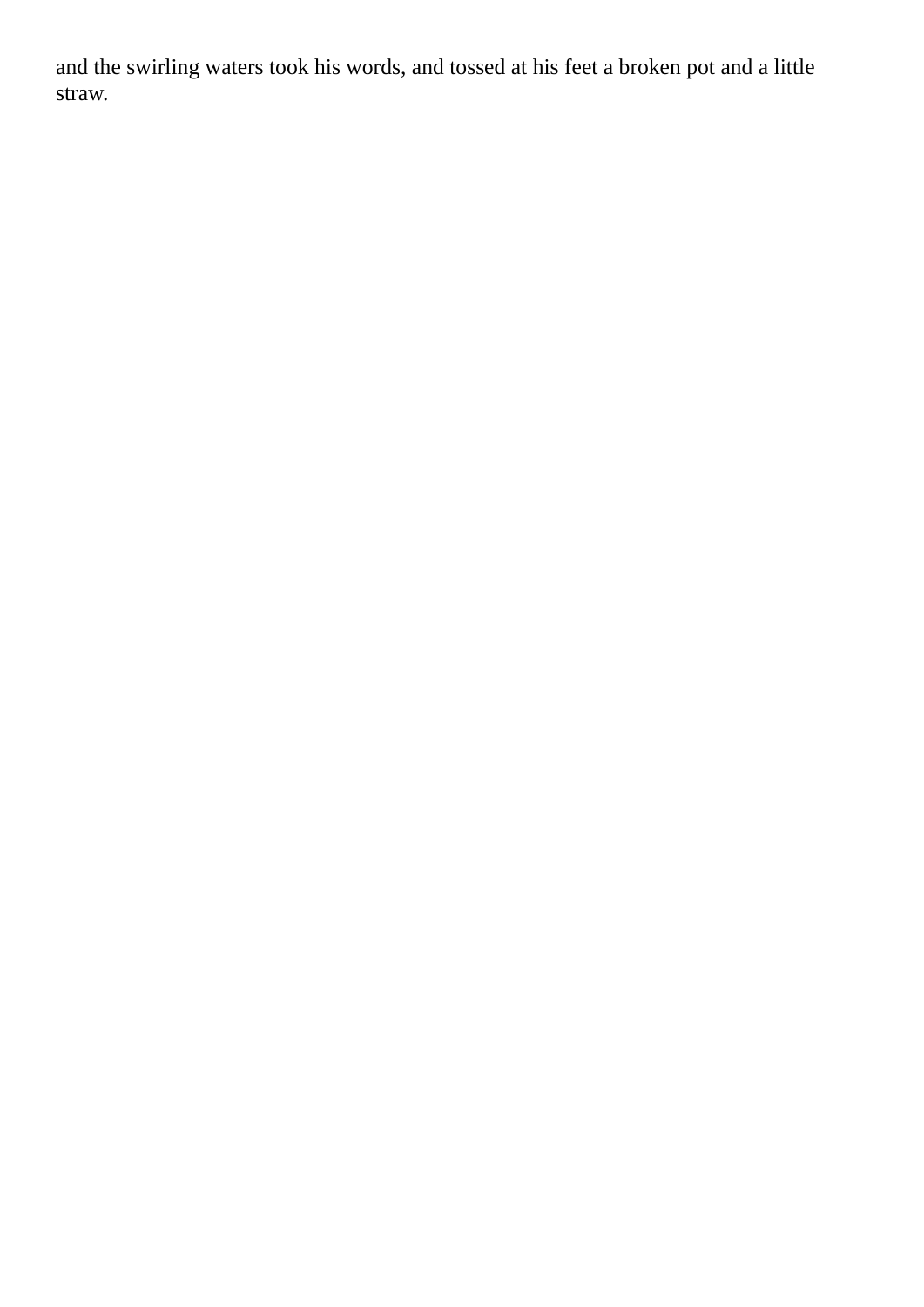# **CHAPTER 2**

<span id="page-23-0"></span>The biographer is now faced with a difficulty which it is better perhaps to confess than to gloss over. Up to this point in telling the story of Orlando's life, documents, both private and historical, have made it possible to fulfil the first duty of a biographer, which is to plod, without looking to right or left, in the indelible footprints of truth; unenticed by flowers; regardless of shade; on and on methodically till we fall plump into the grave and write finis on the tombstone above our heads. But now we come to an episode which lies right across our path, so that there is no ignoring it. Yet it is dark, mysterious, and undocumented; so that there is no explaining it. Volumes might be written in interpretation of it; whole religious systems founded upon the signification of it. Our simple duty is to state the facts as far as they are known, and so let the reader make of them what he may.

In the summer of that disastrous winter which saw the frost, the flood, the deaths of many thousands, and the complete downfall of Orlando's hopes—for he was exiled from Court; in deep disgrace with the most powerful nobles of his time; the Irish house of Desmond was justly enraged; the King had already trouble enough with the Irish not to relish this further addition—in that summer Orlando retired to his great house in the country and there lived in complete solitude. One June morning—it was Saturday the 18th—he failed to rise at his usual hour, and when his groom went to call him he was found fast asleep. Nor could he be awakened. He lay as if in a trance, without perceptible breathing; and though dogs were set to bark under his window; cymbals, drums, bones beaten perpetually in his room; a gorse bush put under his pillow; and mustard plasters applied to his feet, still he did not wake, take food, or show any sign of life for seven whole days. On the seventh day he woke at his usual time (a quarter before eight, precisely) and turned the whole posse of caterwauling wives and village soothsayers out of his room, which was natural enough; but what was strange was that he showed no consciousness of any such trance, but dressed himself and sent for his horse as if he had woken from a single night's slumber. Yet some change, it was suspected, must have taken place in the chambers of his brain, for though he was perfectly rational and seemed graver and more sedate in his ways than before, he appeared to have an imperfect recollection of his past life. He would listen when people spoke of the great frost or the skating or the carnival, but he never gave any sign, except by passing his hand across his brow as if to wipe away some cloud, of having witnessed them himself. When the events of the past six months were discussed, he seemed not so much distressed as puzzled, as if he were troubled by confused memories of some time long gone or were trying to recall stories told him by another. It was observed that if Russia was mentioned or Princesses or ships, he would fall into a gloom of an uneasy kind and get up and look out of the window or call one of the dogs to him, or take a knife and carve a piece of cedar wood. But the doctors were hardly wiser then than they are now, and after prescribing rest and exercise, starvation and nourishment, society and solitude, that he should lie in bed all day and ride forty miles between lunch and dinner, together with the usual sedatives and irritants, diversified, as the fancy took them, with possets of newt's slobber on rising, and draughts of peacock's gall on going to bed, they left him to himself, and gave it as their opinion that he had been asleep for a week.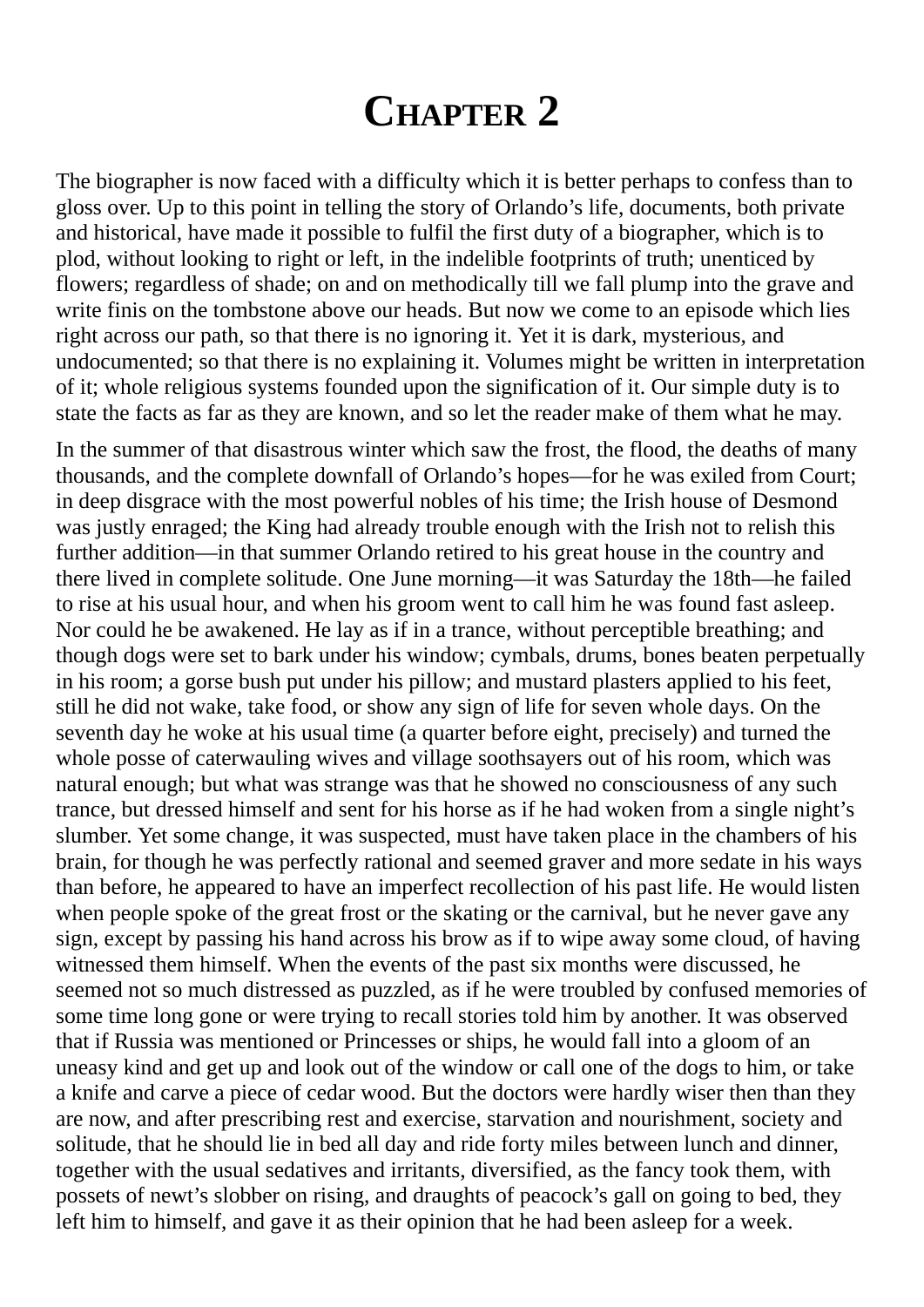But if sleep it was, of what nature, we can scarcely refrain from asking, are such sleeps as these? Are they remedial measures—trances in which the most galling memories, events that seem likely to cripple life for ever, are brushed with a dark wing which rubs their harshness off and gilds them, even the ugliest and basest, with a lustre, an incandescence? Has the finger of death to be laid on the tumult of life from time to time lest it rend us asunder? Are we so made that we have to take death in small doses daily or we could not go on with the business of living? And then what strange powers are these that penetrate our most secret ways and change our most treasured possessions without our willing it? Had Orlando, worn out by the extremity of his suffering, died for a week, and then come to life again? And if so, of what nature is death and of what nature life? Having waited well over half an hour for an answer to these questions, and none coming, let us get on with the story.

Now Orlando gave himself up to a life of extreme solitude. His disgrace at Court and the violence of his grief were partly the reason of it, but as he made no effort to defend himself and seldom invited anyone to visit him (though he had many friends who would willingly have done so) it appeared as if to be alone in the great house of his fathers suited his temper. Solitude was his choice. How he spent his time, nobody quite knew. The servants, of whom he kept a full retinue, though much of their business was to dust empty rooms and to smooth the coverlets of beds that were never slept in, watched, in the dark of the evening, as they sat over their cakes and ale, a light passing along the galleries, through the banqueting–halls, up the staircase, into the bedrooms, and knew that their master was perambulating the house alone. None dared follow him, for the house was haunted by a great variety of ghosts, and the extent of it made it easy to lose one's way and either fall down some hidden staircase or open a door which, should the wind blow it to, would shut upon one for ever—accidents of no uncommon occurrence, as the frequent discovery of the skeletons of men and animals in attitudes of great agony made evident. Then the light would be lost altogether, and Mrs Grimsditch, the housekeeper, would say to Mr Dupper, the chaplain, how she hoped his Lordship had not met with some bad accident. Mr Dupper would opine that his Lordship was on his knees, no doubt, among the tombs of his ancestors in the Chapel, which was in the Billiard Table Court, half a mile away on the south side. For he had sins on his conscience, Mr Dupper was afraid; upon which Mrs Grimsditch would retort, rather sharply, that so had most of us; and Mrs Stewkley and Mrs Field and old Nurse Carpenter would all raise their voices in his Lordship's praise; and the grooms and the stewards would swear that it was a thousand pities to see so fine a nobleman moping about the house when he might be hunting the fox or chasing the deer; and even the little laundry maids and scullery maids, the Judys and the Faiths, who were handing round the tankards and cakes, would pipe up their testimony to his Lordship's gallantry; for never was there a kinder gentleman, or one more free with those little pieces of silver which serve to buy a knot of ribbon or put a posy in one's hair; until even the Blackamoor whom they called Grace Robinson by way of making a Christian woman of her, understood what they were at, and agreed that his Lordship was a handsome, pleasant, darling gentleman in the only way she could, that is to say by showing all her teeth at once in a broad grin. In short, all his serving men and women held him in high respect, and cursed the foreign Princess (but they called her by a coarser name than that) who had brought him to this pass.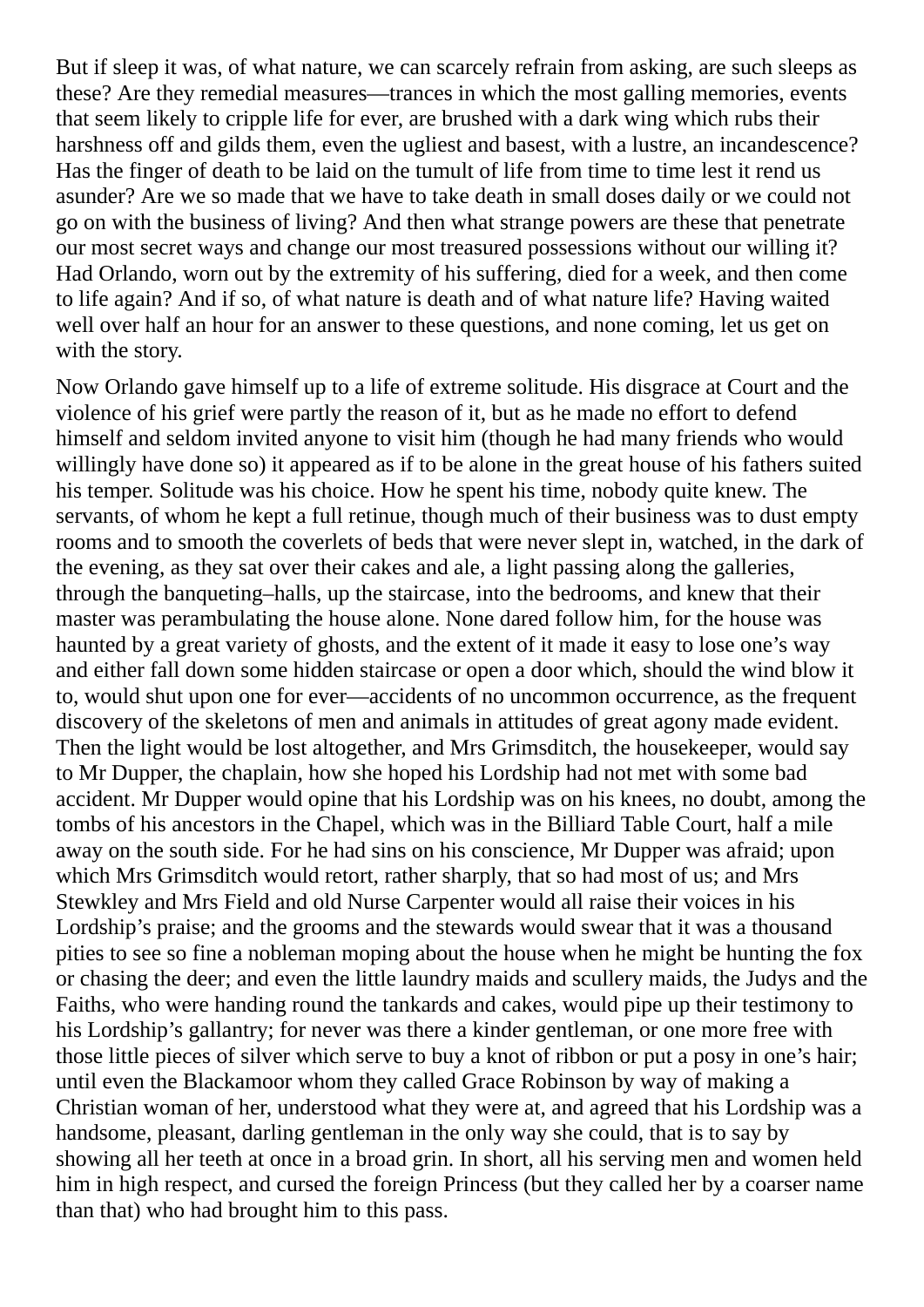But though it was probably cowardice, or love of hot ale, that led Mr Dupper to imagine his Lordship safe among the tombs so that he need not go in search of him, it may well have been that Mr Dupper was right. Orlando now took a strange delight in thoughts of death and decay, and, after pacing the long galleries and ballrooms with a taper in his hand, looking at picture after picture as if he sought the likeness of somebody whom he could not find, would mount into the family pew and sit for hours watching the banners stir and the moonlight waver with a bat or death's head moth to keep him company. Even this was not enough for him, but he must descend into the crypt where his ancestors lay, coffin piled upon coffin, for ten generations together. The place was so seldom visited that the rats made free with the lead work, and now a thigh bone would catch at his cloak as he passed, or he would crack the skull of some old Sir Malise as it rolled beneath his foot. It was a ghastly sepulchre; dug deep beneath the foundations of the house as if the first Lord of the family, who had come from France with the Conqueror, had wished to testify how all pomp is built upon corruption; how the skeleton lies beneath the flesh: how we that dance and sing above must lie below; how the crimson velvet turns to dust; how the ring (here Orlando, stooping his lantern, would pick up a gold circle lacking a stone, that had rolled into a corner) loses its ruby and the eye which was so lustrous shines no more. 'Nothing remains of all these Princes', Orlando would say, indulging in some pardonable exaggeration of their rank, 'except one digit,' and he would take a skeleton hand in his and bend the joints this way and that. 'Whose hand was it?' he went on to ask. 'The right or the left? The hand of man or woman, of age or youth? Had it urged the war horse, or plied the needle? Had it plucked the rose, or grasped cold steel? Had it—' but here either his invention failed him or, what is more likely, provided him with so many instances of what a hand can do that he shrank, as his wont was, from the cardinal labour of composition, which is excision, and he put it with the other bones, thinking how there was a writer called Thomas Browne, a Doctor of Norwich, whose writing upon such subjects took his fancy amazingly.

So, taking his lantern and seeing that the bones were in order, for though romantic, he was singularly methodical and detested nothing so much as a ball of string on the floor, let alone the skull of an ancestor, he returned to that curious, moody pacing down the galleries, looking for something among the pictures, which was interrupted at length by a veritable spasm of sobbing, at the sight of a Dutch snow scene by an unknown artist. Then it seemed to him that life was not worth living any more. Forgetting the bones of his ancestors and how life is founded on a grave, he stood there shaken with sobs, all for the desire of a woman in Russian trousers, with slanting eyes, a pouting mouth and pearls about her neck. She had gone. She had left him. He was never to see her again. And so he sobbed. And so he found his way back to his own rooms; and Mrs Grimsditch, seeing the light in the window, put the tankard from her lips and said Praise be to God, his Lordship was safe in his room again; for she had been thinking all this while that he was foully murdered.

Orlando now drew his chair up to the table; opened the works of Sir Thomas Browne and proceeded to investigate the delicate articulation of one of the doctor's longest and most marvellously contorted cogitations.

For though these are not matters on which a biographer can profitably enlarge it is plain enough to those who have done a reader's part in making up from bare hints dropped here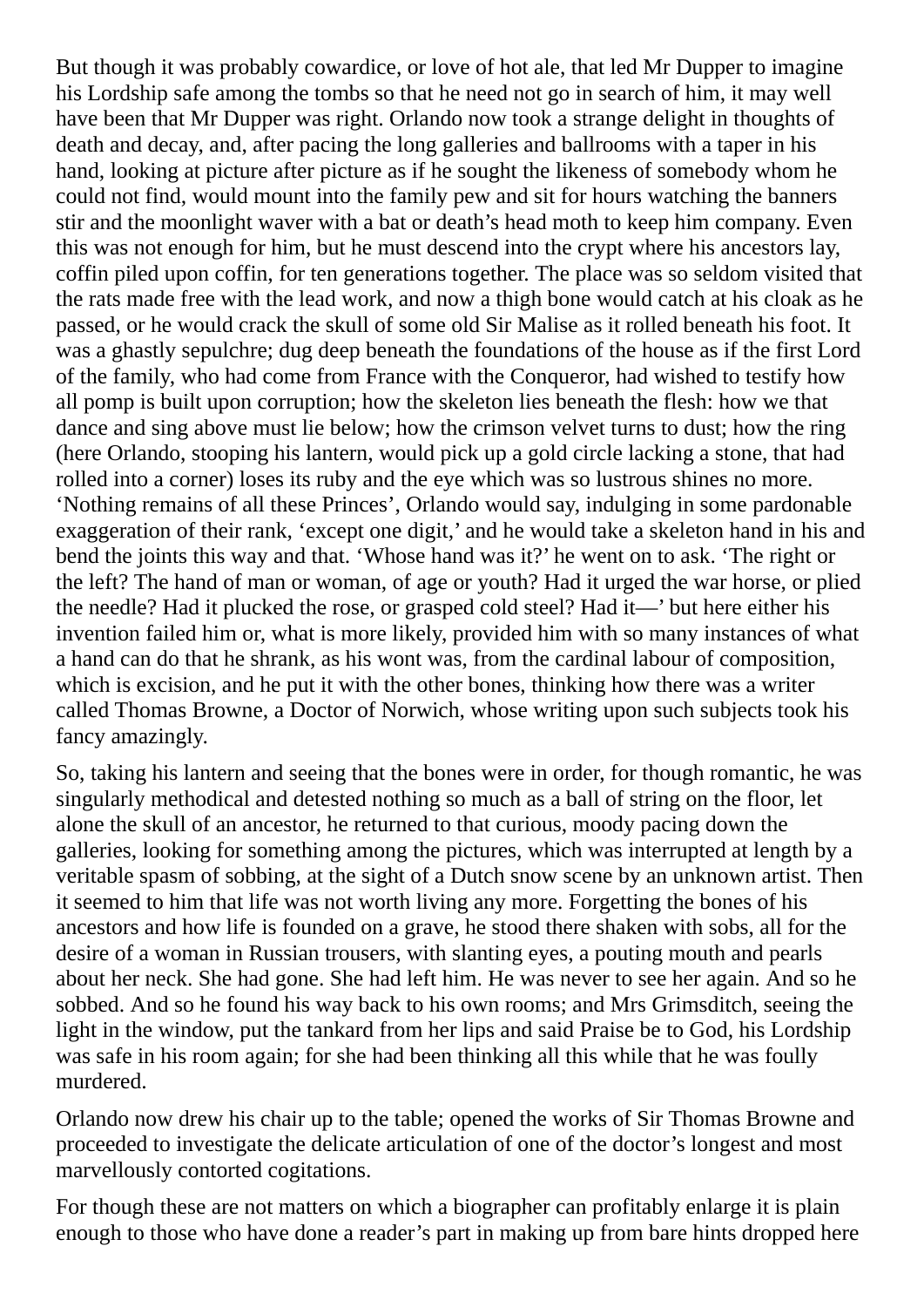and there the whole boundary and circumference of a living person; can hear in what we only whisper a living voice; can see, often when we say nothing about it, exactly what he looked like; know without a word to guide them precisely what he thought—and it is for readers such as these that we write—it is plain then to such a reader that Orlando was strangely compounded of many humours—of melancholy, of indolence, of passion, of love of solitude, to say nothing of all those contortions and subtleties of temper which were indicated on the first page, when he slashed at a dead nigger's head; cut it down; hung it chivalrously out of his reach again and then betook himself to the windowseat with a book. The taste for books was an early one. As a child he was sometimes found at midnight by a page still reading. They took his taper away, and he bred glow–worms to serve his purpose. They took the glow–worms away, and he almost burnt the house down with a tinder. To put it in a nutshell, leaving the novelist to smooth out the crumpled silk and all its implications, he was a nobleman afflicted with a love of literature. Many people of his time, still more of his rank, escaped the infection and were thus free to run or ride or make love at their own sweet will. But some were early infected by a germ said to be bred of the pollen of the asphodel and to be blown out of Greece and Italy, which was of so deadly a nature that it would shake the hand as it was raised to strike, and cloud the eye as it sought its prey, and make the tongue stammer as it declared its love. It was the fatal nature of this disease to substitute a phantom for reality, so that Orlando, to whom fortune had given every gift—plate, linen, houses, men–servants, carpets, beds in profusion—had only to open a book for the whole vast accumulation to turn to mist. The nine acres of stone which were his house vanished; one hundred and fifty indoor servants disappeared; his eighty riding horses became invisible; it would take too long to count the carpets, sofas, trappings, china, plate, cruets, chafing dishes and other movables often of beaten gold, which evaporated like so much sea mist under the miasma. So it was, and Orlando would sit by himself, reading, a naked man.

The disease gained rapidly upon him now in his solitude. He would read often six hours into the night; and when they came to him for orders about the slaughtering of cattle or the harvesting of wheat, he would push away his folio and look as if he did not understand what was said to him. This was bad enough and wrung the hearts of Hall, the falconer, of Giles, the groom, of Mrs Grimsditch, the housekeeper, of Mr Dupper, the chaplain. A fine gentleman like that, they said, had no need of books. Let him leave books, they said, to the palsied or the dying. But worse was to come. For once the disease of reading has laid upon the system it weakens it so that it falls an easy prey to that other scourge which dwells in the inkpot and festers in the quill. The wretch takes to writing. And while this is bad enough in a poor man, whose only property is a chair and a table set beneath a leaky roof —for he has not much to lose, after all—the plight of a rich man, who has houses and cattle, maidservants, asses and linen, and yet writes books, is pitiable in the extreme. The flavour of it all goes out of him; he is riddled by hot irons; gnawed by vermin. He would give every penny he has (such is the malignity of the germ) to write one little book and become famous; yet all the gold in Peru will not buy him the treasure of a well–turned line. So he falls into consumption and sickness, blows his brains out, turns his face to the wall. It matters not in what attitude they find him. He has passed through the gates of Death and known the flames of Hell.

Happily, Orlando was of a strong constitution and the disease (for reasons presently to be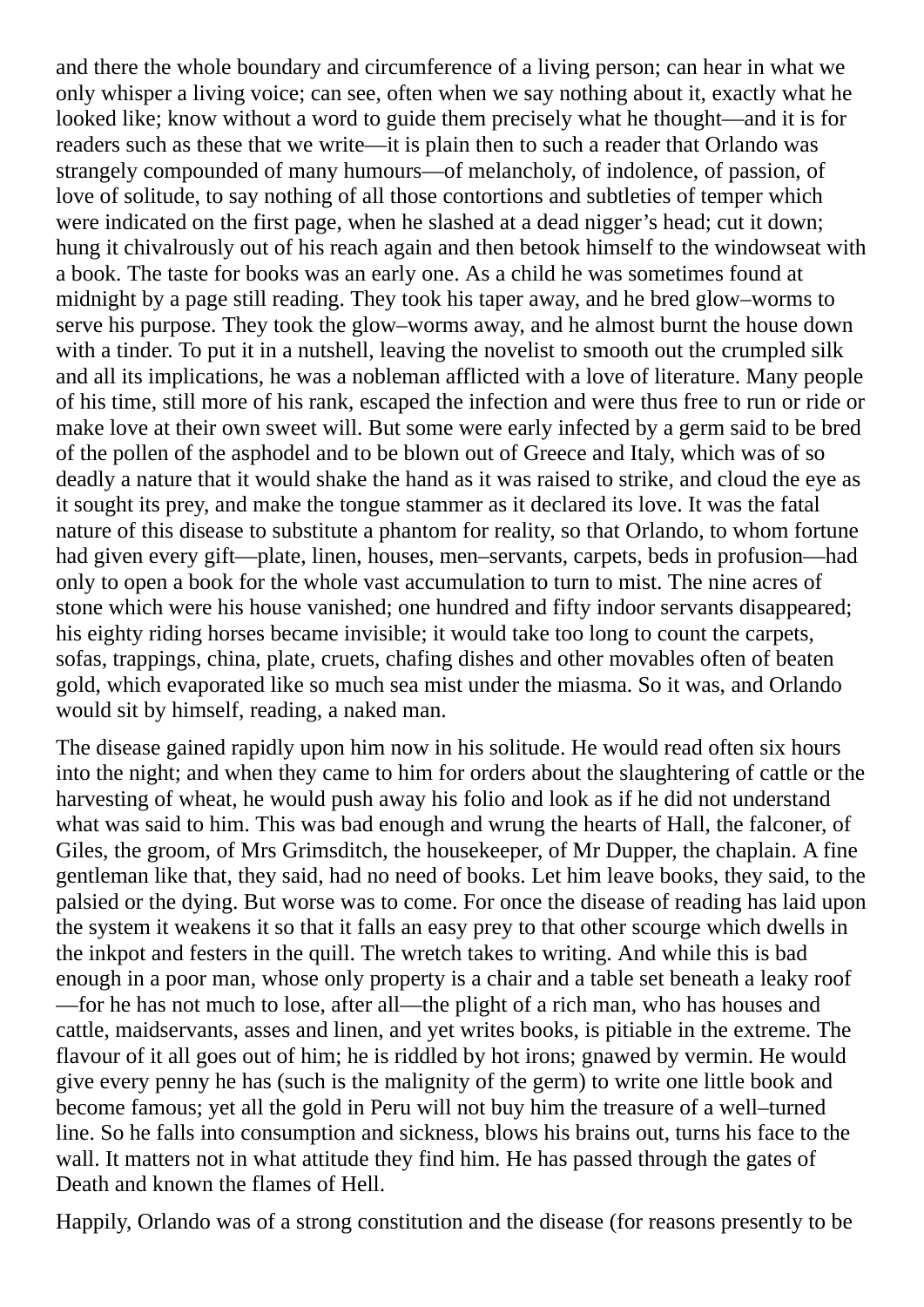given) never broke him down as it has broken many of his peers. But he was deeply smitten with it, as the sequel shows. For when he had read for an hour or so in Sir Thomas Browne, and the bark of the stag and the call of the night watchman showed that it was the dead of night and all safe asleep, he crossed the room, took a silver key from his pocket and unlocked the doors of a great inlaid cabinet which stood in the corner. Within were some fifty drawers of cedar wood and upon each was a paper neatly written in Orlando's hand. He paused, as if hesitating which to open. One was inscribed 'The Death of Ajax', another 'The Birth of Pyramus', another 'Iphigenia in Aulis', another 'The Death of Hippolytus', another 'Meleager', another 'The Return of Odysseus',—in fact there was scarcely a single drawer that lacked the name of some mythological personage at a crisis of his career. In each drawer lay a document of considerable size all written over in Orlando's hand. The truth was that Orlando had been afflicted thus for many years. Never had any boy begged apples as Orlando begged paper; nor sweetmeats as he begged ink. Stealing away from talk and games, he had hidden himself behind curtains, in priest's holes, or in the cupboard behind his mother's bedroom which had a great hole in the floor and smelt horribly of starling's dung, with an inkhorn in one hand, a pen in another, and on his knee a roll of paper. Thus had been written, before he was turned twenty–five, some forty–seven plays, histories, romances, poems; some in prose, some in verse; some in French, some in Italian; all romantic, and all long. One he had had printed by John Ball of the Feathers and Coronet opposite St Paul's Cross, Cheapside; but though the sight of it gave him extreme delight, he had never dared show it even to his mother, since to write, much more to publish, was, he knew, for a nobleman an inexpiable disgrace.

Now, however, that it was the dead of night and he was alone, he chose from this repository one thick document called 'Xenophila a Tragedy' or some such title, and one thin one, called simply 'The Oak Tree' (this was the only monosyllabic title among the lot), and then he approached the inkhorn, fingered the quill, and made other such passes as those addicted to this vice begin their rites with. But he paused.

As this pause was of extreme significance in his history, more so, indeed, than many acts which bring men to their knees and make rivers run with blood, it behoves us to ask why he paused; and to reply, after due reflection, that it was for some such reason as this. Nature, who has played so many queer tricks upon us, making us so unequally of clay and diamonds, of rainbow and granite, and stuffed them into a case, often of the most incongruous, for the poet has a butcher's face and the butcher a poet's; nature, who delights in muddle and mystery, so that even now (the first of November 1927) we know not why we go upstairs, or why we come down again, our most daily movements are like the passage of a ship on an unknown sea, and the sailors at the mast–head ask, pointing their glasses to the horizon; Is there land or is there none? to which, if we are prophets, we make answer 'Yes'; if we are truthful we say 'No'; nature, who has so much to answer for besides the perhaps unwieldy length of this sentence, has further complicated her task and added to our confusion by providing not only a perfect rag–bag of odds and ends within us —a piece of a policeman's trousers lying cheek by jowl with Queen Alexandra's wedding veil—but has contrived that the whole assortment shall be lightly stitched together by a single thread. Memory is the seamstress, and a capricious one at that. Memory runs her needle in and out, up and down, hither and thither. We know not what comes next, or what follows after. Thus, the most ordinary movement in the world, such as sitting down at a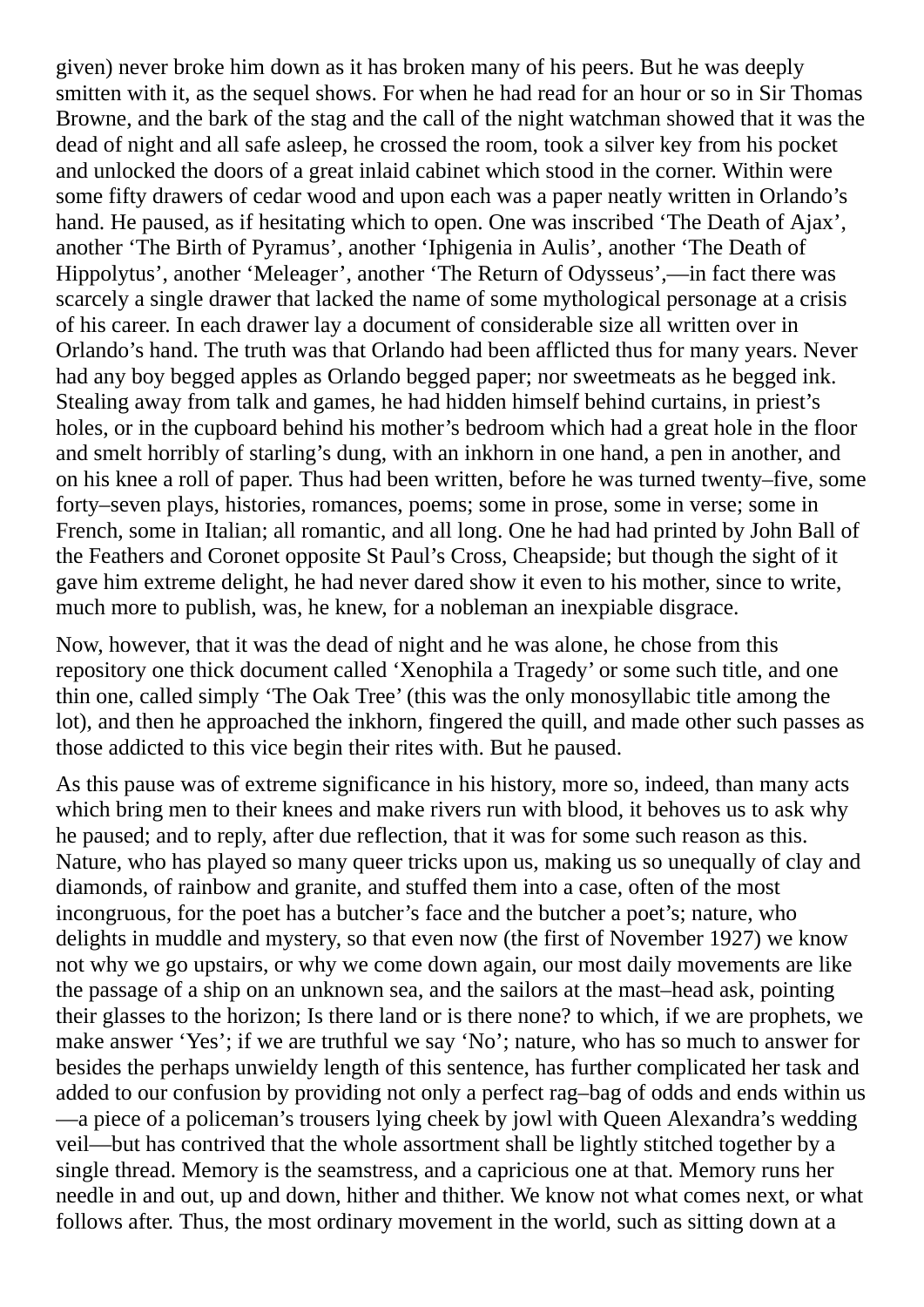table and pulling the inkstand towards one, may agitate a thousand odd, disconnected fragments, now bright, now dim, hanging and bobbing and dipping and flaunting, like the underlinen of a family of fourteen on a line in a gale of wind. Instead of being a single, downright, bluff piece of work of which no man need feel ashamed, our commonest deeds are set about with a fluttering and flickering of wings, a rising and falling of lights. Thus it was that Orlando, dipping his pen in the ink, saw the mocking face of the lost Princess and asked himself a million questions instantly which were as arrows dipped in gall. Where was she; and why had she left him? Was the Ambassador her uncle or her lover? Had they plotted? Was she forced? Was she married? Was she dead?—all of which so drove their venom into him that, as if to vent his agony somewhere, he plunged his quill so deep into the inkhorn that the ink spirted over the table, which act, explain it how one may (and no explanation perhaps is possible—Memory is inexplicable), at once substituted for the face of the Princess a face of a very different sort. But whose was it, he asked himself? And he had to wait, perhaps half a minute, looking at the new picture which lay on top of the old, as one lantern slide is half seen through the next, before he could say to himself, 'This is the face of that rather fat, shabby man who sat in Twitchett's room ever so many years ago when old Queen Bess came here to dine; and I saw him,' Orlando continued, catching at another of those little coloured rags, 'sitting at the table, as I peeped in on my way downstairs, and he had the most amazing eyes,'said Orlando, 'that ever were, but who the devil was he?' Orlando asked, for here Memory added to the forehead and eyes, first, a coarse, grease–stained ruffle, then a brown doublet, and finally a pair of thick boots such as citizens wear in Cheapside. 'Not a Nobleman; not one of us,'said Orlando (which he would not have said aloud, for he was the most courteous of gentlemen; but it shows what an effect noble birth has upon the mind and incidentally how difficult it is for a nobleman to be a writer), 'a poet, I dare say.' By all the laws, Memory, having disturbed him sufficiently, should now have blotted the whole thing out completely, or have fetched up something so idiotic and out of keeping—like a dog chasing a cat or an old woman blowing her nose into a red cotton handkerchief—that, in despair of keeping pace with her vagaries, Orlando should have struck his pen in earnest against his paper. (For we can, if we have the resolution, turn the hussy, Memory, and all her ragtag and bobtail out of the house.) But Orlando paused. Memory still held before him the image of a shabby man with big, bright eyes. Still he looked, still he paused. It is these pauses that are our undoing. It is then that sedition enters the fortress and our troops rise in insurrection. Once before he had paused, and love with its horrid rout, its shawms, its cymbals, and its heads with gory locks torn from the shoulders had burst in. From love he had suffered the tortures of the damned. Now, again, he paused, and into the breach thus made, leapt Ambition, the harridan, and Poetry, the witch, and Desire of Fame, the strumpet; all joined hands and made of his heart their dancing ground. Standing upright in the solitude of his room, he vowed that he would be the first poet of his race and bring immortal lustre upon his name. He said (reciting the names and exploits of his ancestors) that Sir Boris had fought and killed the Paynim; Sir Gawain, the Turk; Sir Miles, the Pole; Sir Andrew, the Frank; Sir Richard, the Austrian; Sir Jordan, the Frenchman; and Sir Herbert, the Spaniard. But of all that killing and campaigning, that drinking and love–making, that spending and hunting and riding and eating, what remained? A skull; a finger. Whereas, he said, turning to the page of Sir Thomas Browne, which lay open upon the table—and again he paused. Like an incantation rising from all parts of the room, from the night wind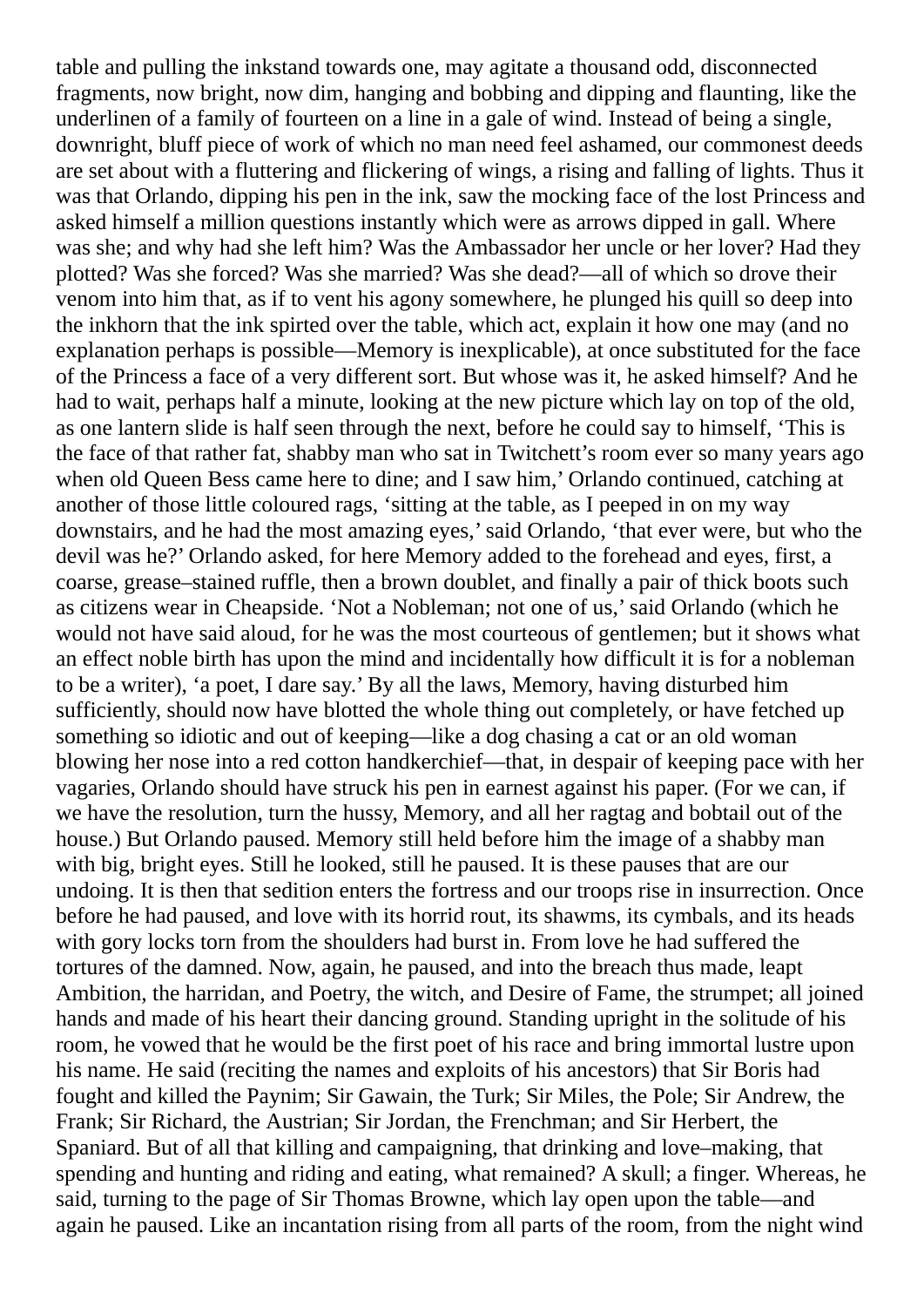and the moonlight, rolled the divine melody of those words which, lest they should outstare this page, we will leave where they lie entombed, not dead, embalmed rather, so fresh is their colour, so sound their breathing—and Orlando, comparing that achievement with those of his ancestors, cried out that they and their deeds were dust and ashes, but this man and his words were immortal.

He soon perceived, however, that the battles which Sir Miles and the rest had waged against armed knights to win a kingdom, were not half so arduous as this which he now undertook to win immortality against the English language. Anyone moderately familiar with the rigours of composition will not need to be told the story in detail; how he wrote and it seemed good; read and it seemed vile; corrected and tore up; cut out; put in; was in ecstasy; in despair; had his good nights and bad mornings; snatched at ideas and lost them; saw his book plain before him and it vanished; acted his people's parts as he ate; mouthed them as he walked; now cried; now laughed; vacillated between this style and that; now preferred the heroic and pompous; next the plain and simple; now the vales of Tempe; then the fields of Kent or Cornwall; and could not decide whether he was the divinest genius or the greatest fool in the world.

It was to settle this last question that he decided after many months of such feverish labour, to break the solitude of years and communicate with the outer world. He had a friend in London, one Giles Isham, of Norfolk, who, though of gentle birth, was acquainted with writers and could doubtless put him in touch with some member of that blessed, indeed sacred, fraternity. For, to Orlando in the state he was now in, there was a glory about a man who had written a book and had it printed, which outshone all the glories of blood and state. To his imagination it seemed as if even the bodies of those instinct with such divine thoughts must be transfigured. They must have aureoles for hair, incense for breath, and roses must grow between their lips—which was certainly not true either of himself or Mr Dupper. He could think of no greater happiness than to be allowed to sit behind a curtain and hear them talk. Even the imagination of that bold and various discourse made the memory of what he and his courtier friends used to talk about—a dog, a horse, a woman, a game of cards—seem brutish in the extreme. He bethought him with pride that he had always been called a scholar, and sneered at for his love of solitude and books. He had never been apt at pretty phrases. He would stand stock still, blush, and stride like a grenadier in a ladies' drawing–room. He had twice fallen, in sheer abstraction, from his horse. He had broken Lady Winchilsea's fan once while making a rhyme. Eagerly recalling these and other instances of his unfitness for the life of society, an ineffable hope, that all the turbulence of his youth, his clumsiness, his blushes, his long walks, and his love of the country proved that he himself belonged to the sacred race rather than to the noble—was by birth a writer, rather than an aristocrat—possessed him. For the first time since the night of the great flood he was happy.

He now commissioned Mr Isham of Norfolk to deliver to Mr Nicholas Greene of Clifford's Inn a document which set forth Orlando's admiration for his works (for Nick Greene was a very famous writer at that time) and his desire to make his acquaintance; which he scarcely dared ask; for he had nothing to offer in return; but if Mr Nicholas Greene would condescend to visit him, a coach and four would be at the corner of Fetter Lane at whatever hour Mr Greene chose to appoint, and bring him safely to Orlando's house. One may fill up the phrases which then followed; and figure Orlando's delight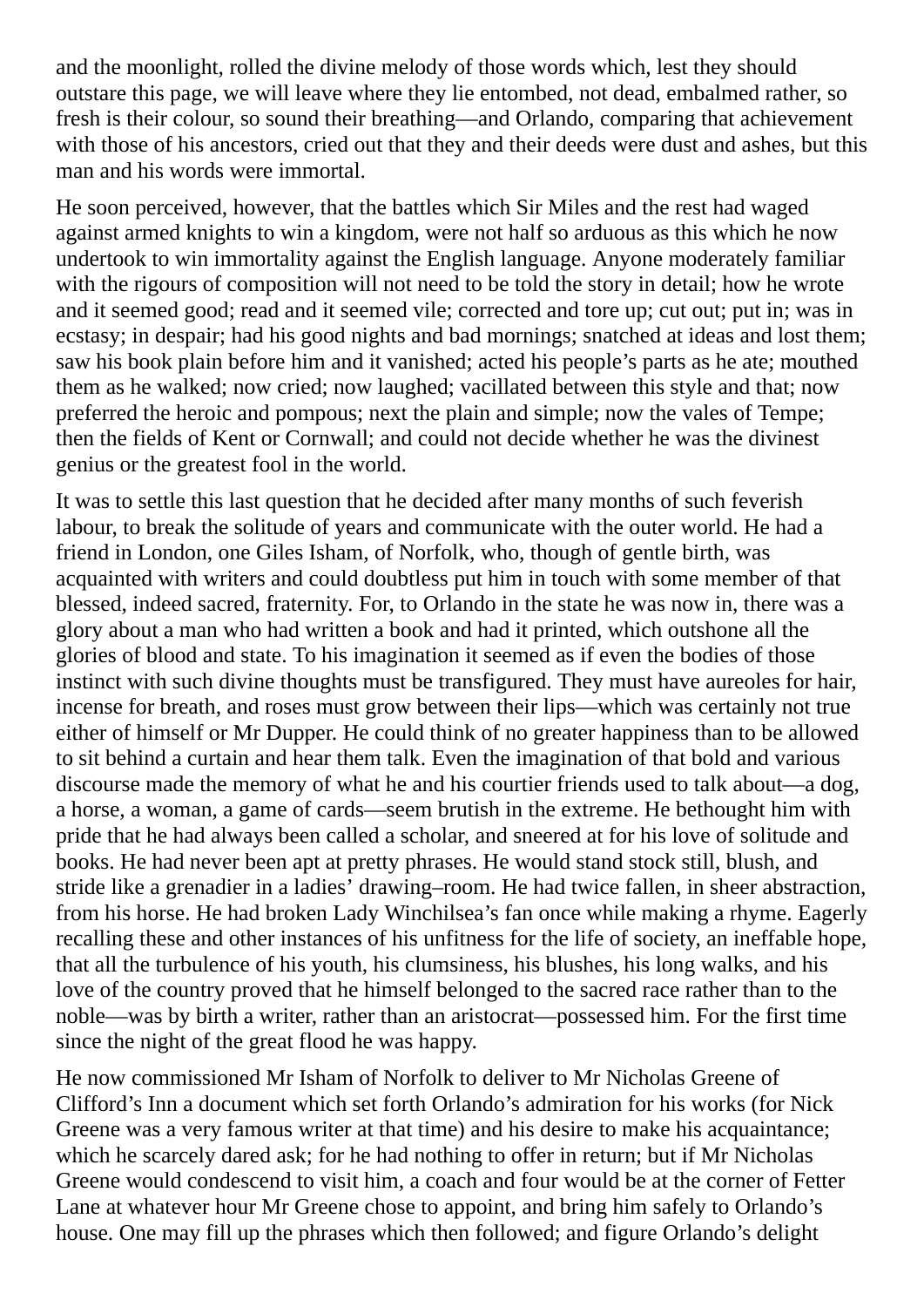when, in no long time, Mr Greene signified his acceptance of the Noble Lord's invitation; took his place in the coach and was set down in the hall to the south of the main building punctually at seven o'clock on Monday, April the twenty–first.

Many Kings, Queens, and Ambassadors had been received there; Judges had stood there in their ermine. The loveliest ladies of the land had come there; and the sternest warriors. Banners hung there which had been at Flodden and at Agincourt. There were displayed the painted coats of arms with their lions and their leopards and their coronets. There were the long tables where the gold and silver plate was stood; and there the vast fireplaces of wrought Italian marble where nightly a whole oak tree, with its million leaves and its nests of rook and wren, was burnt to ashes. Nicholas Greene, the poet stood there now, plainly dressed in his slouched hat and black doublet, carrying in one hand a small bag.

That Orlando as he hastened to greet him was slightly disappointed was inevitable. The poet was not above middle height; was of a mean figure; was lean and stooped somewhat, and, stumbling over the mastiff on entering, the dog bit him. Moreover, Orlando for all his knowledge of mankind was puzzled where to place him. There was something about him which belonged neither to servant, squire, or noble. The head with its rounded forehead and beaked nose was fine, but the chin receded. The eyes were brilliant, but the lips hung loose and slobbered. It was the expression of the face—as a whole, however, that was disquieting. There was none of that stately composure which makes the faces of the nobility so pleasing to look at; nor had it anything of the dignified servility of a well– trained domestic's face; it was a face seamed, puckered, and drawn together. Poet though he was, it seemed as if he were more used to scold than to flatter; to quarrel than to coo; to scramble than to ride; to struggle than to rest; to hate than to love. This, too, was shown by the quickness of his movements; and by something fiery and suspicious in his glance. Orlando was somewhat taken aback. But they went to dinner.

Here, Orlando, who usually took such things for granted, was, for the first time, unaccountably ashamed of the number of his servants and of the splendour of his table. Stranger still, he bethought him with pride—for the thought was generally distasteful—of that great grandmother Moll who had milked the cows. He was about somehow to allude to this humble woman and her milk–pails, when the poet forestalled him by saying that it was odd, seeing how common the name of Greene was, that the family had come over with the Conqueror and was of the highest nobility in France. Unfortunately, they had come down in the world and done little more than leave their name to the royal borough of Greenwich. Further talk of the same sort, about lost castles, coats of arms, cousins who were baronets in the north, intermarriage with noble families in the west, how some Greens spelt the name with an e at the end, and others without, lasted till the venison was on the table. Then Orlando contrived to say something of Grandmother Moll and her cows, and had eased his heart a little of its burden by the time the wild fowl were before them. But it was not until the Malmsey was passing freely that Orlando dared mention what he could not help thinking a more important matter than the Greens or the cows; that is to say the sacred subject of poetry. At the first mention of the word, the poet's eyes flashed fire; he dropped the fine gentleman airs he had worn; thumped his glass on the table, and launched into one of the longest, most intricate, most passionate, and bitterest stories that Orlando had ever heard, save from the lips of a jilted woman, about a play of his; another poet; and a critic. Of the nature of poetry itself, Orlando only gathered that it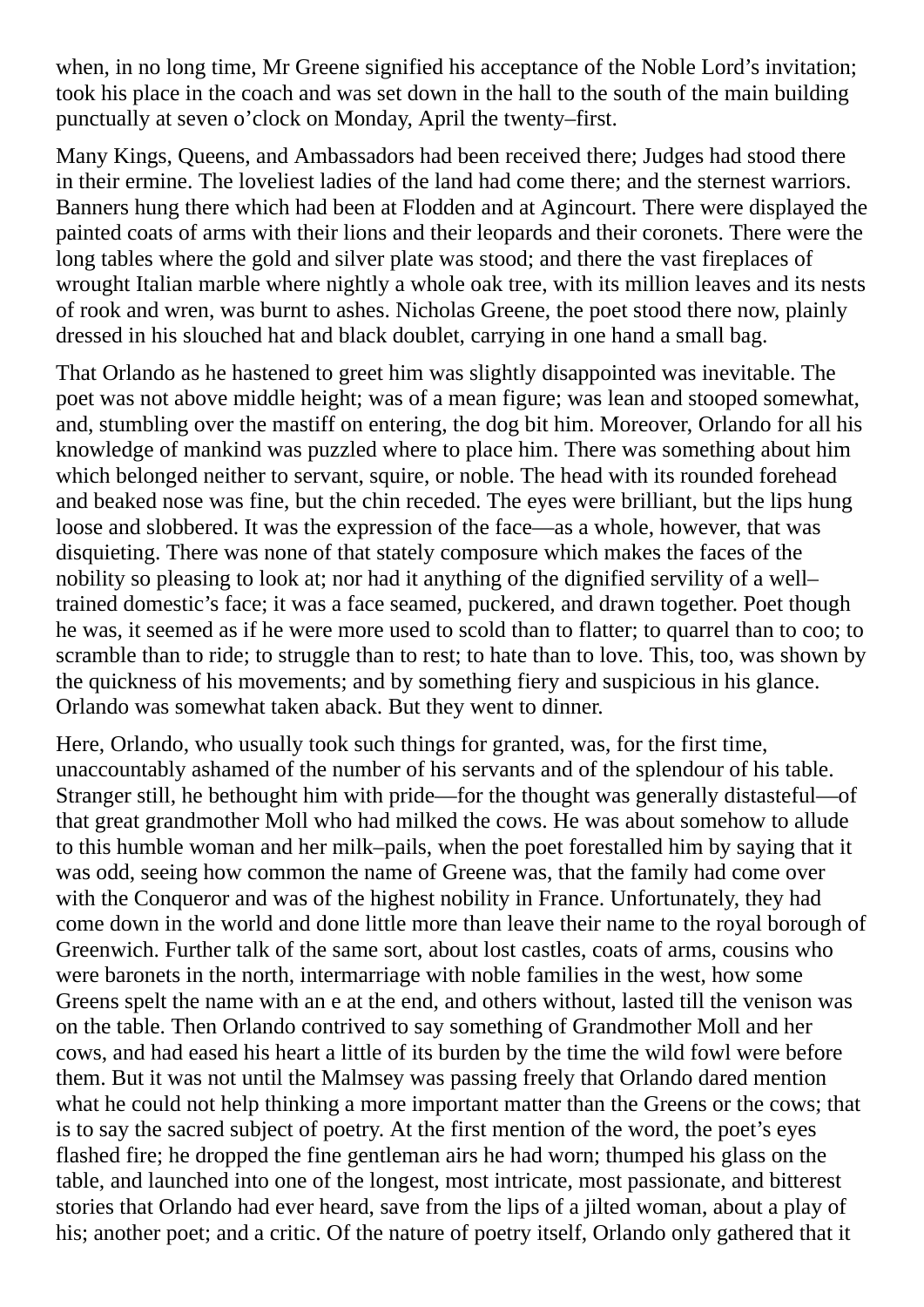was harder to sell than prose, and though the lines were shorter took longer in the writing. So the talk went on with ramifications interminable, until Orlando ventured to hint that he had himself been so rash as to write—but here the poet leapt from his chair. A mouse had squeaked in the wainscot, he said. The truth was, he explained, that his nerves were in a state where a mouse's squeak upset them for a fortnight. Doubtless the house was full of vermin, but Orlando had not heard them. The poet then gave Orlando the full story of his health for the past ten years or so. It had been so bad that one could only marvel that he still lived. He had had the palsy, the gout, the ague, the dropsy, and the three sorts of fever in succession; added to which he had an enlarged heart, a great spleen, and a diseased liver. But, above all, he had, he told Orlando, sensations in his spine which defied description. There was one knob about the third from the top which burnt like fire; another about second from the bottom which was cold as ice. Sometimes he woke with a brain like lead; at others it was as if a thousand wax tapers were alight and people were throwing fireworks inside him. He could feel a rose leaf through his mattress, he said; and knew his way almost about London by the feel of the cobbles. Altogether he was a piece of machinery so finely made and curiously put together (here he raised his hand as if unconsciously, and indeed it was of the finest shape imaginable) that it confounded him to think that he had only sold five hundred copies of his poem, but that of course was largely due to the conspiracy against him. All he could say, he concluded, banging his fist upon the table, was that the art of poetry was dead in England.

How that could be with Shakespeare, Marlowe, Ben Jonson, Browne, Donne, all now writing or just having written, Orlando, reeling off the names of his favourite heroes, could not think.

Greene laughed sardonically. Shakespeare, he admitted, had written some scenes that were well enough; but he had taken them chiefly from Marlowe. Marlowe was a likely boy, but what could you say of a lad who died before he was thirty? As for Browne, he was for writing poetry in prose, and people soon got tired of such conceits as that. Donne was a mountebank who wrapped up his lack of meaning in hard words. The gulls were taken in; but the style would be out of fashion twelve months hence. As for Ben Jonson—Ben Jonson was a friend of his and he never spoke ill of his friends.

No, he concluded, the great age of literature is past; the great age of literature was the Greek; the Elizabethan age was inferior in every respect to the Greek. In such ages men cherished a divine ambition which he might call La Gloire (he pronounced it Glawr, so that Orlando did not at first catch his meaning). Now all young writers were in the pay of the booksellers and poured out any trash that would sell. Shakespeare was the chief offender in this way and Shakespeare was already paying the penalty. Their own age, he said, was marked by precious conceits and wild experiments—neither of which the Greeks would have tolerated for a moment. Much though it hurt him to say it—for he loved literature as he loved his life—he could see no good in the present and had no hope for the future. Here he poured himself out another glass of wine.

Orlando was shocked by these doctrines; yet could not help observing that the critic himself seemed by no means downcast. On the contrary, the more he denounced his own time, the more complacent he became. He could remember, he said, a night at the Cock Tavern in Fleet Street when Kit Marlowe was there and some others. Kit was in high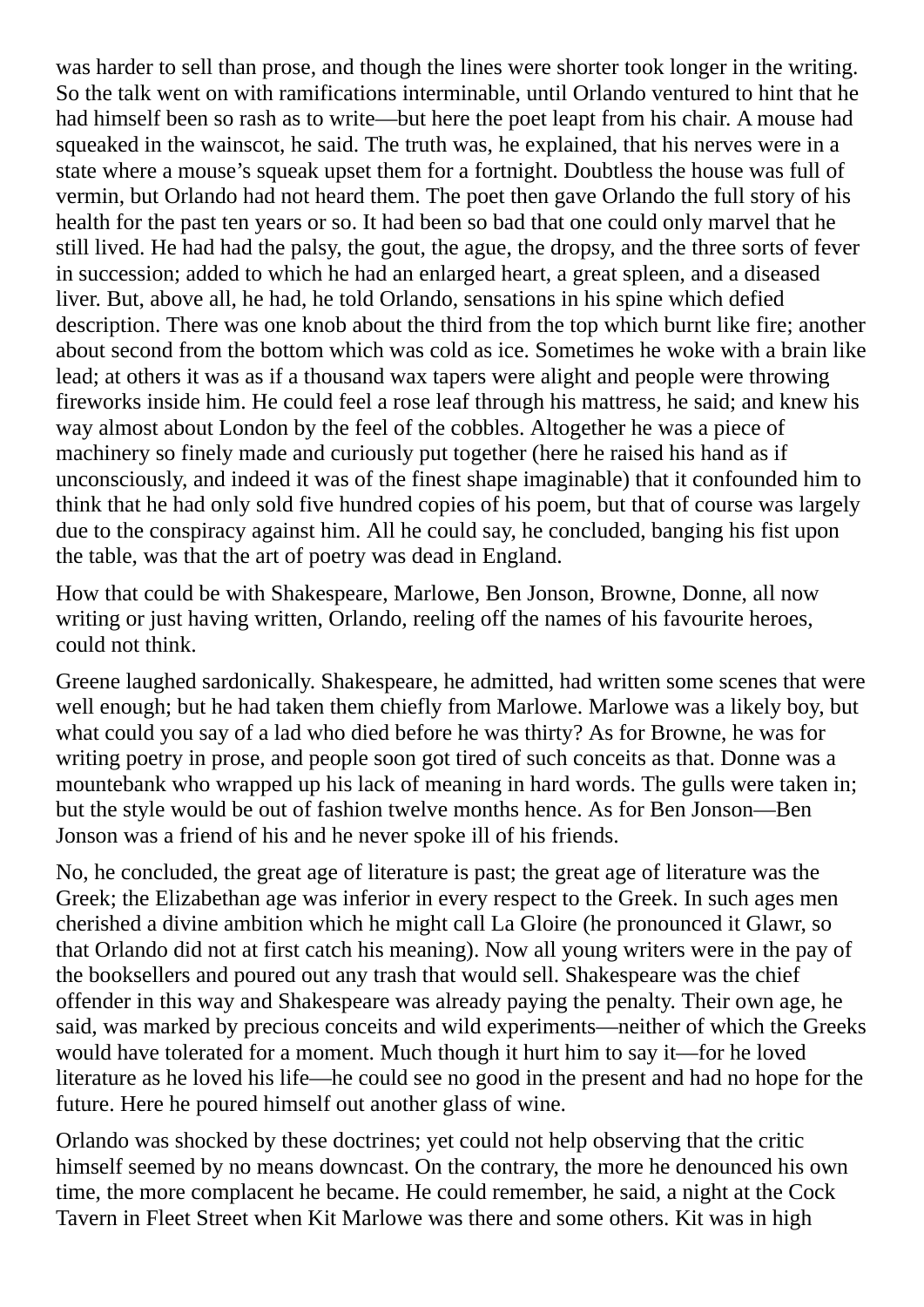feather, rather drunk, which he easily became, and in a mood to say silly things. He could see him now, brandishing his glass at the company and hiccoughing out, 'Stap my vitals, Bill' (this was to Shakespeare), 'there's a great wave coming and you're on the top of it,' by which he meant, Greene explained, that they were trembling on the verge of a great age in English literature, and that Shakespeare was to be a poet of some importance. Happily for himself, he was killed two nights later in a drunken brawl, and so did not live to see how this prediction turned out. 'Poor foolish fellow,' said Greene, 'to go and say a thing like that. A great age, forsooth—the Elizabethan a great age!'

'So, my dear Lord,' he continued, settling himself comfortably in his chair and rubbing the wine–glass between his fingers, 'we must make the best of it, cherish the past and honour those writers—there are still a few of 'em—who take antiquity for their model and write, not for pay but for Glawr.' (Orlando could have wished him a better accent.) 'Glawr', said Greene, 'is the spur of noble minds. Had I a pension of three hundred pounds a year paid quarterly, I would live for Glawr alone. I would lie in bed every morning reading Cicero. I would imitate his style so that you couldn't tell the difference between us. That's what I call fine writing,'said Greene; 'that's what I call Glawr. But it's necessary to have a pension to do it.'

By this time Orlando had abandoned all hope of discussing his own work with the poet; but this mattered the less as the talk now got upon the lives and characters of Shakespeare, Ben Jonson, and the rest, all of whom Greene had known intimately and about whom he had a thousand anecdotes of the most amusing kind to tell. Orlando had never laughed so much in his life. These, then, were his gods! Half were drunken and all were amorous. Most of them quarrelled with their wives; not one of them was above a lie or an intrigue of the most paltry kind. Their poetry was scribbled down on the backs of washing bills held to the heads of printer's devils at the street door. Thus Hamlet went to press; thus Lear; thus Othello. No wonder, as Greene said, that these plays show the faults they do. The rest of the time was spent in carousings and junketings in taverns and in beer gardens, When things were said that passed belief for wit, and things were done that made the utmost frolic of the courtiers seem pale in comparison. All this Greene told with a spirit that roused Orlando to the highest pitch of delight. He had a power of mimicry that brought the dead to life, and could say the finest things of books provided they were written three hundred years ago.

So time passed, and Orlando felt for his guest a strange mixture of liking and contempt, of admiration and pity, as well as something too indefinite to be called by any one name, but had something of fear in it and something of fascination. He talked incessantly about himself, yet was such good company that one could listen to the story of his ague for ever. Then he was so witty; then he was so irreverent; then he made so free with the names of God and Woman; then he was So full of queer crafts and had such strange lore in his head; could make salad in three hundred different ways; knew all that could be known of the mixing of wines; played half–a–dozen musical instruments, and was the first person, and perhaps the last, to toast cheese in the great Italian fireplace. That he did not know a geranium from a carnation, an oak from a birch tree, a mastiff from a greyhound, a teg from a ewe, wheat from barley, plough land from fallow; was ignorant of the rotation of the crops; thought oranges grew underground and turnips on trees; preferred any townscape to any landscape;—all this and much more amazed Orlando, who had never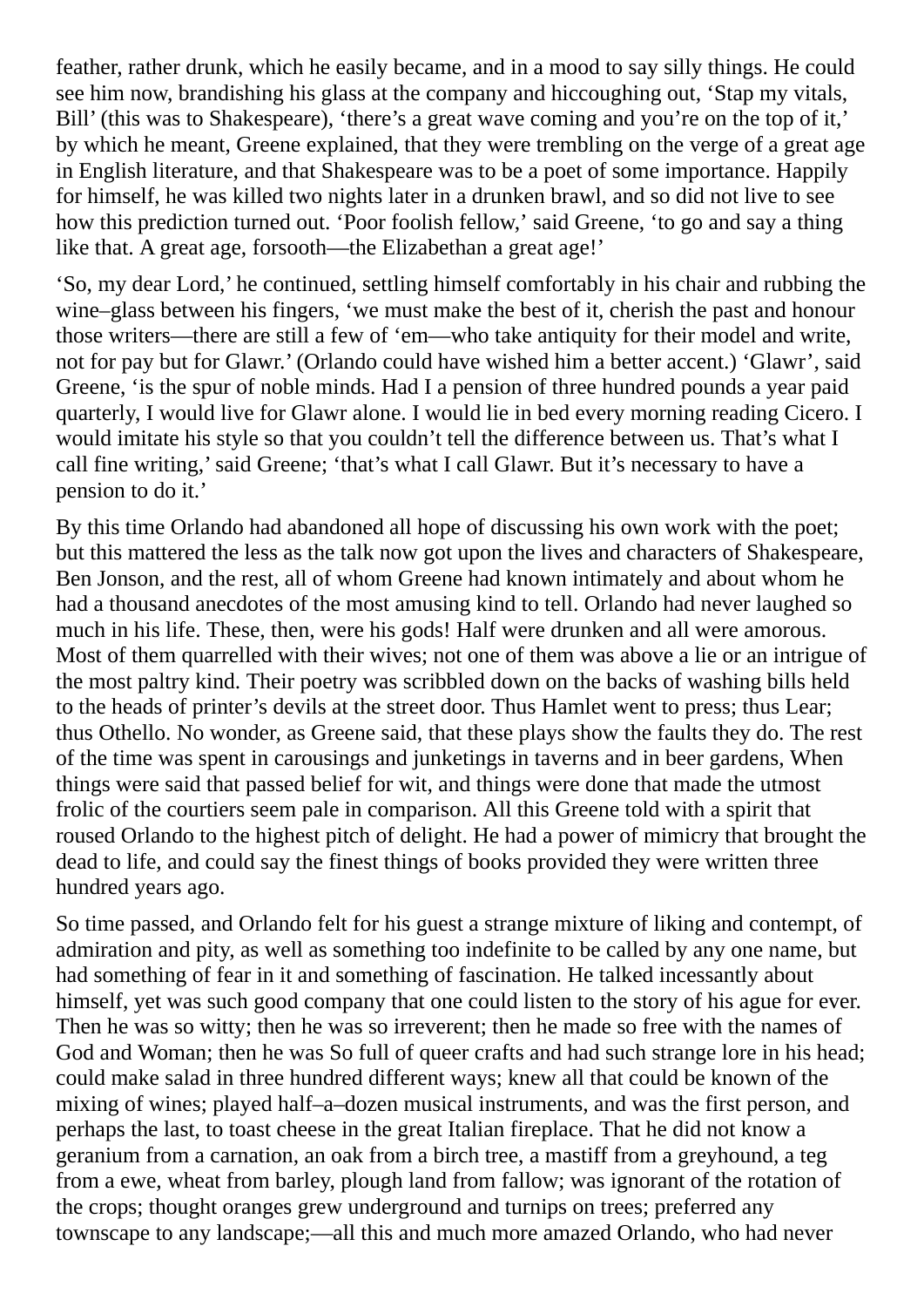met anybody of his kind before. Even the maids, who despised him, tittered at his jokes, and the men–servants, who loathed him, hung about to hear his stories. Indeed, the house had never been so lively as now that he was there—all of which gave Orlando a great deal to think about, and caused him to compare this way of life with the old. He recalled the sort of talk he had been used to about the King of Spain's apoplexy or the mating of a bitch; he bethought him how the day passed between the stables and the dressing closet; he remembered how the Lords snored over their wine and hated anybody who woke them up. He bethought him how active and valiant they were in body; how slothful and timid in mind. Worried by these thoughts, and unable to strike a proper balance, he came to the conclusion that he had admitted to his house a plaguey spirit of unrest that would never suffer him to sleep sound again.

At the same moment, Nick Greene came to precisely the opposite conclusion. Lying in bed of a morning on the softest pillows between the smoothest sheets and looking out of his oriel window upon turf which for centuries had known neither dandelion nor dock weed, he thought that unless he could somehow make his escape, he should be smothered alive. Getting up and hearing the pigeons coo, dressing and hearing the fountains fall, he thought that unless he could hear the drays roar upon the cobbles of Fleet Street, he would never write another line. If this goes on much longer, he thought, hearing the footman mend the fire and spread the table with silver dishes next door, I shall fall asleep and (here he gave a prodigious yawn) sleeping die.

So he sought Orlando in his room, and explained that he had not been able to sleep a wink all night because of the silence. (Indeed, the house was surrounded by a park fifteen miles in circumference and a wall ten feet high.) Silence, he said, was of all things the most oppressive to his nerves. He would end his visit, by Orlando's leave, that very morning. Orlando felt some relief at this, yet also a great reluctance to let him go. The house, he thought, would seem very dull without him. On parting (for he had never yet liked to mention the subject), he had the temerity to press his play upon the Death of Hercules upon the poet and ask his opinion of it. The poet took it; muttered something about Glawr and Cicero, which Orlando cut short by promising to pay the pension quarterly; whereupon Greene, with many protestations of affection, jumped into the coach and was gone.

The great hall had never seemed so large, so splendid, or so empty as the chariot rolled away. Orlando knew that he would never have the heart to make toasted cheese in the Italian fireplace again. He would never have the wit to crack jokes about Italian pictures; never have the skill to mix punch as it should be mixed; a thousand good quips and cranks would be lost to him. Yet what a relief to be out of the sound of that querulous voice, what a luxury to be alone once more, so he could not help reflecting, as he unloosed the mastiff which had been tied up these six weeks because it never saw the poet without biting him.

Nick Greene was set down at the corner of Fetter Lane that same afternoon, and found things going on much as he had left them. Mrs Greene, that is to say, was giving birth to a baby in one room; Tom Fletcher was drinking gin in another. Books were tumbled all about the floor; dinner—such as it was—was set on a dressing–table where the children had been making mud pies. But this, Greene felt, was the atmosphere for writing, here he could write, and write he did. The subject was made for him. A noble Lord at home. A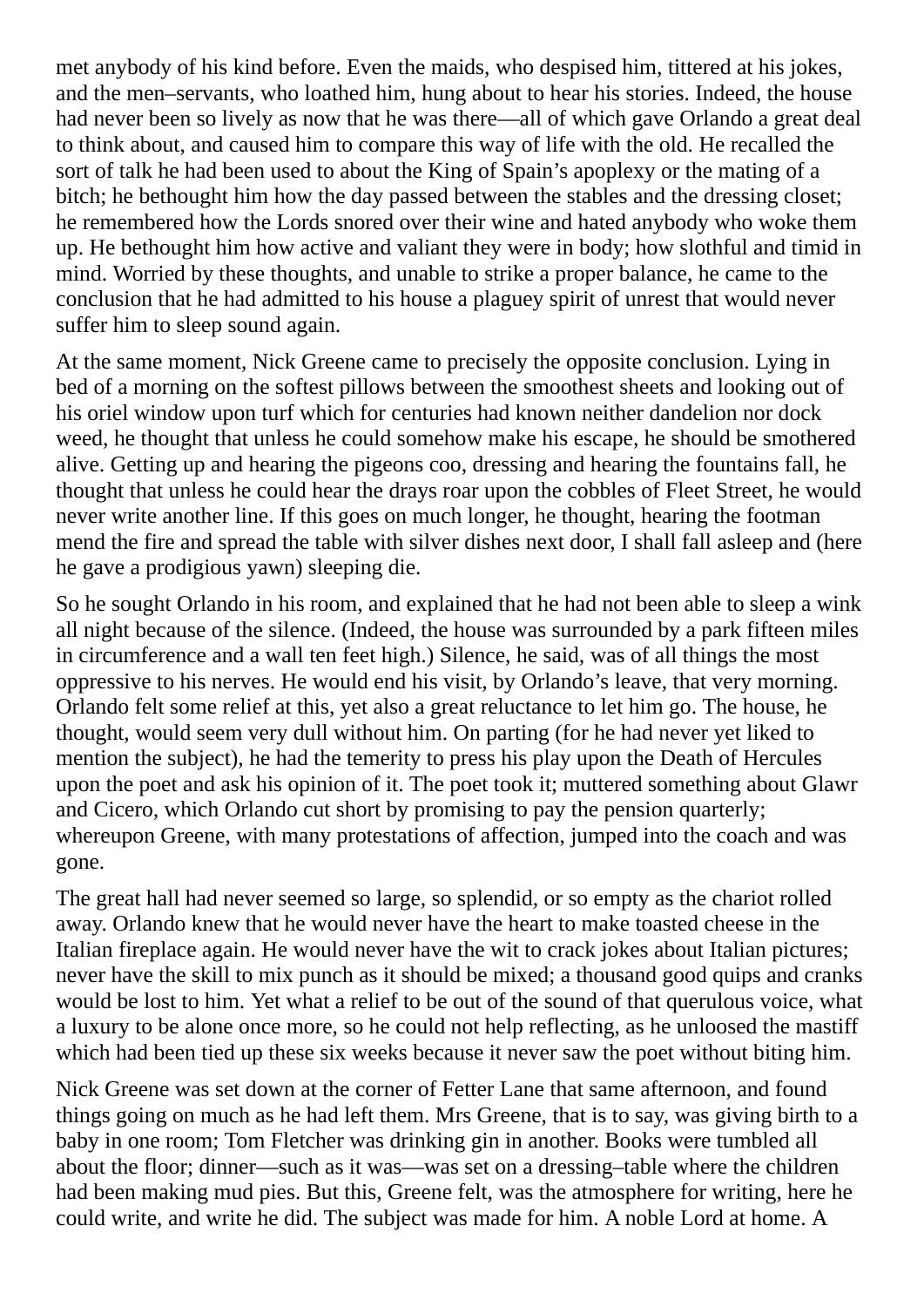visit to a Nobleman in the country—his new poem was to have some such title as that. Seizing the pen with which his little boy was tickling the cat's ears, and dipping it in the egg–cup which served for inkpot, Greene dashed off a very spirited satire there and then. It was so done to a turn that no one could doubt that the young Lord who was roasted was Orlando; his most private sayings and doings, his enthusiasms and folies, down to the very colour of his hair and the foreign way he had of rolling his r's, were there to the life. And if there had been any doubt about it, Greene clinched the matter by introducing, with scarcely any disguise, passages from that aristocratic tragedy, the Death of Hercules, which he found as he expected, wordy and bombastic in the extreme.

The pamphlet, which ran at once into several editions, and paid the expenses of Mrs Greene's tenth lying–in, was soon sent by friends who take care of such matters to Orlando himself. When he had read it, which he did with deadly composure from start to finish, he rang for the footman; delivered the document to him at the end of a pair of tongs; bade him drop it in the filthiest heart of the foulest midden on the estate. Then, when the man was turning to go he stopped him, 'Take the swiftest horse in the stable,' he said, 'ride for dear life to Harwich. There embark upon a ship which you will find bound for Norway. Buy for me from the King's own kennels the finest elk–hounds of the Royal strain, male and female. Bring them back without delay. For', he murmured, scarcely above his breath as he turned to his books, 'I have done with men.'

The footman, who was perfectly trained in his duties, bowed and disappeared. He fulfilled his task so efficiently that he was back that day three weeks, leading in his hand a leash of the finest elk–hounds, one of whom, a female, gave birth that very night under the dinner– table to a litter of eight fine puppies. Orlando had them brought to his bedchamber.

'For', he said, 'I have done with men.'

Nevertheless, he paid the pension quarterly.

Thus, at the age of thirty, or thereabouts, this young Nobleman had not only had every experience that life has to offer, but had seen the worthlessness of them all. Love and ambition, women and poets were all equally vain. Literature was a farce. The night after reading Greene's Visit to a Nobleman in the Country, he burnt in a great conflagration fifty–seven poetical works, only retaining 'The Oak Tree', which was his boyish dream and very short. Two things alone remained to him in which he now put any trust: dogs and nature; an elk–hound and a rose bush. The world, in all its variety, life in all its complexity, had shrunk to that. Dogs and a bush were the whole of it. So feeling quit of a vast mountain of illusion, and very naked in consequence, he called his hounds to him and strode through the Park.

So long had he been secluded, writing and reading, that he had half forgotten the amenities of nature, which in June can be great. When he reached that high mound whence on fine days half of England with a slice of Wales and Scotland thrown in can be seen, he flung himself under his favourite oak tree and felt that if he need never speak to another man or woman so long as he lived; if his dogs did not develop the faculty of speech; if he never met a poet or a Princess again, he might make out what years remained to him in tolerable content.

Here he came then, day after day, week after week, month after month, year after year. He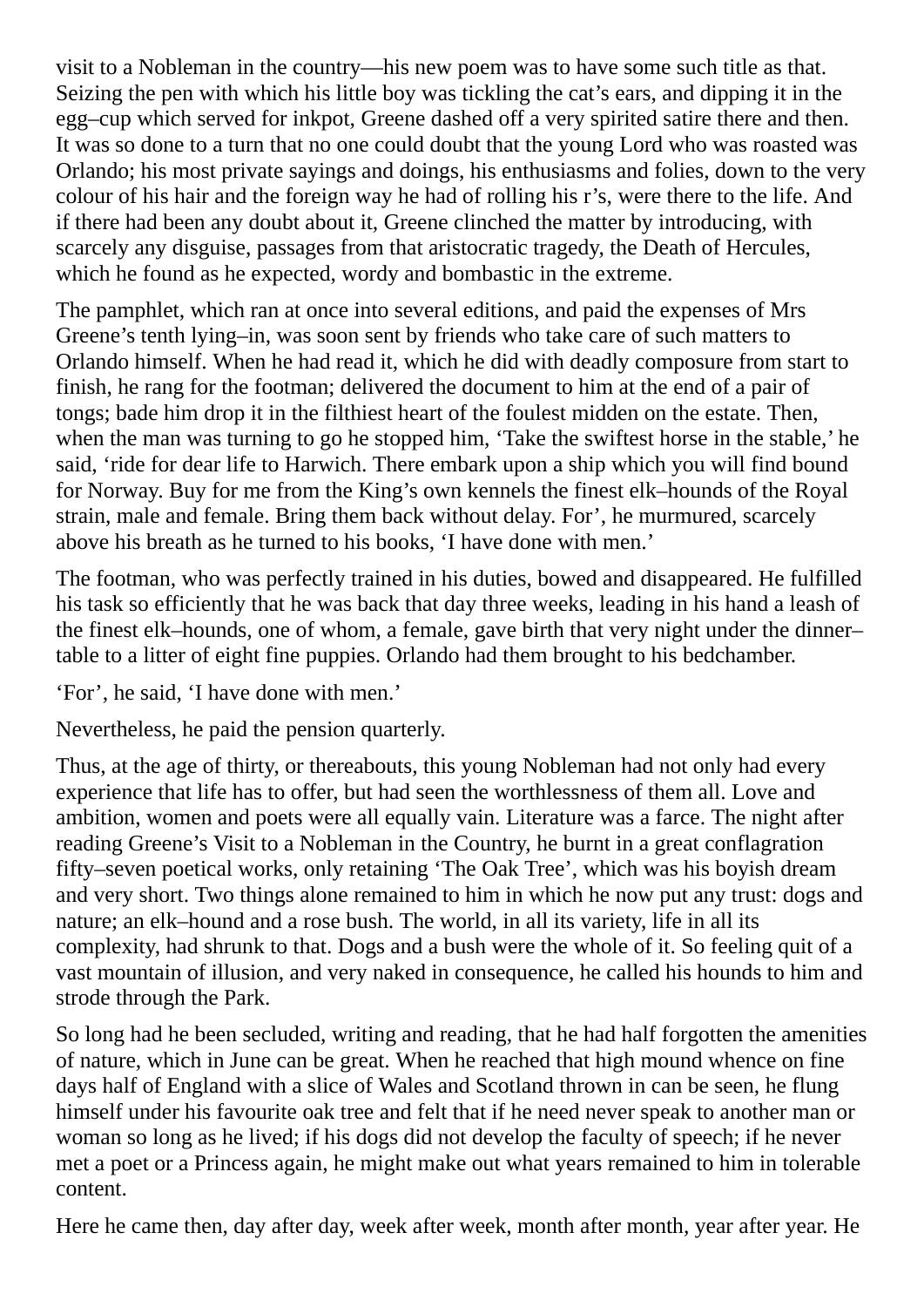saw the beech trees turn golden and the young ferns unfurl; he saw the moon sickle and then circular; he saw—but probably the reader can imagine the passage which should follow and how every tree and plant in the neighbourhood is described first green, then golden; how moons rise and suns set; how spring follows winter and autumn summer; how night succeeds day and day night; how there is first a storm and then fine weather; how things remain much as they are for two or three hundred years or so, except for a little dust and a few cobwebs which one old woman can sweep up in half an hour; a conclusion which, one cannot help feeling, might have been reached more quickly by the simple statement that 'Time passed' (here the exact amount could be indicated in brackets) and nothing whatever happened.

But Time, unfortunately, though it makes animals and vegetables bloom and fade with amazing punctuality, has no such simple effect upon the mind of man. The mind of man, moreover, works with equal strangeness upon the body of time. An hour, once it lodges in the queer element of the human spirit, may be stretched to fifty or a hundred times its clock length; on the other hand, an hour may be accurately represented on the timepiece of the mind by one second. This extraordinary discrepancy between time on the clock and time in the mind is less known than it should be and deserves fuller investigation. But the biographer, whose interests are, as we have said, highly restricted, must confine himself to one simple statement: when a man has reached the age of thirty, as Orlando now had, time when he is thinking becomes inordinately long; time when he is doing becomes inordinately short. Thus Orlando gave his orders and did the business of his vast estates in a flash; but directly he was alone on the mound under the oak tree, the seconds began to round and fill until it seemed as if they would never fall. They filled themselves, moreover, with the strangest variety of objects. For not only did he find himself confronted by problems which have puzzled the wisest of men, such as What is love? What friendship? What truth? but directly he came to think about them, his whole past, which seemed to him of extreme length and variety, rushed into the falling second, swelled it a dozen times its natural size, coloured it a thousand tints, and filled it with all the odds and ends in the universe.

In such thinking (or by whatever name it should be called) he spent months and years of his life. It would be no exaggeration to say that he would go out after breakfast a man of thirty and come home to dinner a man of fifty–five at least. Some weeks added a century to his age, others no more than three seconds at most. Altogether, the task of estimating the length of human life (of the animals' we presume not to speak) is beyond our capacity, for directly we say that it is ages long, we are reminded that it is briefer than the fall of a rose leaf to the ground. Of the two forces which alternately, and what is more confusing still, at the same moment, dominate our unfortunate numbskulls—brevity and diuturnity— Orlando was sometimes under the influence of the elephant–footed deity, then of the gnat– winged fly. Life seemed to him of prodigious length. Yet even so, it went like a flash. But even when it stretched longest and the moments swelled biggest and he seemed to wander alone in deserts of vast eternity, there was no time for the smoothing out and deciphering of those scored parchments which thirty years among men and women had rolled tight in his heart and brain. Long before he had done thinking about Love (the oak tree had put forth its leaves and shaken them to the ground a dozen times in the process) Ambition would jostle it off the field, to be replaced by Friendship or Literature. And as the first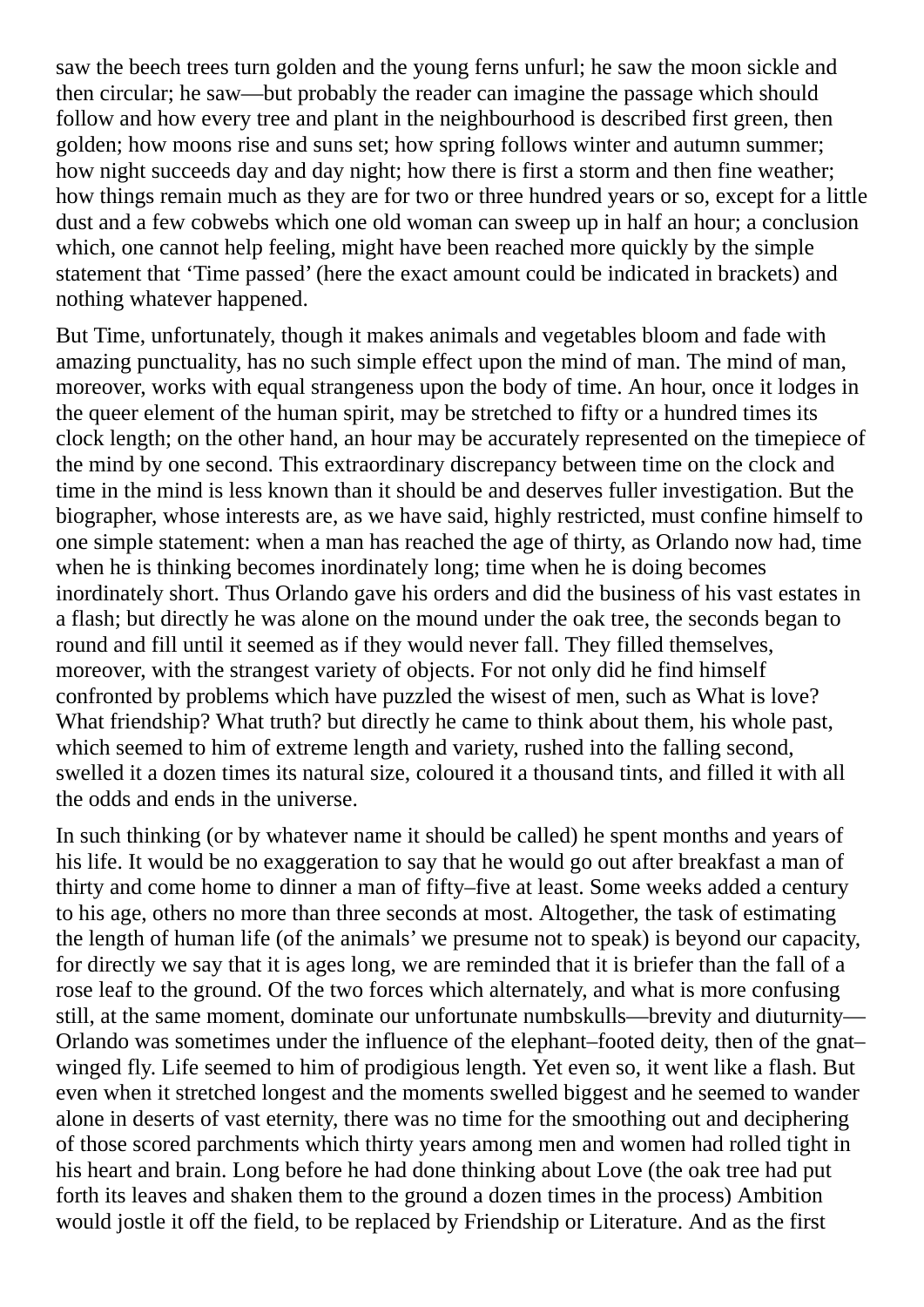question had not been settled—What is Love?—back it would come at the least provocation or none, and hustle Books or Metaphors of What one lives for into the margin, there to wait till they saw their chance to rush into the field again. What made the process still longer was that it was profusely illustrated, not only with pictures, as that of old Queen Elizabeth, laid on her tapestry couch in rose–coloured brocade with an ivory snuff–box in her hand and a gold–hilted sword by her side, but with scents—she was strongly perfumed—and with sounds; the stags were barking in Richmond Park that winter's day. And so, the thought of love would be all ambered over with snow and winter; with log fires burning; with Russian women, gold swords, and the bark of stags; with old King James' slobbering and fireworks and sacks of treasure in the holds of Elizabethan sailing ships. Every single thing, once he tried to dislodge it from its place in his mind, he found thus cumbered with other matter like the lump of glass which, after a year at the bottom of the sea, is grown about with bones and dragon–flies, and coins and the tresses of drowned women.

'Another metaphor by Jupiter!' he would exclaim as he said this (which will show the disorderly and circuitous way in which his mind worked and explain why the oak tree flowered and faded so often before he came to any conclusion about Love). 'And what's the point of it?' he would ask himself. 'Why not say simply in so many words—' and then he would try to think for half an hour,—or was it two years and a half?—how to say simply in so many words what love is. 'A figure like that is manifestly untruthful,' he argued, 'for no dragon–fly, unless under very exceptional circumstances, could live at the bottom of the sea. And if literature is not the Bride and Bedfellow of Truth, what is she? Confound it all,' he cried, 'why say Bedfellow when one's already said Bride? Why not simply say what one means and leave it?'

So then he tried saying the grass is green and the sky is blue and so to propitiate the austere spirit of poetry whom still, though at a great distance, he could not help reverencing. 'The sky is blue,' he said, 'the grass is green.' Looking up, he saw that, on the contrary, the sky is like the veils which a thousand Madonnas have let fall from their hair; and the grass fleets and darkens like a flight of girls fleeing the embraces of hairy satyrs from enchanted woods. 'Upon my word,' he said (for he had fallen into the bad habit of speaking aloud), 'I don't see that one's more true than another. Both are utterly false.' And he despaired of being able to solve the problem of what poetry is and what truth is and fell into a deep dejection.

And here we may profit by a pause in his soliloquy to reflect how odd it was to see Orlando stretched there on his elbow on a June day and to reflect that this fine fellow with all his faculties about him and a healthy body, witness cheeks and limbs—a man who never thought twice about heading a charge or fighting a duel—should be so subject to the lethargy of thought, and rendered so susceptible by it, that when it came to a question of poetry, or his own competence in it, he was as shy as a little girl behind her mother's cottage door. In our belief, Greene's ridicule of his tragedy hurt him as much as the Princess' ridicule of his love. But to return:—

Orlando went on thinking. He kept looking at the grass and at the sky and trying to bethink him what a true poet, who has his verses published in London, would say about them. Memory meanwhile (whose habits have already been described) kept steady before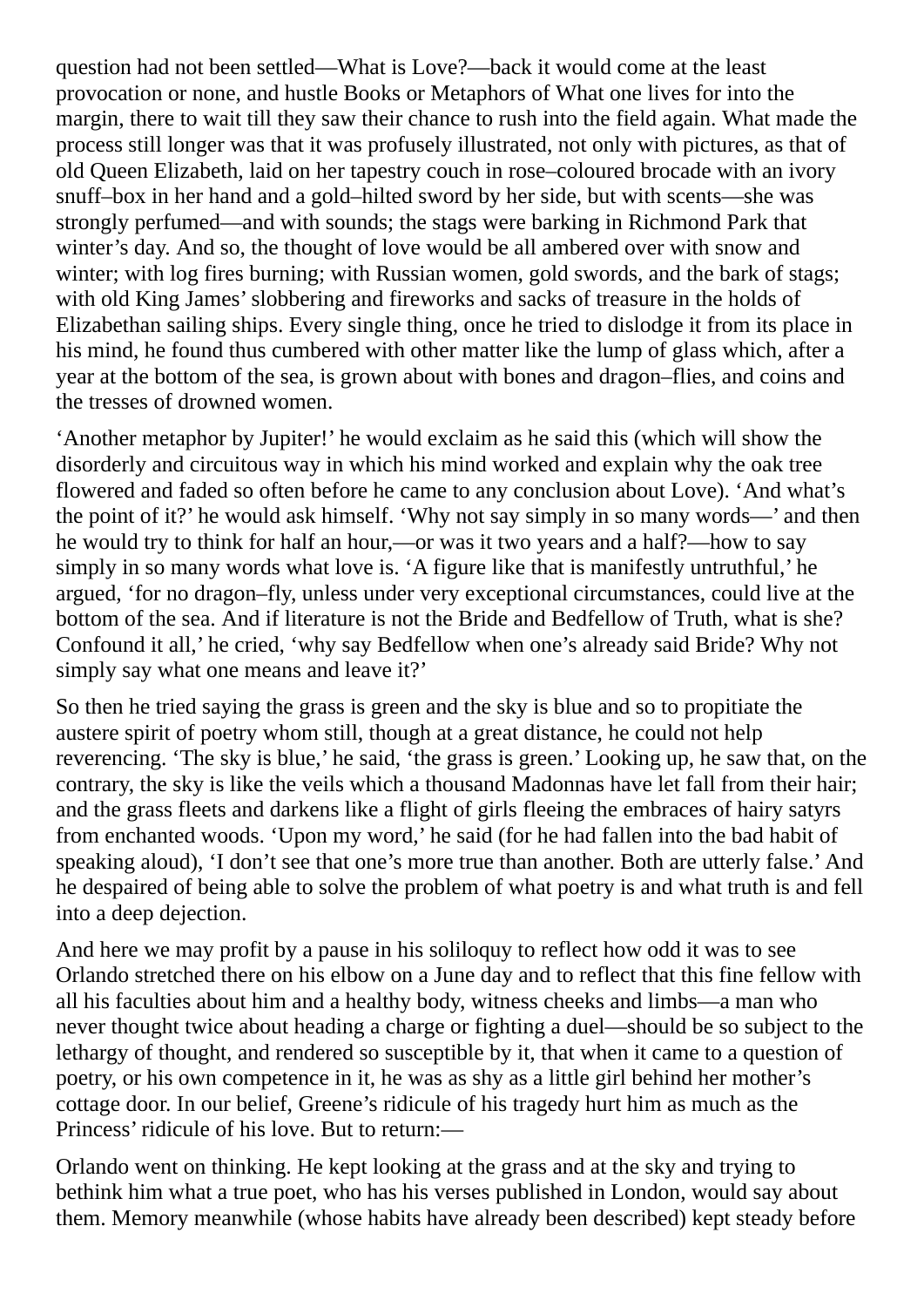his eyes the face of Nicholas Greene, as if that sardonic loose–lipped man, treacherous as he had proved himself, were the Muse in person, and it was to him that Orlando must do homage. So Orlando, that summer morning, offered him a variety of phrases, some plain, others figured, and Nick Greene kept shaking his head and sneering and muttering something about Glawr and Cicero and the death of poetry in our time. At length, starting to his feet (it was now winter and very cold) Orlando swore one of the most remarkable oaths of his lifetime, for it bound him to a servitude than which none is stricter. 'I'll be blasted', he said, 'if I ever write another word, or try to write another word, to please Nick Greene or the Muse. Bad, good, or indifferent, I'll write, from this day forward, to please myself'; and here he made as if he were tearing a whole budget of papers across and tossing them in the face of that sneering loose–lipped man. Upon which, as a cur ducks if you stoop to shy a stone at him, Memory ducked her effigy of Nick Greene out of sight; and substituted for it—nothing whatever.

But Orlando, all the same, went on thinking. He had indeed much to think of. For when he tore the parchment across, he tore, in one rending, the scrolloping, emblazoned scroll which he had made out in his own favour in the solitude of his room appointing himself, as the King appoints Ambassadors, the first poet of his race, the first writer of his age, conferring eternal immortality upon his soul and granting his body a grave among laurels and the intangible banners of a people's reverence perpetually. Eloquent as this all was, he now tore it up and threw it in the dustbin. 'Fame', he said. 'is like' (and since there was no Nick Greene to stop him, he went on to revel in images of which we will choose only one or two of the quietest) 'a braided coat which hampers the limbs; a jacket of silver which curbs the heart; a painted shield which covers a scarecrow,' etc. etc. The pith of his phrases was that while fame impedes and constricts, obscurity wraps about a man like a mist; obscurity is dark, ample, and free; obscurity lets the mind take its way unimpeded. Over the obscure man is poured the merciful suffusion of darkness. None knows where he goes or comes. He may seek the truth and speak it; he alone is free; he alone is truthful; he alone is at peace. And so he sank into a quiet mood, under the oak tree, the hardness of whose roots, exposed above the ground, seemed to him rather comfortable than otherwise.

Sunk for a long time in profound thoughts as to the value of obscurity, and the delight of having no name, but being like a wave which returns to the deep body of the sea; thinking how obscurity rids the mind of the irk of envy and spite; how it sets running in the veins the free waters of generosity and magnanimity; and allows giving and taking without thanks offered or praise given; which must have been the way of all great poets, he supposed (though his knowledge of Greek was not enough to bear him out), for, he thought, Shakespeare must have written like that, and the church builders built like that, anonymously, needing no thanking or naming, but only their work in the daytime and a little ale perhaps at night—'What an admirable life this is,' he thought, stretching his limbs out under the oak tree. 'And why not enjoy it this very moment?' The thought struck him like a bullet. Ambition dropped like a plummet. Rid of the heart–burn of rejected love, and of vanity rebuked, and all the other stings and pricks which the nettle–bed of life had burnt upon him when ambitious of fame, but could no longer inflict upon one careless of glory, he opened his eyes, which had been wide open all the time, but had seen only thoughts, and saw, lying in the hollow beneath him, his house.

There it lay in the early sunshine of spring. It looked a town rather than a house, but a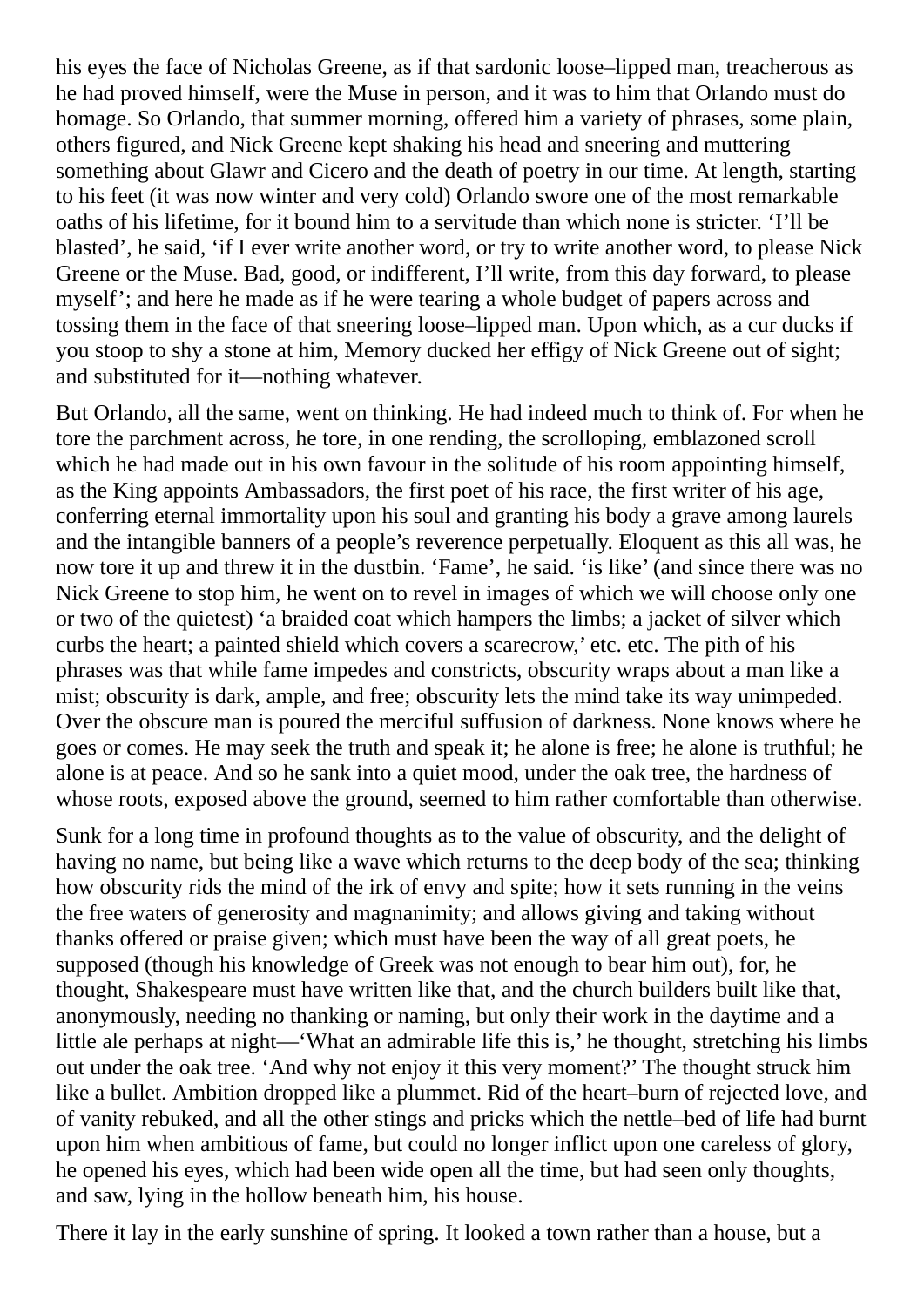town built, not hither and thither, as this man wished or that, but circumspectly, by a single architect with one idea in his head. Courts and buildings, grey, red, plum colour, lay orderly and symmetrical; the courts were some of them oblong and some square; in this was a fountain; in that a statue; the buildings were some of them low, some pointed; here was a chapel, there a belfry; spaces of the greenest grass lay in between and clumps of cedar trees and beds of bright flowers; all were clasped—yet so well set out was it that it seemed that every part had room to spread itself fittingly—by the roll of a massive wall; while smoke from innumerable chimneys curled perpetually into the air. This vast, yet ordered building, which could house a thousand men and perhaps two thousand horses, was built, Orlando thought, by workmen whose names are unknown. Here have lived, for more centuries than I can count, the obscure generations of my own obscure family. Not one of these Richards, Johns, Annes, Elizabeths has left a token of himself behind him, yet all, working together with their spades and their needles, their love–making and their child–bearing, have left this.

Never had the house looked more noble and humane.

Why, then, had he wished to raise himself above them? For it seemed vain and arrogant in the extreme to try to better that anonymous work of creation; the labours of those vanished hands. Better was it to go unknown and leave behind you an arch, a potting shed, a wall where peaches ripen, than to burn like a meteor and leave no dust. For after all, he said, kindling as he looked at the great house on the greensward below, the unknown lords and ladies who lived there never forgot to set aside something for those who come after; for the roof that will leak; for the tree that will fall. There was always a warm corner for the old shepherd in the kitchen; always food for the hungry; always their goblets were polished, though they lay sick, and their windows were lit though they lay dying. Lords though they were, they were content to go down into obscurity with the molecatcher and the stone–mason. Obscure noblemen, forgotten builders—thus he apostrophized them with a warmth that entirely gainsaid such critics as called him cold, indifferent, slothful (the truth being that a quality often lies just on the other side of the wall from where we seek it) —thus he apostrophized his house and race in terms of the most moving eloquence; but when it came to the peroration—and what is eloquence that lacks a peroration?—he fumbled. He would have liked to have ended with a flourish to the effect that he would follow in their footsteps and add another stone to their building. Since, however, the building already covered nine acres, to add even a single stone seemed superfluous. Could one mention furniture in a peroration? Could one speak of chairs and tables and mats to lie beside people's beds? For whatever the peroration wanted, that was what the house stood in need of. Leaving his speech unfinished for the moment, he strode down hill again resolved henceforward to devote himself to the furnishing of the mansion. The news—that she was to attend him instantly—brought tears to the eyes of good old Mrs Grimsditch, now grown somewhat old. Together they perambulated the house.

The towel horse in the King's bedroom ('and that was King Jamie, my Lord,'she said, hinting that it was many a day since a King had slept under their roof; but the odious Parliament days were over and there was now a Crown in England again) lacked a leg; there were no stands to the ewers in the little closet leading into the waiting room of the Duchess's page; Mr Greene had made a stain on the carpet with his nasty pipe smoking, which she and Judy, for all their scrubbing, had never been able to wash out. Indeed, when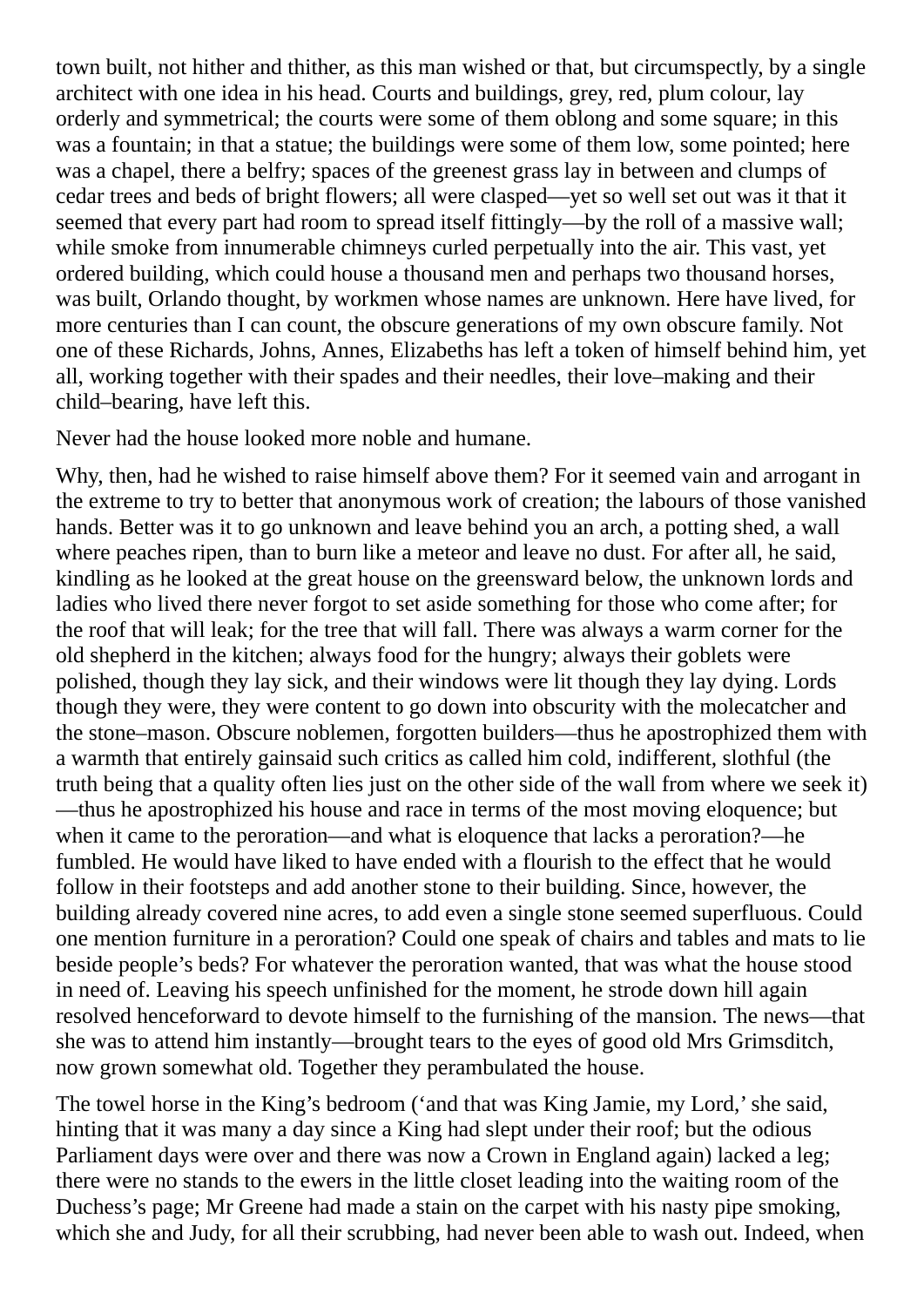Orlando came to reckon up the matter of furnishing with rosewood chairs and cedar–wood cabinets, with silver basins, china bowls, and Persian carpets, every one of the three hundred and sixty–five bedrooms which the house contained, he saw that it would be no light one; and if some thousands of pounds of his estate remained over, these would do little more than hang a few galleries with tapestry, set the dining hall with fine, carved chairs and provide mirrors of solid silver and chairs of the same metal (for which he had an inordinate passion) for the furnishing of the royal bedchambers.

He now set to work in earnest, as we can prove beyond a doubt if we look at his ledgers. Let us glance at an inventory of what he bought at this time, with the expenses totted up in the margin—but these we omit.

'To fifty pairs of Spanish blankets, ditto curtains of crimson and white taffeta; the valence to them of white satin embroidered with crimson and white silk…

'To seventy yellow satin chairs and sixty stools, suitable with their buckram covers to them all…

'To sixty seven walnut tree tables…

'To seventeen dozen boxes containing each dozen five dozen of Venice glasses…

'To one hundred and two mats, each thirty yards long…

'To ninety seven cushions of crimson damask laid with silver parchment lace and footstools of cloth of tissue and chairs suitable…

'To fifty branches for a dozen lights apiece…'

Already—it is an effect lists have upon us—we are beginning to yawn. But if we stop, it is only that the catalogue is tedious, not that it is finished. There are ninety–nine pages more of it and the total sum disbursed ran into many thousands—that is to say millions of our money. And if his day was spent like this, at night again, Lord Orlando might be found reckoning out what it would cost to level a million molehills, if the men were paid tenpence an hour; and again, how many hundredweight of nails at fivepence halfpenny a gill were needed to repair the fence round the park, which was fifteen miles in circumference. And so on and so on.

The tale, we say, is tedious, for one cupboard is much like another, and one molehill not much different from a million. Some pleasant journeys it cost him; and some fine adventures. As, for instance, when he set a whole city of blind women near Bruges to stitch hangings for a silver canopied bed; and the story of his adventure with a Moor in Venice of whom he bought (but only at the sword's point) his lacquered cabinet, might, in other hands, prove worth the telling. Nor did the work lack variety; for here would come, drawn by teams from Sussex, great trees, to be sawn across and laid along the gallery for flooring; and then a chest from Persia, stuffed with wool and sawdust. from which, at last, he would take a single plate, or one topaz ring.

At length, however, there was no room in the galleries for another table; no room on the tables for another cabinet; no room in the cabinet for another rose–bowl; no room in the bowl for another handful of potpourri; there was no room for anything anywhere; in short the house was furnished. In the garden snowdrops, crocuses, hyacinths, magnolias, roses,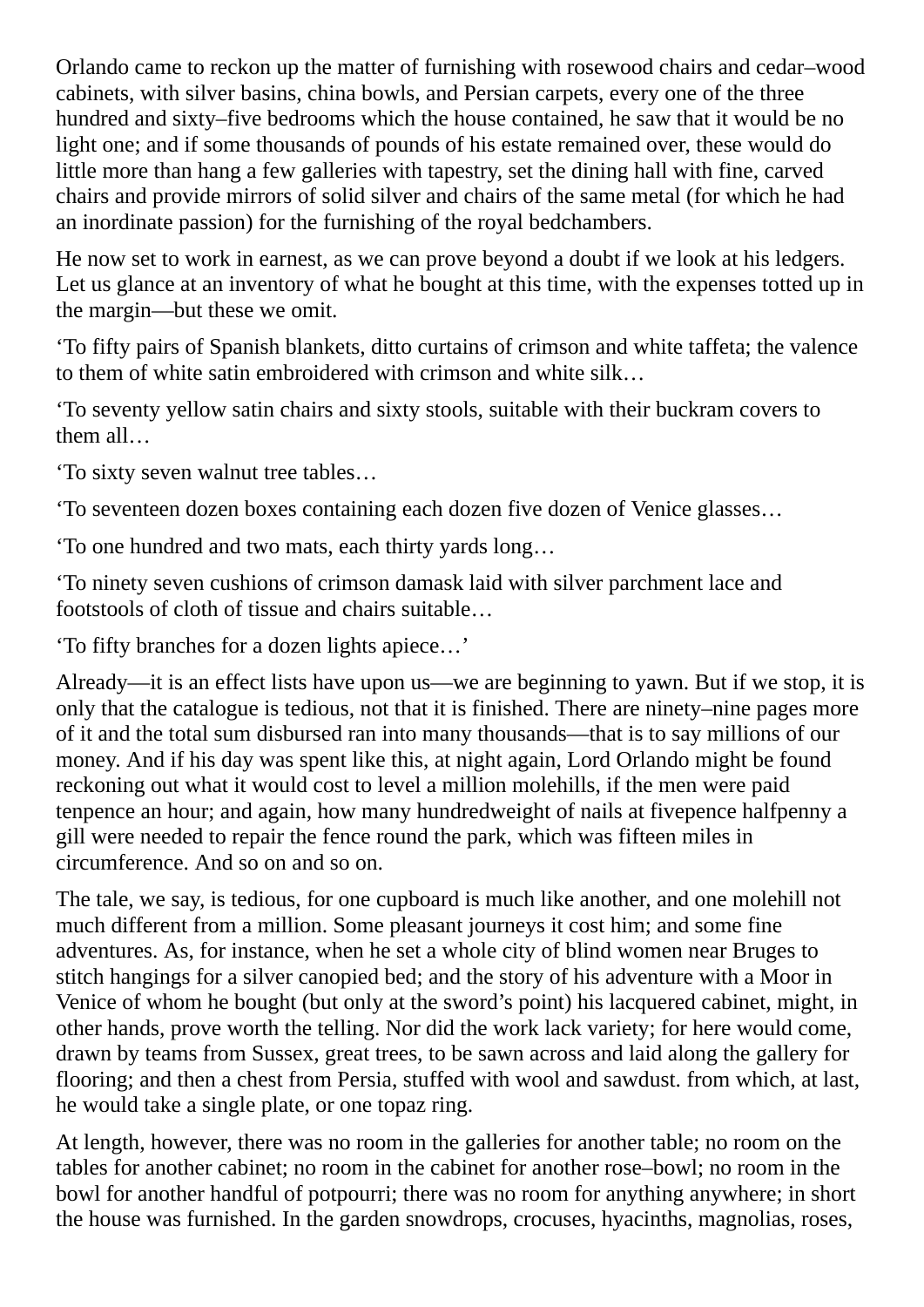lilies, asters, the dahlia in all its varieties, pear trees and apple trees and cherry trees and mulberry trees, with an enormous quantity of rare and flowering shrubs, of trees evergreen and perennial, grew so thick on each other's roots that there was no plot of earth without its bloom, and no stretch of sward without its shade. In addition, he had imported wild fowl with gay plumage; and two Malay bears, the surliness of whose manners concealed, he was certain, trusty hearts.

All now was ready; and when it was evening and the innumerable silver sconces were lit and the light airs which for ever moved about the galleries stirred the blue and green arras, so that it looked as if the huntsmen were riding and Daphne flying; when the silver shone and lacquer glowed and wood kindled; when the carved chairs held their arms out and dolphins swam upon the walls with mermaids on their backs; when all this and much more than all this was complete and to his liking, Orlando walked through the house with his elk hounds following and felt content. He had matter now, he thought, to fill out his peroration. Perhaps it would be well to begin the speech all over again. Yet, as he paraded the galleries he felt that still something was lacking. Chairs and tables, however richly gilt and carved, sofas, resting on lions' paws with swans' necks curving under them, beds even of the softest swansdown are not by themselves enough. People sitting in them, people lying in them improve them amazingly. Accordingly Orlando now began a series of very splendid entertainments to the nobility and gentry of the neighbourhood. The three hundred and sixty–five bedrooms were full for a month at a time. Guests jostled each other on the fifty–two staircases. Three hundred servants bustled about the pantries. Banquets took place almost nightly. Thus, in a very few years, Orlando had worn the nap off his velvet, and spent the half of his fortune; but he had earned the good opinion of his neighbours. held a score of offices in the county, and was annually presented with perhaps a dozen volumes dedicated to his Lordship in rather fulsome terms by grateful poets. For though he was careful not to consort with writers at that time and kept himself always aloof from ladies of foreign blood, still, he was excessively generous both to women and to poets, and both adored him.

But when the feasting was at its height and his guests were at their revels, he was apt to take himself off to his private room alone. There when the door was shut, and he was certain of privacy, he would have out an old writing book, stitched together with silk stolen from his mother's workbox, and labelled in a round schoolboy hand, 'The Oak Tree, A Poem'. In this he would write till midnight chimed and long after. But as he scratched out as many lines as he wrote in, the sum of them was often, at the end of the year, rather less than at the beginning, and it looked as if in the process of writing the poem would be completely unwritten. For it is for the historian of letters to remark that he had changed his style amazingly. His floridity was chastened; his abundance curbed; the age of prose was congealing those warm fountains. The very landscape outside was less stuck about with garlands and the briars themselves were less thorned and intricate. Perhaps the senses were a little duller and honey and cream less seductive to the palate. Also that the streets were better drained and the houses better lit had its effect upon the style, it cannot be doubted.

One day he was adding a line or two with enormous labour to 'The Oak Tree, A Poem', when a shadow crossed the tail of his eye. It was no shadow, he soon saw, but the figure of a very tall lady in riding hood and mantle crossing the quadrangle on which his room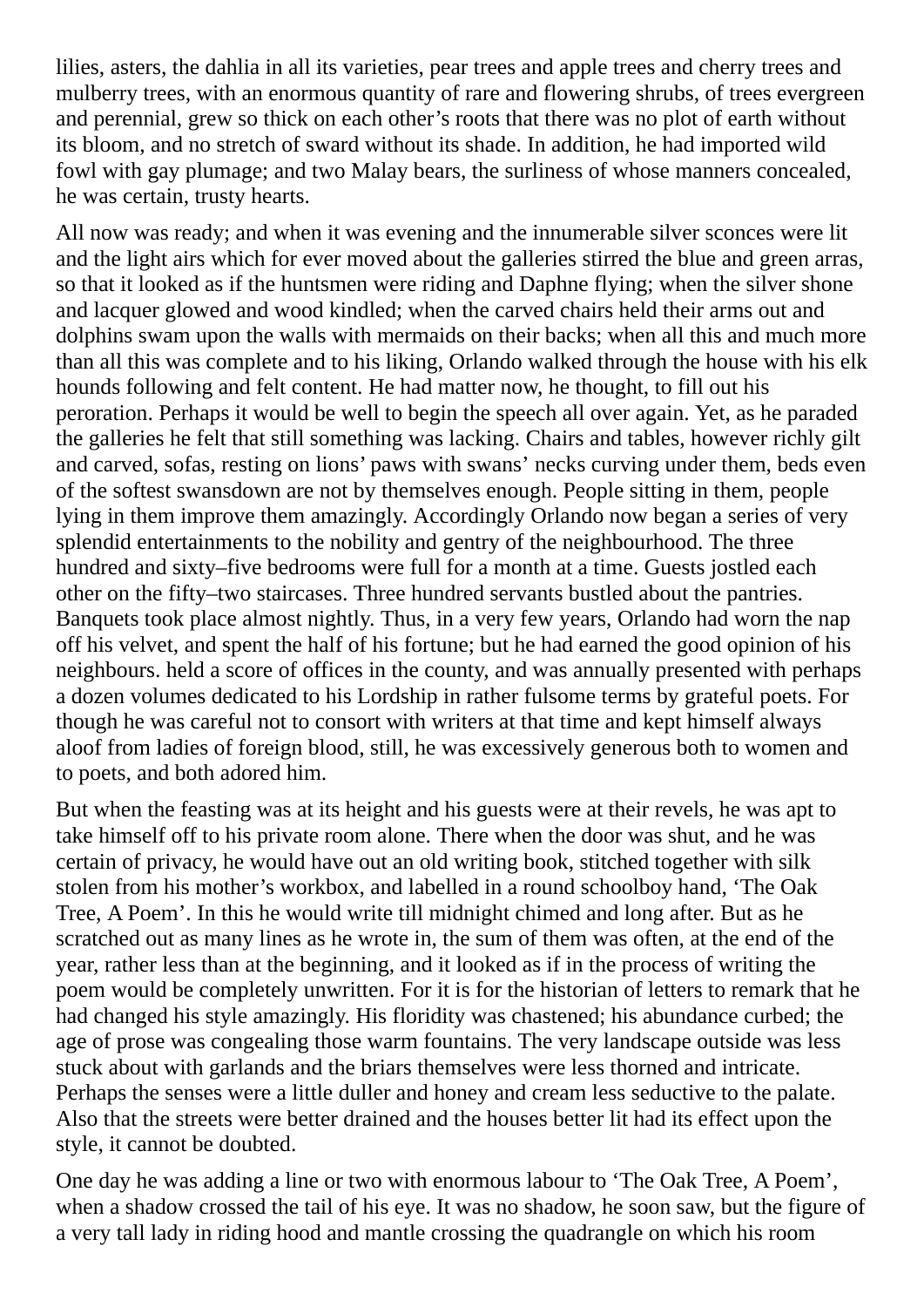looked out. As this was the most private of the courts, and the lady was a stranger to him, Orlando marvelled how she had got there. Three days later the same apparition appeared again; and on Wednesday noon appeared once more. This time, Orlando was determined to follow her, nor apparently was she afraid to be found, for she slackened her steps as he came up and looked him full in the face. Any other woman thus caught in a Lord's private grounds would have been afraid; any other woman with that face, head–dress, and aspect would have thrown her mantilla across her shoulders to hide it. For this lady resembled nothing so much as a hare; a hare startled, but obdurate; a hare whose timidity is overcome by an immense and foolish audacity; a hare that sits upright and glowers at its pursuer with great, bulging eyes; with ears erect but quivering, with nose pointed, but twitching. This hare, moreover, was six feet high and wore a head–dress into the bargain of some antiquated kind which made her look still taller. Thus confronted, she stared at Orlando with a stare in which timidity and audacity were most strangely combined.

First, she asked him, with a proper, but somewhat clumsy curtsey, to forgive her her intrusion. Then, rising to her full height again, which must have been something over six feet two, she went on to say—but with such a cackle of nervous laughter, so much tee– heeing and haw–hawing that Orlando thought she must have escaped from a lunatic asylum—that she was the Archduchess Harriet Griselda of Finster–Aarhorn and Scand– op–Boom in the Roumanian territory. She desired above all things to make his acquaintance, she said. She had taken lodging over a baker's shop at the Park Gates. She had seen his picture and it was the image of a sister of hers who was—here she guffawed —long since dead. She was visiting the English court. The Queen was her Cousin. The King was a very good fellow but seldom went to bed sober. Here she tee–heed and haw– hawed again. In short, there was nothing for it but to ask her in and give her a glass of wine.

Indoors, her manners regained the hauteur natural to a Roumanian Archduchess; and had she not shown a knowledge of wines rare in a lady, and made some observations upon firearms and the customs of sportsmen in her country, which were sensible enough, the talk would have lacked spontaneity. Jumping to her feet at last, she announced that she would call the following day, swept another prodigious curtsey and departed. The following day, Orlando rode out. The next, he turned his back; on the third he drew his curtain. On the fourth it rained, and as he could not keep a lady in the wet, nor was altogether averse to company, he invited her in and asked her opinion whether a suit of armour, which belonged to an ancestor of his, was the work of Jacobi or of Topp. He inclined to Topp. She held another opinion—it matters very little which. But it is of some importance to the course of our story that, in illustrating her argument, which had to do with the working of the tie pieces, the Archduchess Harriet took the golden shin case and fitted it to Orlando's leg.

That he had a pair of the shapliest legs that any Nobleman has ever stood upright upon has already been said.

Perhaps something in the way she fastened the ankle buckle; or her stooping posture; or Orlando's long seclusion; or the natural sympathy which is between the sexes; or the Burgundy; or the fire—any of these causes may have been to blame; for certainly blame there is on one side or another, when a Nobleman of Orlando's breeding, entertaining a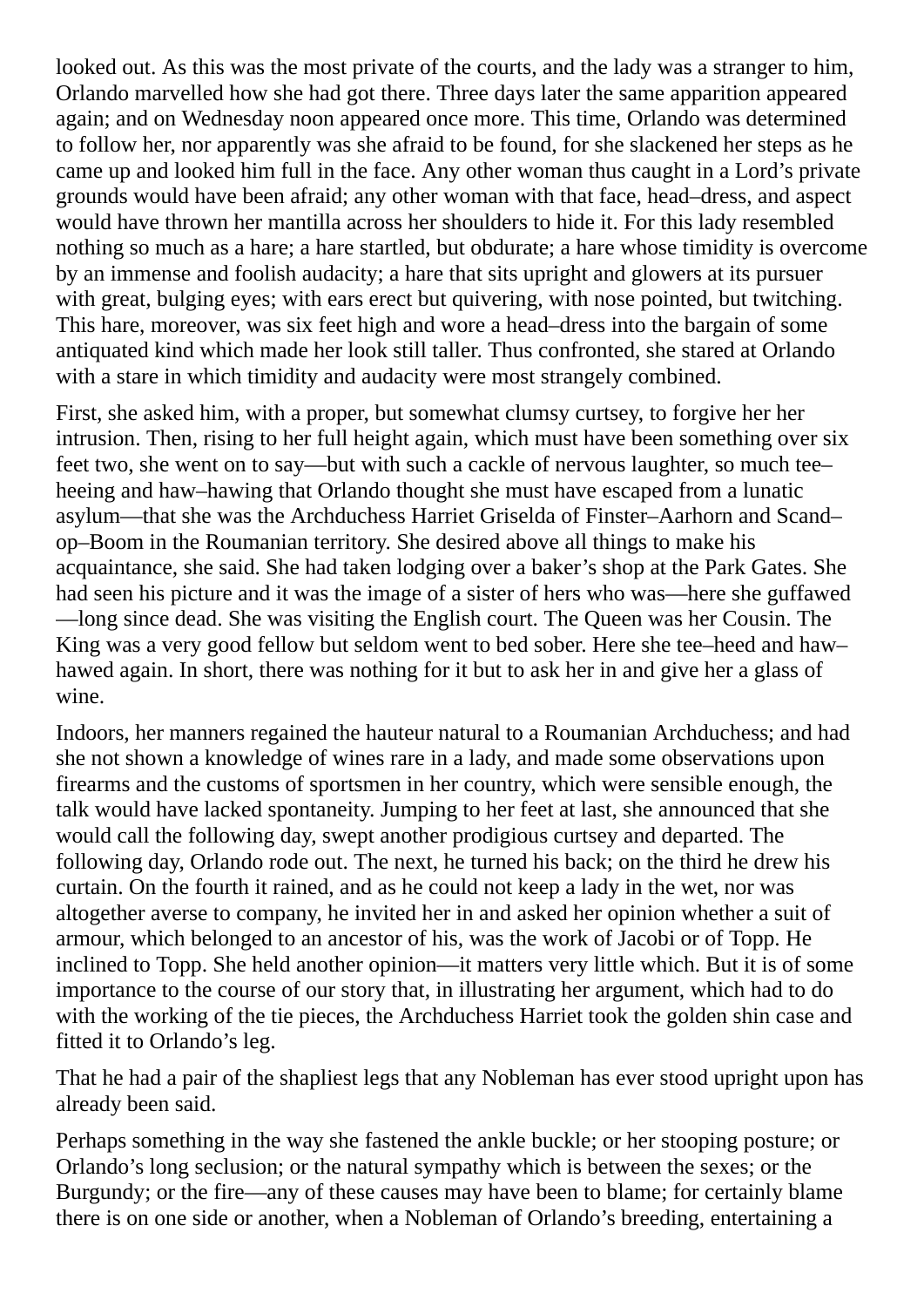lady in his house, and she his elder by many years, with a face a yard long and staring eyes, dressed somewhat ridiculously too, in a mantle and riding cloak though the season was warm—blame there is when such a Nobleman is so suddenly and violently overcome by passion of some sort that he has to leave the room.

But what sort of passion, it may well be asked, could this be? And the answer is double faced as Love herself. For Love—but leaving Love out of the argument for a moment, the actual event was this:

When the Archduchess Harriet Griselda stooped to fasten the buckle, Orlando heard, suddenly and unaccountably, far off the beating of Love's wings. The distant stir of that soft plumage roused in him a thousand memories of rushing waters, of loveliness in the snow and faithlessness in the flood; and the sound came nearer; and he blushed and trembled; and he was moved as he had thought never to be moved again; and he was ready to raise his hands and let the bird of beauty alight upon his shoulders, when—horror!—a creaking sound like that the crows make tumbling over the trees began to reverberate; the air seemed dark with coarse black wings; voices croaked; bits of straw, twigs, and feathers dropped; and there pitched down upon his shoulders the heaviest and foulest of the birds; which is the vulture. Thus he rushed from the room and sent the footman to see the Archduchess Harriet to her carriage.

For Love, to which we may now return, has two faces; one white, the other black; two bodies; one smooth, the other hairy. It has two hands, two feet, two nails, two, indeed, of every member and each one is the exact opposite of the other. Yet, so strictly are they joined together that you cannot separate them. In this case, Orlando's love began her flight towards him with her white face turned, and her smooth and lovely body outwards. Nearer and nearer she came wafting before her airs of pure delight. All of a sudden (at the sight of the Archduchess presumably) she wheeled about, turned the other way round; showed herself black, hairy, brutish; and it was Lust the vulture, not Love, the Bird of Paradise, that flopped, foully and disgustingly, upon his shoulders. Hence he ran; hence he fetched the footman.

But the harpy is not so easily banished as all that. Not only did the Archduchess continue to lodge at the Baker's, but Orlando was haunted every day and night by phantoms of the foulest kind. Vainly, it seemed, had he furnished his house with silver and hung the walls with arras, when at any moment a dung–bedraggled fowl could settle upon his writing table. There she was, flopping about among the chairs; he saw her waddling ungracefully across the galleries. Now, she perched, top heavy upon a fire screen. When he chased her out, back she came and pecked at the glass till she broke it.

Thus realizing that his home was uninhabitable, and that steps must be taken to end the matter instantly, he did what any other young man would have done in his place, and asked King Charles to send him as Ambassador Extraordinary to Constantinople. The King was walking in Whitehall. Nell Gwyn was on his arm. She was pelting him with hazel nuts. 'Twas a thousand pities, that amorous lady sighed, that such a pair of legs should leave the country.

Howbeit, the Fates were hard; she could do no more than toss one kiss over her shoulder before Orlando sailed.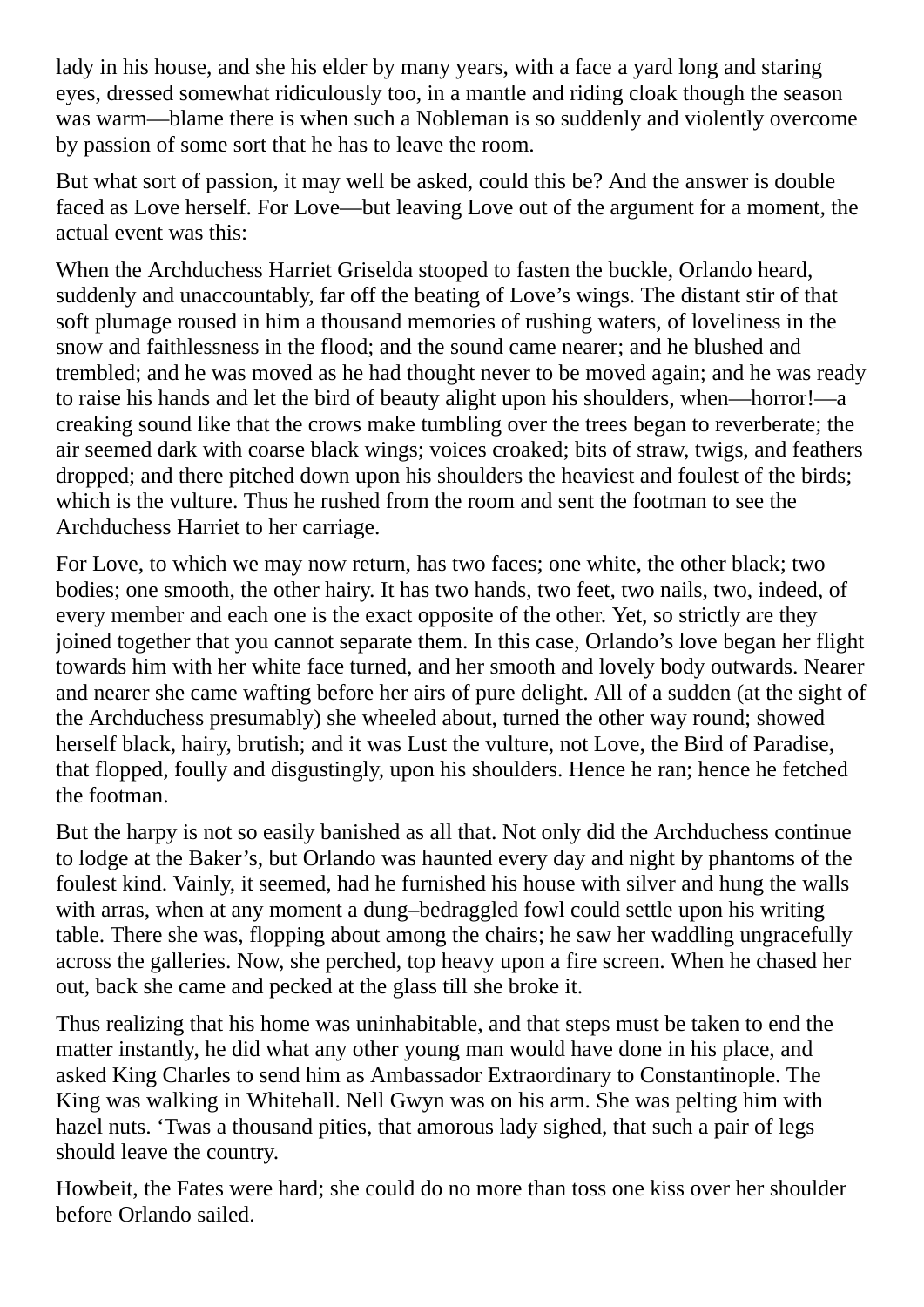## **CHAPTER 3**

It is, indeed, highly unfortunate, and much to be regretted that at this stage of Orlando's career, when he played a most important part in the public life of his country, we have least information to go upon. We know that he discharged his duties to admiration witness his Bath and his Dukedom. We know that he had a finger in some of the most delicate negotiations between King Charles and the Turks—to that, treaties in the vault of the Record Office bear testimony. But the revolution which broke out during his period of office, and the fire which followed, have so damaged or destroyed all those papers from which any trustworthy record could be drawn, that what we can give is lamentably incomplete. Often the paper was scorched a deep brown in the middle of the most important sentence. Just when we thought to elucidate a secret that has puzzled historians for a hundred years, there was a hole in the manuscript big enough to put your finger through. We have done our best to piece out a meagre summary from the charred fragments that remain; but often it has been necessary to speculate, to surmise, and even to use the imagination.

Orlando's day was passed, it would seem, somewhat in this fashion. About seven, he would rise, wrap himself in a long Turkish cloak, light a cheroot, and lean his elbows on the parapet. Thus he would stand, gazing at the city beneath him, apparently entranced. At this hour the mist would lie so thick that the domes of Santa Sofia and the rest would seem to be afloat; gradually the mist would uncover them; the bubbles would be seen to be firmly fixed; there would be the river; there the Galata Bridge; there the green–turbaned pilgrims without eyes or noses, begging alms; there the pariah dogs picking up offal; there the shawled women; there the innumerable donkeys; there men on horses carrying long poles. Soon, the whole town would be astir with the cracking of whips, the beating of gongs, cryings to prayer, lashing of mules, and rattle of brass–bound wheels, while sour odours, made from bread fermenting and incense, and spice, rose even to the heights of Pera itself and seemed the very breath of the strident multi–coloured and barbaric population.

Nothing, he reflected, gazing at the view which was now sparkling in the sun, could well be less like the counties of Surrey and Kent or the towns of London and Tunbridge Wells. To the right and left rose in bald and stony prominence the inhospitable Asian mountains, to which the arid castle of a robber chief or two might hang; but parsonage there was none, nor manor house, nor cottage, nor oak, elm, violet, ivy, or wild eglantine. There were no hedges for ferns to grow on, and no fields for sheep to graze. The houses were white as egg–shells and as bald. That he, who was English root and fibre, should yet exult to the depths of his heart in this wild panorama, and gaze and gaze at those passes and far heights planning journeys there alone on foot where only the goat and shepherd had gone before; should feel a passion of affection for the bright, unseasonable flowers, love the unkempt pariah dogs beyond even his elk hounds at home, and snuff the acrid, sharp smell of the streets eagerly into his nostrils, surprised him. He wondered if, in the season of the Crusades, one of his ancestors had taken up with a Circassian peasant woman; thought it possible; fancied a certain darkness in his complexion; and, going indoors again, withdrew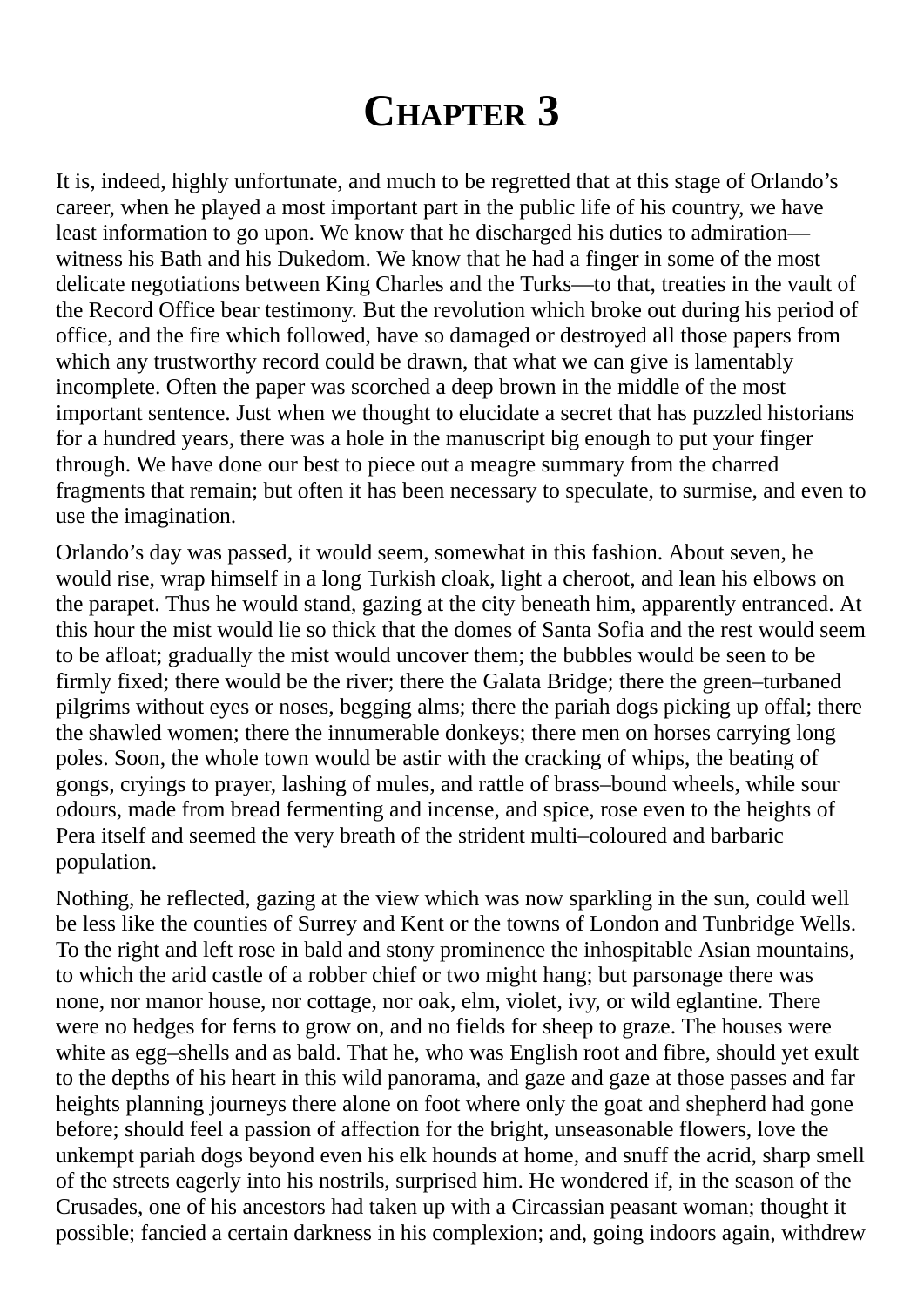to his bath.

An hour later, properly scented, curled, and anointed, he would receive visits from secretaries and other high officials carrying, one after another, red boxes which yielded only to his own golden key. Within were papers of the highest importance, of which only fragments, here a flourish, there a seal firmly attached to a piece of burnt silk, now remain. Of their contents then, we cannot speak, but can only testify that Orlando was kept busy, what with his wax and seals, his various coloured ribbons which had to be diversely attached, his engrossing of titles and making of flourishes round capital letters, till luncheon came—a splendid meal of perhaps thirty courses.

After luncheon, lackeys announced that his coach and six was at the door, and he went, preceded by purple Janissaries running on foot and waving great ostrich feather fans above their heads, to call upon the other ambassadors and dignitaries of state. The ceremony was always the same. On reaching the courtyard, the Janissaries struck with their fans upon the main portal, which immediately flew open revealing a large chamber, splendidly furnished. Here were seated two figures, generally of the opposite sexes. Profound bows and curtseys were exchanged. In the first room, it was permissible only to mention the weather. Having said that it was fine or wet, hot or cold, the Ambassador then passed on to the next chamber, where again, two figures rose to greet him. Here it was only permissible to compare Constantinople as a place of residence with London; and the Ambassador naturally said that he preferred Constantinople, and his hosts naturally said, though they had not seen it, that they preferred London. In the next chamber, King Charles's and the Sultan's healths had to be discussed at some length. In the next were discussed the Ambassador's health and that of his host's wife, but more briefly. In the next the Ambassador complimented his host upon his furniture, and the host complimented the Ambassador upon his dress. In the next, sweet meats were offered, the host deploring their badness, the Ambassador extolling their goodness. The ceremony ended at length with the smoking of a hookah and the drinking of a glass of coffee; but though the motions of smoking and drinking were gone through punctiliously there was neither tobacco in the pipe nor coffee in the glass, as, had either smoke or drink been real, the human frame would have sunk beneath the surfeit. For, no sooner had the Ambassador despatched one such visit, than another had to be undertaken. The same ceremonies were gone through in precisely the same order six or seven times over at the houses of the other great officials, so that it was often late at night before the Ambassador reached home. Though Orlando performed these tasks to admiration and never denied that they are, perhaps, the most important part of a diplomatist's duties, he was undoubtedly fatigued by them, and often depressed to such a pitch of gloom that he preferred to take his dinner alone with his dogs. To them, indeed, he might be heard talking in his own tongue. And sometimes, it is said, he would pass out of his own gates late at night so disguised that the sentries did not know him. Then he would mingle with the crowd on the Galata Bridge; or stroll through the bazaars; or throw aside his shoes and join the worshippers in the Mosques. Once, when it was given out that he was ill of a fever, shepherds, bringing their goats to market, reported that they had met an English Lord on the mountain top and heard him praying to his God. This was thought to be Orlando himself, and his prayer was, no doubt, a poem said aloud, for it was known that he still carried about with him, in the bosom of his cloak, a much scored manuscript; and servants, listening at the door, heard the Ambassador chanting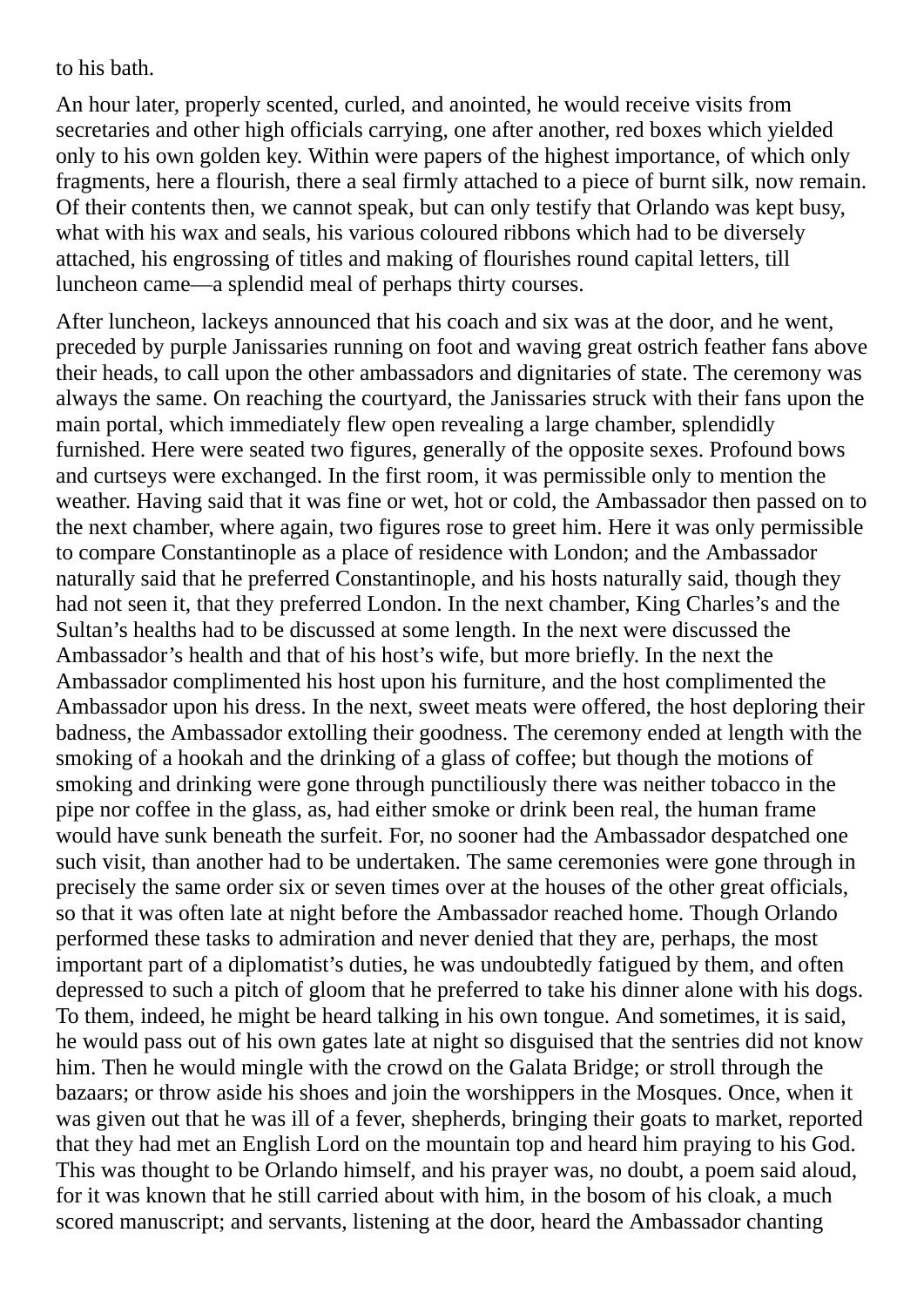something in an odd, sing–song voice when he was alone.

It is with fragments such as these that we must do our best to make up a picture of Orlando's life and character at this time. There exist, even to this day, rumours, legends, anecdotes of a floating and unauthenticated kind about Orlando's life in Constantinople— (we have quoted but a few of them) which go to prove that he possessed, now that he was in the prime of life, the power to stir the fancy and rivet the eye which will keep a memory green long after all that more durable qualities can do to preserve it is forgotten. The power is a mysterious one compounded of beauty, birth, and some rarer gift, which we may call glamour and have done with it. 'A million candles', as Sasha had said, burnt in him without his being at the trouble of lighting a single one. He moved like a stag, without any need to think about his legs. He spoke in his ordinary voice and echo beat a silver gong. Hence rumours gathered round him. He became the adored of many women and some men. It was not necessary that they should speak to him or even that they should see him; they conjured up before them especially when the scenery was romantic, or the sun was setting, the figure of a noble gentleman in silk stockings. Upon the poor and uneducated, he had the same power as upon the rich. Shepherds, gipsies, donkey drivers, still sing songs about the English Lord 'who dropped his emeralds in the well', which undoubtedly refer to Orlando, who once, it seems, tore his jewels from him in a moment of rage or intoxication and flung them in a fountain; whence they were fished by a page boy. But this romantic power, it is well known, is often associated with a nature of extreme reserve. Orlando seems to have made no friends. As far as is known, he formed no attachments. A certain great lady came all the way from England in order to be near him, and pestered him with her attentions, but he continued to discharge his duties so indefatigably that he had not been Ambassador at the Horn for more than two years and a half before King Charles signified his intention of raising him to the highest rank in the peerage. The envious said that this was Nell Gwyn's tribute to the memory of a leg. But, as she had seen him once only, and was then busily engaged in pelting her royal master with nutshells, it is likely that it was his merits that won him his Dukedom, not his calves.

Here we must pause, for we have reached a moment of great significance in his career. For the conferring of the Dukedom was the occasion of a very famous, and indeed, much disputed incident, which we must now describe, picking our way among burnt papers and little bits of tape as best we may. It was at the end of the great fast of Ramadan that the Order of the Bath and the patent of nobility arrived in a frigate commanded by Sir Adrian Scrope; and Orlando made this the occasion for an entertainment more splendid than any that has been known before or since in Constantinople. The night was fine; the crowd immense, and the windows of the Embassy brilliantly illuminated. Again, details are lacking, for the fire had its way with all such records, and has left only tantalizing fragments which leave the most important points obscure. From the diary of John Fenner Brigge, however, an English naval officer, who was among the guests, we gather that people of all nationalities 'were packed like herrings in a barrel' in the courtyard. The crowd pressed so unpleasantly close that Brigge soon climbed into a Judas tree, the better to observe the proceedings. The rumour had got about among the natives (and here is additional proof of Orlando's mysterious power over the imagination) that some kind of miracle was to be performed. 'Thus,' writes Brigge (but his manuscript is full of burns and holes, some sentences being quite illegible), 'when the rockets began to soar into the air,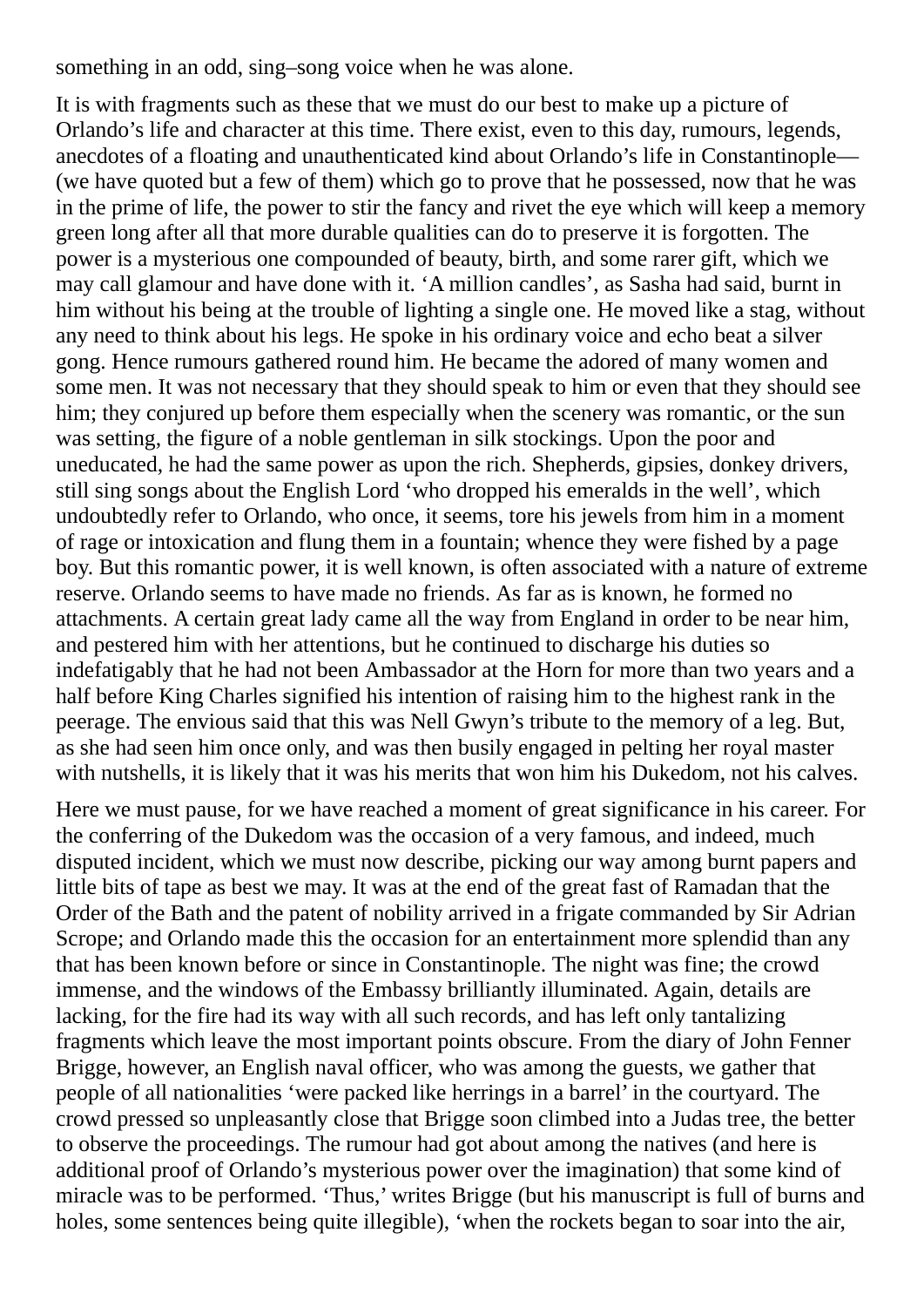there was considerable uneasiness among us lest the native population should be seized… fraught with unpleasant consequences to all…English ladies in the company, I own that my hand went to my cutlass. Happily,' he continues in his somewhat long–winded style, 'these fears seemed, for the moment, groundless and, observing the demeanour of the natives…I came to the conclusion that this demonstration of our skill in the art of pyrotechny was valuable, if only because it impressed upon them…the superiority of the British…Indeed, the sight was one of indescribable magnificence. I found myself alternately praising the Lord that he had permitted…and wishing that my poor, dear mother…By the Ambassador's orders, the long windows, which are so imposing a feature of Eastern architecture, for though ignorant in many ways…were thrown wide; and within, we could see a tableau vivant or theatrical display in which English ladies and gentlemen…represented a masque the work of one…The words were inaudible, but the sight of so many of our countrymen and women, dressed with the highest elegance and distinction…moved me to emotions of which I am certainly not ashamed, though unable…I was intent upon observing the astonishing conduct of Lady—which was of a nature to fasten the eyes of all upon her, and to bring discredit upon her sex and country, when'—unfortunately a branch of the Judas tree broke, Lieutenant Brigge fell to the ground, and the rest of the entry records only his gratitude to Providence (who plays a very large part in the diary) and the exact nature of his injuries.

Happily, Miss Penelope Hartopp, daughter of the General of that name, saw the scene from inside and carries on the tale in a letter, much defaced too, which ultimately reached a female friend at Tunbridge Wells. Miss Penelope was no less lavish in her enthusiasm than the gallant officer. 'Ravishing,'she exclaims ten times on one page, 'wondrous… utterly beyond description…gold plate…candelabras…negroes in plush breeches… pyramids of ice…fountains of negus…jellies made to represent His Majesty's ships… swans made to represent water lilies…birds in golden cages…gentlemen in slashed crimson velvet…Ladies' headdresses AT LEAST six foot high…musical boxes….Mr Peregrine said I looked QUITE lovely which I only repeat to you, my dearest, because I know…Oh! how I longed for you all!…surpassing anything we have seen at the Pantiles…oceans to drink…some gentlemen overcome…Lady Betty ravishing….Poor Lady Bonham made the unfortunate mistake of sitting down without a chair beneath her… Gentlemen all very gallant…wished a thousand times for you and dearest Betsy…But the sight of all others, the cynosure of all eyes…as all admitted, for none could be so vile as to deny it, was the Ambassador himself. Such a leg! Such a countenance!! Such princely manners!!! To see him come into the room! To see him go out again! And something INTERESTING in the expression, which makes one feel, one scarcely knows why, that he has SUFFERED! They say a lady was the cause of it. The heartless monster!!! How can one of our REPUTED TENDER SEX have had the effrontery!!! He is unmarried, and half the ladies in the place are wild for love of him…A thousand, thousand kisses to Tom, Gerry, Peter, and dearest Mew' [presumably her cat].

From the Gazette of the time, we gather that 'as the clock struck twelve, the Ambassador appeared on the centre Balcony which was hung with priceless rugs. Six Turks of the Imperial Body Guard, each over six foot in height, held torches to his right and left. Rockets rose into the air at his appearance, and a great shout went up from the people, which the Ambassador acknowledged, bowing deeply, and speaking a few words of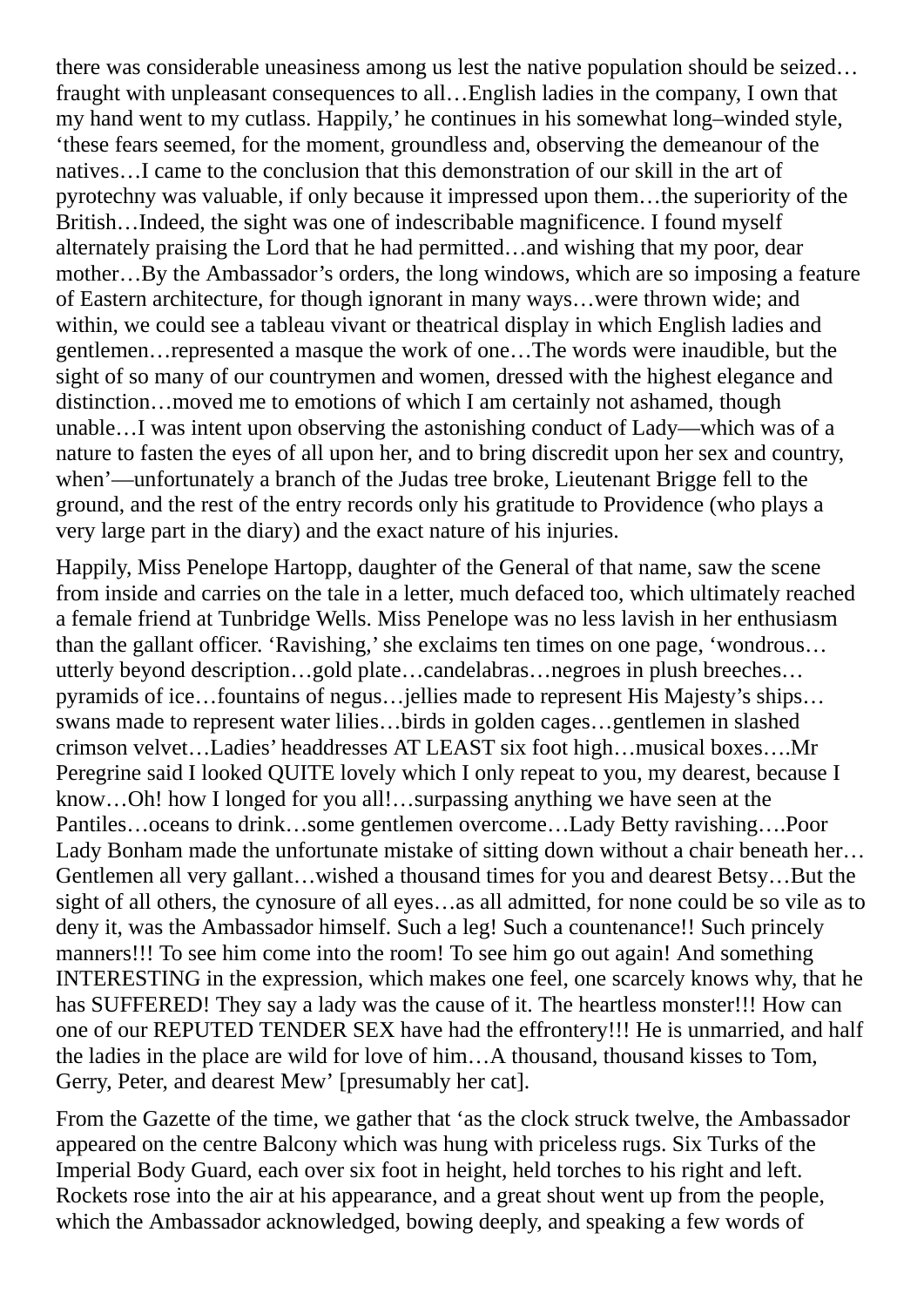thanks in the Turkish language, which it was one of his accomplishments to speak with fluency. Next, Sir Adrian Scrope, in the full dress of a British Admiral, advanced; the Ambassador knelt on one knee; the Admiral placed the Collar of the Most Noble Order of the Bath round his neck, then pinned the Star to his breast; after which another gentleman of the diplomatic corps advancing in a stately manner placed on his shoulders the ducal robes, and handed him on a crimson cushion, the ducal coronet.'

At length, with a gesture of extraordinary majesty and grace, first bowing profoundly, then raising himself proudly erect, Orlando took the golden circlet of strawberry leaves and placed it, with a gesture which none that saw it ever forgot, upon his brows. It was at this point that the first disturbance began. Either the people had expected a miracle—some say a shower of gold was prophesied to fall from the skies—which did not happen, or this was the signal chosen for the attack to begin; nobody seems to know; but as the coronet settled on Orlando's brows a great uproar rose. Bells began ringing; the harsh cries of the prophets were heard above the shouts of the people; many Turks fell flat to the ground and touched the earth with their foreheads. A door burst open. The natives pressed into the banqueting rooms. Women shrieked. A certain lady, who was said to be dying for love of Orlando, seized a candelabra and dashed it to the ground. What might not have happened, had it not been for the presence of Sir Adrian Scrope and a squad of British bluejackets, nobody can say. But the Admiral ordered the bugles to be sounded; a hundred bluejackets stood instantly at attention; the disorder was quelled, and quiet, at least for the time being, fell upon the scene.

So far, we are on the firm, if rather narrow, ground of ascertained truth. But nobody has ever known exactly what took place later that night. The testimony of the sentries and others seems, however, to prove that the Embassy was empty of company, and shut up for the night in the usual way by two A.M. The Ambassador was seen to go to his room, still wearing the insignia of his rank, and shut the door. Some say he locked it, which was against his custom. Others maintain that they heard music of a rustic kind, such as shepherds play, later that night in the courtyard under the Ambassador's window. A washer–woman, who was kept awake by toothache, said that she saw a man's figure, wrapped in a cloak or dressing gown, come out upon the balcony. Then, she said, a woman, much muffled, but apparently of the peasant class, was drawn up by means of a rope which the man let down to her on to the balcony. There, the washer–woman said, they embraced passionately 'like lovers', and went into the room together, drawing the curtains so that no more could be seen.

Next morning, the Duke, as we must now call him, was found by his secretaries sunk in profound slumber amid bed clothes that were much tumbled. The room was in some disorder, his coronet having rolled on the floor, and his cloak and garter being flung all of a heap on a chair. The table was littered with papers. No suspicion was felt at first, as the fatigues of the night had been great. But when afternoon came and he still slept, a doctor was summoned. He applied remedies which had been used on the previous occasion, plasters, nettles, emetics, etc., but without success. Orlando slept on. His secretaries then thought it their duty to examine the papers on the table. Many were scribbled over with poetry, in which frequent mention was made of an oak tree. There were also various state papers and others of a private nature concerning the management of his estates in England. But at length they came upon a document of far greater significance. It was nothing less,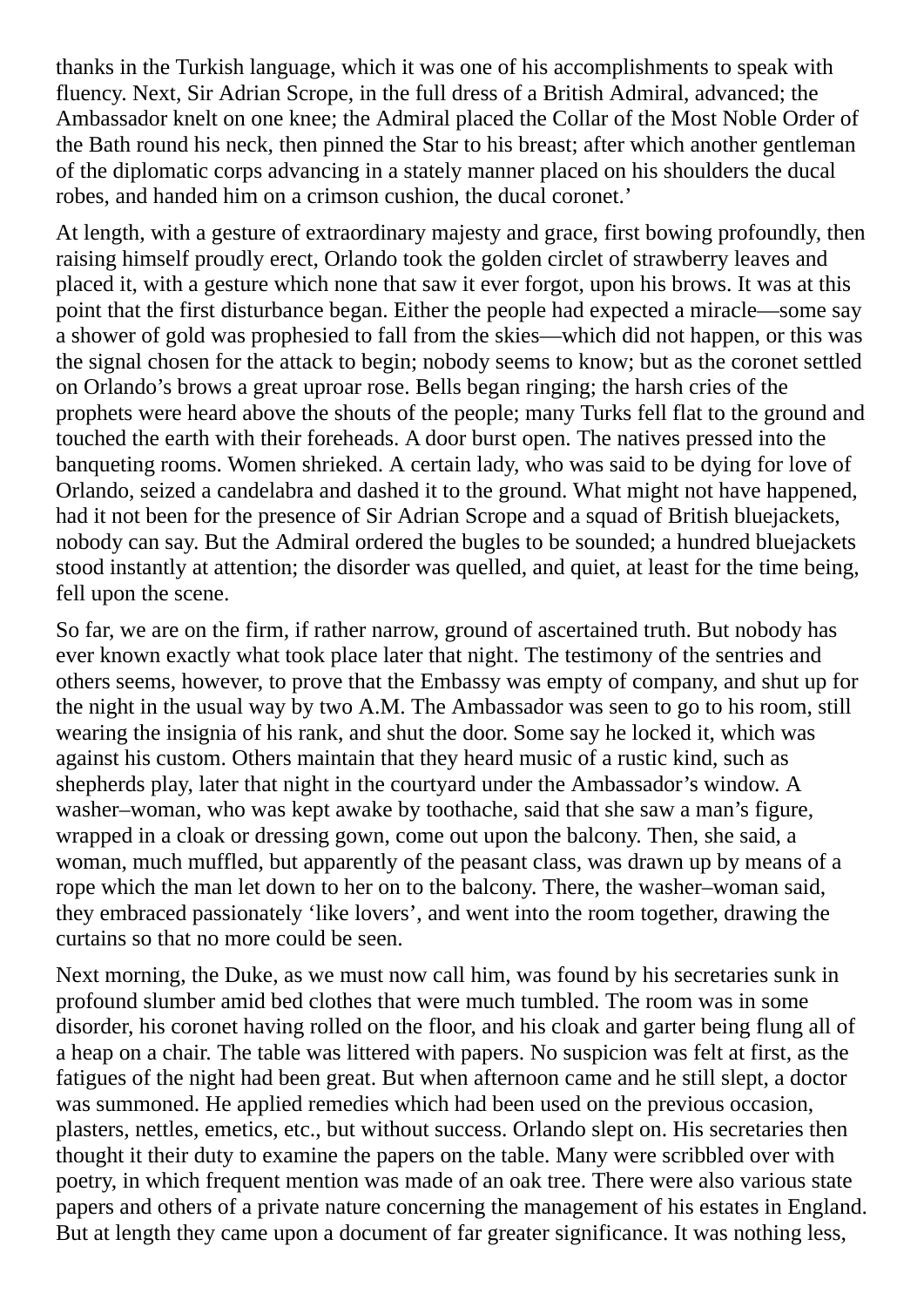indeed, than a deed of marriage, drawn up, signed, and witnessed between his Lordship, Orlando, Knight of the Garter, etc., etc., etc., and Rosina Pepita, a dancer, father unknown, but reputed a gipsy, mother also unknown but reputed a seller of old iron in the market– place over against the Galata Bridge. The secretaries looked at each other in dismay. And still Orlando slept. Morning and evening they watched him, but, save that his breathing was regular and his cheeks still flushed their habitual deep rose, he gave no sign of life. Whatever science or ingenuity could do to waken him they did. But still he slept.

On the seventh day of his trance (Thursday, May the 10th) the first shot was fired of that terrible and bloody insurrection of which Lieutenant Brigge had detected the first symptoms. The Turks rose against the Sultan, set fire to the town, and put every foreigner they could find, either to the sword or to the bastinado. A few English managed to escape; but, as might have been expected, the gentlemen of the British Embassy preferred to die in defence of their red boxes, or, in extreme cases, to swallow bunches of keys rather than let them fall into the hands of the Infidel. The rioters broke into Orlando's room, but seeing him stretched to all appearances dead they left him untouched, and only robbed him of his coronet and the robes of the Garter.

And now again obscurity descends, and would indeed that it were deeper! Would, we almost have it in our hearts to exclaim, that it were so deep that we could see nothing whatever through its opacity! Would that we might here take the pen and write Finis to our work! Would that we might spare the reader what is to come and say to him in so many words, Orlando died and was buried. But here, alas, Truth, Candour, and Honesty, the austere Gods who keep watch and ward by the inkpot of the biographer, cry No! Putting their silver trumpets to their lips they demand in one blast, Truth! And again they cry Truth! and sounding yet a third time in concert they peal forth, The Truth and nothing but the Truth!

At which—Heaven be praised! for it affords us a breathing space—the doors gently open, as if a breath of the gentlest and holiest zephyr had wafted them apart, and three figures enter. First, comes our Lady of Purity; whose brows are bound with fillets of the whitest lamb's wool; whose hair is as an avalanche of the driven snow; and in whose hand reposes the white quill of a virgin goose. Following her, but with a statelier step, comes our Lady of Chastity; on whose brow is set like a turret of burning but unwasting fire a diadem of icicles; her eyes are pure stars, and her fingers, if they touch you, freeze you to the bone. Close behind her, sheltering indeed in the shadow of her more stately sisters, comes our Lady of Modesty, frailest and fairest of the three; whose face is only shown as the young moon shows when it is thin and sickle shaped and half hidden among clouds. Each advances towards the centre of the room where Orlando still lies sleeping; and with gestures at once appealing and commanding, OUR LADY OF PURITY speaks first:

'I am the guardian of the sleeping fawn; the snow is dear to me; and the moon rising; and the silver sea. With my robes I cover the speckled hen's eggs and the brindled sea shell; I cover vice and poverty. On all things frail or dark or doubtful, my veil descends. Wherefore, speak not, reveal not. Spare, O spare!'

Here the trumpets peal forth.

'Purity Avaunt! Begone Purity!'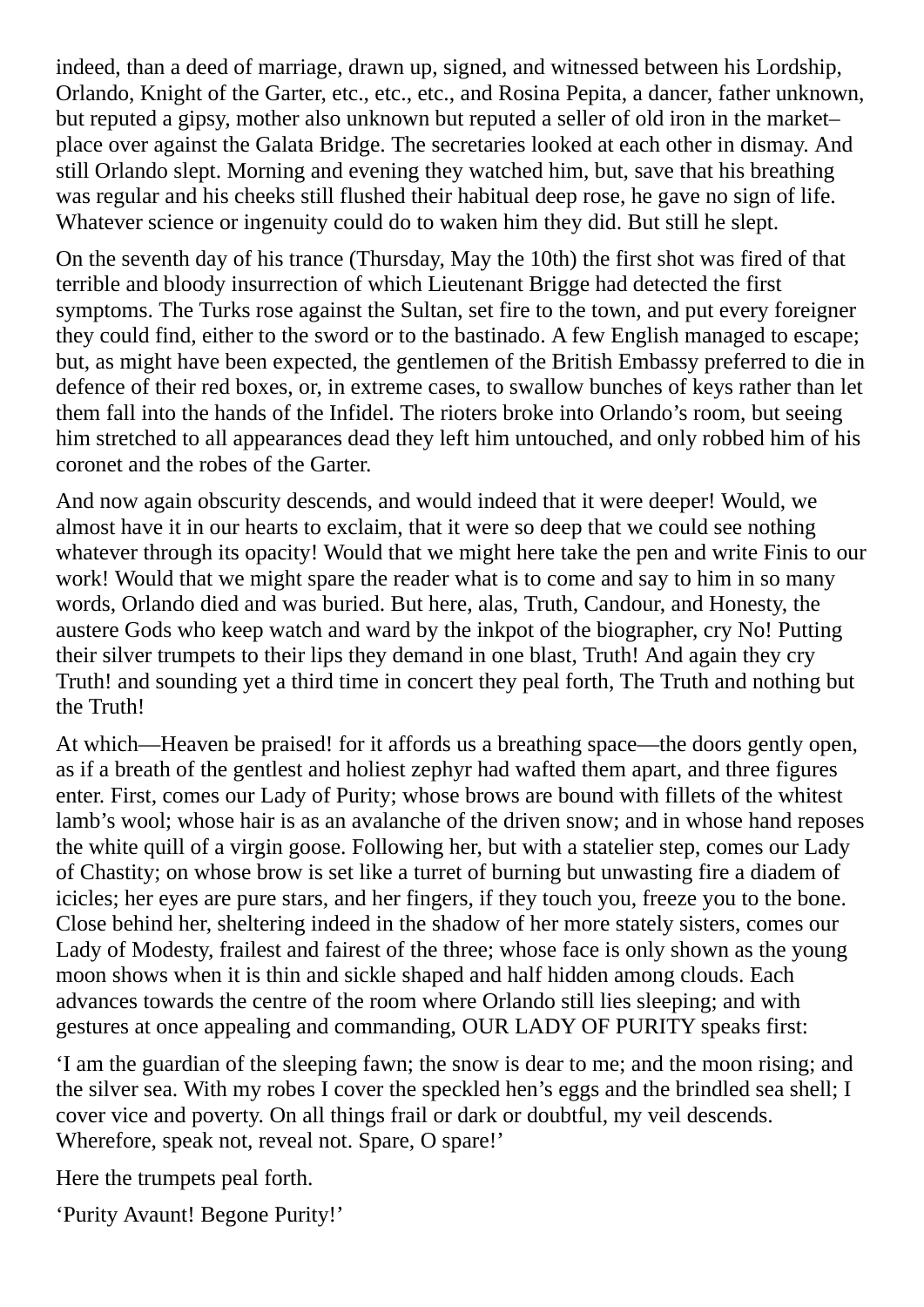Then OUR LADY OF CHASTITY speaks:

'I am she whose touch freezes and whose glance turns to stone. I have stayed the star in its dancing, and the wave as it falls. The highest Alps are my dwelling place; and when I walk, the lightnings flash in my hair; where my eyes fall, they kill. Rather than let Orlando wake, I will freeze him to the bone. Spare, O spare!'

Here the trumpets peal forth.

'Chastity Avaunt! Begone Chastity!'

Then OUR LADY OF MODESTY speaks, so low that one can hardly hear:

'I am she that men call Modesty. Virgin I am and ever shall be. Not for me the fruitful fields and the fertile vineyard. Increase is odious to me; and when the apples burgeon or the flocks breed, I run, I run; I let my mantle fall. My hair covers my eyes. I do not see. Spare, O spare!'

Again the trumpets peal forth:

'Modesty Avaunt! Begone Modesty!'

With gestures of grief and lamentation the three sisters now join hands and dance slowly, tossing their veils and singing as they go:

'Truth come not out from your horrid den. Hide deeper, fearful Truth. For you flaunt in the brutal gaze of the sun things that were better unknown and undone; you unveil the shameful; the dark you make clear, Hide! Hide! Hide!'

Here they make as if to cover Orlando with their draperies. The trumpets, meanwhile, still blare forth,

'The Truth and nothing but the Truth.'

At this the Sisters try to cast their veils over the mouths of the trumpets so as to muffle them, but in vain, for now all the trumpets blare forth together,

'Horrid Sisters, go!'

The sisters become distracted and wail in unison, still circling and flinging their veils up and down.

'It has not always been so! But men want us no longer; the women detest us. We go; we go. I (PURITY SAYS THIS) to the hen roost. I (CHASTITY SAYS THIS) to the still unravished heights of Surrey. I (MODESTY SAYS THIS) to any cosy nook where there are ivy and curtains in plenty.'

'For there, not here (all speak together joining hands and making gestures of farewell and despair towards the bed where Orlando lies sleeping) dwell still in nest and boudoir, office and lawcourt those who love us; those who honour us, virgins and city men; lawyers and doctors; those who prohibit; those who deny; those who reverence without knowing why; those who praise without understanding; the still very numerous (Heaven be praised) tribe of the respectable; who prefer to see not; desire to know not; love the darkness; those still worship us, and with reason; for we have given them Wealth, Prosperity, Comfort, Ease. To them we go, you we leave. Come, Sisters, come! This is no place for us here.'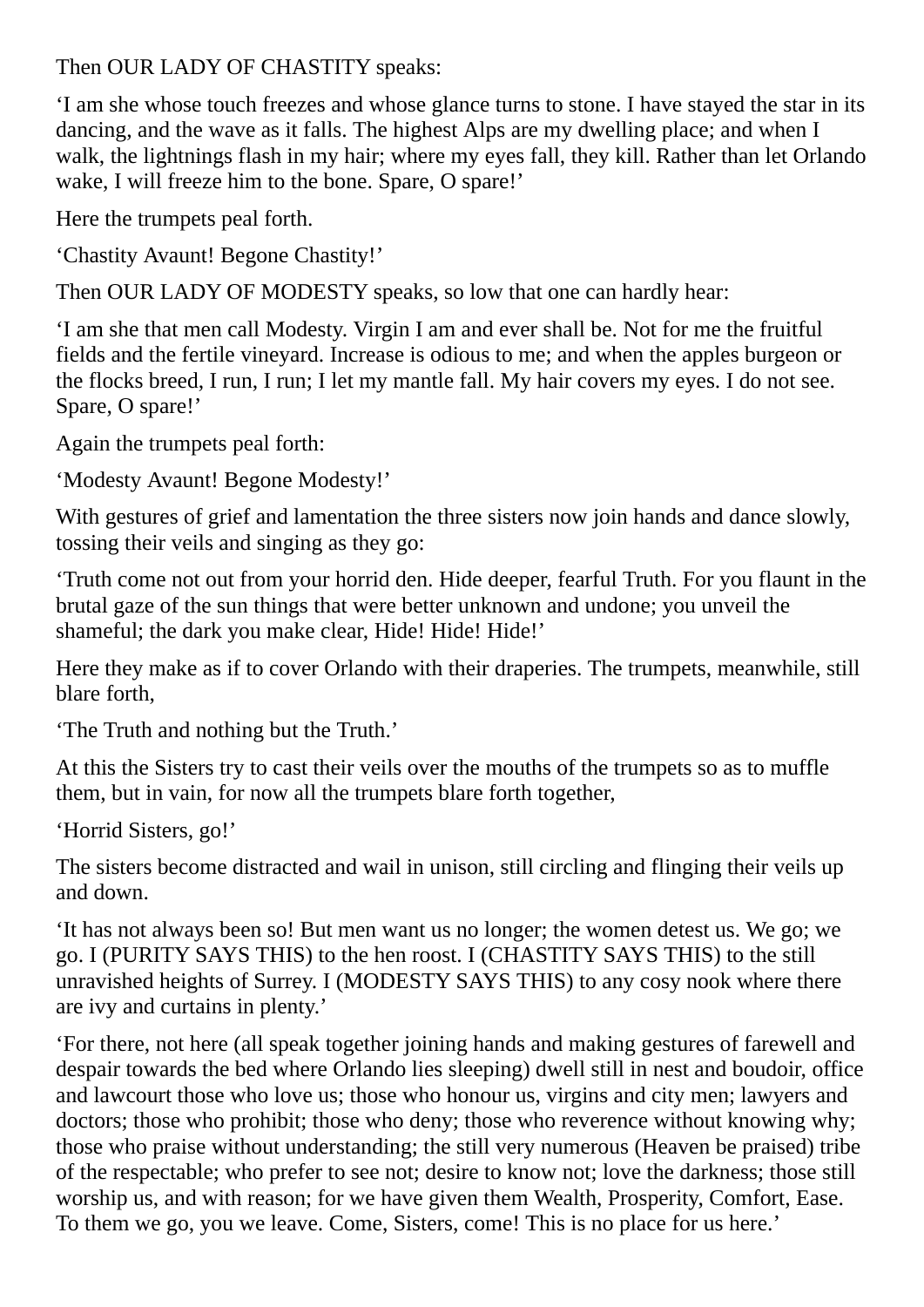They retire in haste, waving their draperies over their heads, as if to shut out something that they dare not look upon and close the door behind them.

We are, therefore, now left entirely alone in the room with the sleeping Orlando and the trumpeters. The trumpeters, ranging themselves side by side in order, blow one terrific blast:—

## 'THE TRUTH!

at which Orlando woke.

He stretched himself. He rose. He stood upright in complete nakedness before us, and while the trumpets pealed Truth! Truth! Truth! we have no choice left but confess—he was a woman.

\*\*\*

The sound of the trumpets died away and Orlando stood stark naked. No human being, since the world began, has ever looked more ravishing. His form combined in one the strength of a man and a woman's grace. As he stood there, the silver trumpets prolonged their note, as if reluctant to leave the lovely sight which their blast had called forth; and Chastity, Purity, and Modesty, inspired, no doubt, by Curiosity, peeped in at the door and threw a garment like a towel at the naked form which, unfortunately, fell short by several inches. Orlando looked himself up and down in a long looking–glass, without showing any signs of discomposure, and went, presumably, to his bath.

We may take advantage of this pause in the narrative to make certain statements. Orlando had become a woman—there is no denying it. But in every other respect, Orlando remained precisely as he had been. The change of sex, though it altered their future, did nothing whatever to alter their identity. Their faces remained, as their portraits prove, practically the same. His memory—but in future we must, for convention's sake, say 'her' for 'his,' and 'she' for 'he'—her memory then, went back through all the events of her past life without encountering any obstacle. Some slight haziness there may have been, as if a few dark drops had fallen into the clear pool of memory; certain things had become a little dimmed; but that was all. The change seemed to have been accomplished painlessly and completely and in such a way that Orlando herself showed no surprise at it. Many people, taking this into account, and holding that such a change of sex is against nature, have been at great pains to prove (1) that Orlando had always been a woman, (2) that Orlando is at this moment a man. Let biologists and psychologists determine. It is enough for us to state the simple fact; Orlando was a man till the age of thirty; when he became a woman and has remained so ever since.

But let other pens treat of sex and sexuality; we quit such odious subjects as soon as we can. Orlando had now washed, and dressed herself in those Turkish coats and trousers which can be worn indifferently by either sex; and was forced to consider her position. That it was precarious and embarrassing in the extreme must be the first thought of every reader who has followed her story with sympathy. Young, noble, beautiful, she had woken to find herself in a position than which we can conceive none more delicate for a young lady of rank. We should not have blamed her had she rung the bell, screamed, or fainted. But Orlando showed no such signs of perturbation. All her actions were deliberate in the extreme, and might indeed have been thought to show tokens of premeditation. First, she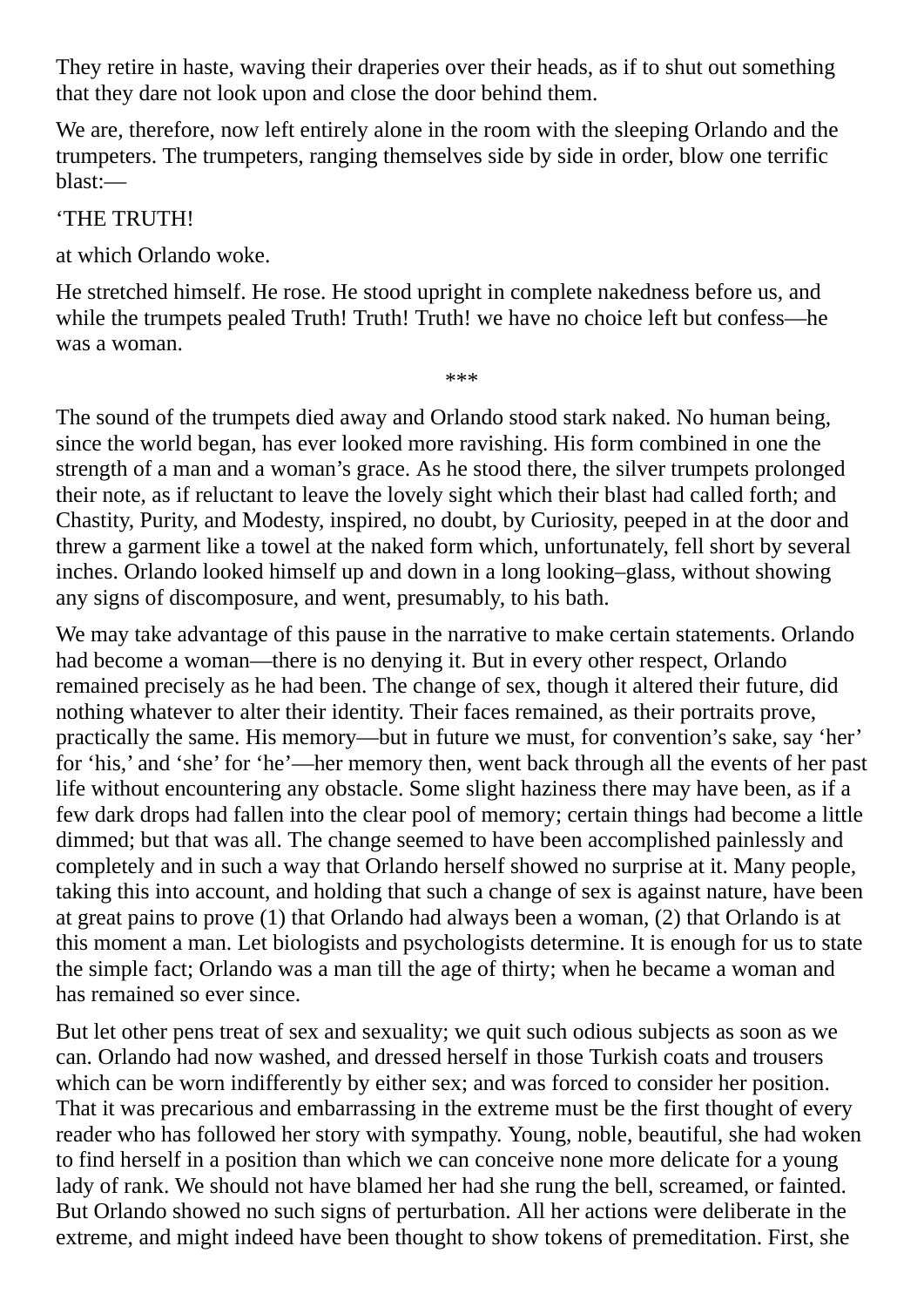carefully examined the papers on the table; took such as seemed to be written in poetry, and secreted them in her bosom; next she called her Seleuchi hound, which had never left her bed all these days, though half famished with hunger, fed and combed him; then stuck a pair of pistols in her belt; finally wound about her person several strings of emeralds and pearls of the finest orient which had formed part of her Ambassadorial wardrobe. This done, she leant out of the window, gave one low whistle, and descended the shattered and bloodstained staircase, now strewn with the litter of waste–paper baskets, treaties, despatches, seals, sealing wax, etc., and so entered the courtyard. There, in the shadow of a giant fig tree, waited an old gipsy on a donkey. He led another by the bridle. Orlando swung her leg over it; and thus, attended by a lean dog, riding a donkey, in company of a gipsy, the Ambassador of Great Britain at the Court of the Sultan left Constantinople.

They rode for several days and nights and met with a variety of adventures, some at the hands of men, some at the hands of nature, in all of which Orlando acquitted herself with courage. Within a week they reached the high ground outside Broussa, which was then the chief camping ground of the gipsy tribe to which Orlando had allied herself. Often she had looked at those mountains from her balcony at the Embassy; often had longed to be there; and to find oneself where one has longed to be always, to a reflective mind, gives food for thought. For some time, however, she was too well pleased with the change to spoil it by thinking. The pleasure of having no documents to seal or sign, no flourishes to make, no calls to pay, was enough. The gipsies followed the grass; when it was grazed down, on they moved again. She washed in streams if she washed at all; no boxes, red, blue, or green, were presented to her; there was not a key, let alone a golden key, in the whole camp; as for 'visiting', the word was unknown. She milked the goats; she collected brushwood; she stole a hen's egg now and then, but always put a coin or a pearl in place of it; she herded cattle; she stripped vines; she trod the grape; she filled the goat–skin and drank from it; and when she remembered how, at about this time of day, she should have been making the motions of drinking and smoking over an empty coffee–cup and a pipe which lacked tobacco, she laughed aloud, cut herself another hunch of bread, and begged for a puff from old Rustum's pipe, filled though it was with cow dung.

The gipsies, with whom it is obvious that she must have been in secret communication before the revolution, seem to have looked upon her as one of themselves (which is always the highest compliment a people can pay), and her dark hair and dark complexion bore out the belief that she was, by birth, one of them and had been snatched by an English Duke from a nut tree when she was a baby and taken to that barbarous land where people live in houses because they are too feeble and diseased to stand the open air. Thus, though in many ways inferior to them, they were willing to help her to become more like them; taught her their arts of cheese–making and basket–weaving, their science of stealing and bird–snaring, and were even prepared to consider letting her marry among them.

But Orlando had contracted in England some of the customs or diseases (whatever you choose to consider them) which cannot, it seems, be expelled. One evening, when they were all sitting round the camp fire and the sunset was blazing over the Thessalian hills, Orlando exclaimed:

'How good to eat!'

(The gipsies have no word for 'beautiful'. This is the nearest.)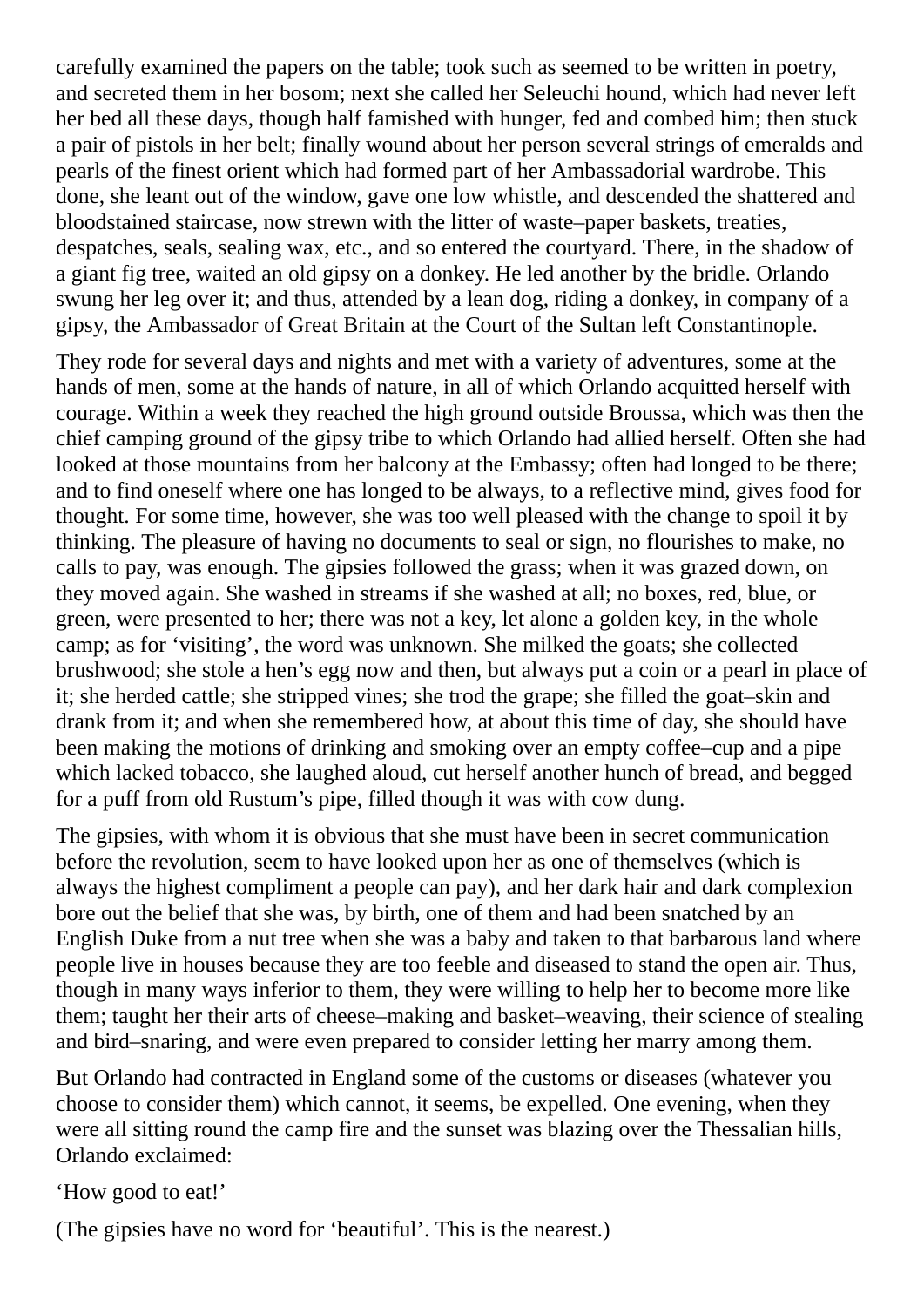All the young men and women burst out laughing uproariously. The sky good to eat, indeed! The elders, however, who had seen more of foreigners than they had, became suspicious. They noticed that Orlando often sat for whole hours doing nothing whatever, except look here and then there; they would come upon her on some hill–top staring straight in front of her, no matter whether the goats were grazing or straying. They began to suspect that she had other beliefs than their own, and the older men and women thought it probable that she had fallen into the clutches of the vilest and cruellest among all the Gods, which is Nature. Nor were they far wrong. The English disease, a love of Nature, was inborn in her, and here, where Nature was so much larger and more powerful than in England, she fell into its hands as she had never done before. The malady is too well known, and has been, alas, too often described to need describing afresh, save very briefly. There were mountains; there were valleys; there were streams. She climbed the mountains; roamed the valleys; sat on the banks of the streams. She likened the hills to ramparts, to the breasts of doves, and the flanks of kine. She compared the flowers to enamel and the turf to Turkey rugs worn thin. Trees were withered hags, and sheep were grey boulders. Everything, in fact, was something else. She found the tarn on the mountain–top and almost threw herself in to seek the wisdom she thought lay hid there; and when, from the mountain–top, she beheld far off, across the Sea of Marmara, the plains of Greece, and made out (her eyes were admirable) the Acropolis with a white streak or two, which must, she thought, be the Parthenon, her soul expanded with her eyeballs, and she prayed that she might share the majesty of the hills, know the serenity of the plains, etc. etc., as all such believers do. Then, looking down, the red hyacinth, the purple iris wrought her to cry out in ecstasy at the goodness, the beauty of nature; raising her eyes again, she beheld the eagle soaring, and imagined its raptures and made them her own. Returning home, she saluted each star, each peak, and each watch–fire as if they signalled to her alone; and at last, when she flung herself upon her mat in the gipsies' tent, she could not help bursting out again, How good to eat! How good to eat! (For it is a curious fact that though human beings have such imperfect means of communication, that they can only say 'good to eat' when they mean 'beautiful' and the other way about, they will yet endure ridicule and misunderstanding rather than keep any experience to themselves.) All the young gipsies laughed. But Rustum el Sadi, the old man who had brought Orlando out of Constantinople on his donkey, sat silent. He had a nose like a scimitar; his cheeks were furrowed as if from the age–long descent of iron hail; he was brown and keen–eyed, and as he sat tugging at his hookah he observed Orlando narrowly. He had the deepest suspicion that her God was Nature. One day he found her in tears. Interpreting this to mean that her God had punished her, he told her that he was not surprised. He showed her the fingers of his left hand, withered by the frost; he showed her his right foot, crushed where a rock had fallen. This, he said, was what her God did to men. When she said, 'But so beautiful', using the English word, he shook his head; and when she repeated it he was angry. He saw that she did not believe what he believed, and that was enough, wise and ancient as he was, to enrage him.

This difference of opinion disturbed Orlando, who had been perfectly happy until now. She began to think, was Nature beautiful or cruel; and then she asked herself what this beauty was; whether it was in things themselves, or only in herself; so she went on to the nature of reality, which led her to truth, which in its turn led to Love, Friendship, Poetry (as in the days on the high mound at home); which meditations, since she could impart no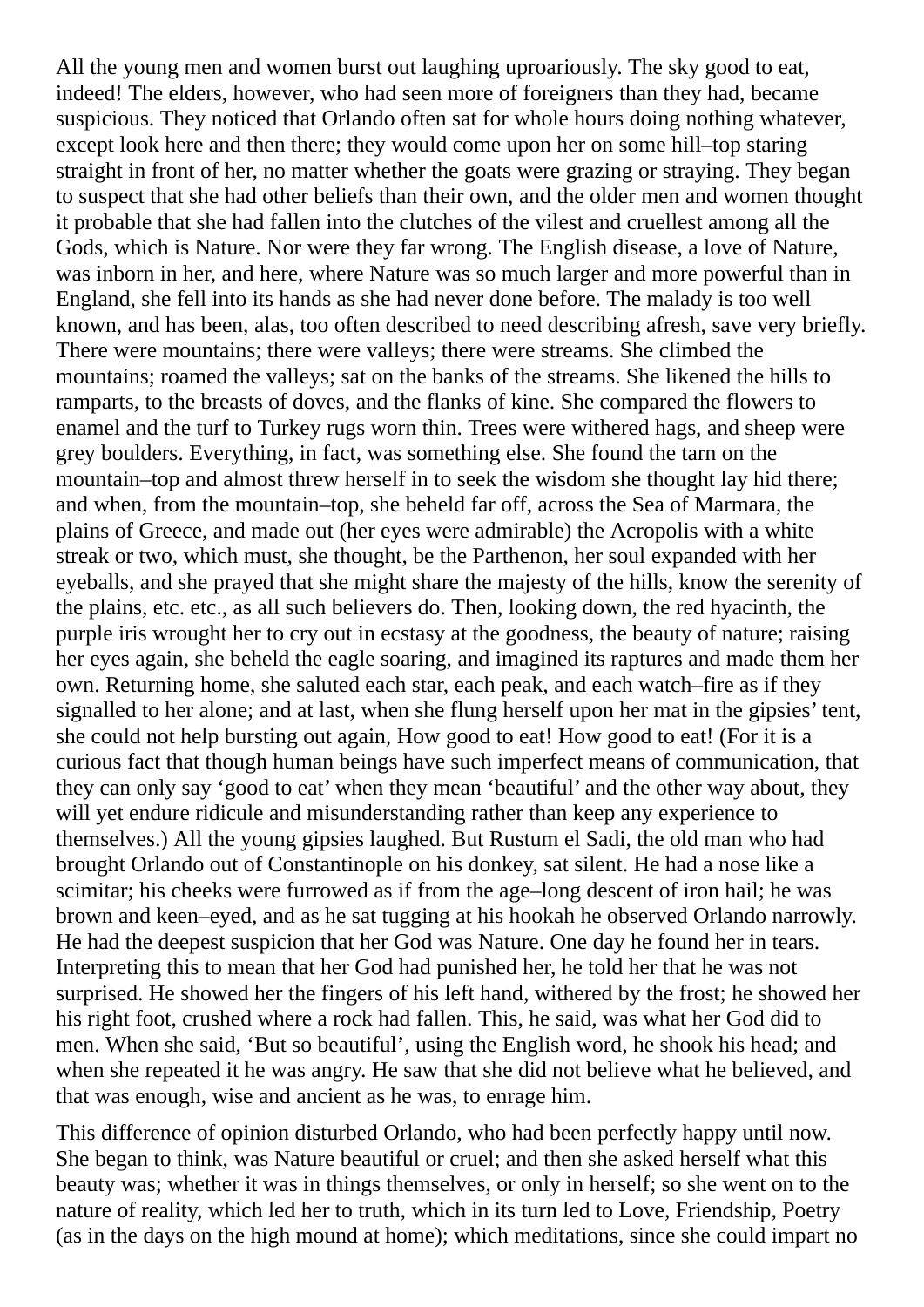word of them, made her long, as she had never longed before, for pen and ink.

'Oh! if only I could write!'she cried (for she had the odd conceit of those who write that words written are shared). She had no ink; and but little paper. But she made ink from berries and wine; and finding a few margins and blank spaces in the manuscript of 'The Oak Tree', managed by writing a kind of shorthand, to describe the scenery in a long, blank version poem, and to carry on a dialogue with herself about this Beauty and Truth concisely enough. This kept her extremely happy for hours on end. But the gipsies became suspicious. First, they noticed that she was less adept than before at milking and cheese– making; next, she often hesitated before replying; and once a gipsy boy who had been asleep, woke in a terror feeling her eyes upon him. Sometimes this constraint would be felt by the whole tribe, numbering some dozens of grown men and women. It sprang from the sense they had (and their senses are very sharp and much in advance of their vocabulary) that whatever they were doing crumbled like ashes in their hands. An old woman making a basket, a boy skinning a sheep, would be singing or crooning contentedly at their work, when Orlando would come into the camp, fling herself down by the fire and gaze into the flames. She need not even look at them, and yet they felt, here is someone who doubts; (we make a rough–and–ready translation from the gipsy language) here is someone who does not do the thing for the sake of doing; nor looks for looking's sake; here is someone who believes neither in sheep–skin nor basket; but sees (here they looked apprehensively about the tent) something else. Then a vague but most unpleasant feeling would begin to work in the boy and in the old woman. They broke their withys; they cut their fingers. A great rage filled them. They wished Orlando would leave the tent and never come near them again. Yet she was of a cheerful and willing disposition, they owned; and one of her pearls was enough to buy the finest herd of goats in Broussa.

Slowly, she began to feel that there was some difference between her and the gipsies which made her hesitate sometimes to marry and settle down among them for ever. At first she tried to account for it by saying that she came of an ancient and civilized race, whereas these gipsies were an ignorant people, not much better than savages. One night when they were questioning her about England she could not help with some pride describing the house where she was born, how it had 365 bedrooms and had been in the possession of her family for four or five hundred years. Her ancestors were earls, or even dukes, she added. At this she noticed again that the gipsies were uneasy; but not angry as before when she had praised the beauty of nature. Now they were courteous, but concerned as people of fine breeding are when a stranger has been made to reveal his low birth or poverty. Rustum followed her out of the tent alone and said that she need not mind if her father were a Duke, and possessed all the bedrooms and furniture that she described. They would none of them think the worse of her for that. Then she was seized with a shame that she had never felt before. It was clear that Rustum and the other gipsies thought a descent of four or five hundred years only the meanest possible. Their own families went back at least two or three thousand years. To the gipsy whose ancestors had built the Pyramids centuries before Christ was born, the genealogy of Howards and Plantagenets was no better and no worse than that of the Smiths and the Joneses: both were negligible. Moreover, where the shepherd boy had a lineage of such antiquity, there was nothing specially memorable or desirable in ancient birth; vagabonds and beggars all shared it. And then, though he was too courteous to speak openly, it was clear that the gipsy thought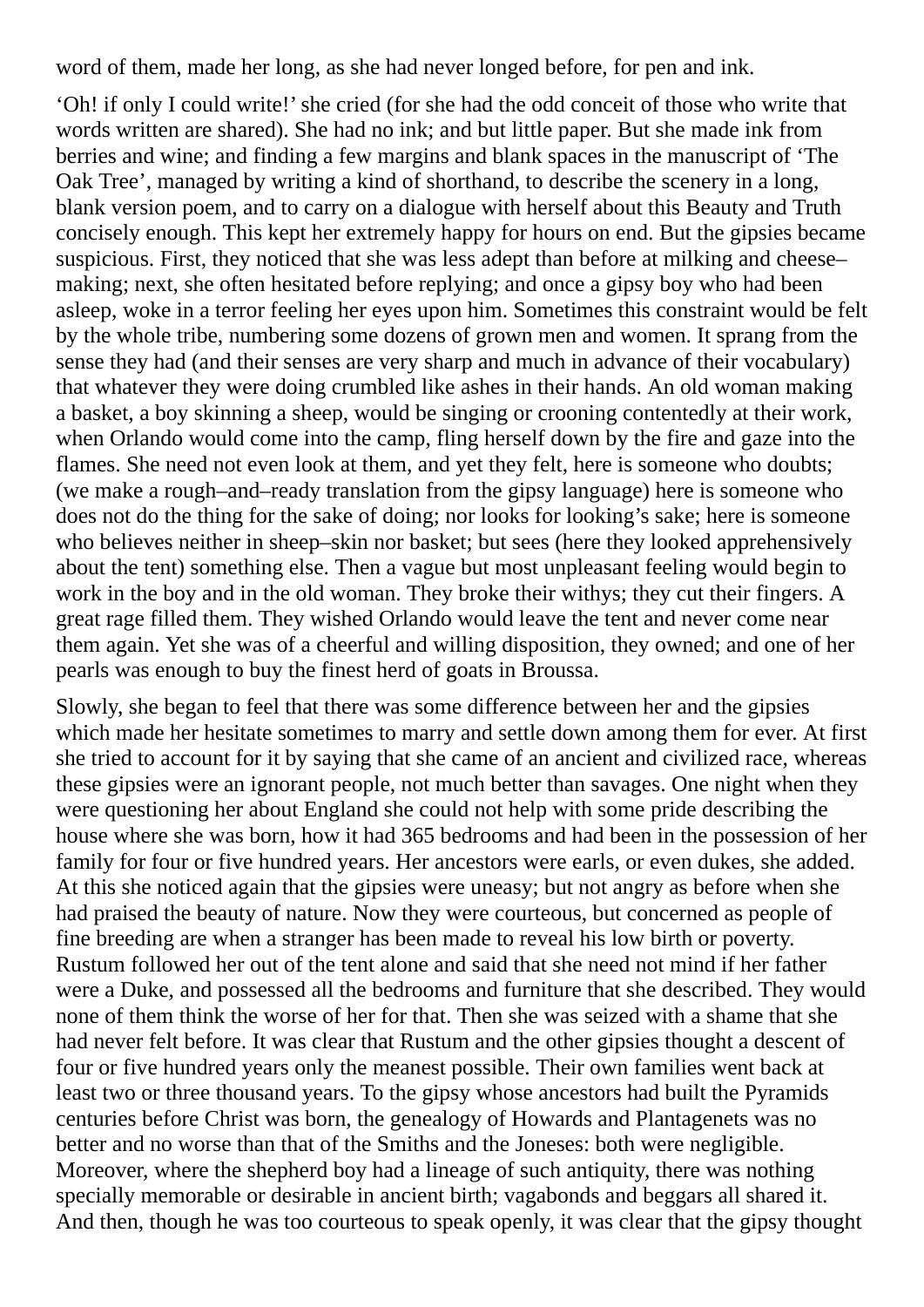that there was no more vulgar ambition than to possess bedrooms by the hundred (they were on top of a hill as they spoke; it was night; the mountains rose around them) when the whole earth is ours. Looked at from the gipsy point of view, a Duke, Orlando understood, was nothing but a profiteer or robber who snatched land and money from people who rated these things of little worth, and could think of nothing better to do than to build three hundred and sixty–five bedrooms when one was enough, and none was even better than one. She could not deny that her ancestors had accumulated field after field; house after house; honour after honour; yet had none of them been saints or heroes, or great benefactors of the human race. Nor could she counter the argument (Rustum was too much of a gentleman to press it, but she understood) that any man who did now what her ancestors had done three or four hundred years ago would be denounced—and by her own family most loudly—for a vulgar upstart, an adventurer, a nouveau riche.

She sought to answer such arguments by the familiar if oblique method of finding the gipsy life itself rude and barbarous; and so, in a short time, much bad blood was bred between them. Indeed, such differences of opinion are enough to cause bloodshed and revolution. Towns have been sacked for less, and a million martyrs have suffered at the stake rather than yield an inch upon any of the points here debated. No passion is stronger in the breast of man than the desire to make others believe as he believes. Nothing so cuts at the root of his happiness and fills him with rage as the sense that another rates low what he prizes high. Whigs and Tories, Liberal party and Labour party—for what do they battle except their own prestige? It is not love of truth but desire to prevail that sets quarter against quarter and makes parish desire the downfall of parish. Each seeks peace of mind and subserviency rather than the triumph of truth and the exaltation of virtue—but these moralities belong, and should be left to the historian, since they are as dull as ditch water.

'Four hundred and seventy–six bedrooms mean nothing to them,'sighed Orlando.

'She prefers a sunset to a flock of goats,'said the gipsies.

What was to be done, Orlando could not think. To leave the gipsies and become once more an Ambassador seemed to her intolerable. But it was equally impossible to remain for ever where there was neither ink nor writing paper, neither reverence for the Talbots nor respect for a multiplicity of bedrooms. So she was thinking, one fine morning on the slopes of Mount Athos, when minding her goats. And then Nature, in whom she trusted, either played her a trick or worked a miracle—again, opinions differ too much for it to be possible to say which. Orlando was gazing rather disconsolately at the steep hill–side in front of her. It was now midsummer, and if we must compare the landscape to anything, it would have been to a dry bone; to a sheep's skeleton; to a gigantic skull picked white by a thousand vultures. The heat was intense, and the little fig tree under which Orlando lay only served to print patterns of fig–leaves upon her light burnous.

Suddenly a shadow, though there was nothing to cast a shadow, appeared on the bald mountain–side opposite. It deepened quickly and soon a green hollow showed where there had been barren rock before. As she looked, the hollow deepened and widened, and a great park–like space opened in the flank of the hill. Within, she could see an undulating and grassy lawn; she could see oak trees dotted here and there; she could see the thrushes hopping among the branches. She could see the deer stepping delicately from shade to shade, and could even hear the hum of insects and the gentle sighs and shivers of a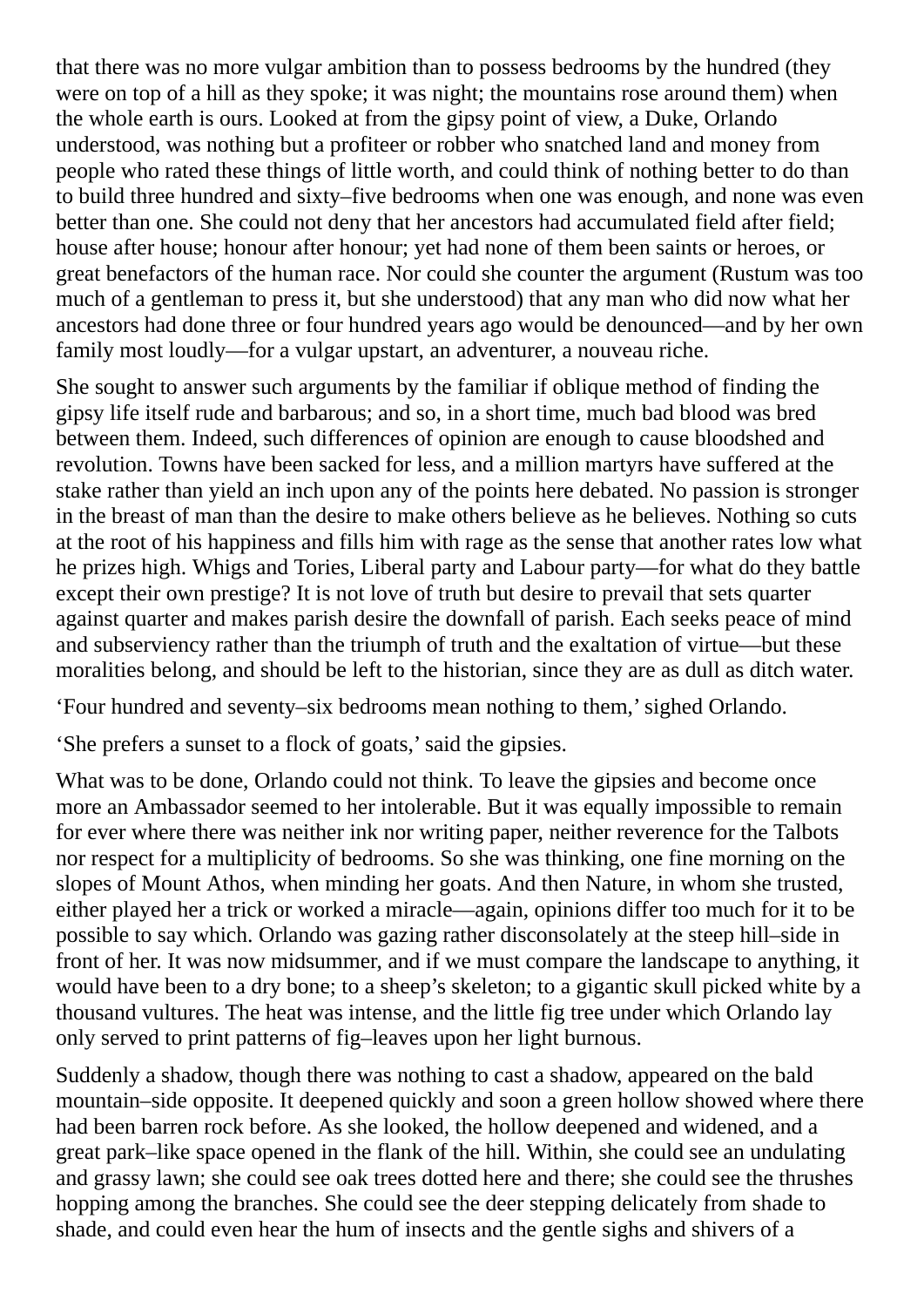summer's day in England. After she had gazed entranced for some time, snow began falling; soon the whole landscape was covered and marked with violet shades instead of yellow sunlight. Now she saw heavy carts coming along the roads, laden with tree trunks, which they were taking, she knew, to be sawn for firewood; and then appeared the roofs and belfries and towers and courtyards of her own home. The snow was falling steadily, and she could now hear the slither and flop which it made as it slid down the roof and fell to the ground. The smoke went up from a thousand chimneys. All was so clear and minute that she could see a Daw pecking for worms in the snow. Then, gradually, the violet shadows deepened and closed over the carts and the lawns and the great house itself. All was swallowed up. Now there was nothing left of the grassy hollow, and instead of the green lawns was only the blazing hill–side which a thousand vultures seemed to have picked bare. At this, she burst into a passion of tears, and striding back to the gipsies' camp, told them that she must sail for England the very next day.

It was happy for her that she did so. Already the young men had plotted her death. Honour, they said, demanded it, for she did not think as they did. Yet they would have been sorry to cut her throat; and welcomed the news of her departure. An English merchant ship, as luck would have it, was already under sail in the harbour about to return to England; and Orlando, by breaking off another pearl from her necklace, not only paid her passage but had some banknotes left over in her wallet. These she would have liked to present to the gipsies. But they despised wealth she knew; and she had to content herself with embraces, which on her part were sincere.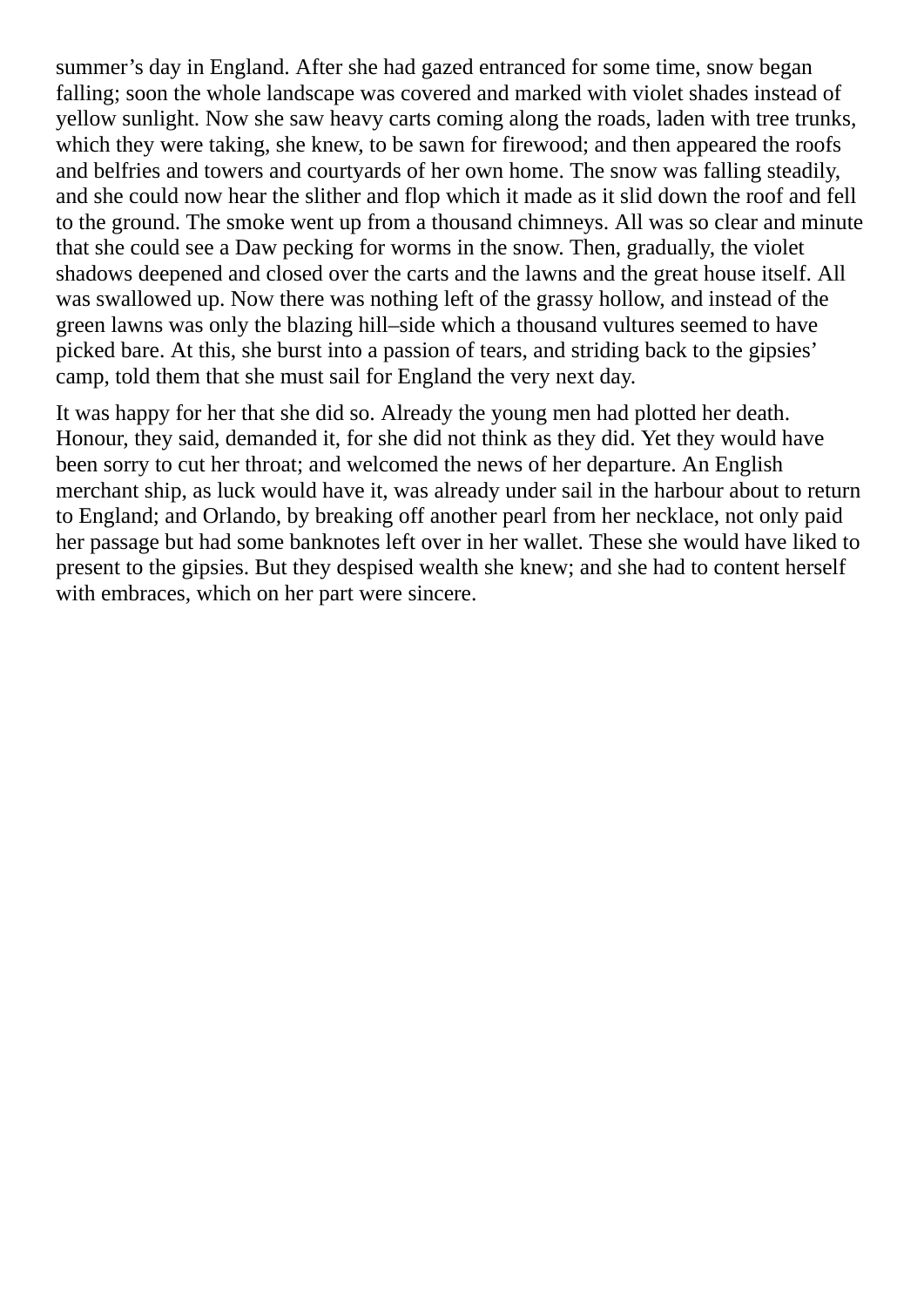## **CHAPTER 4**

With some of the guineas left from the sale of the tenth pearl on her string, Orlando bought herself a complete outfit of such clothes as women then wore, and it was in the dress of a young Englishwoman of rank that she now sat on the deck of the "Enamoured Lady". It is a strange fact, but a true one, that up to this moment she had scarcely given her sex a thought. Perhaps the Turkish trousers which she had hitherto worn had done something to distract her thoughts; and the gipsy women, except in one or two important particulars, differ very little from the gipsy men. At any rate, it was not until she felt the coil of skirts about her legs and the Captain offered, with the greatest politeness, to have an awning spread for her on deck, that she realized with a start the penalties and the privileges of her position. But that start was not of the kind that might have been expected.

It was not caused, that is to say, simply and solely by the thought of her chastity and how she could preserve it. In normal circumstances a lovely young woman alone would have thought of nothing else; the whole edifice of female government is based on that foundation stone; chastity is their jewel, their centrepiece, which they run mad to protect, and die when ravished of. But if one has been a man for thirty years or so, and an Ambassador into the bargain, if one has held a Queen in one's arms and one or two other ladies, if report be true, of less exalted rank, if one has married a Rosina Pepita, and so on, one does not perhaps give such a very great start about that. Orlando's start was of a very complicated kind, and not to be summed up in a trice. Nobody, indeed, ever accused her of being one of those quick wits who run to the end of things in a minute. It took her the entire length of the voyage to moralize out the meaning of her start, and so, at her own pace, we will follow her.

'Lord,'she thought, when she had recovered from her start, stretching herself out at length under her awning, 'this is a pleasant, lazy way of life, to be sure. But,' she thought, giving her legs a kick, 'these skirts are plaguey things to have about one's heels. Yet the stuff (flowered paduasoy) is the loveliest in the world. Never have I seen my own skin (here she laid her hand on her knee) look to such advantage as now. Could I, however, leap overboard and swim in clothes like these? No! Therefore, I should have to trust to the protection of a blue–jacket. Do I object to that? Now do I?'she wondered, here encountering the first knot in the smooth skein of her argument.

Dinner came before she had untied it, and then it was the Captain himself—Captain Nicholas Benedict Bartolus, a sea–captain of distinguished aspect, who did it for her as he helped her to a slice of corned beef.

'A little of the fat, Ma'm?' he asked. 'Let me cut you just the tiniest little slice the size of your fingernail.' At those words a delicious tremor ran through her frame. Birds sang; the torrents rushed. It recalled the feeling of indescribable pleasure with which she had first seen Sasha, hundreds of years ago. Then she had pursued, now she fled. Which is the greater ecstasy? The man's or the woman's? And are they not perhaps the same? No, she thought, this is the most delicious (thanking the Captain but refusing), to refuse, and see him frown. Well, she would, if he wished it, have the very thinnest, smallest shiver in the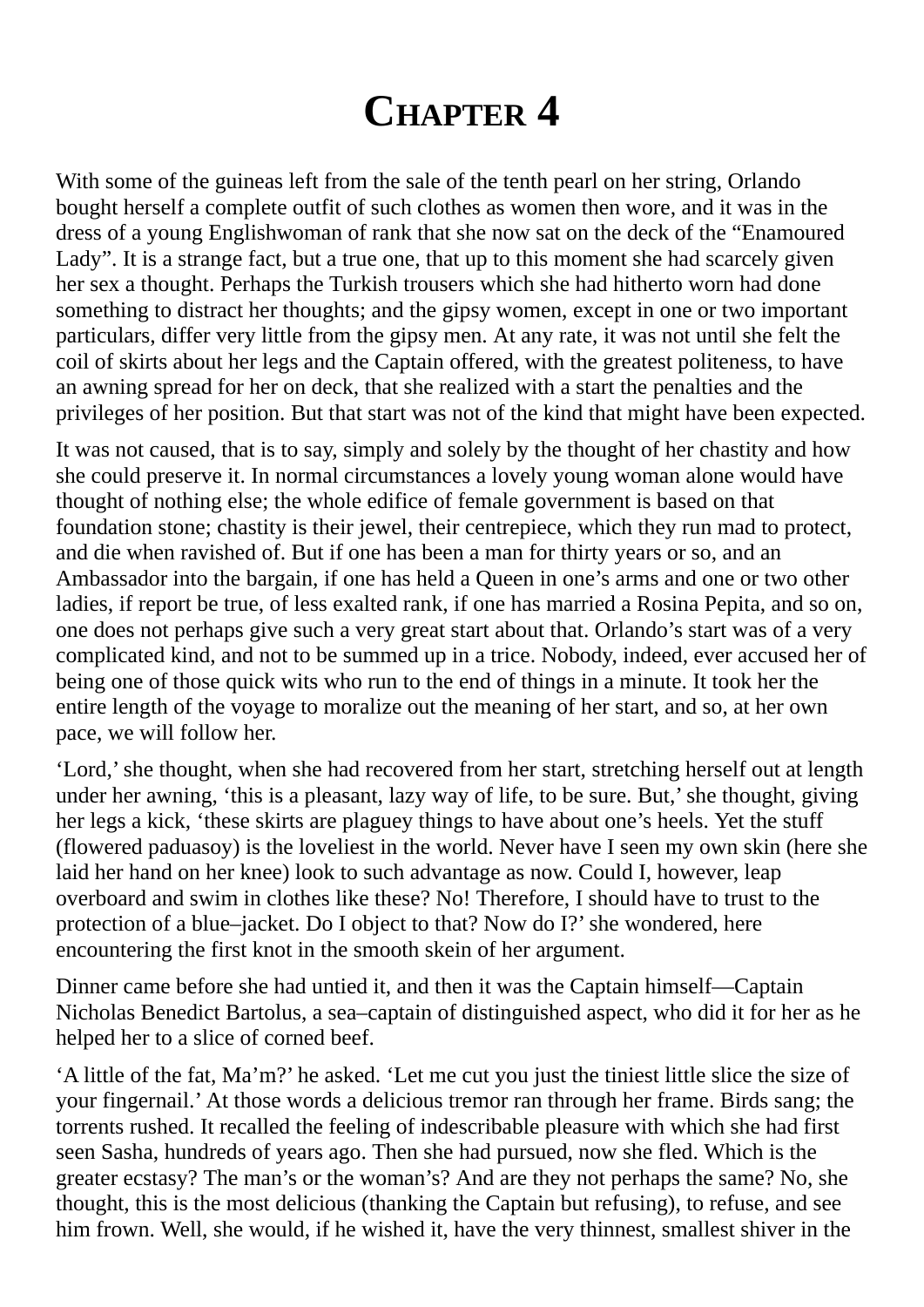world. This was the most delicious of all, to yield and see him smile. 'For nothing,'she thought, regaining her couch on deck, and continuing the argument, 'is more heavenly than to resist and to yield; to yield and to resist. Surely it throws the spirit into such a rapture as nothing else can. So that I'm not sure', she continued, 'that I won't throw myself overboard, for the mere pleasure of being rescued by a blue–jacket after all.'

(It must be remembered that she was like a child entering into possession of a pleasaunce or toy cupboard; her arguments would not commend themselves to mature women, who have had the run of it all their lives.)

'But what used we young fellows in the cockpit of the "Marie Rose" to say about a woman who threw herself overboard for the pleasure of being rescued by a blue–jacket?' she said. 'We had a word for them. Ah! I have it…' (But we must omit that word; it was disrespectful in the extreme and passing strange on a lady's lips.) 'Lord! Lord! she cried again at the conclusion of her thoughts, 'must I then begin to respect the opinion of the other sex, however monstrous I think it? If I wear skirts, if I can't swim, if I have to be rescued by a blue–jacket, by God!'she cried, 'I must!' Upon which a gloom fell over her. Candid by nature, and averse to all kinds of equivocation, to tell lies bored her. It seemed to her a roundabout way of going to work. Yet, she reflected, the flowered paduasoy—the pleasure of being rescued by a blue–jacket—if these were only to be obtained by roundabout ways, roundabout one must go, she supposed. She remembered how, as a young man, she had insisted that women must be obedient, chaste, scented, and exquisitely apparelled. 'Now I shall have to pay in my own person for those desires,'she reflected; 'for women are not (judging by my own short experience of the sex) obedient, chaste, scented, and exquisitely apparelled by nature. They can only attain these graces, without which they may enjoy none of the delights of life, by the most tedious discipline. There's the hairdressing,'she thought, 'that alone will take an hour of my morning, there's looking in the looking–glass, another hour; there's staying and lacing; there's washing and powdering; there's changing from silk to lace and from lace to paduasoy; there's being chaste year in year out…' Here she tossed her foot impatiently, and showed an inch or two of calf. A sailor on the mast, who happened to look down at the moment, started so violently that he missed his footing and only saved himself by the skin of his teeth. 'If the sight of my ankles means death to an honest fellow who, no doubt, has a wife and family to support, I must, in all humanity, keep them covered,' Orlando thought. Yet her legs were among her chiefest beauties. And she fell to thinking what an odd pass we have come to when all a woman's beauty has to be kept covered lest a sailor may fall from a mast–head. 'A pox on them!'she said, realizing for the first time what, in other circumstances, she would have been taught as a child, that is to say, the sacred responsibilities of womanhood.

@'And that's the last oath I shall ever be able to swear,'she thought; 'once I set foot on English soil. And I shall never be able to crack a man over the head, or tell him he lies in his teeth, or draw my sword and run him through the body, or sit among my peers, or wear a coronet, or walk in procession, or sentence a man to death, or lead an army, or prance down Whitehall on a charger, or wear seventy–two different medals on my breast. All I can do, once I set foot on English soil, is to pour out tea and ask my lords how they like it. D'you take sugar? D'you take cream?' And mincing out the words, she was horrified to perceive how low an opinion she was forming of the other sex, the manly, to which it had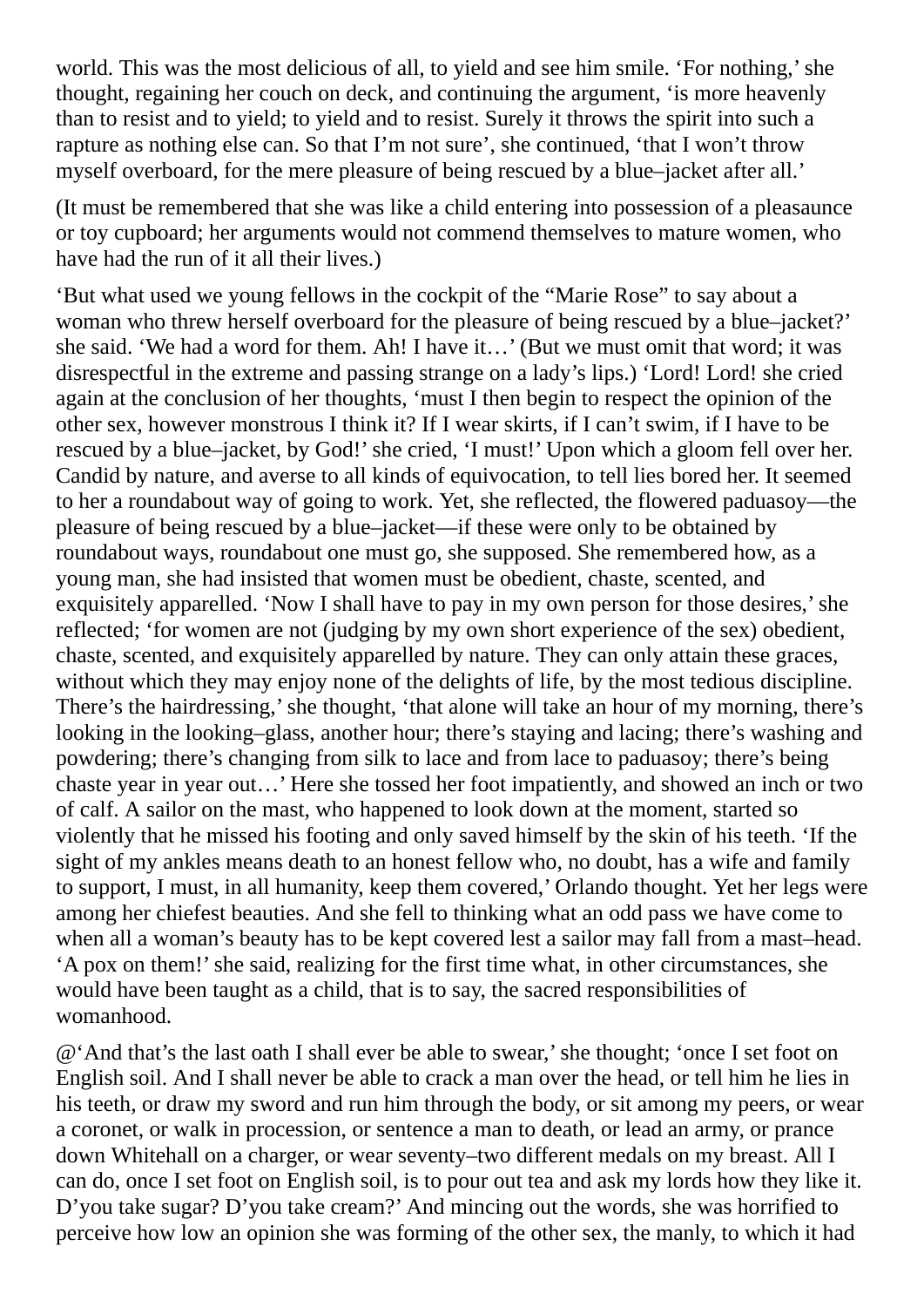once been her pride to belong—'To fall from a mast–head', she thought, 'because you see a woman's ankles; to dress up like a Guy Fawkes and parade the streets, so that women may praise you; to deny a woman teaching lest she may laugh at you; to be the slave of the frailest chit in petticoats. and yet to go about as if you were the Lords of creation.— Heavens!' she thought, 'what fools they make of us—what fools we are!' And here it would seem from some ambiguity in her terms that she was censuring both sexes equally, as if she belonged to neither; and indeed, for the time being, she seemed to vacillate; she was man; she was woman; she knew the secrets, shared the weaknesses of each. It was a most bewildering and whirligig state of mind to be in. The comforts of ignorance seemed utterly denied her. She was a feather blown on the gale. Thus it is no great wonder, as she pitted one sex against the other, and found each alternately full of the most deplorable infirmities, and was not sure to which she belonged—it was no great wonder that she was about to cry out that she would return to Turkey and become a gipsy again when the anchor fell with a great splash into the sea; the sails came tumbling on deck, and she perceived (so sunk had she been in thought that she had seen nothing for several days) that the ship was anchored off the coast of Italy. The Captain at once sent to ask the honour of her company ashore with him in the longboat.

When she returned the next morning, she stretched herself on her couch under the awning and arranged her draperies with the greatest decorum about her ankles.

'Ignorant and poor as we are compared with the other sex,'she thought, continuing the sentence which she had left unfinished the other day, 'armoured with every weapon as they are, while they debar us even from a knowledge of the alphabet' (and from these opening words it is plain that something had happened during the night to give her a push towards the female sex, for she was speaking more as a woman speaks than as a man, yet with a sort of content after all), 'still—they fall from the mast-head.' Here she gave a great yawn and fell asleep. When she woke, the ship was sailing before a fair breeze so near the shore that towns on the cliffs' edge seemed only kept from slipping into the water by the interposition of some great rock or the twisted roots of some ancient olive tree. The scent of oranges wafted from a million trees, heavy with the fruit, reached her on deck. A score of blue dolphins, twisting their tails, leapt high now and again into the air. Stretching her arms out (arms, she had learnt already, have no such fatal effects as legs), she thanked Heaven that she was not prancing down Whitehall on a warhorse, nor even sentencing a man to death. 'Better is it', she thought, 'to be clothed with poverty and ignorance, which are the dark garments of the female sex; better to leave the rule and discipline of the world to others; better be quit of martial ambition, the love of power, and all the other manly desires if so one can more fully enjoy the most exalted raptures known to the humane spirit, which are', she said aloud, as her habit was when deeply moved, 'contemplation, solitude, love.'

'Praise God that I'm a woman!'she cried, and was about to run into extreme folly—than which none is more distressing in woman or man either—of being proud of her sex, when she paused over the singular word, which, for all we can do to put it in its place, has crept in at the end of the last sentence: Love. 'Love,'said Orlando. Instantly—such is its impetuosity—love took a human shape—such is its pride. For where other thoughts are content to remain abstract, nothing will satisfy this one but to put on flesh and blood, mantilla and petticoats, hose and jerkin. And as all Orlando's loves had been women, now,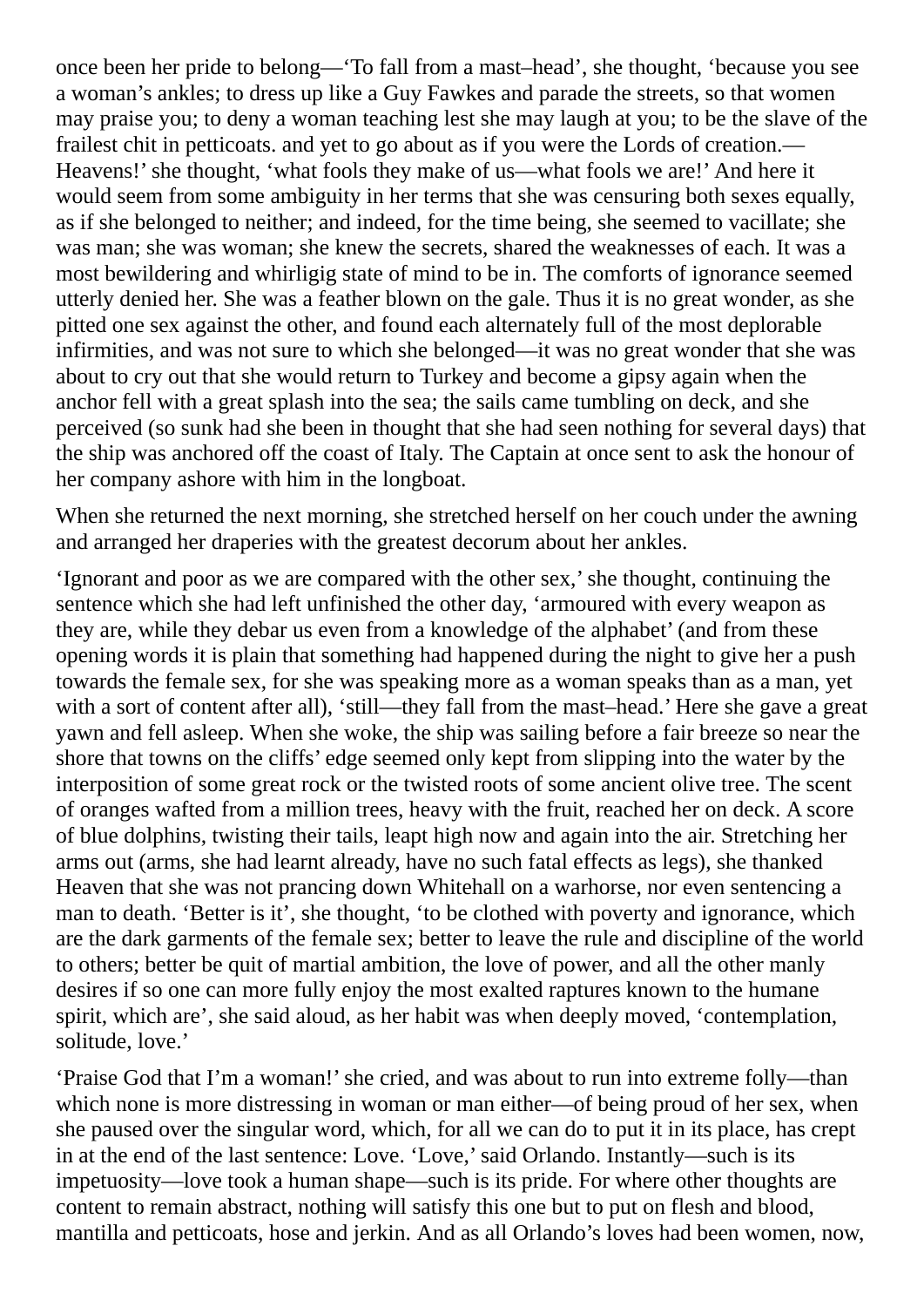through the culpable laggardry of the human frame to adapt itself to convention, though she herself was a woman, it was still a woman she loved; and if the consciousness of being of the same sex had any effect at all, it was to quicken and deepen those feelings which she had had as a man. For now a thousand hints and mysteries became plain to her that were then dark. Now, the obscurity, which divides the sexes and lets linger innumerable impurities in its gloom, was removed, and if there is anything in what the poet says about truth and beauty, this affection gained in beauty what it lost in falsity. At last, she cried, she knew Sasha as she was, and in the ardour of this discovery, and in the pursuit of all those treasures which were now revealed, she was so rapt and enchanted that it was as if a cannon ball had exploded at her ear when a man's voice said, 'Permit me, Madam,' a man's hand raised her to her feet; and the fingers of a man with a three–masted sailing ship tattooed on the middle finger pointed to the horizon.

'The cliffs of England, Ma'am,'said the Captain, and he raised the hand which had pointed at the sky to the salute. Orlando now gave a second start, even more violent than the first.

'Christ Jesus!'she cried.

Happily, the sight of her native land after long absence excused both start and exclamation, or she would have been hard put to it to explain to Captain Bartolus the raging and conflicting emotions which now boiled within her. How tell him that she, who now trembled on his arm, had been a Duke and an Ambassador? How explain to him that she, who had been lapped like a lily in folds of paduasoy, had hacked heads off, and lain with loose women among treasure sacks in the holds of pirate ships on summer nights when the tulips were abloom and the bees buzzing off Wapping Old Stairs? Not even to herself could she explain the giant start she gave, as the resolute right hand of the sea– captain indicated the cliffs of the British Islands.

'To refuse and to yield,'she murmured, 'how delightful; to pursue and conquer, how august; to perceive and to reason, how sublime.' Not one of these words so coupled together seemed to her wrong; nevertheless, as the chalky cliffs loomed nearer, she felt culpable; dishonoured; unchaste, which, for one who had never given the matter a thought, was strange. Closer and closer they drew, till the samphire gatherers, hanging half–way down the cliff, were plain to the naked eye. And watching them, she felt, scampering up and down within her, like some derisive ghost who in another instant will pick up her skirts and flaunt out of sight, Sasha the lost, Sasha the memory, whose reality she had proved just now so surprisingly—Sasha, she felt, mopping and mowing and making all sorts of disrespectful gestures towards the cliffs and the samphire gatherers; and when the sailors began chanting, 'So good–bye and adieu to you, Ladies of Spain', the words echoed in Orlando's sad heart, and she felt that however much landing there meant comfort, meant opulence, meant consequence and state (for she would doubtless pick up some noble Prince and reign, his consort, over half Yorkshire), still, if it meant conventionality, meant slavery, meant deceit, meant denying her love, fettering her limbs, pursing her lips, and restraining her tongue, then she would turn about with the ship and set sail once more for the gipsies.

Among the hurry of these thoughts, however, there now rose, like a dome of smooth, white marble, something which, whether fact or fancy, was so impressive to her fevered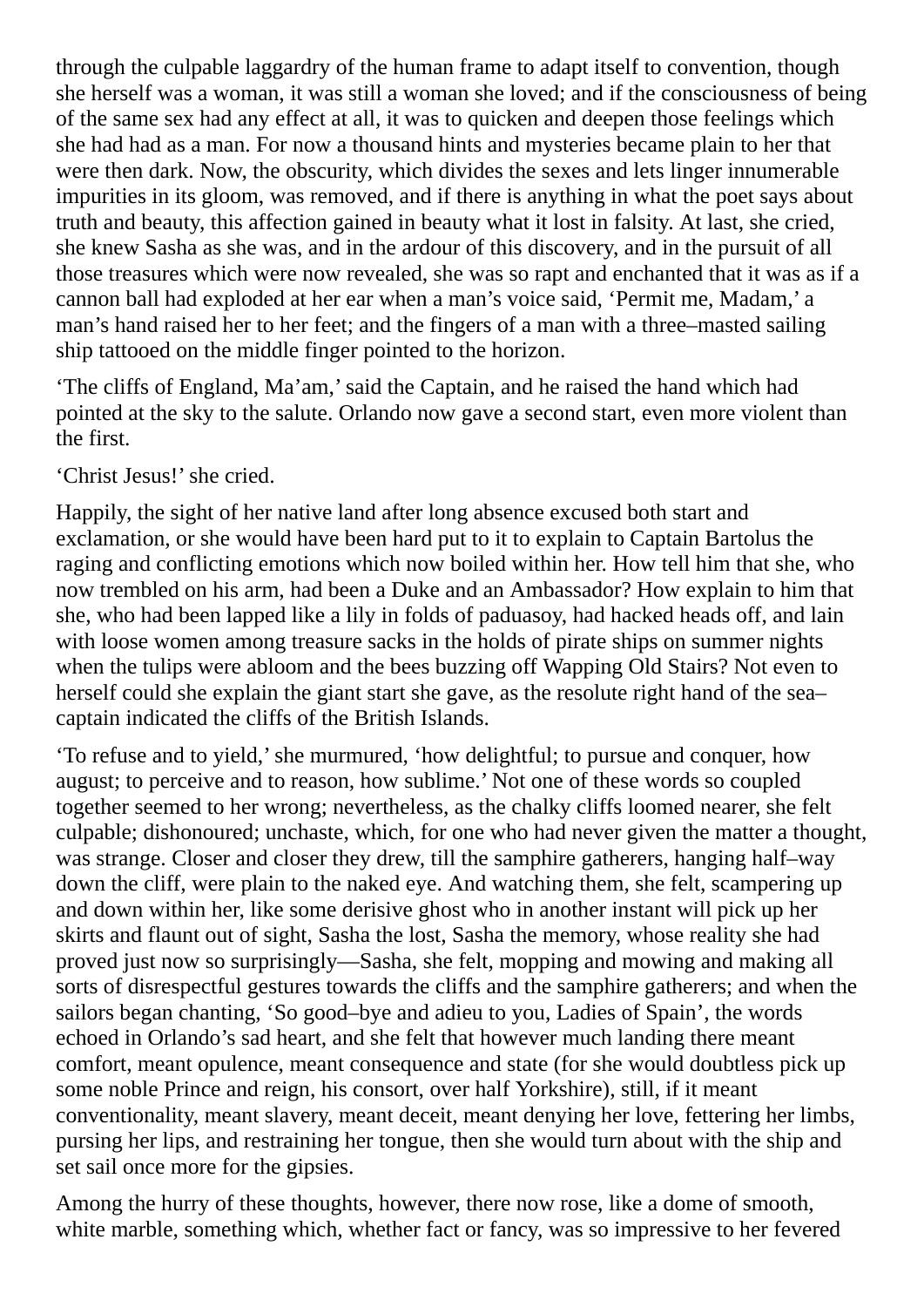imagination that she settled upon it as one has seen a swarm of vibrant dragonflies alight, with apparent satisfaction, upon the glass bell which shelters some tender vegetable. The form of it, by the hazard of fancy, recalled that earliest, most persistent memory—the man with the big forehead in Twitchett's sitting–room, the man who sat writing, or rather looking, but certainly not at her, for he never seemed to see her poised there in all her finery, lovely boy though she must have been, she could not deny it—and whenever she thought of him, the thought spread round it, like the risen moon on turbulent waters, a sheet of silver calm. Now her hand went to her bosom (the other was still in the Captain's keeping), where the pages of her poem were hidden safe. It might have been a talisman that she kept there. The distraction of sex, which hers was, and what it meant, subsided; she thought now only of the glory of poetry, and the great lines of Marlowe, Shakespeare, Ben Jonson, Milton began booming and reverberating, as if a golden clapper beat against a golden bell in the cathedral tower which was her mind. The truth was that the image of the marble dome which her eyes had first discovered so faintly that it suggested a poet's forehead and thus started a flock of irrelevant ideas, was no figment, but a reality; and as the ship advanced down the Thames before a favouring gale, the image with all its associations gave place to the truth, and revealed itself as nothing more and nothing less than the dome of a vast cathedral rising among a fretwork of white spires.

'St Paul's,'said Captain Bartolus, who stood by her side. 'The Tower of London,' he continued. 'Greenwich Hospital, erected in memory of Queen Mary by her husband, his late majesty, William the Third. Westminster Abbey. The Houses of Parliament.' As he spoke, each of these famous buildings rose to view. It was a fine September morning. A myriad of little water–craft plied from bank to bank. Rarely has a gayer, or more interesting, spectacle presented itself to the gaze of a returned traveller. Orlando hung over the prow, absorbed in wonder. Her eyes had been used too long to savages and nature not to be entranced by these urban glories. That, then, was the dome of St Paul's which Mr Wren had built during her absence. Near by, a shock of golden hair burst from a pillar-Captain Bartolus was at her side to inform her that that was the Monument; there had been a plague and a fire during her absence, he said. Do what she could to restrain them, the tears came to her eyes, until, remembering that it is becoming in a woman to weep, she let them flow. Here, she thought, had been the great carnival. Here, where the waves slapped briskly, had stood the Royal Pavilion. Here she had first met Sasha. About here (she looked down into the sparkling waters) one had been used to see the frozen bumboat woman with her apples on her lap. All that splendour and corruption was gone. Gone, too, was the dark night, the monstrous downpour, the violent surges of the flood. Here, where yellow icebergs had raced circling with a crew of terror–stricken wretches on top, a covey of swans floated, orgulous, undulant, superb. London itself had completely changed since she had last seen it. Then, she remembered, it had been a huddle of little black, beetle– browed houses. The heads of rebels had grinned on pikes at Temple Bar. The cobbled pavements had reeked of garbage and ordure. Now, as the ship sailed past Wapping, she caught glimpses of broad and orderly thoroughfares. Stately coaches drawn by teams of well–fed horses stood at the doors of houses whose bow windows, whose plate glass, whose polished knockers, testified to the wealth and modest dignity of the dwellers within. Ladies in flowered silk (she put the Captain's glass to her eye) walked on raised footpaths. Citizens in broidered coats took snuff at street corners under lamp–posts. She caught sight of a variety of painted signs swinging in the breeze and could form a rapid notion from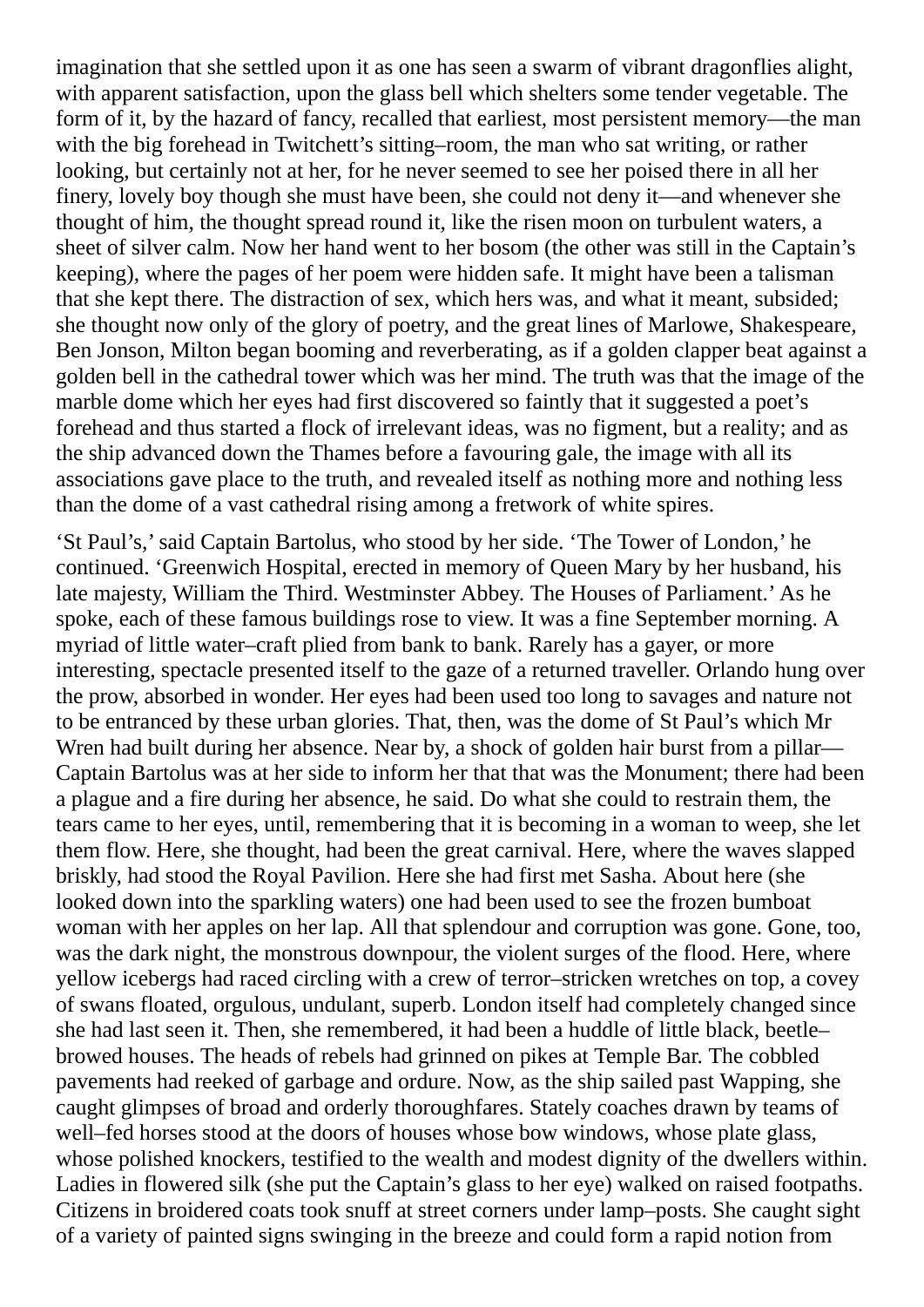what was painted on them of the tobacco, of the stuff, of the silk, of the gold, of the silver ware, of the gloves, of the perfumes, and of a thousand other articles which were sold within. Nor could she do more as the ship sailed to its anchorage by London Bridge than glance at coffee–house windows where, on balconies, since the weather was fine, a great number of decent citizens sat at ease, with china dishes in front of them, clay pipes by their sides, while one among them read from a news sheet, and was frequently interrupted by the laughter or the comments of the others. Were these taverns, were these wits, were these poets? she asked of Captain Bartolus, who obligingly informed her that even now if she turned her head a little to the left and looked along the line of his first finger—so they were passing the Cocoa Tree, where,—yes, there he was—one might see Mr Addison taking his coffee; the other two gentlemen—'there, Ma'am, a little to the right of the lamp–post, one of 'em humped, t'other much the same as you or me'—were Mr Dryden and Mr Pope.' 'Sad dogs,'said the Captain, by which he meant that they were Papists, 'but men of parts, none the less,' he added, hurrying aft to superintend the arrangements for landing. (The Captain must have been mistaken, as a reference to any textbook of literature will show; but the mistake was a kindly one, and so we let it stand.)

'Addison, Dryden, Pope,' Orlando repeated as if the words were an incantation. For one moment she saw the high mountains above Broussa, the next, she had set her foot upon her native shore.

\*\*\*

But now Orlando was to learn how little the most tempestuous flutter of excitement avails against the iron countenance of the law; how harder than the stones of London Bridge it is, and than the lips of a cannon more severe. No sooner had she returned to her home in Blackfriars than she was made aware by a succession of Bow Street runners and other grave emissaries from the Law Courts that she was a party to three major suits which had been preferred against her during her absence, as well as innumerable minor litigations, some arising out of, others depending on them. The chief charges against her were (1) that she was dead, and therefore could not hold any property whatsoever; (2) that she was a woman, which amounts to much the same thing; (3) that she was an English Duke who had married one Rosina Pepita, a dancer; and had had by her three sons, which sons now declaring that their father was deceased, claimed that all his property descended to them. Such grave charges as these would, of course, take time and money to dispose of. All her estates were put in Chancery and her titles pronounced in abeyance while the suits were under litigation. Thus it was in a highly ambiguous condition, uncertain whether she was alive or dead, man or woman, Duke or nonentity, that she posted down to her country seat, where, pending the legal judgment, she had the Law's permission to reside in a state of incognito or incognita, as the case might turn out to be.

It was a fine evening in December when she arrived and the snow was falling and the violet shadows were slanting much as she had seen them from the hill–top at Broussa. The great house lay more like a town than a house, brown and blue, rose and purple in the snow, with all its chimneys smoking busily as if inspired with a life of their own. She could not restrain a cry as she saw it there tranquil and massive, couched upon the meadows. As the yellow coach entered the park and came bowling along the drive between the trees, the red deer raised their heads as if expectantly, and it was observed that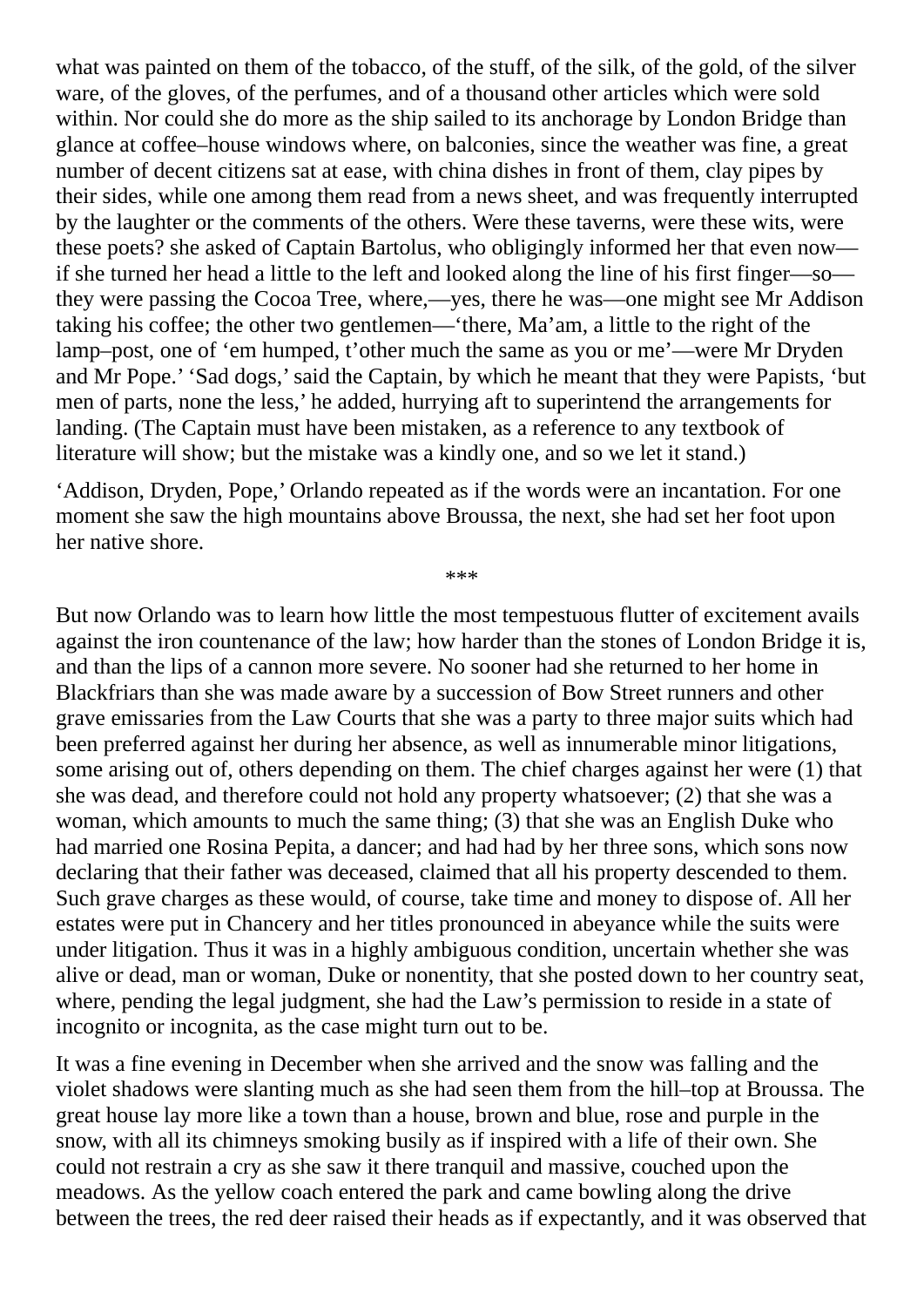instead of showing the timidity natural to their kind, they followed the coach and stood about the courtyard when it drew up. Some tossed their antlers, others pawed the ground as the step was let down and Orlando alighted. One, it is said, actually knelt in the snow before her. She had not time to reach her hand towards the knocker before both wings of the great door were flung open, and there, with lights and torches held above their heads, were Mrs Grimsditch, Mr Dupper, and a whole retinue of servants come to greet her. But the orderly procession was interrupted first by the impetuosity of Canute, the elk–hound, who threw himself with such ardour upon his mistress that he almost knocked her to the ground; next, by the agitation of Mrs Grimsditch, who, making as if to curtsey, was overcome with emotion and could do no more than gasp Milord! Milady! Milady! Milord! until Orlando comforted her with a hearty kiss upon both her cheeks. After that, Mr Dupper began to read from a parchment, but the dogs barking, the huntsmen winding their horns, and the stags, who had come into the courtyard in the confusion, baying the moon, not much progress was made, and the company dispersed within after crowding about their Mistress, and testifying in every way to their great joy at her return.

No one showed an instant's suspicion that Orlando was not the Orlando they had known. If any doubt there was in the human mind the action of the deer and the dogs would have been enough to dispel it, for the dumb creatures, as is well known, are far better judges both of identity and character than we are. Moreover, said Mrs Grimsditch, over her dish of china tea, to Mr Dupper that night, if her Lord was a Lady now, she had never seen a lovelier one, nor was there a penny piece to choose between them; one was as well– favoured as the other; they were as like as two peaches on one branch; which, said Mrs Grimsditch, becoming confidential, she had always had her suspicions (here she nodded her head very mysteriously), which it was no surprise to her (here she nodded her head very knowingly), and for her part, a very great comfort; for what with the towels wanting mending and the curtains in the chaplain's parlour being moth–eaten round the fringes, it was time they had a Mistress among them.

'And some little masters and mistresses to come after her,' Mr Dupper added, being privileged by virtue of his holy office to speak his mind on such delicate matters as these.

So, while the old servants gossiped in the servants' hall, Orlando took a silver candle in her hand and roamed once more through the halls, the galleries, the courts, the bedrooms; saw loom down at her again the dark visage of this Lord Keeper, that Lord Chamberlain, among her ancestors; sat now in this chair of state, now reclined on that canopy of delight; observed the arras, how it swayed; watched the huntsmen riding and Daphne flying; bathed her hand, as she had loved to do as a child, in the yellow pool of light which the moonlight made falling through the heraldic Leopard in the window; slid along the polished planks of the gallery, the other side of which was rough timber; touched this silk, that satin; fancied the carved dolphins swam; brushed her hair with King James' silver brush; buried her face in the potpourri, which was made as the Conqueror had taught them many hundred years ago and from the same roses; looked at the garden and imagined the sleeping crocuses, the dormant dahlias; saw the frail nymphs gleaming white in the snow and the great yew hedges, thick as a house, black behind them; saw the orangeries and the giant medlars;—all this she saw, and each sight and sound, rudely as we write it down, filled her heart with such a lust and balm of joy, that at length, tired out, she entered the Chapel and sank into the old red arm–chair in which her ancestors used to hear service.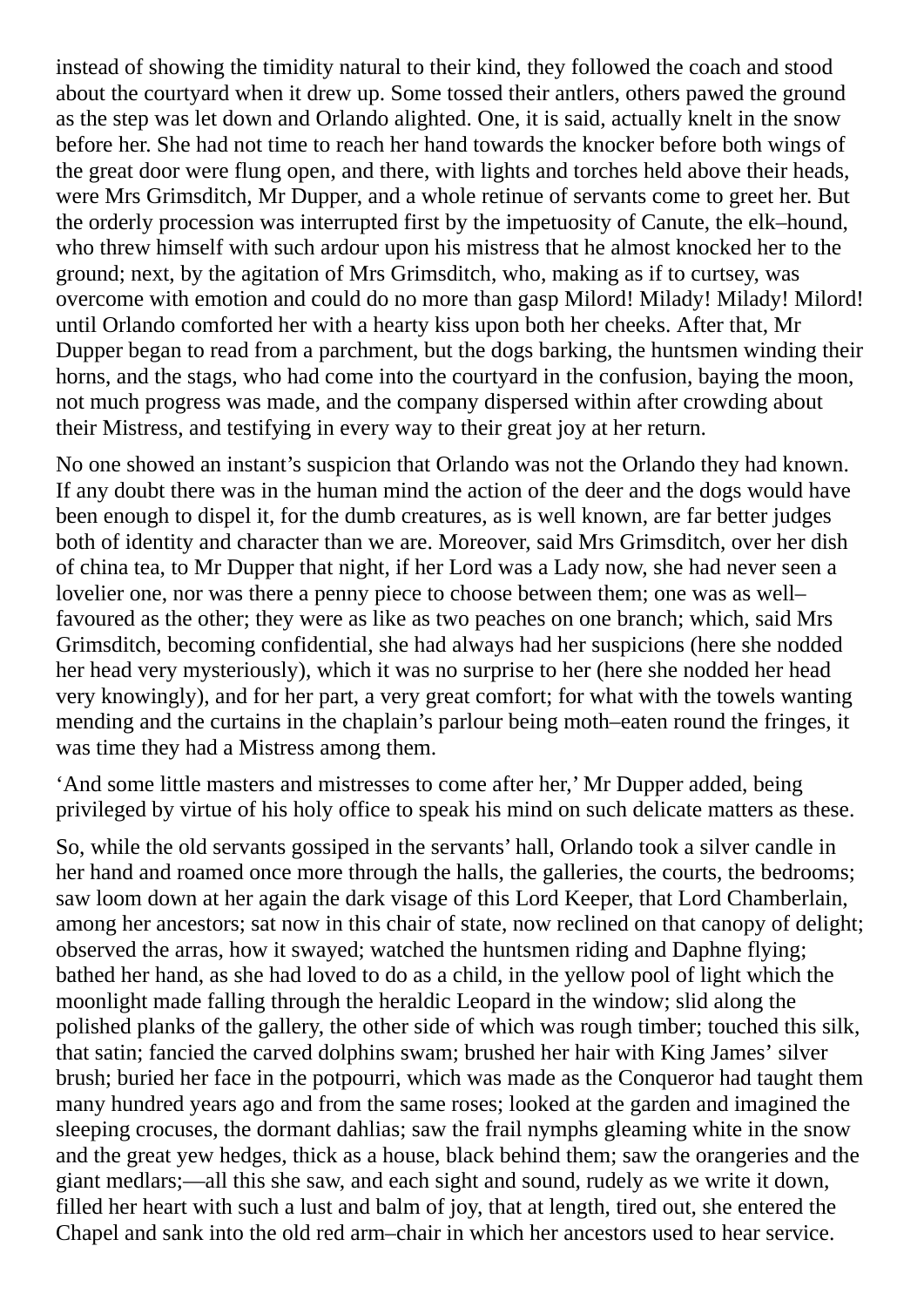There she lit a cheroot ('twas a habit she had brought back from the East) and opened the Prayer Book.

It was a little book bound in velvet, stitched with gold, which had been held by Mary Queen of Scots on the scaffold, and the eye of faith could detect a brownish stain, said to be made of a drop of the Royal blood. But what pious thoughts it roused in Orlando, what evil passions it soothed asleep, who dare say, seeing that of all communions this with the deity is the most inscrutable? Novelist, poet, historian all falter with their hand on that door; nor does the believer himself enlighten us, for is he more ready to die than other people, or more eager to share his goods? Does he not keep as many maids and carriage horses as the rest? and yet with it all, holds a faith he says which should make goods a vanity and death desirable. In the Queen's prayerbook, along with the blood–stain, was also a lock of hair and a crumb of pastry; Orlando now added to these keepsakes a flake of tobacco, and so, reading and smoking, was moved by the humane jumble of them all—the hair, the pastry, the blood–stain, the tobacco—to such a mood of contemplation as gave her a reverent air suitable in the circumstances, though she had, it is said, no traffic with the usual God. Nothing, however, can be more arrogant, though nothing is commoner than to assume that of Gods there is only one, and of religions none but the speaker's. Orlando, it seemed, had a faith of her own. With all the religious ardour in the world, she now reflected upon her sins and the imperfections that had crept into her spiritual state. The letter S, she reflected, is the serpent in the poet's Eden. Do what she would there were still too many of these sinful reptiles in the first stanzas of 'The Oak Tree'. But 'S' was nothing, in her opinion, compared with the termination 'ing'. The present participle is the Devil himself, she thought, now that we are in the place for believing in Devils. To evade such temptations is the first duty of the poet, she concluded, for as the ear is the antechamber to the soul, poetry can adulterate and destroy more surely than lust or gunpowder. The poet's, then, is the highest office of all, she continued. His words reach where others fall short. A silly song of Shakespeare's has done more for the poor and the wicked than all the preachers and philanthropists in the world. No time, no devotion, can be too great, therefore, which makes the vehicle of our message less distorting. We must shape our words till they are the thinnest integument for our thoughts. Thoughts are divine, etc. Thus it is obvious that she was back in the confines of her own religion which time had only strengthened in her absence, and was rapidly acquiring the intolerance of belief.

'I am growing up,'she thought, taking her taper at last. 'I am losing some illusions,'she said, shutting Queen Mary's book, 'perhaps to acquire others,' and she descended among the tombs where the bones of her ancestors lay.

But even the bones of her ancestors, Sir Miles, Sir Gervase, and the rest, had lost something of their sanctity since Rustum el Sadi had waved his hand that night in the Asian mountains. Somehow the fact that only three or four hundred years ago these skeletons had been men with their way to make in the world like any modern upstart, and that they had made it by acquiring houses and offices, garters and ribbands, as any other upstart does, while poets, perhaps, and men of great mind and breeding had preferred the quietude of the country, for which choice they paid the penalty by extreme poverty, and now hawked broadsheets in the Strand, or herded sheep in the fields, filled her with remorse. She thought of the Egyptian pyramids and what bones lie beneath them as she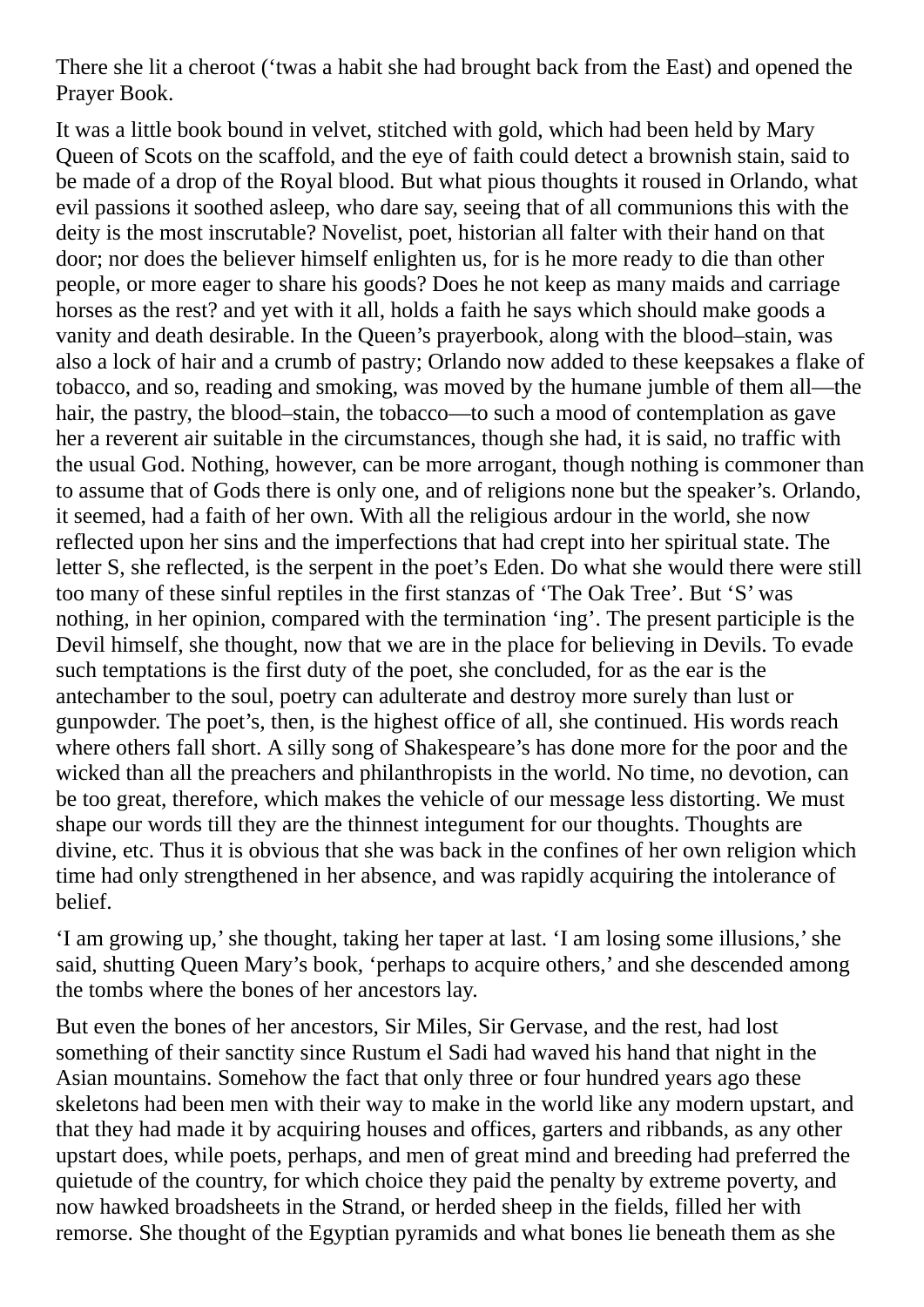stood in the crypt; and the vast, empty hills which lie above the Sea of Marmara seemed, for the moment, a finer dwelling–place than this many–roomed mansion in which no bed lacked its quilt and no silver dish its silver cover.

'I am growing up,'she thought, taking her taper. 'I am losing my illusions, perhaps to acquire new ones,' and she paced down the long gallery to her bedroom. It was a disagreeable process, and a troublesome. But it was interesting, amazingly, she thought, stretching her legs out to her log fire (for no sailor was present), and she reviewed, as if it were an avenue of great edifices, the progress of her own self along her own past.

How she had loved sound when she was a boy, and thought the volley of tumultuous syllables from the lips the finest of all poetry. Then—it was the effect of Sasha and her disillusionment perhaps—into this high frenzy was let fall some black drop, which turned her rhapsody into sluggishness. Slowly there had opened within her something intricate and many–chambered, which one must take a torch to explore, in prose not verse; and she remembered how passionately she had studied that doctor at Norwich, Browne, whose book was at her hand there. She had formed here in solitude after her affair with Greene, or tried to form, for Heaven knows these growths are agelong in coming, a spirit capable of resistance. 'I will write,'she had said, 'what I enjoy writing'; and so had scratched out twenty–six volumes. Yet still, for all her travels and adventures and profound thinkings and turnings this way and that, she was only in process of fabrication. What the future might bring, Heaven only knew. Change was incessant, and change perhaps would never cease. High battlements of thought, habits that had seemed durable as stone, went down like shadows at the touch of another mind and left a naked sky and fresh stars twinkling in it. Here she went to the window, and in spite of the cold could not help unlatching it. She leant out into the damp night air. She heard a fox bark in the woods, and the clutter of a pheasant trailing through the branches. She heard the snow slither and flop from the roof to the ground. 'By my life,' she exclaimed, 'this is a thousand times better than Turkey. Rustum,'she cried, as if she were arguing with the gipsy (and in this new power of bearing an argument in mind and continuing it with someone who was not there to contradict she showed again the development of her soul), 'you were wrong. This is better than Turkey. Hair, pastry, tobacco—of what odds and ends are we compounded,' she said (thinking of Queen Mary's prayer–book). 'What a phantasmagoria the mind is and meeting–place of dissemblables! At one moment we deplore our birth and state and aspire to an ascetic exaltation; the next we are overcome by the smell of some old garden path and weep to hear the thrushes sing.' And so bewildered as usual by the multitude of things which call for explanation and imprint their message without leaving any hint as to their meaning, she threw her cheroot out of the window and went to bed.

Next morning, in pursuance of these thoughts, she had out her pen and paper. and started afresh upon 'The Oak Tree', for to have ink and paper in plenty when one has made do with berries and margins is a delight not to be conceived. Thus she was now striking out a phrase in the depths of despair, now in the heights of ecstasy writing one in, when a shadow darkened the page. She hastily hid her manuscript.

As her window gave on to the most central of the courts, as she had given orders that she would see no one, as she knew no one and was herself legally unknown, she was first surprised at the shadow, then indignant at it, then (when she looked up and saw what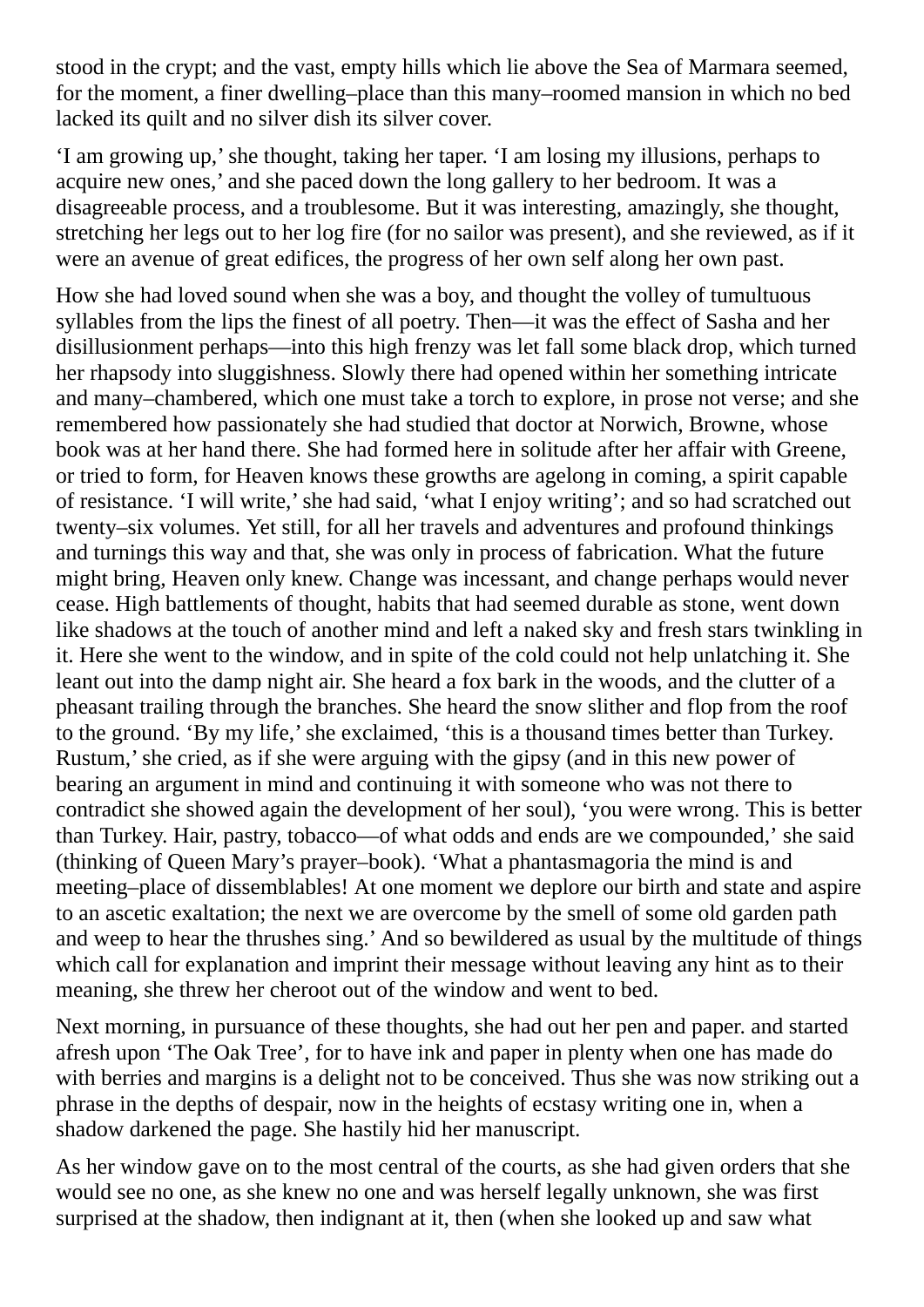caused it) overcome with merriment. For it was a familiar shadow, a grotesque shadow, the shadow of no less a personage than the Archduchess Harriet Griselda of Finster– Aarhorn and Scand–op–Boom in the Roumanian territory. She was loping across the court in her old black riding–habit and mantle as before. Not a hair of her head was changed. This then was the woman who had chased her from England! This was the eyrie of that obscene vulture—this the fatal fowl herself! At the thought that she had fled all the way to Turkey to avoid her seductions (now become excessively flat), Orlando laughed aloud. There was something inexpressibly comic in the sight. She resembled, as Orlando had thought before, nothing so much as a monstrous hare. She had the staring eyes, the lank cheeks, the high headdress of that animal. She stopped now, much as a hare sits erect in the corn when thinking itself unobserved, and stared at Orlando, who stared back at her from the window. After they had stared like this for a certain time, there was nothing for it but to ask her in, and soon the two ladies were exchanging compliments while the Archduchess struck the snow from her mantle.

'A plague on women,'said Orlando to herself, going to the cupboard to fetch a glass of wine, 'they never leave one a moment's peace. A more ferreting, inquisiting, busybodying set of people don't exist. It was to escape this Maypole that I left England, and now' here she turned to present the Archduchess with the salver, and behold—in her place stood a tall gentleman in black. A heap of clothes lay in the fender. She was alone with a man.

Recalled thus suddenly to a consciousness of her sex, which she had completely forgotten, and of his, which was now remote enough to be equally upsetting, Orlando felt seized with faintness.

'La!'she cried, putting her hand to her side, 'how you frighten me!'

'Gentle creature,' cried the Archduchess, falling on one knee and at the same time pressing a cordial to Orlando's lips, 'forgive me for the deceit I have practised on you!'

Orlando sipped the wine and the Archduke knelt and kissed her hand.

In short, they acted the parts of man and woman for ten minutes with great vigour and then fell into natural discourse. The Archduchess (but she must in future be known as the Archduke) told his story—that he was a man and always had been one; that he had seen a portrait of Orlando and fallen hopelessly in love with him; that to compass his ends, he had dressed as a woman and lodged at the Baker's shop; that he was desolated when he fled to Turkey; that he had heard of her change and hastened to offer his services (here he teed and heed intolerably). For to him, said the Archduke Harry, she was and would ever be the Pink, the Pearl, the Perfection of her sex. The three p's would have been more persuasive if they had not been interspersed with tee–hees and haw–haws of the strangest kind. 'If this is love,'said Orlando to herself, looking at the Archduke on the other side of the fender, and now from the woman's point of view, 'there is something highly ridiculous about it.'

Falling on his knees, the Archduke Harry made the most passionate declaration of his suit. He told her that he had something like twenty million ducats in a strong box at his castle. He had more acres than any nobleman in England. The shooting was excellent: he could promise her a mixed bag of ptarmigan and grouse such as no English moor, or Scotch either, could rival. True, the pheasants had suffered from the gape in his absence, and the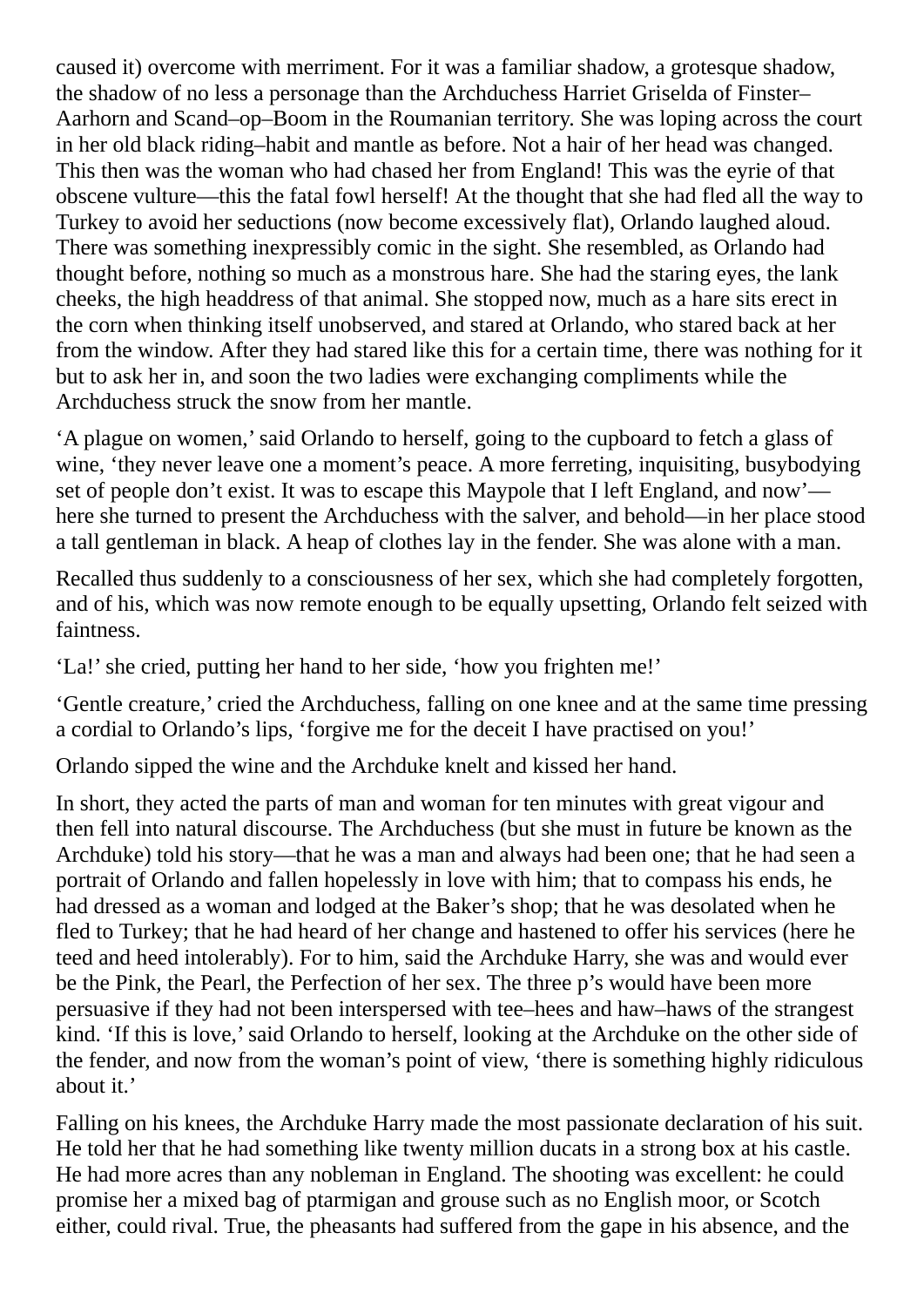does had slipped their young, but that could be put right, and would be with her help when they lived in Roumania together.

As he spoke, enormous tears formed in his rather prominent eyes and ran down the sandy tracts of his long and lanky cheeks.

That men cry as frequently and as unreasonably as women, Orlando knew from her own experience as a man; but she was beginning to be aware that women should be shocked when men display emotion in their presence, and so, shocked she was.

The Archduke apologized. He commanded himself sufficiently to say that he would leave her now, but would return on the following day for his answer.

That was a Tuesday. He came on Wednesday; he came on Thursday; he came on Friday; and he came on Saturday. It is true that each visit began, continued, or concluded with a declaration of love, but in between there was much room for silence. They sat on either side of the fireplace and sometimes the Archduke knocked over the fire–irons and Orlando picked them up again. Then the Archduke would bethink him how he had shot an elk in Sweden, and Orlando would ask, was it a very big elk, and the Archduke would say that it was not as big as the reindeer which he shot in Norway; and Orlando would ask, had he ever shot a tiger, and the Archduke would say he had shot an albatross, and Orlando would say (half hiding her yawn) was an albatross as big as an elephant, and the Archduke would say—something very sensible, no doubt, but Orlando heard it not, for she was looking at her writing–table, out of the window, at the door. Upon which the Archduke would say, 'I adore you', at the very same moment that Orlando said 'Look, it's beginning to rain', at which they were both much embarrassed, and blushed scarlet, and could neither of them think what to say next. Indeed, Orlando was at her wit's end what to talk about and had she not bethought her of a game called Fly Loo, at which great sums of money can be lost with very little expense of spirit, she would have had to marry him, she supposed; for how else to get rid of him she knew not. By this device, however, and it was a simple one, needing only three lumps of sugar and a sufficiency of flies, the embarrassment of conversation was overcome and the necessity of marriage avoided. For now, the Archduke would bet her five hundred pounds to a tester that a fly would settle on this lump and not on that. Thus, they would have occupation for a whole morning watching the flies (who were naturally sluggish at this season and often spent an hour or so circling round the ceiling) until at length some fine bluebottle made his choice and the match was won. Many hundreds of pounds changed hands between them at this game, which the Archduke, who was a born gambler, swore was every bit as good as horse racing, and vowed he could play at for ever. But Orlando soon began to weary.

What's the good of being a fine young woman in the prime of life', she asked, 'if I have to pass all my mornings watching blue–bottles with an Archduke?'

She began to detest the sight of sugar; flies made her dizzy. Some way out of the difficulty there must be, she supposed, but she was still awkward in the arts of her sex, and as she could no longer knock a man over the head or run him through the body with a rapier, she could think of no better method than this. She caught a blue–bottle, gently pressed the life out of it (it was half dead already; or her kindness for the dumb creatures would not have permitted it) and secured it by a drop of gum arabic to a lump of sugar. While the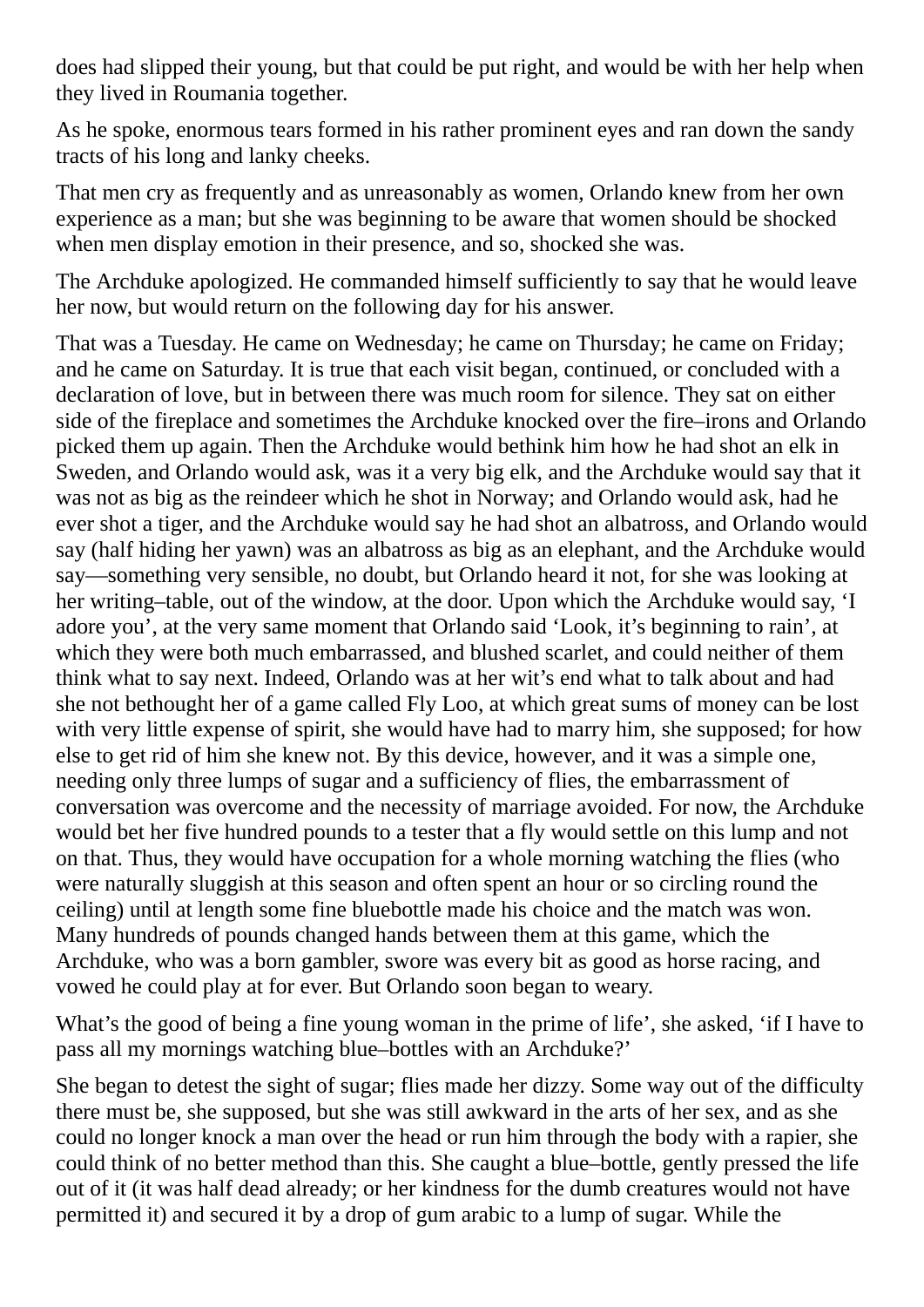Archduke was gazing at the ceiling, she deftly substituted this lump for the one she had laid her money on, and crying 'Loo Loo!' declared that she had won her bet. Her reckoning was that the Archduke, with all his knowledge of sport and horseracing, would detect the fraud and, as to cheat at Loo is the most heinous of crimes, and men have been banished from the society of mankind to that of apes in the tropics for ever because of it, she calculated that he would be manly enough to refuse to have anything further to do with her. But she misjudged the simplicity of the amiable nobleman. He was no nice judge of flies. A dead fly looked to him much the same as a living one. She played the trick twenty times on him and he paid her over 17,250 pounds (which is about 40,885 pounds 6 shillings and 8 pence of our own money) before Orlando cheated so grossly that even he could be deceived no longer. When he realized the truth at last, a painful scene ensued. The Archduke rose to his full height. He coloured scarlet. Tears rolled down his cheeks one by one. That she had won a fortune from him was nothing—she was welcome to it; that she had deceived him was something—it hurt him to think her capable of it; but that she had cheated at Loo was everything. To love a woman who cheated at play was, he said, impossible. Here he broke down completely. Happily, he said, recovering slightly, there were no witnesses. She was, after all, only a woman, he said. In short, he was preparing in the chivalry of his heart to forgive her and had bent to ask her pardon for the violence of his language, when she cut the matter short, as he stooped his proud head, by dropping a small toad between his skin and his shirt.

In justice to her, it must be said that she would infinitely have preferred a rapier. Toads are clammy things to conceal about one's person a whole morning. But if rapiers are forbidden; one must have recourse to toads. Moreover toads and laughter between them sometimes do what cold steel cannot. She laughed. The Archduke blushed. She laughed. The Archduke cursed. She laughed. The Archduke slammed the door.

'Heaven be praised!' cried Orlando still laughing. She heard the sound of chariot wheels driven at a furious pace down the courtyard. She heard them rattle along the road. Fainter and fainter the sound became. Now it faded away altogether.

'I am alone,'said Orlando, aloud since there was no one to hear.

That silence is more profound after noise still wants the confirmation of science. But that loneliness is more apparent directly after one has been made love to, many women would take their oath. As the sound of the Archduke's chariot wheels died away, Orlando felt drawing further from her and further from her an Archduke (she did not mind that), a fortune (she did not mind that), a title (she did not mind that), the safety and circumstance of married life (she did not mind that), but life she heard going from her, and a lover. 'Life and a lover,'she murmured; and going to her writing–table she dipped her pen in the ink and wrote:

'Life and a lover'—a line which did not scan and made no sense with what went before something about the proper way of dipping sheep to avoid the scab. Reading it over she blushed and repeated,

'Life and a lover.' Then laying her pen aside she went into her bedroom, stood in front of her mirror, and arranged her pearls about her neck. Then since pearls do not show to advantage against a morning gown of sprigged cotton, she changed to a dove grey taffeta;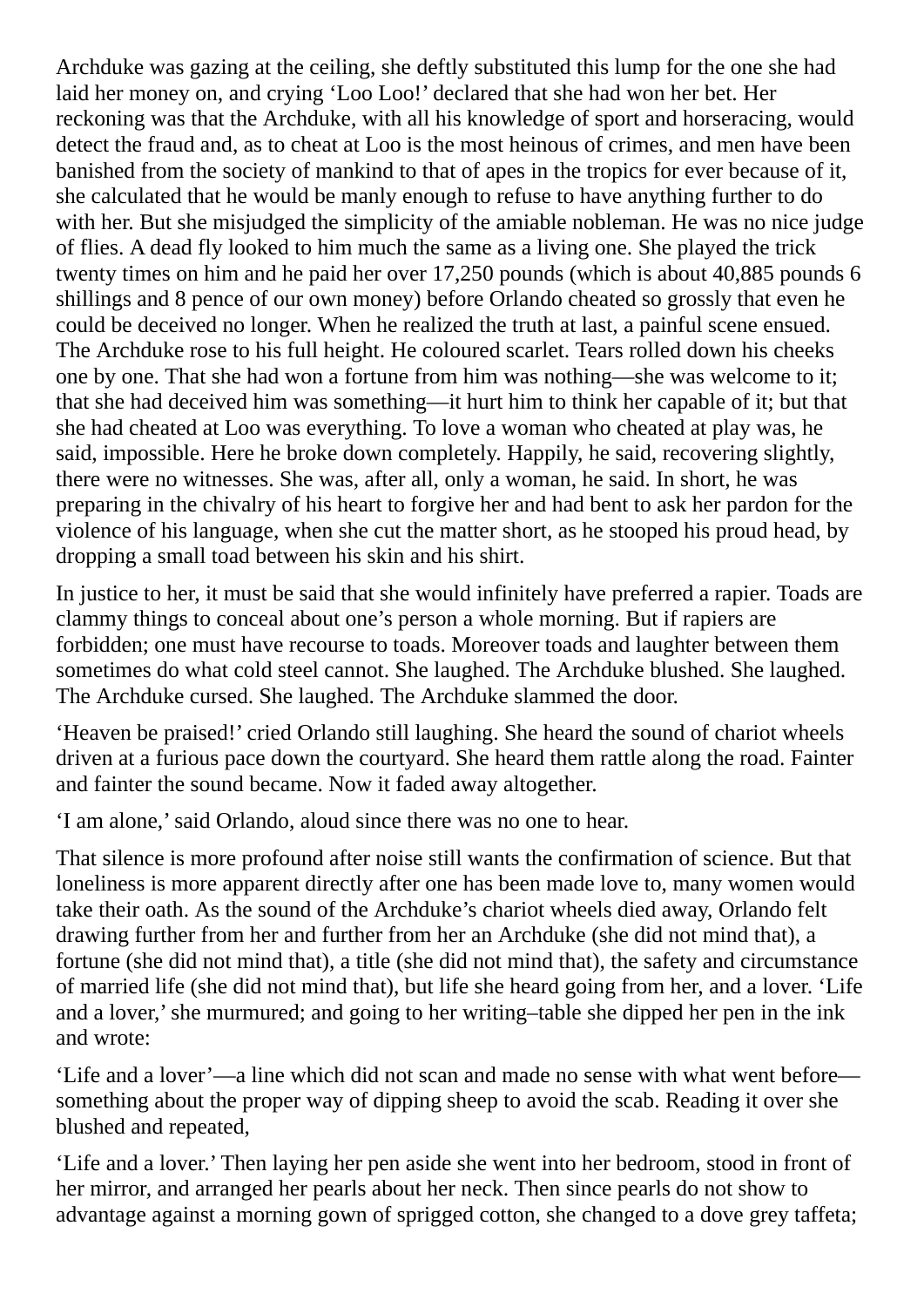thence to one of peach bloom; thence to a wine–coloured brocade. Perhaps a dash of powder was needed, and if her hair were disposed—so—about her brow, it might become her. Then she slipped her feet into pointed slippers, and drew an emerald ring upon her finger. 'Now,'she said when all was ready and lit the silver sconces on either side of the mirror. What woman would not have kindled to see what Orlando saw then burning in the snow—for all about the looking–glass were snowy lawns, and she was like a fire, a burning bush, and the candle flames about her head were silver leaves; or again, the glass was green water, and she a mermaid, slung with pearls, a siren in a cave, singing so that oarsmen leant from their boats and fell down, down to embrace her; so dark, so bright, so hard, so soft, was she, so astonishingly seductive that it was a thousand pities that there was no one there to put it in plain English, and say outright, 'Damn it, Madam, you are loveliness incarnate,' which was the truth. Even Orlando (who had no conceit of her person) knew it, for she smiled the involuntary smile which women smile when their own beauty, which seems not their own, forms like a drop falling or a fountain rising and confronts them all of a sudden in the glass—this smile she smiled and then she listened for a moment and heard only the leaves blowing and the sparrows twittering, and then she sighed, 'Life, a lover,' and then she turned on her heel with extraordinary rapidity; whipped her pearls from her neck, stripped the satins from her back, stood erect in the neat black silk knickerbockers of an ordinary nobleman, and rang the bell. When the servant came, she told him to order a coach and six to be in readiness instantly. She was summoned by urgent affairs to London. Within an hour of the Archduke's departure, off she drove.

And as she drove, we may seize the opportunity, since the landscape was of a simple English kind which needs no description, to draw the reader's attention more particularly than we could at the moment to one or two remarks which have slipped in here and there in the course of the narrative. For example, it may have been observed that Orlando hid her manuscripts when interrupted. Next, that she looked long and intently in the glass; and now, as she drove to London, one might notice her starting and suppressing a cry when the horses galloped faster than she liked. Her modesty as to her writing, her vanity as to her person, her fears for her safety all seems to hint that what was said a short time ago about there being no change in Orlando the man and Orlando the woman, was ceasing to be altogether true. She was becoming a little more modest, as women are, of her brains, and a little more vain, as women are, of her person. Certain susceptibilities were asserting themselves, and others were diminishing. The change of clothes had, some philosophers will say, much to do with it. Vain trifles as they seem, clothes have, they say, more important offices than merely to keep us warm. They change our view of the world and the world's view of us. For example, when Captain Bartolus saw Orlando's skirt, he had an awning stretched for her immediately, pressed her to take another slice of beef, and invited her to go ashore with him in the long–boat. These compliments would certainly not have been paid her had her skirts, instead of flowing, been cut tight to her legs in the fashion of breeches. And when we are paid compliments, it behoves us to make some return. Orlando curtseyed; she complied; she flattered the good man's humours as she would not have done had his neat breeches been a woman's skirts, and his braided coat a woman's satin bodice. Thus, there is much to support the view that it is clothes that wear us and not we them; we may make them take the mould of arm or breast, but they mould our hearts, our brains, our tongues to their liking. So, having now worn skirts for a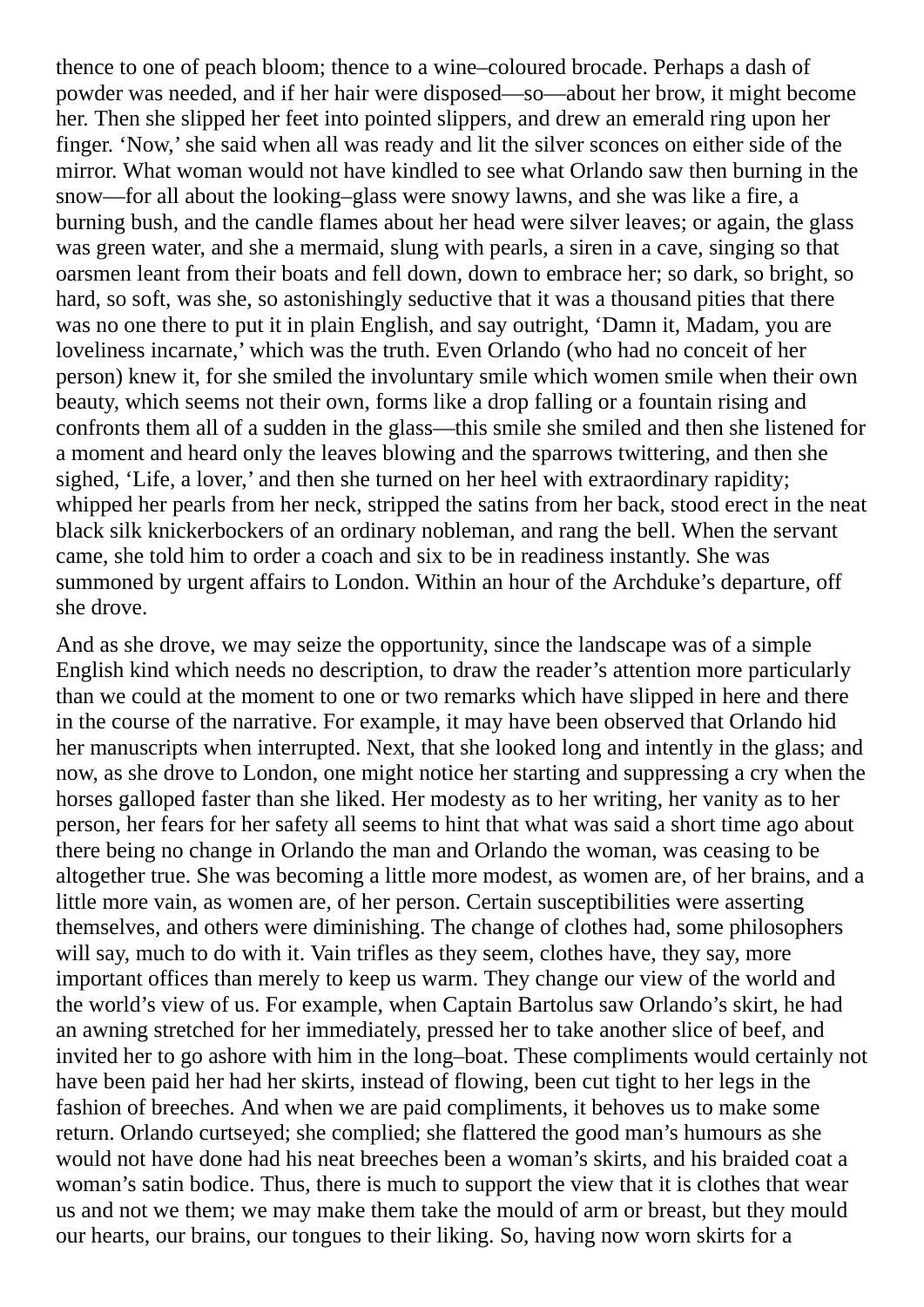considerable time, a certain change was visible in Orlando, which is to be found if the reader will look at  $\omega$  above, even in her face. If we compare the picture of Orlando as a man with that of Orlando as a woman we shall see that though both are undoubtedly one and the same person, there are certain changes. The man has his hand free to seize his sword, the woman must use hers to keep the satins from slipping from her shoulders. The man looks the world full in the face, as if it were made for his uses and fashioned to his liking. The woman takes a sidelong glance at it, full of subtlety, even of suspicion. Had they both worn the same clothes, it is possible that their outlook might have been the same.

That is the view of some philosophers and wise ones, but on the whole, we incline to another. The difference between the sexes is, happily, one of great profundity. Clothes are but a symbol of something hid deep beneath. It was a change in Orlando herself that dictated her choice of a woman's dress and of a woman's sex. And perhaps in this she was only expressing rather more openly than usual—openness indeed was the soul of her nature—something that happens to most people without being thus plainly expressed. For here again, we come to a dilemma. Different though the sexes are, they intermix. In every human being a vacillation from one sex to the other takes place, and often it is only the clothes that keep the male or female likeness, while underneath the sex is the very opposite of what it is above. Of the complications and confusions which thus result everyone has had experience; but here we leave the general question and note only the odd effect it had in the particular case of Orlando herself.

For it was this mixture in her of man and woman, one being uppermost and then the other, that often gave her conduct an unexpected turn. The curious of her own sex would argue, for example, if Orlando was a woman, how did she never take more than ten minutes to dress? And were not her clothes chosen rather at random, and sometimes worn rather shabby? And then they would say, still, she has none of the formality of a man, or a man's love of power. She is excessively tender–hearted. She could not endure to see a donkey beaten or a kitten drowned. Yet again, they noted, she detested household matters, was up at dawn and out among the fields in summer before the sun had risen. No farmer knew more about the crops than she did. She could drink with the best and liked games of hazard. She rode well and drove six horses at a gallop over London Bridge. Yet again, though bold and active as a man, it was remarked that the sight of another in danger brought on the most womanly palpitations. She would burst into tears on slight provocation. She was unversed in geography, found mathematics intolerable, and held some caprices which are more common among women than men, as for instance that to travel south is to travel downhill. Whether, then, Orlando was most man or woman, it is difficult to say and cannot now be decided. For her coach was now rattling on the cobbles. She had reached her home in the city. The steps were being let down; the iron gates were being opened. She was entering her father's house at Blackfriars, which though fashion was fast deserting that end of the town, was still a pleasant, roomy mansion, with gardens running down to the river, and a pleasant grove of nut trees to walk in.

Here she took up her lodging and began instantly to look about her for what she had come in search of—that is to say, life and a lover. About the first there might be some doubt; the second she found without the least difficulty two days after her arrival. It was a Tuesday that she came to town. On Thursday she went for a walk in the Mall, as was then the habit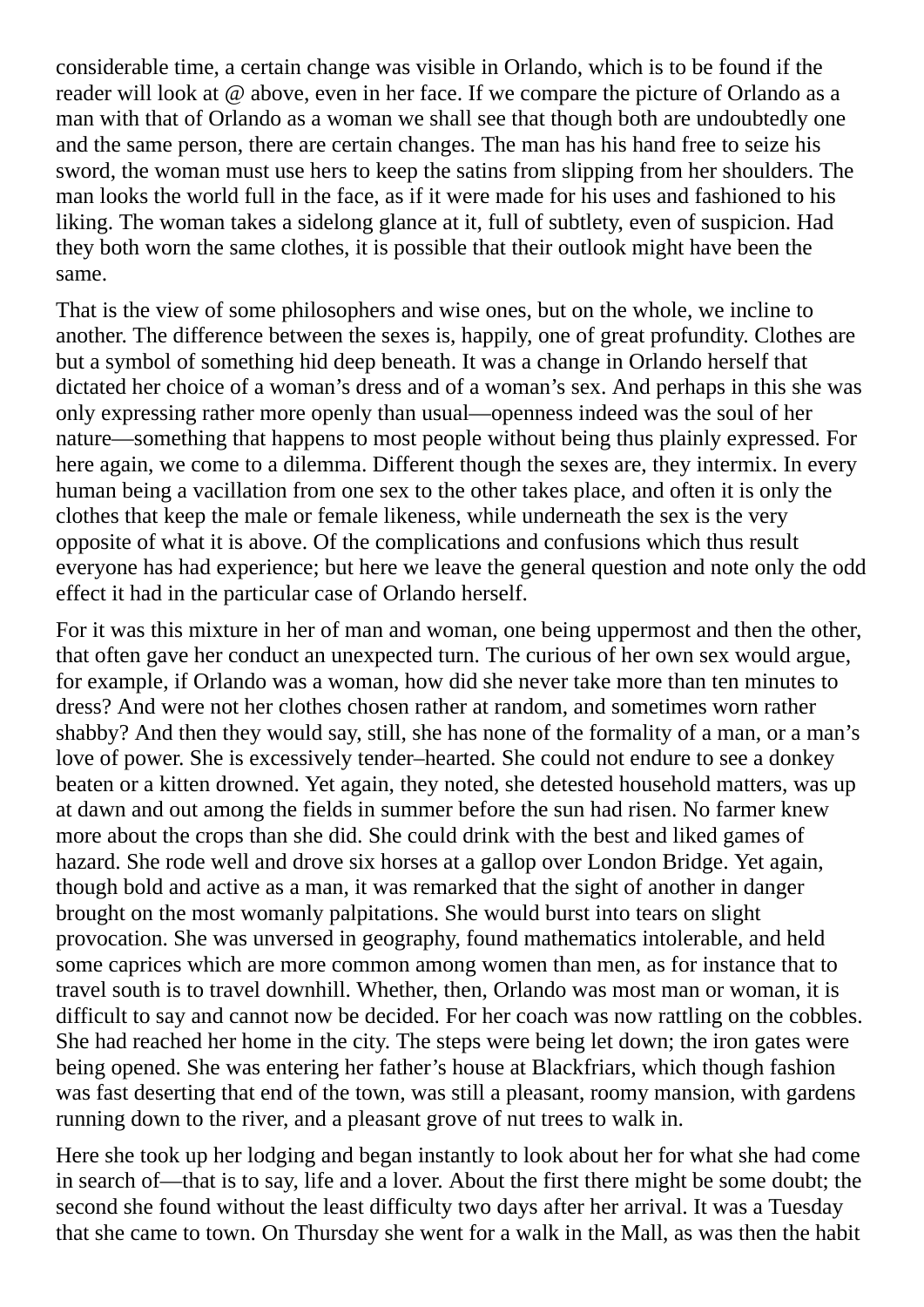of persons of quality. She had not made more than a turn or two of the avenue before she was observed by a little knot of vulgar people who go there to spy upon their betters. As she came past them, a common woman carrying a child at her breast stepped forward, peered familiarly into Orlando's face, and cried out, 'Lawk upon us, if it ain't the Lady Orlando!' Her companions came crowding round, and Orlando found herself in a moment the centre of a mob of staring citizens and tradesmen's wives, all eager to gaze upon the heroine of the celebrated lawsuit. Such was the interest that the case excited in the minds of the common people. She might, indeed, have found herself gravely discommoded by the pressure of the crowd—she had forgotten that ladies are not supposed to walk in public places alone—had not a tall gentleman at once stepped forward and offered her the protection of his arm. It was the Archduke. She was overcome with distress and yet with some amusement at the sight. Not only had this magnanimous nobleman forgiven her, but in order to show that he took her levity with the toad in good part, he had procured a jewel made in the shape of that reptile which he pressed upon her with a repetition of his suit as he handed her to her coach.

What with the crowd, what with the Duke, what with the jewel, she drove home in the vilest temper imaginable. Was it impossible then to go for a walk without being half– suffocated, presented with a toad set in emeralds, and asked in marriage by an Archduke? She took a kinder view of the case next day when she found on her breakfast table half a dozen billets from some of the greatest ladies in the land—Lady Suffolk, Lady Salisbury, Lady Chesterfield, Lady Tavistock, and others who reminded her in the politest manner of old alliances between their families and her own, and desired the honour of her acquaintance. Next day, which was a Saturday, many of these great ladies waited on her in person. On Tuesday, about noon, their footmen brought cards of invitation to various routs, dinners, and assemblies in the near future; so that Orlando was launched without delay, and with some splash and foam at that, upon the waters of London society.

To give a truthful account of London society at that or indeed at any other time, is beyond the powers of the biographer or the historian. Only those who have little need of the truth, and no respect for it—the poets and the novelists—can be trusted to do it, for this is one of the cases where the truth does not exist. Nothing exists. The whole thing is a miasma—a mirage. To make our meaning plain—Orlando could come home from one of these routs at three or four in the morning with cheeks like a Christmas tree and eyes like stars. She would untie a lace, pace the room a score of times, untie another lace, stop, and pace the room again. Often the sun would be blazing over Southwark chimneys before she could persuade herself to get into bed, and there she would lie, pitching and tossing, laughing and sighing for an hour or longer before she slept at last. And what was all this stir about? Society. And what had society said or done to throw a reasonable lady into such an excitement? In plain language, nothing. Rack her memory as she would, next day Orlando could never remember a single word to magnify into the name something. Lord O. had been gallant. Lord A. polite. The Marquis of C. charming. Mr M. amusing. But when she tried to recollect in what their gallantry, politeness, charm, or wit had consisted, she was bound to suppose her memory at fault, for she could not name a thing. It was the same always. Nothing remained over the next day, yet the excitement of the moment was intense. Thus we are forced to conclude that society is one of those brews such as skilled housekeepers serve hot about Christmas time, whose flavour depends upon the proper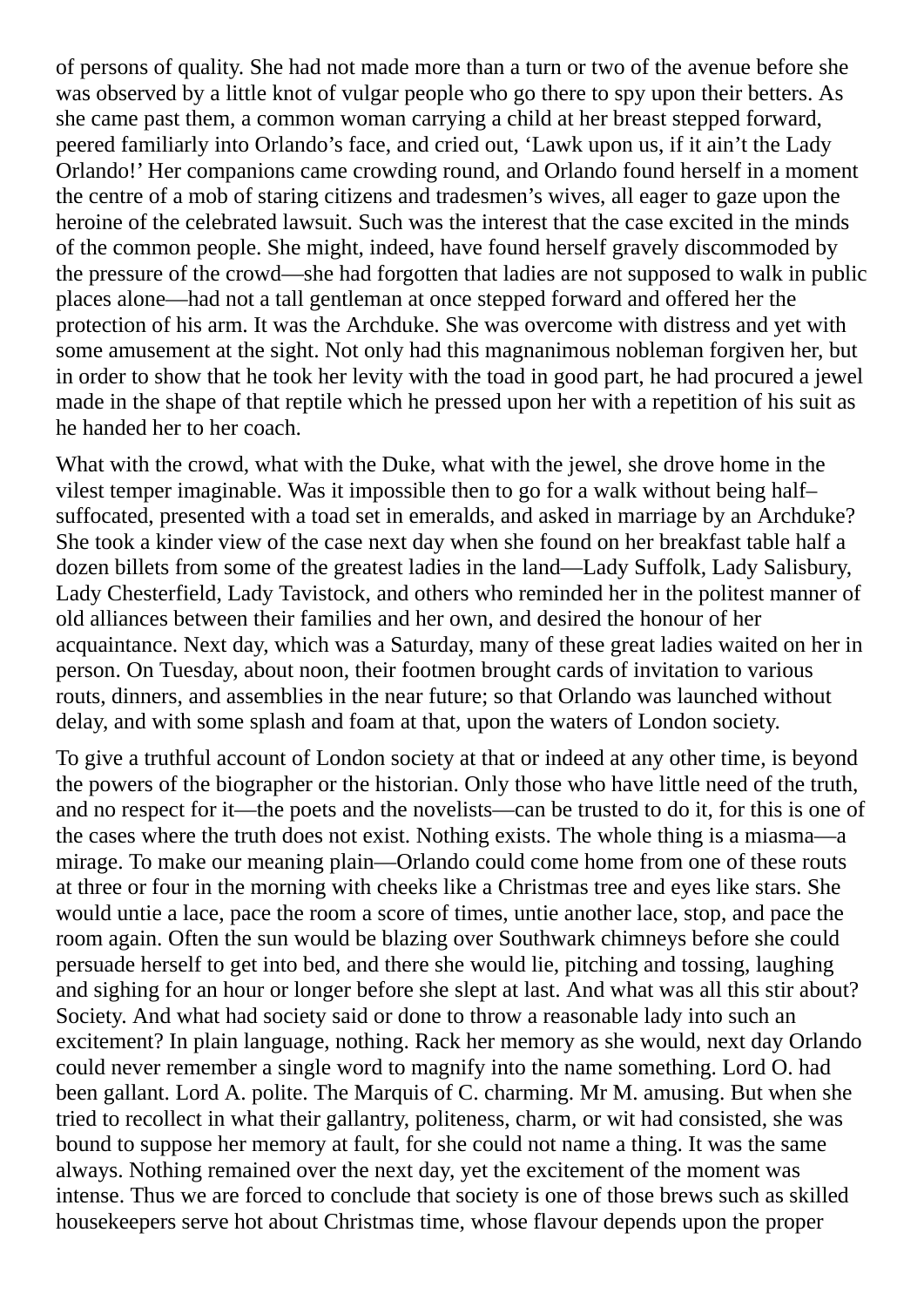mixing and stirring of a dozen different ingredients. Take one out, and it is in itself insipid. Take away Lord O., Lord A., Lord C., or Mr M. and separately each is nothing. Stir them all together and they combine to give off the most intoxicating of flavours, the most seductive of scents. Yet this intoxication, this seductiveness, entirely evade our analysis. At one and the same time, therefore, society is everything and society is nothing. Society is the most powerful concoction in the world and society has no existence whatsoever. Such monsters the poets and the novelists alone can deal with; with such something– nothings their works are stuffed out to prodigious size; and to them with the best will in the world we are content to leave it.

Following the example of our predecessors, therefore, we will only say that society in the reign of Queen Anne was of unparalleled brilliance. To have the entry there was the aim of every well–bred person. The graces were supreme. Fathers instructed their sons, mothers their daughters. No education was complete for either sex which did not include the science of deportment, the art of bowing and curtseying, the management of the sword and the fan, the care of the teeth, the conduct of the leg, the flexibility of the knee, the proper methods of entering and leaving the room, with a thousand etceteras, such as will immediately suggest themselves to anybody who has himself been in society. Since Orlando had won the praise of Queen Elizabeth for the way she handed a bowl of rose water as a boy, it must be supposed that she was sufficiently expert to pass muster. Yet it is true that there was an absentmindedness about her which sometimes made her clumsy; she was apt to think of poetry when she should have been thinking of taffeta; her walk was a little too much of a stride for a woman, perhaps, and her gestures, being abrupt, might endanger a cup of tea on occasion.

Whether this slight disability was enough to counterbalance the splendour of her bearing, or whether she inherited a drop too much of that black humour which ran in the veins of all her race, certain it is that she had not been in the world more than a score of times before she might have been heard to ask herself, had there been anybody but her spaniel Pippin to hear her, 'What the devil is the matter with me?' The occasion was Tuesday, the 16th of June 1712; she had just returned from a great ball at Arlington House; the dawn was in the sky, and she was pulling off her stockings. 'I don't care if I never meet another soul as long as I live,' cried Orlando, bursting into tears. Lovers she had in plenty, but life, which is, after all, of some importance in its way, escaped her. 'Is this', she asked—but there was none to answer, 'is this', she finished her sentence all the same, 'what people call life?' The spaniel raised her forepaw in token of sympathy. The spaniel licked Orlando with her tongue. Orlando stroked the spaniel with her hand. Orlando kissed the spaniel with her lips. In short, there was the truest sympathy between them that can be between a dog and its mistress, and yet it cannot be denied that the dumbness of animals is a great impediment to the refinements of intercourse. They wag their tails; they bow the front part of the body and elevate the hind; they roll, they jump, they paw, they whine, they bark, they slobber, they have all sorts of ceremonies and artifices of their own, but the whole thing is of no avail, since speak they cannot. Such was her quarrel, she thought, setting the dog gently on to the floor, with the great people at Arlington House. They, too, wag their tails, bow, roll, jump, paw, and slobber, but talk they cannot. 'All these months that I've been out in the world', said Orlando, pitching one stocking across the room, 'I've heard nothing but what Pippin might have said. I'm cold. I'm happy. I'm hungry. I've caught a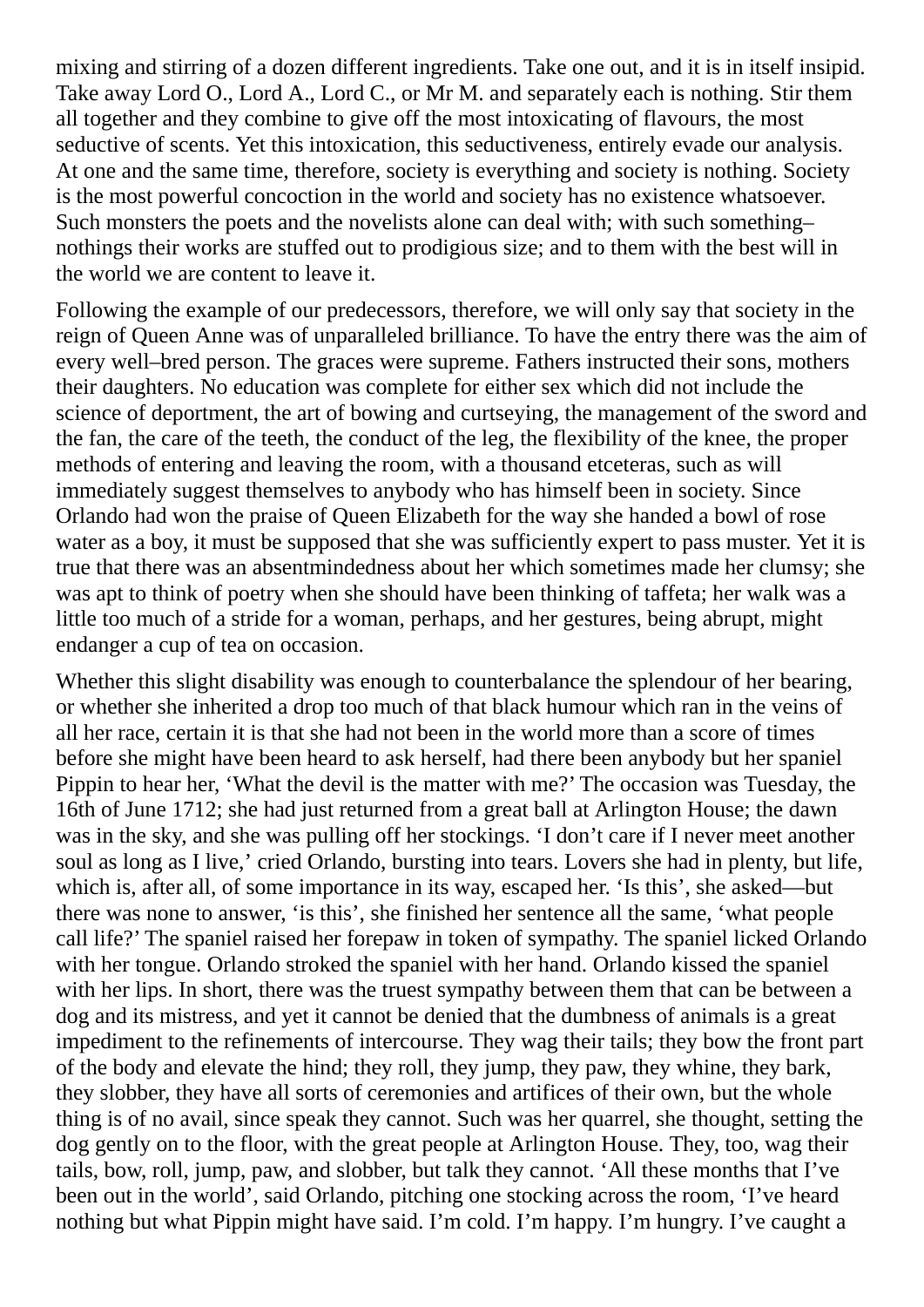mouse. I've buried a bone. Please kiss my nose.' And it was not enough.

How, in so short a time, she had passed from intoxication to disgust we will only seek to explain by supposing that this mysterious composition which we call society, is nothing absolutely good or bad in itself, but has a spirit in it, volatile but potent, which either makes you drunk when you think it, as Orlando thought it, delightful, or gives you a headache when you think it, as Orlando thought it, repulsive. That the faculty of speech has much to do with it either way, we take leave to doubt. Often a dumb hour is the most ravishing of all; brilliant wit can be tedious beyond description. But to the poets we leave it, and so on with our story.

Orlando threw the second stocking after the first and went to bed dismally enough, determined that she would forswear society for ever. But again as it turned out, she was too hasty in coming to her conclusions. For the very next morning she woke to find, among the usual cards of invitation upon her table, one from a certain great Lady, the Countess of R. Having determined overnight that she would never go into society again, we can only explain Orlando's behaviour—she sent a messenger hot–foot to R— House to say that she would attend her Ladyship with all the pleasure in the world—by the fact that she was still suffering from the effect of three honeyed words dropped into her ear on the deck of the "Enamoured Lady" by Captain Nicholas Benedict Bartolus as they sailed down the Thames. Addison, Dryden, Pope, he had said, pointing to the Cocoa Tree, and Addison, Dryden, Pope had chimed in her head like an incantation ever since. Who can credit such folly? but so it was. All her experience with Nick Greene had taught her nothing. Such names still exercised over her the most powerful fascination. Something, perhaps, we must believe in, and as Orlando, we have said, had no belief in the usual divinities she bestowed her credulity upon great men—yet with a distinction. Admirals, soldiers, statesmen, moved her not at all. But the very thought of a great writer stirred her to such a pitch of belief that she almost believed him to be invisible. Her instinct was a sound one. One can only believe entirely, perhaps, in what one cannot see. The little glimpse she had of these great men from the deck of the ship was of the nature of a vision. That the cup was china, or the gazette paper, she doubted. When Lord O. said one day that he had dined with Dryden the night before, she flatly disbelieved him. Now, the Lady R.'s reception room had the reputation of being the antechamber to the presence room of genius; it was the place where men and women met to swing censers and chant hymns to the bust of genius in a niche in the wall. Sometimes the God himself vouchsafed his presence for a moment. Intellect alone admitted the suppliant, and nothing (so the report ran) was said inside that was not witty.

It was thus with great trepidation that Orlando entered the room. She found a company already assembled in a semicircle round the fire. Lady R., an oldish lady, of dark complexion, with a black lace mantilla on her head, was seated in a great arm–chair in the centre. Thus being somewhat deaf, she could control the conversation on both sides of her. On both sides of her sat men and women of the highest distinction. Every man, it was said, had been a Prime Minister and every woman, it was whispered, had been the mistress of a king. Certain it is that all were brilliant, and all were famous. Orlando took her seat with a deep reverence in silence…After three hours, she curtseyed profoundly and left.

But what, the reader may ask with some exasperation, happened in between. In three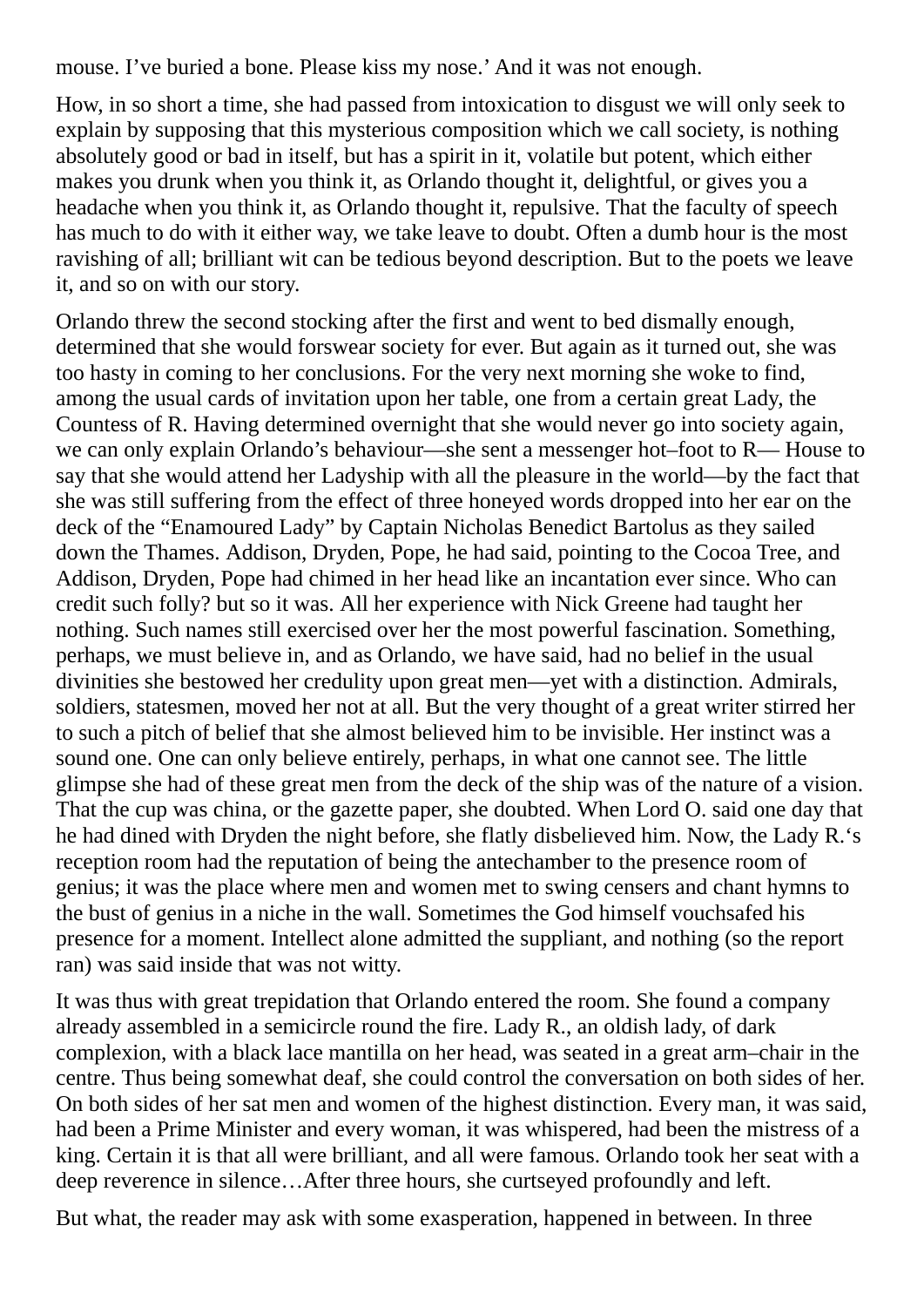hours, such a company must have said the wittiest, the profoundest, the most interesting things in the world. So it would seem indeed. But the fact appears to be that they said nothing. It is a curious characteristic which they share with all the most brilliant societies that the world has seen. Old Madame du Deffand and her friends talked for fifty years without stopping. And of it all, what remains? Perhaps three witty sayings. So that we are at liberty to suppose either that nothing was said, or that nothing witty was said, or that the fraction of three witty sayings lasted eighteen thousand two hundred and fifty nights, which does not leave a liberal allowance of wit for any one of them.

The truth would seem to be—if we dare use such a word in such a connection—that all these groups of people lie under an enchantment. The hostess is our modern Sibyl. She is a witch who lays her guests under a spell. In this house they think themselves happy; in that witty; in a third profound. It is all an illusion (which is nothing against it, for illusions are the most valuable and necessary of all things, and she who can create one is among the world's greatest benefactors), but as it is notorious that illusions are shattered by conflict with reality, so no real happiness, no real wit, no real profundity are tolerated where the illusion prevails. This serves to explain why Madame du Deffand said no more than three witty things in the course of fifty years. Had she said more, her circle would have been destroyed. The witticism, as it left her lips, bowled over the current conversation as a cannon ball lays low the violets and the daisies. When she made her famous 'mot de Saint Denis' the very grass was singed. Disillusionment and desolation followed. Not a word was uttered. 'Spare us another such, for Heaven's sake, Madame!' her friends cried with one accord. And she obeyed. For almost seventeen years she said nothing memorable and all went well. The beautiful counterpane of illusion lay unbroken on her circle as it lay unbroken on the circle of Lady R. The guests thought that they were happy, thought that they were witty, thought that they were profound, and, as they thought this, other people thought it still more strongly; and so it got about that nothing was more delightful than one of Lady R.'s assemblies; everyone envied those who were admitted; those who were admitted envied themselves because other people envied them; and so there seemed no end to it—except that which we have now to relate.

For about the third time Orlando went there a certain incident occurred. She was still under the illusion that she was listening to the most brilliant epigrams in the world, though, as a matter of fact, old General C. was only saying, at some length, how the gout had left his left leg and gone to his right, while Mr L. interrupted when any proper name was mentioned, 'R.? Oh! I know Billy R. as well as I know myself. S.? My dearest friend. T.? Stayed with him a fortnight in Yorkshire'—which, such is the force of illusion, sounded like the wittiest repartee, the most searching comment upon human life, and kept the company in a roar; when the door opened and a little gentleman entered whose name Orlando did not catch. Soon a curiously disagreeable sensation came over her. To judge from their faces, the rest began to feel it as well. One gentleman said there was a draught. The Marchioness of C. feared a cat must be under the sofa. It was as if their eyes were being slowly opened after a pleasant dream and nothing met them but a cheap wash–stand and a dirty counterpane. It was as if the fumes of some delicious wine were slowly leaving them. Still the General talked and still Mr L. remembered. But it became more and more apparent how red the General's neck was, how bald Mr L.'s head was. As for what they said—nothing more tedious and trivial could be imagined. Everybody fidgeted and those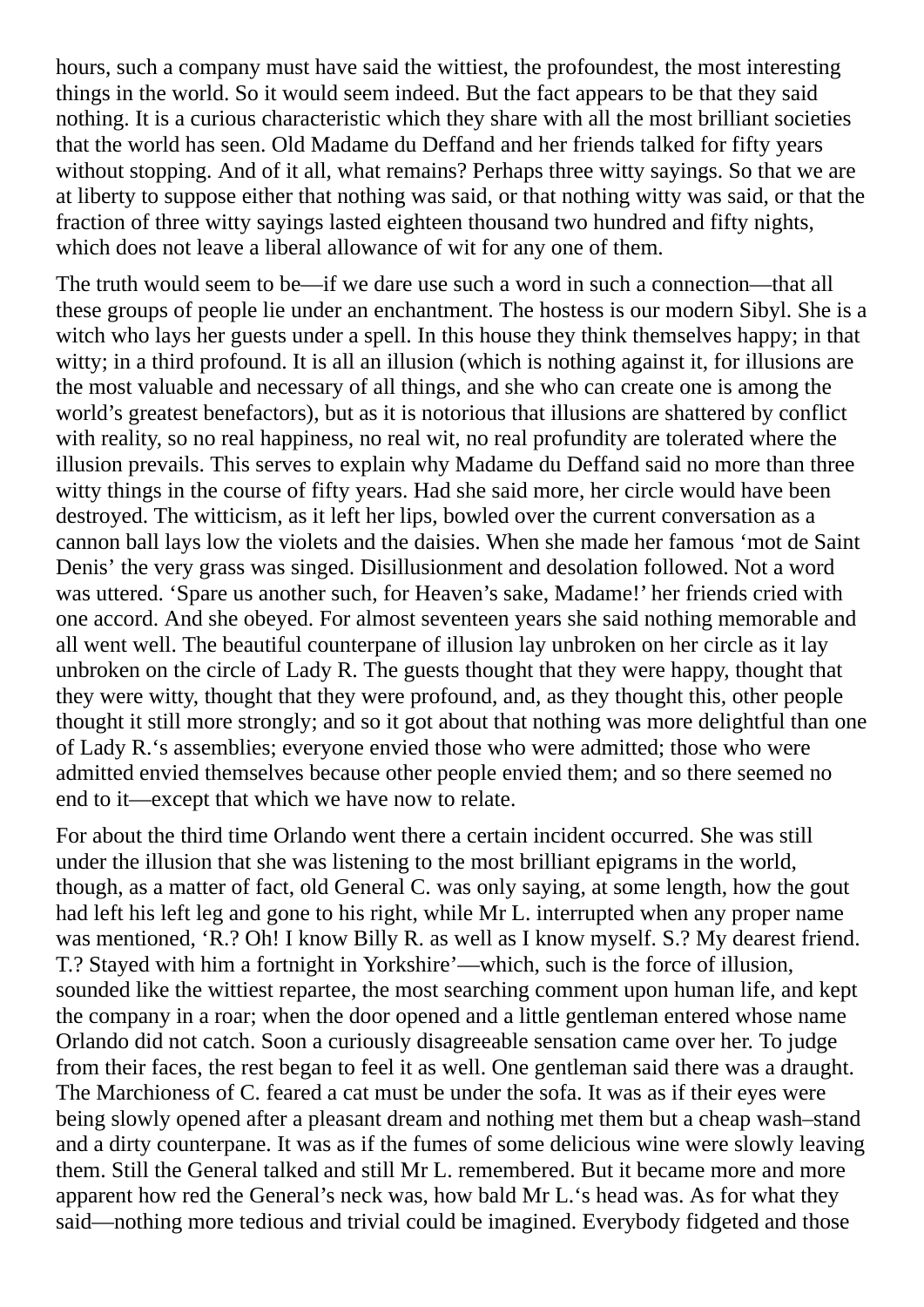who had fans yawned behind them. At last Lady R. rapped with hers upon the arm of her great chair. Both gentlemen stopped talking.

Then the little gentleman said, He said next, He said finally (These sayings are too well known to require repetition, and besides, they are all to be found in his published works.),

Here, it cannot be denied, was true wit, true wisdom, true profundity. The company was thrown into complete dismay. One such saying was bad enough; but three, one after another, on the same evening! No society could survive it.

'Mr Pope,'said old Lady R. in a voice trembling with sarcastic fury, 'you are pleased to be witty.' Mr Pope flushed red. Nobody spoke a word. They sat in dead silence some twenty minutes. Then, one by one, they rose and slunk from the room. That they would ever come back after such an experience was doubtful. Link–boys could be heard calling their coaches all down South Audley Street. Doors were slammed and carriages drove off. Orlando found herself near Mr Pope on the staircase. His lean and misshapen frame was shaken by a variety of emotions. Darts of malice, rage, triumph, wit, and terror (he was shaking like a leaf) shot from his eyes. He looked like some squat reptile set with a burning topaz in its forehead. At the same time, the strangest tempest of emotion seized now upon the luckless Orlando. A disillusionment so complete as that inflicted not an hour ago leaves the mind rocking from side to side. Everything appears ten times more bare and stark than before. It is a moment fraught with the highest danger for the human spirit. Women turn nuns and men priests in such moments. In such moments, rich men sign away their wealth; and happy men cut their throats with carving knives. Orlando would have done all willingly, but there was a rasher thing still for her to do, and this she did. She invited Mr Pope to come home with her.

For if it is rash to walk into a lion's den unarmed, rash to navigate the Atlantic in a rowing boat, rash to stand on one foot on the top of St Paul's, it is still more rash to go home alone with a poet. A poet is Atlantic and lion in one. While one drowns us the other gnaws us. If we survive the teeth, we succumb to the waves. A man who can destroy illusions is both beast and flood. Illusions are to the soul what atmosphere is to the earth. Roll up that tender air and the plant dies, the colour fades. The earth we walk on is a parched cinder. It is marl we tread and fiery cobbles scorch our feet. By the truth we are undone. Life is a dream. 'Tis waking that kills us. He who robs us of our dreams robs us of our life—(and so on for six pages if you will, but the style is tedious and may well be dropped).

On this showing, however, Orlando should have been a heap of cinders by the time the chariot drew up at her house in Blackfriars. That she was still flesh and blood, though certainly exhausted, is entirely due to a fact to which we drew attention earlier in the narrative. The less we see the more we believe. Now the streets that lie between Mayfair and Blackfriars were at that time very imperfectly lit. True, the lighting was a great improvement upon that of the Elizabethan age. Then the benighted traveller had to trust to the stars or the red flame of some night watchman to save him from the gravel pits at Park Lane or the oak woods where swine rootled in the Tottenham Court Road. But even so it wanted much of our modern efficiency. Lamp–posts lit with oil–lamps occurred every two hundred yards or so, but between lay a considerable stretch of pitch darkness. Thus for ten minutes Orlando and Mr Pope would be in blackness; and then for about half a minute again in the light. A very strange state of mind was thus bred in Orlando. As the light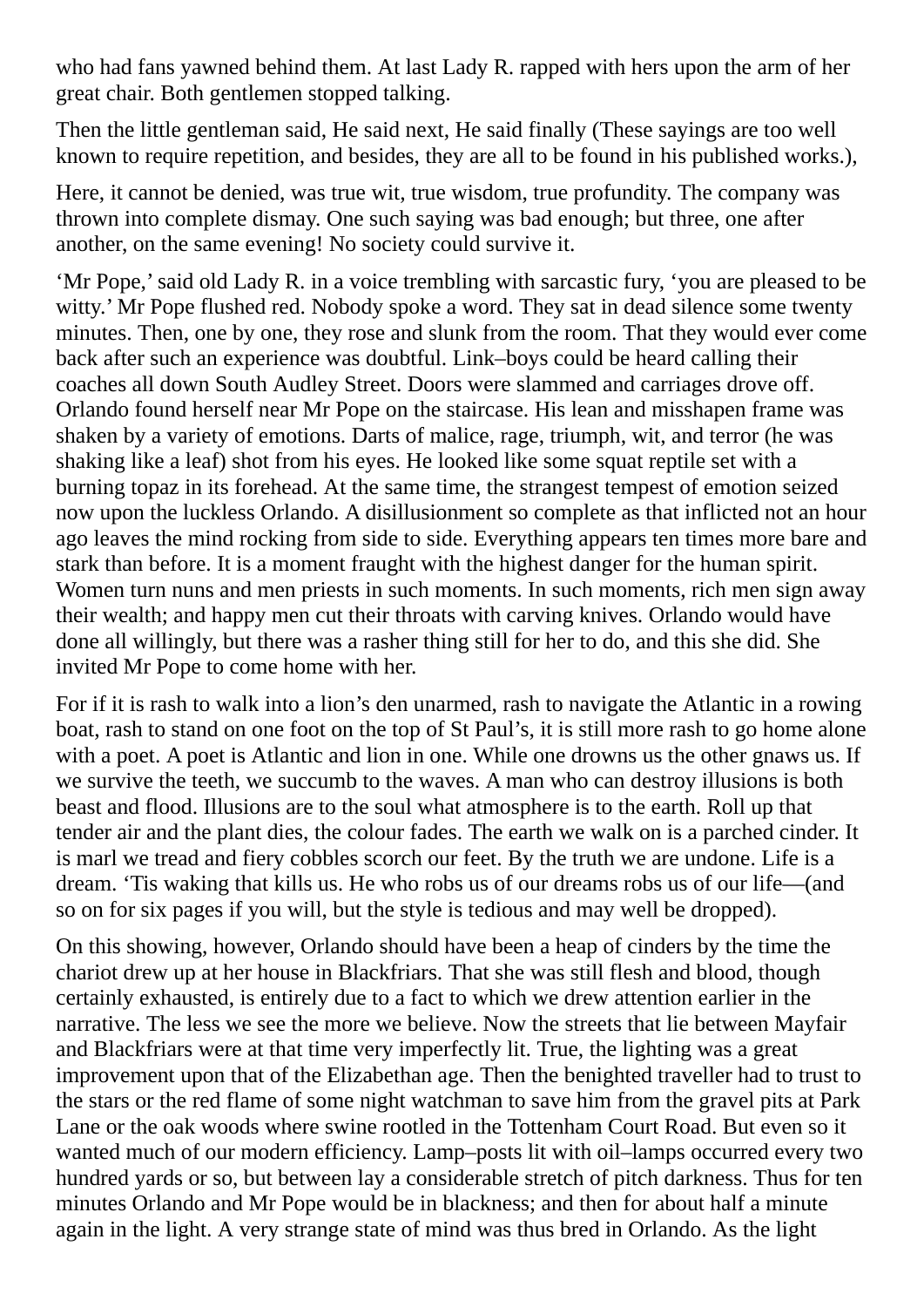faded, she began to feel steal over her the most delicious balm. 'This is indeed a very great honour for a young woman to be driving with Mr Pope,'she began to think, looking at the outline of his nose. 'I am the most blessed of my sex. Half an inch from me—indeed, I feel the knot of his knee ribbons pressing against my thigh—is the greatest wit in Her Majesty's dominions. Future ages will think of us with curiosity and envy me with fury.' Here came the lamp–post again. 'What a foolish wretch I am!' she thought. 'There is no such thing as fame and glory. Ages to come will never cast a thought on me or on Mr Pope either. What's an "age", indeed? What are "we"?' and their progress through Berkeley Square seemed the groping of two blind ants, momentarily thrown together without interest or concern in common, across a blackened desert. She shivered. But here again was darkness. Her illusion revived. 'How noble his brow is,' she thought (mistaking a hump on a cushion for Mr Pope's forehead in the darkness). 'What a weight of genius lives in it! What wit, wisdom, and truth—what a wealth of all those jewels, indeed, for which people are ready to barter their lives! Yours is the only light that burns for ever. But for you the human pilgrimage would be performed in utter darkness'; (here the coach gave a great lurch as it fell into a rut in Park Lane) 'without genius we should be upset and undone. Most august, most lucid of beams,'—thus she was apostrophizing the hump on the cushion when they drove beneath one of the street lamps in Berkeley Square and she realized her mistake. Mr Pope had a forehead no bigger than another man's. 'Wretched man,' she thought, 'how you have deceived me! I took that hump for your forehead. When one sees you plain, how ignoble, how despicable you are! Deformed and weakly, there is nothing to venerate in you, much to pity, most to despise.'

Again they were in darkness and her anger became modified directly she could see nothing but the poet's knees.

'But it is I that am a wretch,'she reflected, once they were in complete obscurity again, 'for base as you may be, am I not still baser? It is you who nourish and protect me, you who scare the wild beast, frighten the savage, make me clothes of the silkworm's wool, and carpets of the sheep's. If I want to worship, have you not provided me with an image of yourself and set it in the sky? Are not evidences of your care everywhere? How humble, how grateful, how docile, should I not be, therefore? Let it be all my joy to serve, honour, and obey you.'

Here they reached the big lamp–post at the corner of what is now Piccadilly Circus. The light blazed in her eyes, and she saw, besides some degraded creatures of her own sex, two wretched pigmies on a stark desert land. Both were naked, solitary, and defenceless. The one was powerless to help the other. Each had enough to do to look after itself. Looking Mr Pope full in the face, 'It is equally vain', she thought; 'for you to think you can protect me, or for me to think I can worship you. The light of truth beats upon us without shadow, and the light of truth is damnably unbecoming to us both.'

All this time, of course, they went on talking agreeably, as people of birth and education use, about the Queen's temper and the Prime Minister's gout, while the coach went from light to darkness down the Haymarket, along the Strand, up Fleet Street, and reached, at length, her house in Blackfriars. For some time the dark spaces between the lamps had been becoming brighter and the lamps themselves less bright—that is to say, the sun was rising, and it was in the equable but confused light of a summer's morning in which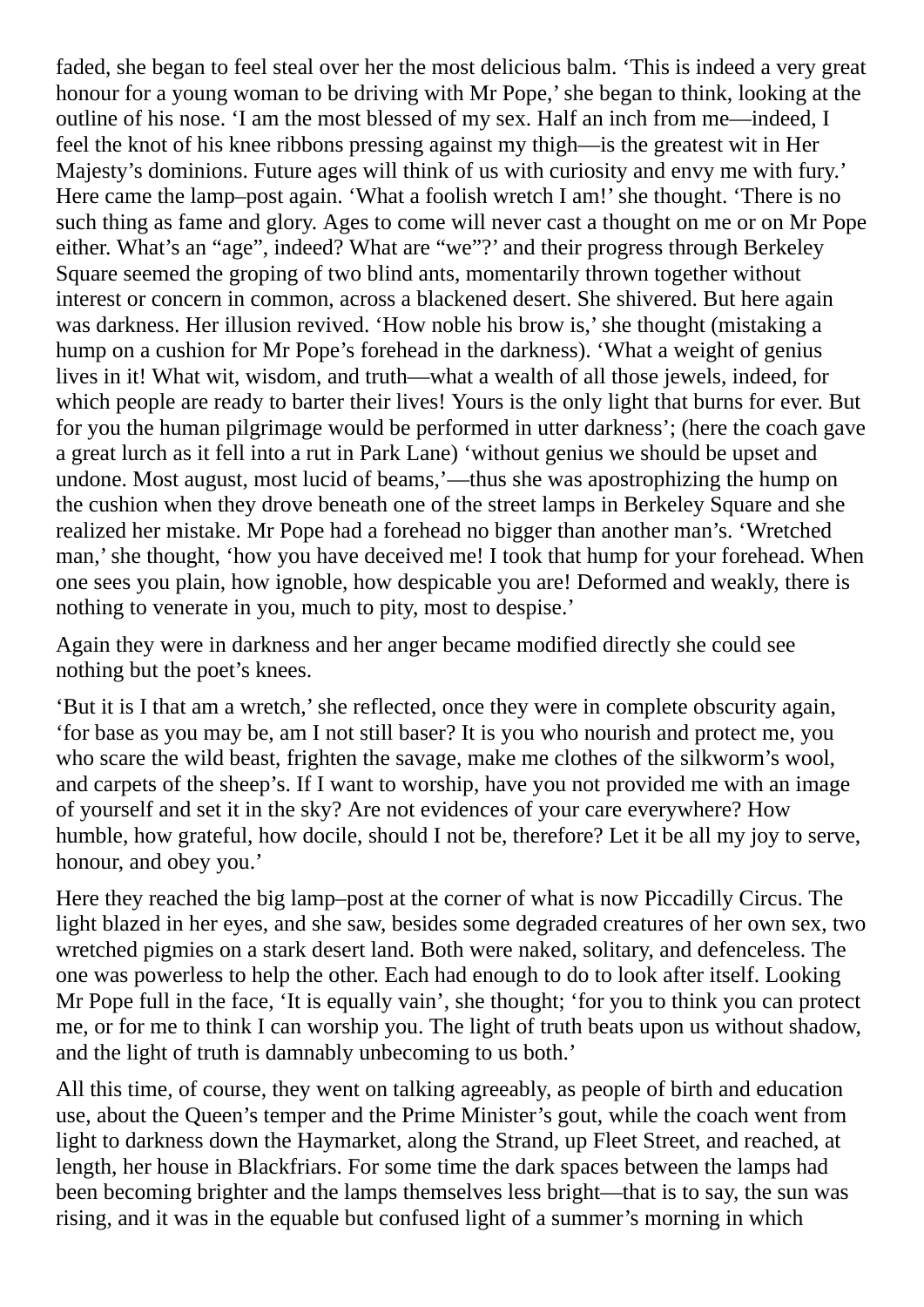everything is seen but nothing is seen distinctly that they alighted, Mr Pope handing Orlando from her carriage and Orlando curtseying Mr Pope to precede her into her mansion with the most scrupulous attention to the rites of the Graces.

From the foregoing passage, however, it must not be supposed that genius (but the disease is now stamped out in the British Isles, the late Lord Tennyson, it is said, being the last person to suffer from it) is constantly alight, for then we should see everything plain and perhaps should be scorched to death in the process. Rather it resembles the lighthouse in its working, which sends one ray and then no more for a time; save that genius is much more capricious in its manifestations and may flash six or seven beams in quick succession (as Mr Pope did that night) and then lapse into darkness for a year or for ever. To steer by its beams is therefore impossible, and when the dark spell is on them men of genius are, it is said, much like other people.

It was happy for Orlando, though at first disappointing, that this should be so, for she now began to live much in the company of men of genius. Nor were they so different from the rest of us as one might have supposed. Addison, Pope, Swift, proved, she found, to be fond of tea. They liked arbours. They collected little bits of coloured glass. They adored grottos. Rank was not distasteful to them. Praise was delightful. They wore plum–coloured suits one day and grey another. Mr Swift had a fine malacca cane. Mr Addison scented his handkerchiefs. Mr Pope suffered with his head. A piece of gossip did not come amiss. Nor were they without their jealousies. (We are jotting down a few reflections that came to Orlando higgledy–piggledy.) At first, she was annoyed with herself for noticing such trifles, and kept a book in which to write down their memorable sayings, but the page remained empty. All the same, her spirits revived, and she took to tearing up her cards of invitation to great parties; kept her evenings free; began to look forward to Mr Pope's visit, to Mr Addison's, to Mr Swift's—and so on and so on. If the reader will here refer to the "Rape of the Lock", to the "Spectator", to "Gulliver's Travels", he will understand precisely what these mysterious words may mean. Indeed, biographers and critics might save themselves all their labours if readers would only take this advice. For when we read:

Whether the Nymph shall break Diana's Law, Or some frail China Jar receive a Flaw, Or stain her Honour, or her new Brocade, Forget her Pray'rs or miss a Masquerade, Or lose her Heart, or Necklace, at a Ball.

—we know as if we heard him how Mr Pope's tongue flickered like a lizard's, how his eyes flashed, how his hand trembled, how he loved, how he lied, how he suffered. In short, every secret of a writer's soul, every experience of his life; every quality of his mind is written large in his works; yet we require critics to explain the one and biographers to expound the other. That time hangs heavy on people's hands is the only explanation of the monstrous growth.

So, now that we have read a page or two of the "Rape of the Lock", we know exactly why Orlando was so much amused and so much frightened and so very bright–cheeked and bright–eyed that afternoon.

Mrs Nelly then knocked at the door to say that Mr Addison waited on her Ladyship. At this, Mr Pope got up with a wry smile, made his congee, and limped off. In came Mr Addison. Let us, as he takes his seat, read the following passage from the "Spectator":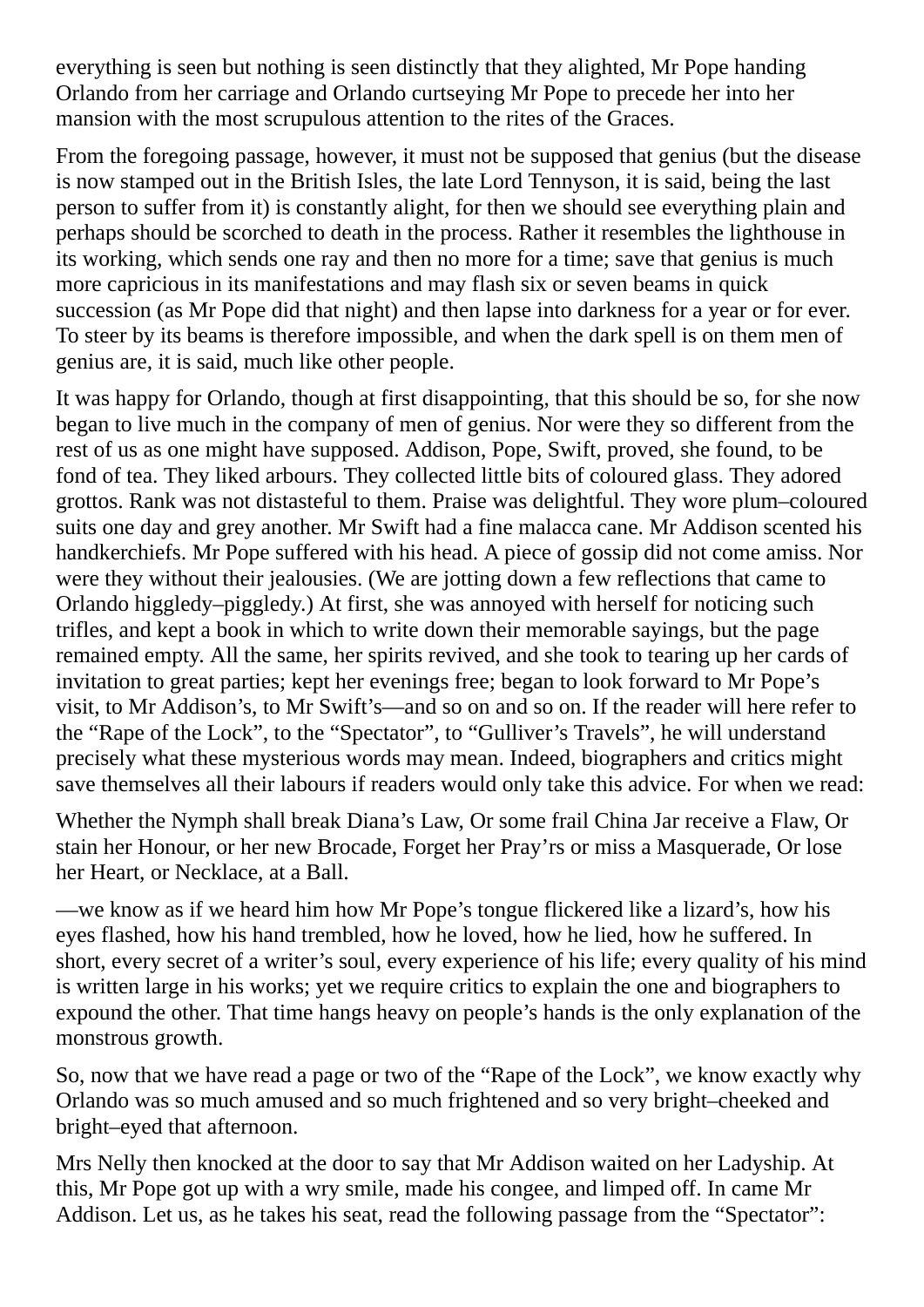'I consider woman as a beautiful, romantic animal, that may be adorned with furs and feathers, pearls and diamonds, ores and silks. The lynx shall cast its skin at her feet to make her a tippet, the peacock, parrot and swan shall pay contributions to her muff; the sea shall be searched for shells, and the rocks for gems, and every part of nature furnish out its share towards the embellishment of a creature that is the most consummate work of it. All this, I shall indulge them in, but as for the petticoat I have been speaking of, I neither can, nor will allow it.'

We hold that gentleman, cocked hat and all, in the hollow, of our hands. Look once more into the crystal. Is he not clear to the very wrinkle in his stocking? Does not every ripple and curve of his wit lie exposed before us, and his benignity and his timidity and his urbanity and the fact that he would marry a Countess and die very respectably in the end? All is clear. And when Mr Addison has said his say, there is a terrific rap at the door, and Mr Swift, who had these arbitrary ways with him, walks in unannounced. One moment, where is "Gulliver's Travels"? Here it is! Let us read a passage from the voyage to the Houyhnhnms:

'I enjoyed perfect Health of Body and Tranquillity of Mind; I did not find the Treachery or Inconstancy of a Friend, nor the Injuries of a secret or open Enemy. I had no occasion of bribing, flattering or pimping, to procure the Favour of any great Man or of his Minion. I wanted no Fence against Fraud or Oppression; Here was neither Physician to destroy my Body, nor Lawyer to ruin my Fortune; No Informer to watch my Words, and Actions, or forge Accusations against me for Hire: Here were no Gibers, Censurers, Backbiters, Pickpockets, Highwaymen, Housebreakers, Attorneys, Bawds, Buffoons, Gamesters, Politicians, Wits, splenetick tedious Talkers…'

But stop, stop your iron pelt of words, lest you flay us all alive, and yourself too! Nothing can be plainer than that violent man. He is so coarse and yet so clean; so brutal, yet so kind; scorns the whole world, yet talks baby language to a girl, and will die, can we doubt it? in a madhouse.

So Orlando poured out tea for them all; and sometimes, when the weather was fine, she carried them down to the country with her, and feasted them royally in the Round Parlour, which she had hung with their pictures all in a circle, so that Mr Pope could not say that Mr Addison came before him, or the other way about. They were very witty, too (but their wit is all in their books) and taught her the most important part of style, which is the natural run of the voice in speaking—a quality which none that has not heard it can imitate, not Greene even, with all his skill; for it is born of the air, and breaks like a wave on the furniture, and rolls and fades away, and is never to be recaptured, least of all by those who prick up their ears, half a century later, and try. They taught her this, merely by the cadence of their voices in speech; so that her style changed somewhat, and she wrote some very pleasant, witty verses and characters in prose. And so she lavished her wine on them and put bank–notes, which they took very kindly, beneath their plates at dinner, and accepted their dedications, and thought herself highly honoured by the exchange.

Thus time ran on, and Orlando could often be heard saying to herself with an emphasis which might, perhaps, make the hearer a little suspicious, 'Upon my soul, what a life this is!' (For she was still in search of that commodity.) But circumstances soon forced her to consider the matter more narrowly.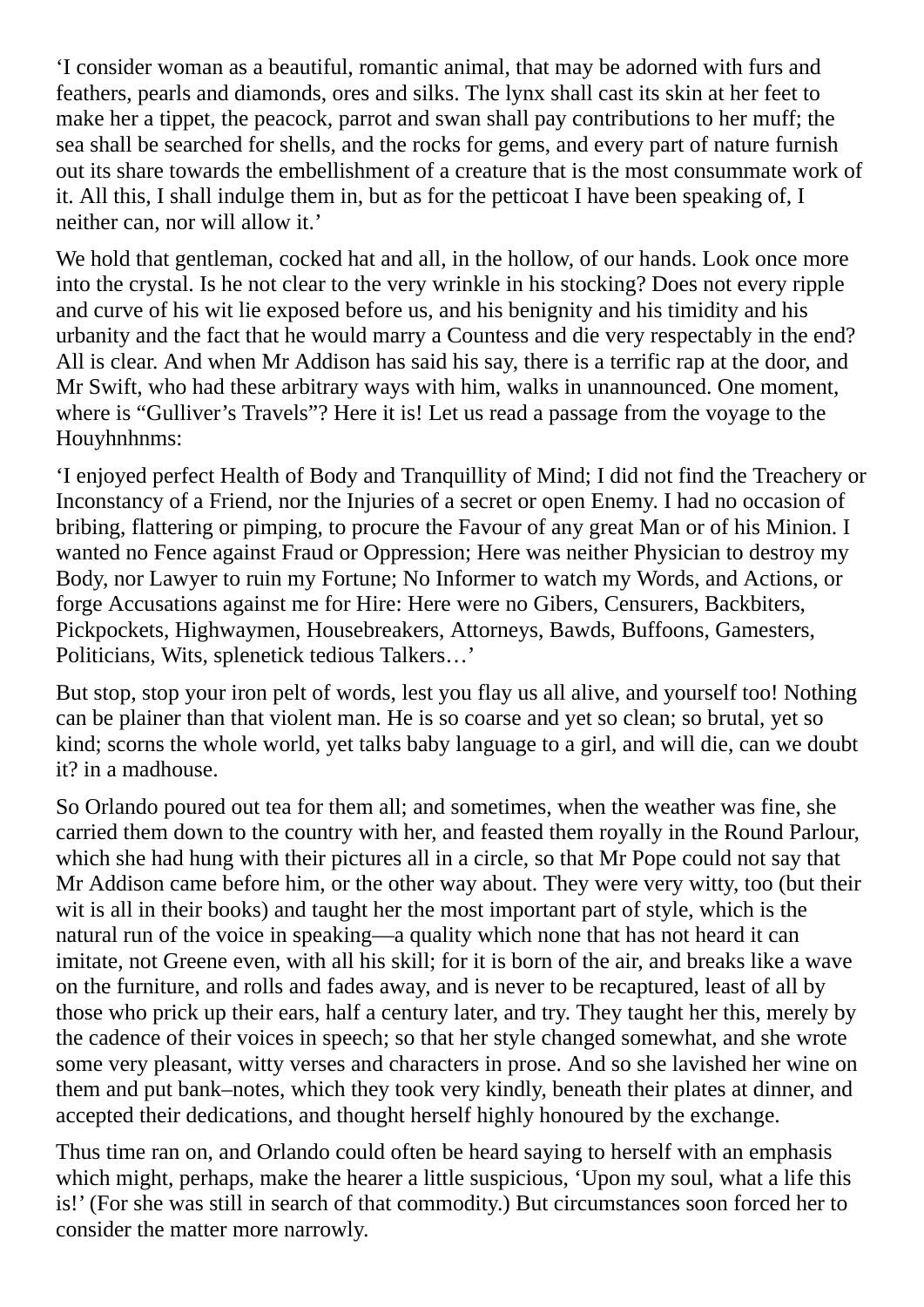One day she was pouring out tea for Mr Pope while, as anyone can tell from the verses quoted above, he sat very bright–eyed, observant, and all crumpled up in a chair by her side.

'Lord,'she thought, as she raised the sugar tongs, 'how women in ages to come will envy me! And yet—'she paused; for Mr Pope needed her attention. And yet—let us finish her thought for her—when anybody says 'How future ages will envy me', it is safe to say that they are extremely uneasy at the present moment. Was this life quite so exciting, quite so flattering, quite so glorious as it sounds when the memoir writer has done his work upon it? For one thing, Orlando had a positive hatred of tea; for another, the intellect, divine as it is, and all–worshipful, has a habit of lodging in the most seedy of carcases, and often, alas, acts the cannibal among the other faculties so that often, where the Mind is biggest, the Heart, the Senses, Magnanimity, Charity, Tolerance, Kindliness, and the rest of them scarcely have room to breathe. Then the high opinion poets have of themselves; then the low one they have of others; then the enmities, injuries, envies, and repartees in which they are constantly engaged; then the volubility with which they impart them; then the rapacity with which they demand sympathy for them; all this, one may whisper, lest the wits may overhear us, makes pouring out tea a more precarious and, indeed, arduous occupation than is generally allowed. Added to which (we whisper again lest the women may overhear us), there is a little secret which men share among them; Lord Chesterfield whispered it to his son with strict injunctions to secrecy, 'Women are but children of a larger growth…A man of sense only trifles with them, plays with them, humours and flatters them', which, since children always hear what they are not meant to, and sometimes, even, grow up, may have somehow leaked out, so that the whole ceremony of pouring out tea is a curious one. A woman knows very well that, though a wit sends her his poems, praises her judgment, solicits her criticism, and drinks her tea, this by no means signifies that he respects her opinions, admires her understanding, or will refuse, though the rapier is denied him, to run her through the body with his pen. All this, we say, whisper it as low as we can, may have leaked out by now; so that even with the cream jug suspended and the sugar tongs distended the ladies may fidget a little, look out of the window a little, yawn a little, and so let the sugar fall with a great plop—as Orlando did now—into Mr Pope's tea. Never was any mortal so ready to suspect an insult or so quick to avenge one as Mr Pope. He turned to Orlando and presented her instantly with the rough draught of a certain famous line in the 'Characters of Women'. Much polish was afterwards bestowed on it, but even in the original it was striking enough. Orlando received it with a curtsey. Mr Pope left her with a bow. Orlando, to cool her cheeks, for really she felt as if the little man had struck her, strolled in the nut grove at the bottom of the garden. Soon the cool breezes did their work. To her amazement she found that she was hugely relieved to find herself alone. She watched the merry boatloads rowing up the river. No doubt the sight put her in mind of one or two incidents in her past life. She sat herself down in profound meditation beneath a fine willow tree. There she sat till the stars were in the sky. Then she rose, turned, and went into the house, where she sought her bedroom and locked the door. Now she opened a cupboard in which hung still many of the clothes she had worn as a young man of fashion, and from among them she chose a black velvet suit richly trimmed with Venetian lace. It was a little out of fashion, indeed, but it fitted her to perfection and dressed in it she looked the very figure of a noble Lord. She took a turn or two before the mirror to make sure that her petticoats had not lost her the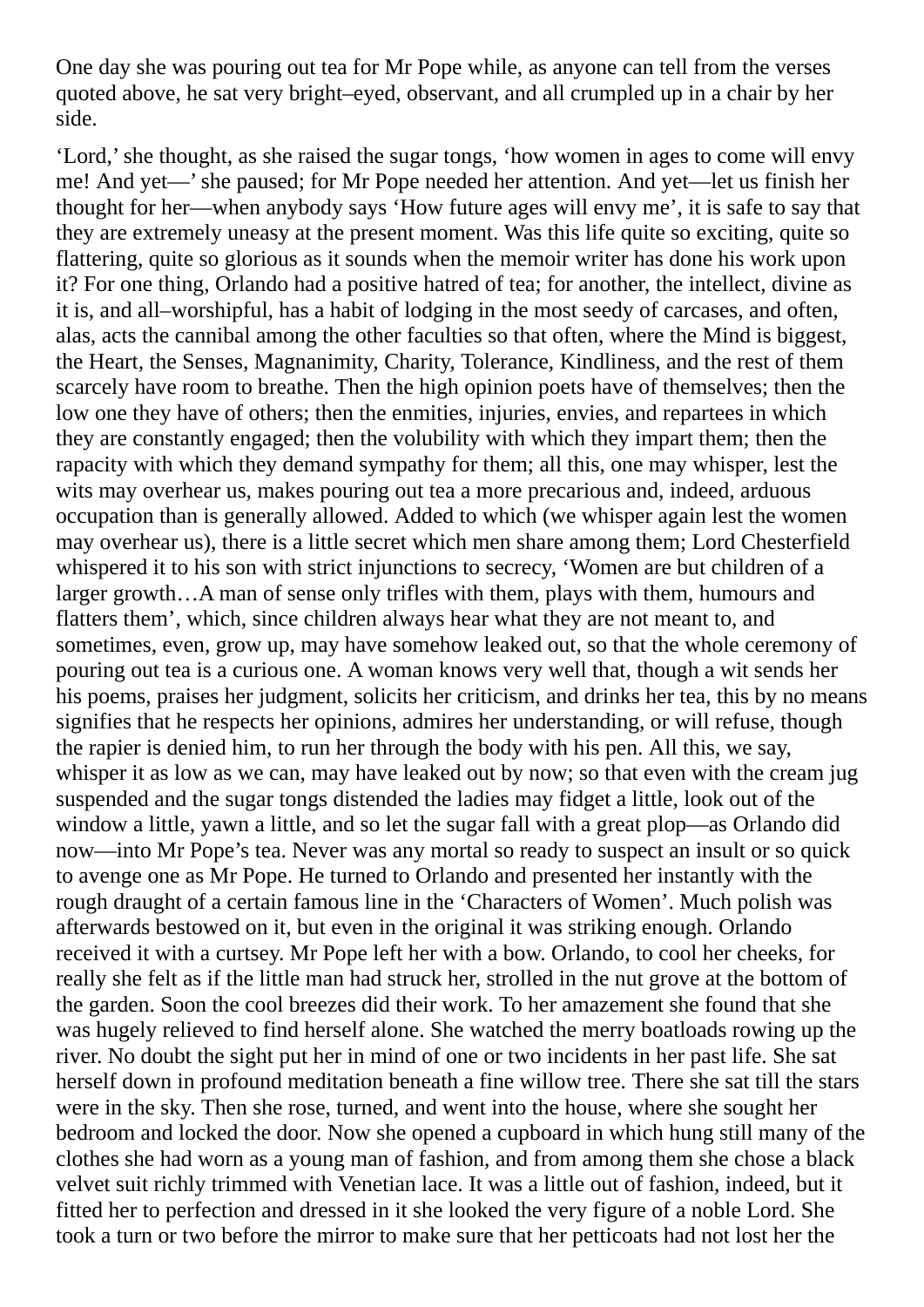freedom of her legs, and then let herself secretly out of doors.

It was a fine night early in April. A myriad stars mingling with the light of a sickle moon, which again was enforced by the street lamps, made a light infinitely becoming to the human countenance and to the architecture of Mr Wren. Everything appeared in its tenderest form, yet, just as it seemed on the point of dissolution, some drop of silver sharpened it to animation. Thus it was that talk should be, thought Orlando (indulging in foolish reverie); that society should be, that friendship should be, that love should be. For, Heaven knows why, just as we have lost faith in human intercourse some random collocation of barns and trees or a haystack and a waggon presents us with so perfect a symbol of what is unattainable that we begin the search again.

She entered Leicester Square as she made these observations. The buildings had an airy yet formal symmetry not theirs by day. The canopy of the sky seemed most dexterously washed in to fill up the outline of roof and chimney. A young woman who sat dejectedly with one arm drooping by her side, the other reposing in her lap, on a seat beneath a plane tree in the middle of the square seemed the very figure of grace, simplicity, and desolation. Orlando swept her hat off to her in the manner of a gallant paying his addresses to a lady of fashion in a public place. The young woman raised her head. It was of the most exquisite shapeliness. The young woman raised her eyes. Orlando saw them to be of a lustre such as is sometimes seen on teapots but rarely in a human face. Through this silver glaze the young woman looked up at him (for a man he was to her) appealing, hoping, trembling, fearing. She rose; she accepted his arm. For—need we stress the point?—she was of the tribe which nightly burnishes their wares, and sets them in order on the common counter to wait the highest bidder. She led Orlando to the room in Gerrard Street which was her lodging. To feel her hanging lightly yet like a suppliant on her arm, roused in Orlando all the feelings which become a man. She looked, she felt, she talked like one. Yet, having been so lately a woman herself, she suspected that the girl's timidity and her hesitating answers and the very fumbling with the key in the latch and the fold of her cloak and the droop of her wrist were all put on to gratify her masculinity. Upstairs they went, and the pains which the poor creature had been at to decorate her room and hide the fact that she had no other deceived Orlando not a moment. The deception roused her scorn; the truth roused her pity. One thing showing through the other bred the oddest assortment of feeling, so that she did not know whether to laugh or to cry. Meanwhile Nell, as the girl called herself, unbuttoned her gloves; carefully concealed the left–hand thumb, which wanted mending; then drew behind a screen, where, perhaps, she rouged her cheeks, arranged her clothes, fixed a new kerchief round her neck—all the time prattling as women do, to amuse her lover, though Orlando could have sworn, from the tone of her voice, that her thoughts were elsewhere. When all was ready, out she came, prepared—but here Orlando could stand it no longer. In the strangest torment of anger, merriment, and pity she flung off all disguise and admitted herself a woman.

At this, Nell burst into such a roar of laughter as might have been heard across the way.

'Well, my dear,'she said, when she had somewhat recovered, 'I'm by no means sorry to hear it. For the plain Dunstable of the matter is' (and it was remarkable how soon, on discovering that they were of the same sex, her manner changed and she dropped her plaintive, appealing ways), 'the plain Dunstable of the matter is, that I'm not in the mood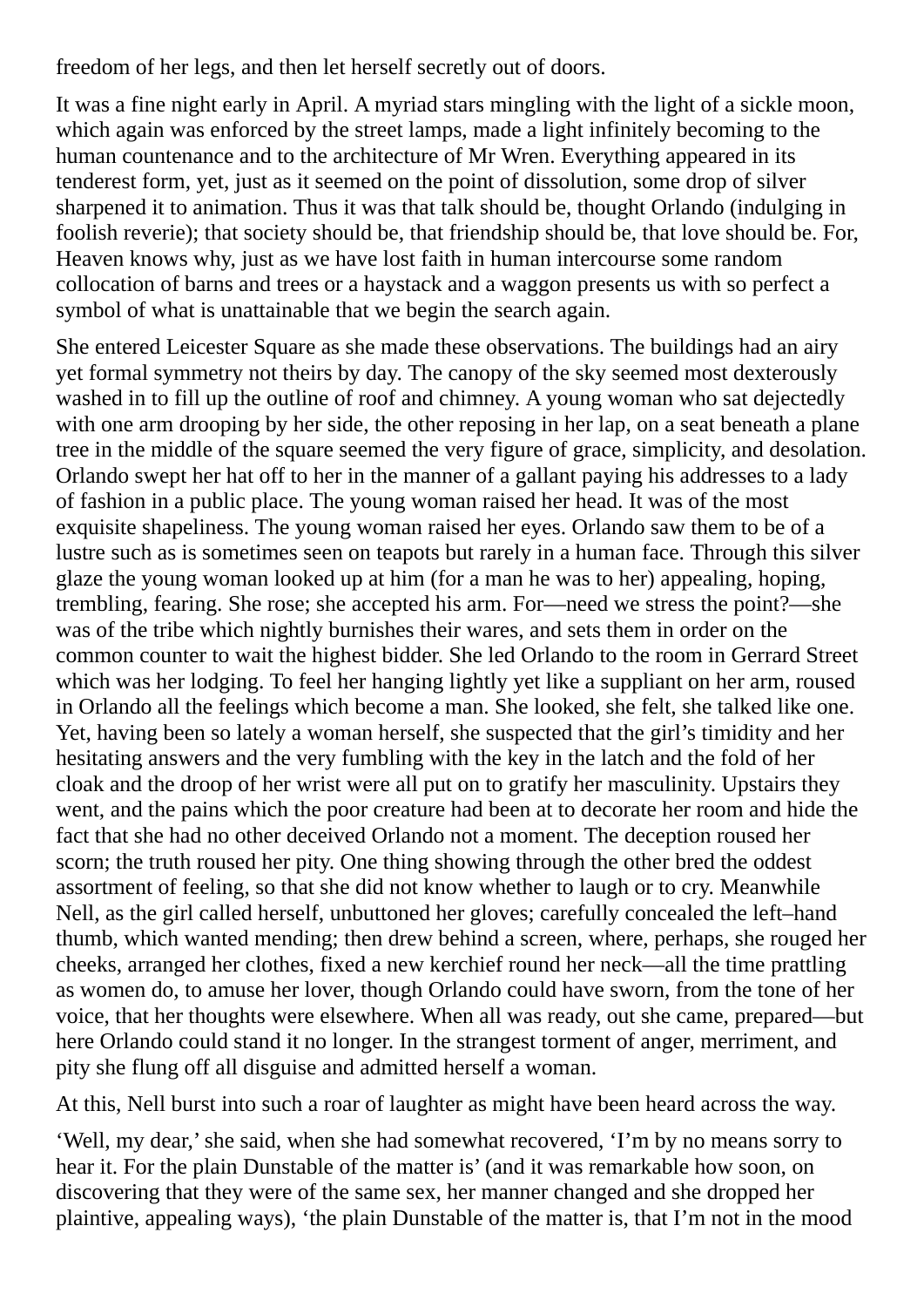for the society of the other sex to–night. Indeed, I'm in the devil of a fix.' Whereupon, drawing up the fire and stirring a bowl of punch, she told Orlando the whole story of her life. Since it is Orlando's life that engages us at present, we need not relate the adventures of the other lady, but it is certain that Orlando had never known the hours speed faster or more merrily, though Mistress Nell had not a particle of wit about her, and when the name of Mr Pope came up in talk asked innocently if he were connected with the perruque maker of that name in Jermyn Street. Yet, to Orlando, such is the charm of ease and the seduction of beauty, this poor girl's talk, larded though it was with the commonest expressions of the street corners, tasted like wine after the fine phrases she had been used to, and she was forced to the conclusion that there was something in the sneer of Mr Pope, in the condescension of Mr Addison, and in the secret of Lord Chesterfield which took away her relish for the society of wits, deeply though she must continue to respect their works.

These poor creatures, she ascertained, for Nell brought Prue, and Prue Kitty, and Kitty Rose, had a society of their own of which they now elected her a member. Each would tell the story of the adventures which had landed her in her present way of life. Several were the natural daughters of earls and one was a good deal nearer than she should have been to the King's person. None was too wretched or too poor but to have some ring or handkerchief in her pocket which stood her in lieu of pedigree. So they would draw round the punch–bowl which Orlando made it her business to furnish generously, and many were the fine tales they told and many the amusing observations they made, for it cannot be denied that when women get together—but hist—they are always careful to see that the doors are shut and that not a word of it gets into print. All they desire is—but hist again is that not a man's step on the stair? All they desire, we were about to say when the gentleman took the very words out of our mouths. Women have no desires, says this gentleman, coming into Nell's parlour; only affectations. Without desires (she has served him and he is gone) their conversation cannot be of the slightest interest to anyone. 'It is well known', says Mr S. W., 'that when they lack the stimulus of the other sex, women can find nothing to say to each other. When they are alone, they do not talk, they scratch.' And since they cannot talk together and scratching cannot continue without interruption and it is well known (Mr T. R. has proved it) 'that women are incapable of any feeling of affection for their own sex and hold each other in the greatest aversion', what can we suppose that women do when they seek out each other's society?

As that is not a question that can engage the attention of a sensible man, let us, who enjoy the immunity of all biographers and historians from any sex whatever, pass it over, and merely state that Orlando professed great enjoyment in the society of her own sex, and leave it to the gentlemen to prove, as they are very fond of doing, that this is impossible.

But to give an exact and particular account of Orlando's life at this time becomes more and more out of the question. As we peer and grope in the ill–lit, ill–paved, ill–ventilated courtyards that lay about Gerrard Street and Drury Lane at that time, we seem now to catch sight of her and then again to lose it. The task is made still more difficult by the fact that she found it convenient at this time to change frequently from one set of clothes to another. Thus she often occurs in contemporary memoirs as 'Lord' So–and–so, who was in fact her cousin; her bounty is ascribed to him, and it is he who is said to have written the poems that were really hers. She had, it seems, no difficulty in sustaining the different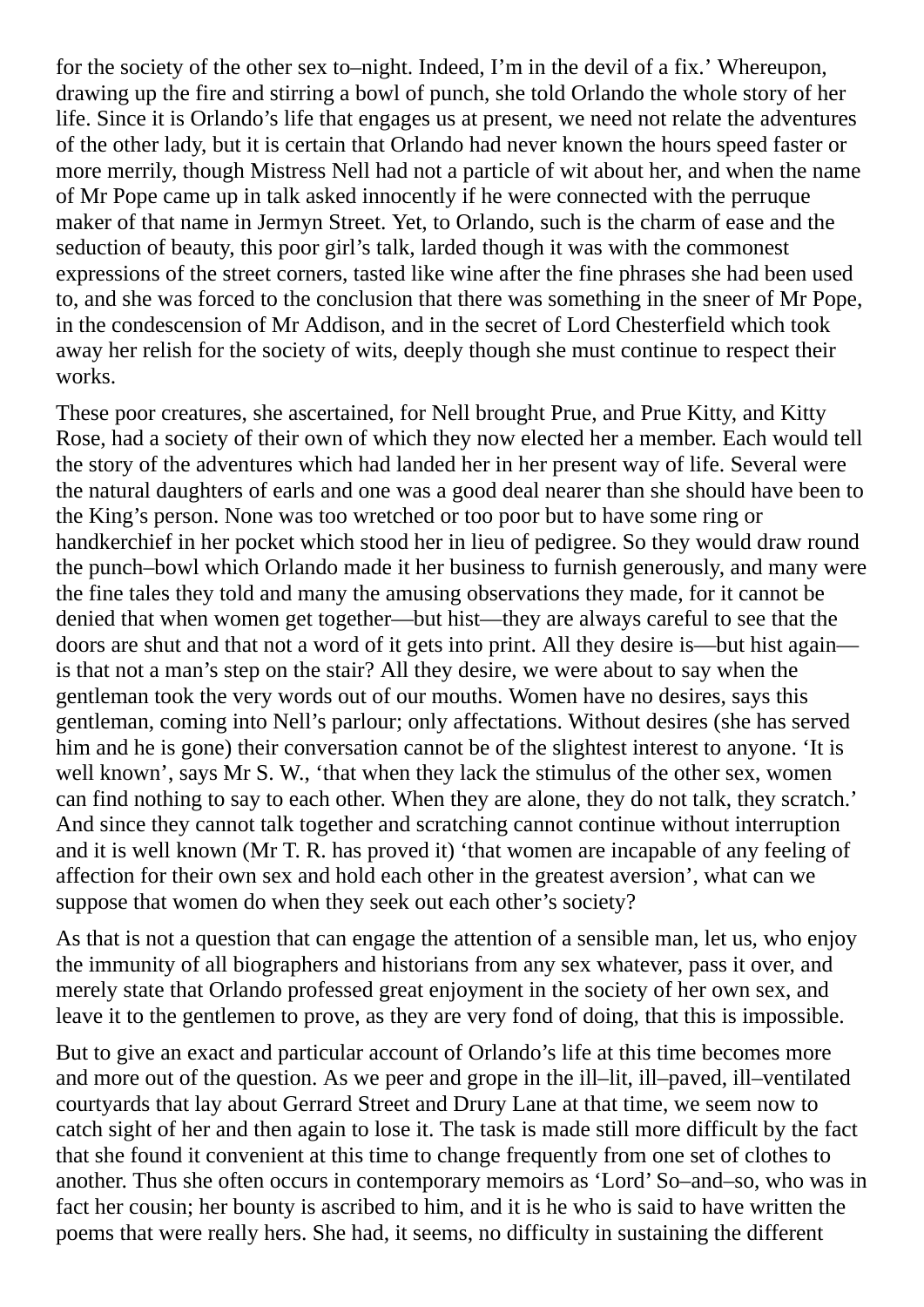parts, for her sex changed far more frequently than those who have worn only one set of clothing can conceive; nor can there be any doubt that she reaped a twofold harvest by this device; the pleasures of life were increased and its experiences multiplied. For the probity of breeches she exchanged the seductiveness of petticoats and enjoyed the love of both sexes equally.

So then one may sketch her spending her morning in a China robe of ambiguous gender among her books; then receiving a client or two (for she had many scores of suppliants) in the same garment; then she would take a turn in the garden and clip the nut trees—for which knee–breeches were convenient; then she would change into a flowered taffeta which best suited a drive to Richmond and a proposal of marriage from some great nobleman; and so back again to town, where she would don a snuff–coloured gown like a lawyer's and visit the courts to hear how her cases were doing,—for her fortune was wasting hourly and the suits seemed no nearer consummation than they had been a hundred years ago; and so, finally, when night came, she would more often than not become a nobleman complete from head to toe and walk the streets in search of adventure.

Returning from some of these junketings—of which there were many stories told at the time, as, that she fought a duel, served on one of the King's ships as a captain, was seen to dance naked on a balcony, and fled with a certain lady to the Low Countries where the lady's husband followed them—but of the truth or otherwise of these stories, we express no opinion—returning from whatever her occupation may have been, she made a point sometimes of passing beneath the windows of a coffee house, where she could see the wits without being seen, and thus could fancy from their gestures what wise, witty, or spiteful things they were saying without hearing a word of them; which was perhaps an advantage; and once she stood half an hour watching three shadows on the blind drinking tea together in a house in Bolt Court.

Never was any play so absorbing. She wanted to cry out, Bravo! Bravo! For, to be sure, what a fine drama it was—what a page torn from the thickest volume of human life! There was the little shadow with the pouting lips, fidgeting this way and that on his chair, uneasy, petulant, officious; there was the bent female shadow, crooking a finger in the cup to feel how deep the tea was, for she was blind; and there was the Roman–looking rolling shadow in the big armchair—he who twisted his fingers so oddly and jerked his head from side to side and swallowed down the tea in such vast gulps. Dr Johnson, Mr Boswell, and Mrs Williams,—those were the shadows' names. So absorbed was she in the sight, that she forgot to think how other ages would have envied her, though it seems probable that on this occasion they would. She was content to gaze and gaze. At length Mr Boswell rose. He saluted the old woman with tart asperity. But with what humility did he not abase himself before the great Roman shadow, who now rose to its full height and rocking somewhat as he stood there rolled out the most magnificent phrases that ever left human lips; so Orlando thought them, though she never heard a word that any of the three shadows said as they sat there drinking tea.

At length she came home one night after one of these saunterings and mounted to her bedroom. She took off her laced coat and stood there in shirt and breeches looking out of the window. There was something stirring in the air which forbade her to go to bed. A white haze lay over the town, for it was a frosty night in midwinter and a magnificent vista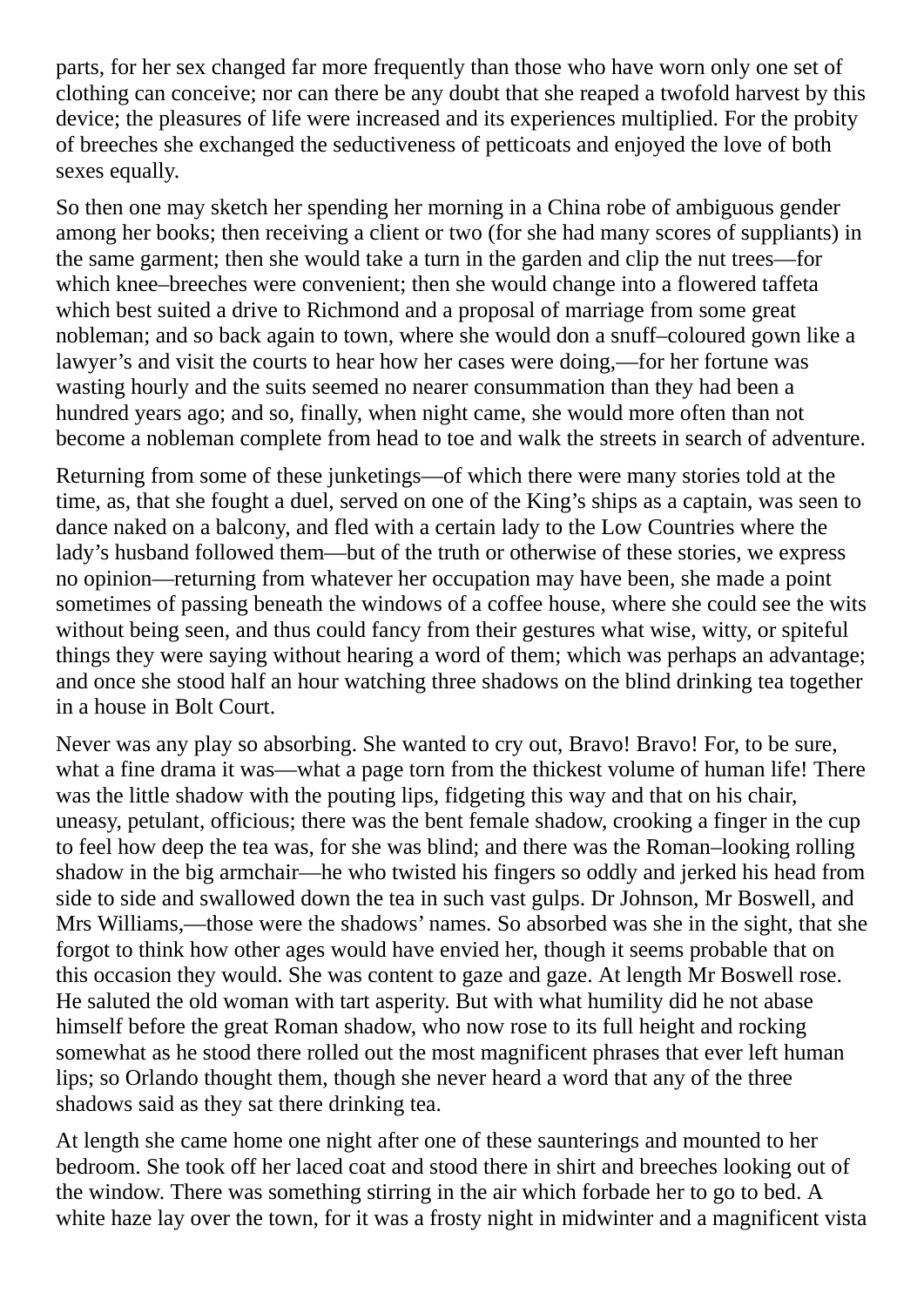lay all round her. She could see St Paul's, the Tower, Westminster Abbey, with all the spires and domes of the city churches, the smooth bulk of its banks, the opulent and ample curves of its halls and meeting–places. On the north rose the smooth, shorn heights of Hampstead, and in the west the streets and squares of Mayfair shone out in one clear radiance. Upon this serene and orderly prospect the stars looked down, glittering, positive, hard, from a cloudless sky. In the extreme clearness of the atmosphere the line of every roof, the cowl of every chimney, was perceptible; even the cobbles in the streets showed distinct one from another, and Orlando could not help comparing this orderly scene with the irregular and huddled purlieus which had been the city of London in the reign of Queen Elizabeth. Then, she remembered, the city, if such one could call it, lay crowded, a mere huddle and conglomeration of houses, under her windows at Blackfriars. The stars reflected themselves in deep pits of stagnant water which lay in the middle of the streets. A black shadow at the corner where the wine shop used to stand was, as likely as not, the corpse of a murdered man. She could remember the cries of many a one wounded in such night brawlings, when she was a little boy, held to the diamond–paned window in her nurse's arms. Troops of ruffians, men and women, unspeakably interlaced, lurched down the streets, trolling out wild songs with jewels flashing in their ears, and knives gleaming in their fists. On such a night as this the impermeable tangle of the forests on Highgate and Hampstead would be outlined, writhing in contorted intricacy against the sky. Here and there, on one of the hills which rose above London, was a stark gallows tree, with a corpse nailed to rot or parch on its cross; for danger and insecurity, lust and violence, poetry and filth swarmed over the tortuous Elizabethan highways and buzzed and stank—Orlando could remember even now the smell of them on a hot night—in the little rooms and narrow pathways of the city. Now—she leant out of her window—all was light, order, and serenity. There was the faint rattle of a coach on the cobbles. She heard the far–away cry of the night watchman—'Just twelve o'clock on a frosty morning'. No sooner had the words left his lips than the first stroke of midnight sounded. Orlando then for the first time noticed a small cloud gathered behind the dome of St Paul's. As the strokes sounded, the cloud increased, and she saw it darken and spread with extraordinary speed. At the same time a light breeze rose and by the time the sixth stroke of midnight had struck the whole of the eastern sky was covered with an irregular moving darkness, though the sky to the west and north stayed clear as ever. Then the cloud spread north. Height upon height above the city was engulfed by it. Only Mayfair, with all its lights shining. burnt more brilliantly than ever by contrast. With the eighth stroke, some hurrying tatters of cloud sprawled over Piccadilly. They seemed to mass themselves and to advance with extraordinary rapidity towards the west end. As the ninth, tenth, and eleventh strokes struck, a huge blackness sprawled over the whole of London. With the twelfth stroke of midnight, the darkness was complete. A turbulent welter of cloud covered the city. All was darkness; all was doubt; all was confusion. The Eighteenth century was over; the Nineteenth century had begun.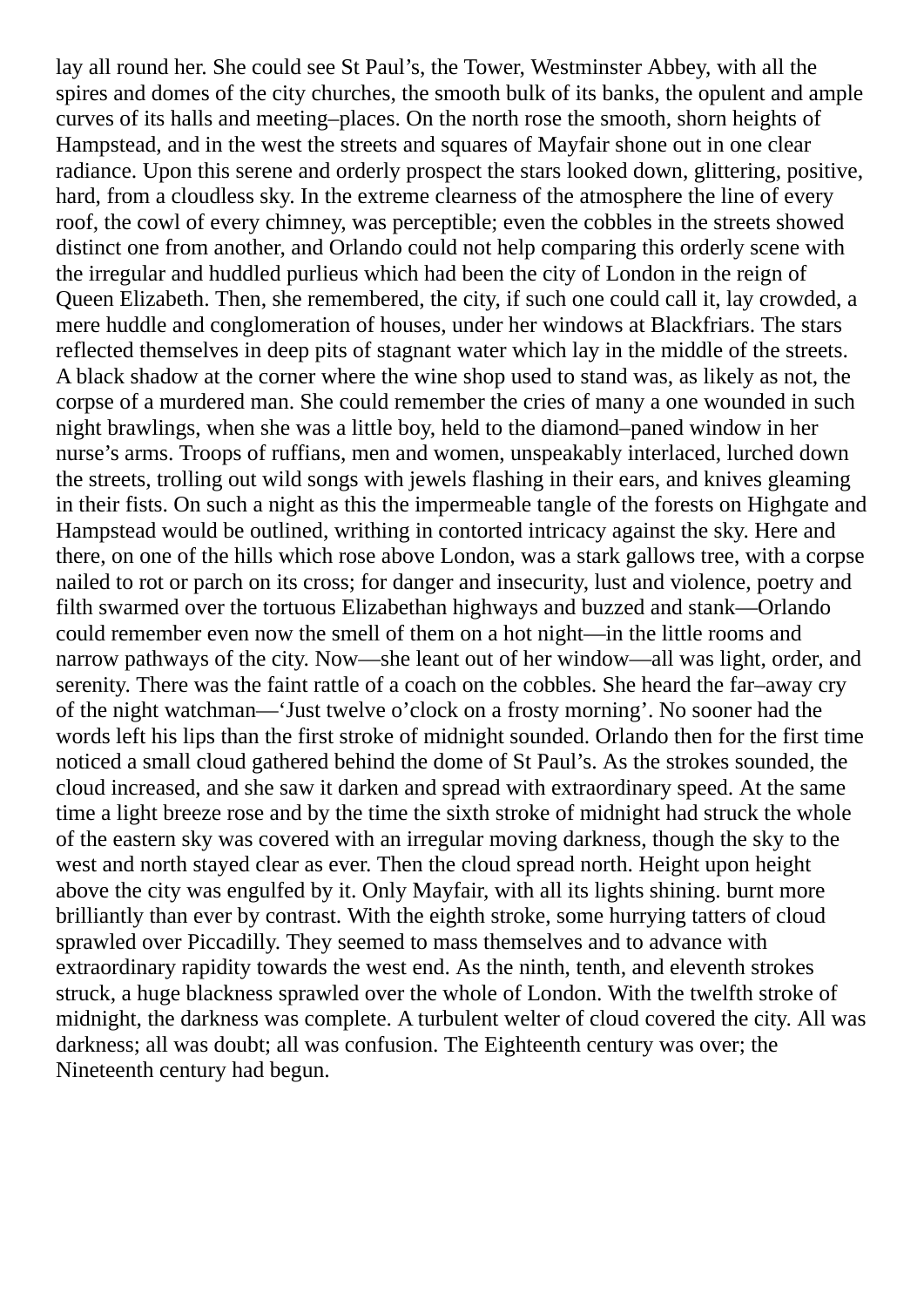## **CHAPTER 5**

The great cloud which hung, not only over London, but over the whole of the British Isles on the first day of the nineteenth century stayed, or rather, did not stay, for it was buffeted about constantly by blustering gales, long enough to have extraordinary consequences upon those who lived beneath its shadow. A change seemed to have come over the climate of England. Rain fell frequently, but only in fitful gusts, which were no sooner over than they began again. The sun shone, of course, but it was so girt about with clouds and the air was so saturated with water, that its beams were discoloured and purples, oranges, and reds of a dull sort took the place of the more positive landscapes of the eighteenth century. Under this bruised and sullen canopy the green of the cabbages was less intense, and the white of the snow was muddied. But what was worse, damp now began to make its way into every house—damp, which is the most insidious of all enemies, for while the sun can be shut out by blinds, and the frost roasted by a hot fire, damp steals in while we sleep; damp is silent, imperceptible, ubiquitous. Damp swells the wood, furs the kettle, rusts the iron, rots the stone. So gradual is the process, that it is not until we pick up some chest of drawers, or coal scuttle, and the whole thing drops to pieces in our hands, that we suspect even that the disease is at work.

Thus, stealthily and imperceptibly, none marking the exact day or hour of the change, the constitution of England was altered and nobody knew it. Everywhere the effects were felt. The hardy country gentleman, who had sat down gladly to a meal of ale and beef in a room designed, perhaps by the brothers Adam, with classic dignity, now felt chilly. Rugs appeared; beards were grown; trousers were fastened tight under the instep. The chill which he felt in his legs the country gentleman soon transferred to his house; furniture was muffled; walls and tables were covered; nothing was left bare. Then a change of diet became essential. The muffin was invented and the crumpet. Coffee supplanted the after– dinner port, and, as coffee led to a drawing–room in which to drink it, and a drawing– room to glass cases, and glass cases to artificial flowers, and artificial flowers to mantelpieces, and mantelpieces to pianofortes, and pianofortes to drawing–room ballads, and drawing–room ballads (skipping a stage or two) to innumerable little dogs, mats, and china ornaments, the home—which had become extremely important—was completely altered.

Outside the house—it was another effect of the damp—ivy grew in unparalleled profusion. Houses that had been of bare stone were smothered in greenery. No garden, however formal its original design, lacked a shrubbery, a wilderness, a maze. What light penetrated to the bedrooms where children were born was naturally of an obfusc green, and what light penetrated to the drawing–rooms where grown men and women lived came through curtains of brown and purple plush. But the change did not stop at outward things. The damp struck within. Men felt the chill in their hearts; the damp in their minds. In a desperate effort to snuggle their feelings into some sort of warmth one subterfuge was tried after another. Love, birth, and death were all swaddled in a variety of fine phrases. The sexes drew further and further apart. No open conversation was tolerated. Evasions and concealments were sedulously practised on both sides. And just as the ivy and the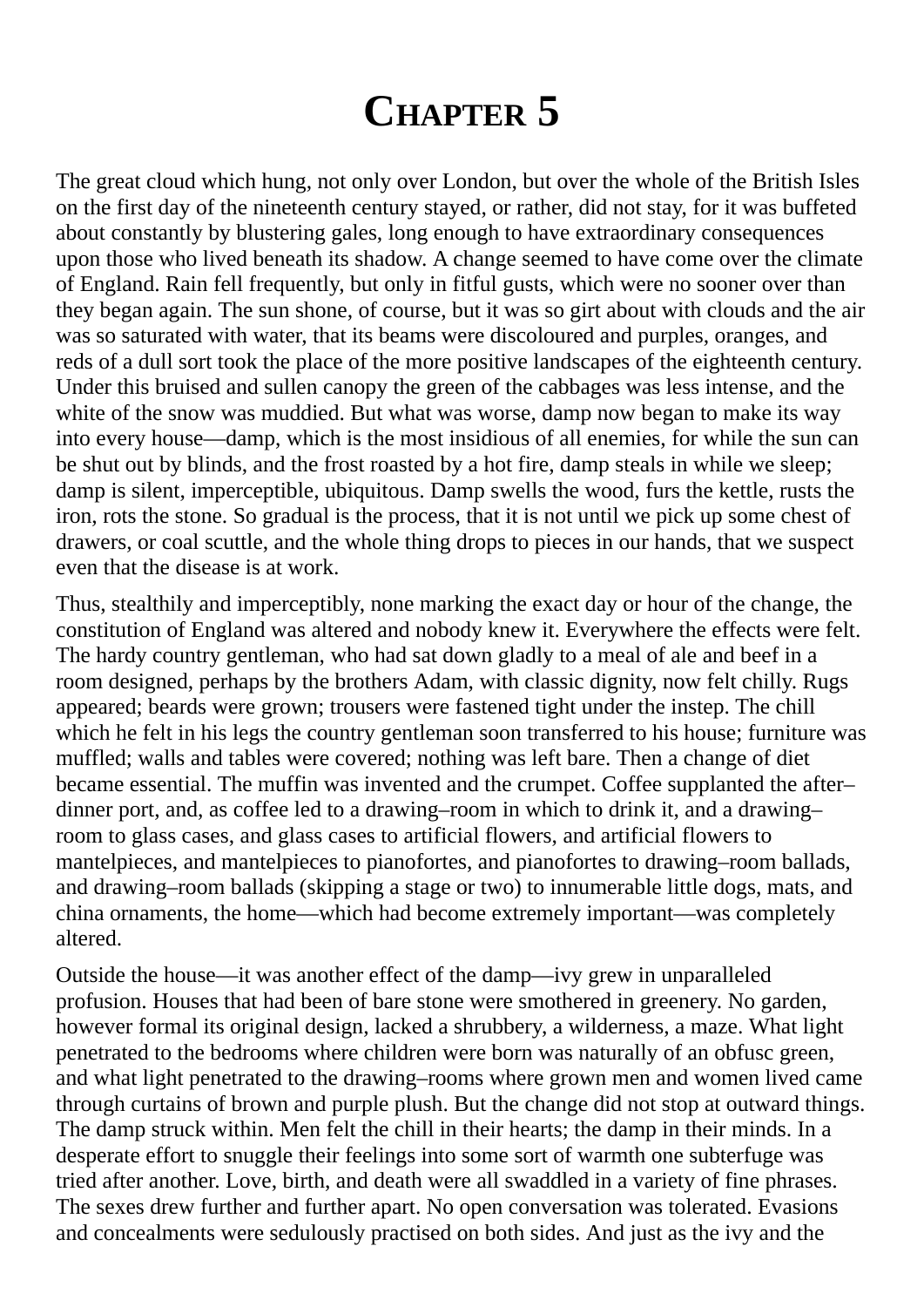evergreen rioted in the damp earth outside, so did the same fertility show itself within. The life of the average woman was a succession of childbirths. She married at nineteen and had fifteen or eighteen children by the time she was thirty; for twins abounded. Thus the British Empire came into existence; and thus—for there is no stopping damp; it gets into the inkpot as it gets into the woodwork—sentences swelled, adjectives multiplied, lyrics became epics, and little trifles that had been essays a column long were now encyclopaedias in ten or twenty volumes. But Eusebius Chubb shall be our witness to the effect this all had upon the mind of a sensitive man who could do nothing to stop it. There is a passage towards the end of his memoirs where he describes how, after writing thirty– five folio pages one morning 'all about nothing' he screwed the lid of his inkpot and went for a turn in his garden. Soon he found himself involved in the shrubbery. Innumerable leaves creaked and glistened above his head. He seemed to himself 'to crush the mould of a million more under his feet'. Thick smoke exuded from a damp bonfire at the end of the garden. He reflected that no fire on earth could ever hope to consume that vast vegetable encumbrance. Wherever he looked, vegetation was rampant. Cucumbers 'came scrolloping across the grass to his feet'. Giant cauliflowers towered deck above deck till they rivalled, to his disordered imagination, the elm trees themselves. Hens laid incessantly eggs of no special tint. Then, remembering with a sigh his own fecundity and his poor wife Jane, now in the throes of her fifteenth confinement indoors, how, he asked himself, could he blame the fowls? He looked upwards into the sky. Did not heaven itself, or that great frontispiece of heaven, which is the sky, indicate the assent, indeed, the instigation of the heavenly hierarchy? For there, winter or summer, year in year out, the clouds turned and tumbled, like whales, he pondered, or elephants rather; but no, there was no escaping the simile which was pressed upon him from a thousand airy acres; the whole sky itself as it spread wide above the British Isles was nothing but a vast feather bed; and the undistinguished fecundity of the garden, the bedroom and the henroost was copied there. He went indoors, wrote the passage quoted above, laid his head in a gas oven, and when they found him later he was past revival.

While this went on in every part of England, it was all very well for Orlando to mew herself in her house at Blackfriars and pretend that the climate was the same; that one could still say what one liked and wear knee–breeches or skirts as the fancy took one. Even she, at length, was forced to acknowledge that times were changed. One afternoon in the early part of the century she was driving through St James's Park in her old panelled coach when one of those sunbeams, which occasionally, though not often, managed to come to earth, struggled through, marbling the clouds with strange prismatic colours as it passed. Such a sight was sufficiently strange after the clear and uniform skies of the eighteenth century to cause her to pull the window down and look at it. The puce and flamingo clouds made her think with a pleasurable anguish, which proves that she was insensibly afflicted with the damp already, of dolphins dying in Ionian seas. But what was her surprise when, as it struck the earth, the sunbeam seemed to call forth, or to light up, a pyramid, hecatomb, or trophy (for it had something of a banquet–table air)—a conglomeration at any rate of the most heterogeneous and ill–assorted objects, piled higgledy–piggledy in a vast mound where the statue of Queen Victoria now stands! Draped about a vast cross of fretted and floriated gold were widow's weeds and bridal veils; hooked on to other excrescences were crystal palaces, bassinettes, military helmets, memorial wreaths, trousers, whiskers, wedding cakes, cannon, Christmas trees, telescopes,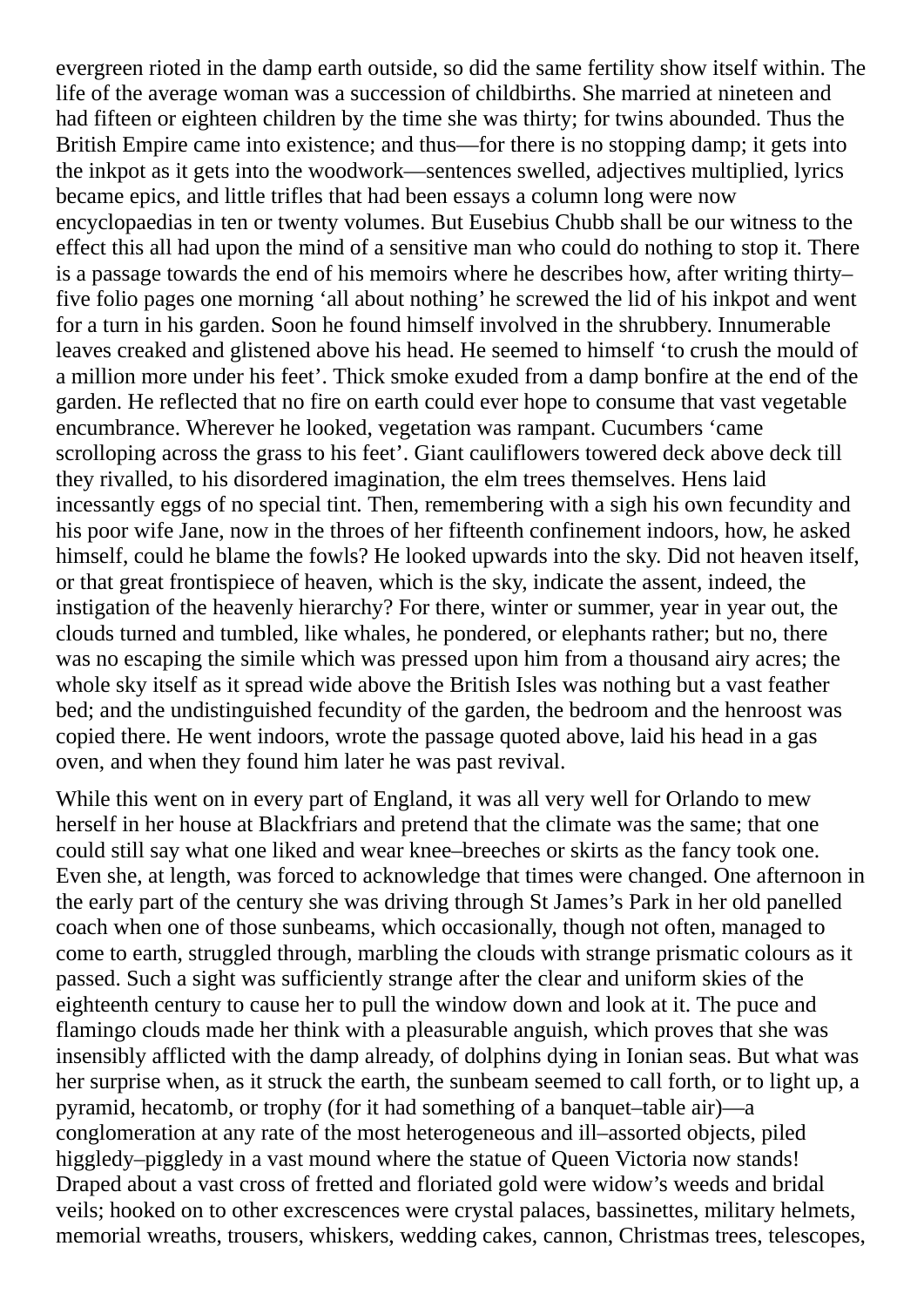extinct monsters, globes, maps, elephants, and mathematical instruments—the whole supported like a gigantic coat of arms on the right side by a female figure clothed in flowing white; on the left by a portly gentleman wearing a frock–coat and sponge–bag trousers. The incongruity of the objects, the association of the fully clothed and the partly draped, the garishness of the different colours and their plaid–like juxtapositions afflicted Orlando with the most profound dismay. She had never, in all her life, seen anything at once so indecent, so hideous, and so monumental. It might, and indeed it must be, the effect of the sun on the water–logged air; it would vanish with the first breeze that blew; but for all that, it looked, as she drove past, as if it were destined to endure for ever. Nothing, she felt, sinking back into the corner of her coach, no wind, rain, sun, or thunder, could ever demolish that garish erection. Only the noses would mottle and the trumpets would rust; but there they would remain, pointing east, west, south, and north, eternally. She looked back as her coach swept up Constitution Hill. Yes, there it was, still beaming placidly in a light which—she pulled her watch out of her fob—was, of course, the light of twelve o'clock mid–day. None other could be so prosaic, so matter–of–fact, so impervious to any hint of dawn or sunset, so seemingly calculated to last for ever. She was determined not to look again. Already she felt the tides of her blood run sluggishly. But what was more peculiar a blush, vivid and singular, overspread her cheeks as she passed Buckingham Palace and her eyes seemed forced by a superior power down upon her knees. Suddenly she saw with a start that she was wearing black breeches. She never ceased blushing till she had reached her country house, which, considering the time it takes four horses to trot thirty miles, will be taken, we hope, as a signal proof of her chastity.

Once there, she followed what had now become the most imperious need of her nature and wrapped herself as well as she could in a damask quilt which she snatched from her bed. She explained to the Widow Bartholomew (who had succeeded good old Grimsditch as housekeeper) that she felt chilly.

'So do we all, m'lady,'said the Widow, heaving a profound sigh. 'The walls is sweating,' she said, with a curious, lugubrious complacency, and sure enough, she had only to lay her hand on the oak panels for the finger–prints to be marked there. The ivy had grown so profusely that many windows were now sealed up. The kitchen was so dark that they could scarcely tell a kettle from a cullender. A poor black cat had been mistaken for coals and shovelled on the fire. Most of the maids were already wearing three or four red– flannel petticoats, though the month was August.

'But is it true, m'lady,' the good woman asked, hugging herself, while the golden crucifix heaved on her bosom, 'that the Queen, bless her, is wearing a what d'you call it, a—,' the good woman hesitated and blushed.

'A crinoline,' Orlando helped her out with it (for the word had reached Blackfriars). Mrs Bartholomew nodded. The tears were already running down her cheeks, but as she wept she smiled. For it was pleasant to weep. Were they not all of them weak women? wearing crinolines the better to conceal the fact; the great fact; the only fact; but, nevertheless, the deplorable fact; which every modest woman did her best to deny until denial was impossible; the fact that she was about to bear a child? to bear fifteen or twenty children indeed, so that most of a modest woman's life was spent, after all, in denying what, on one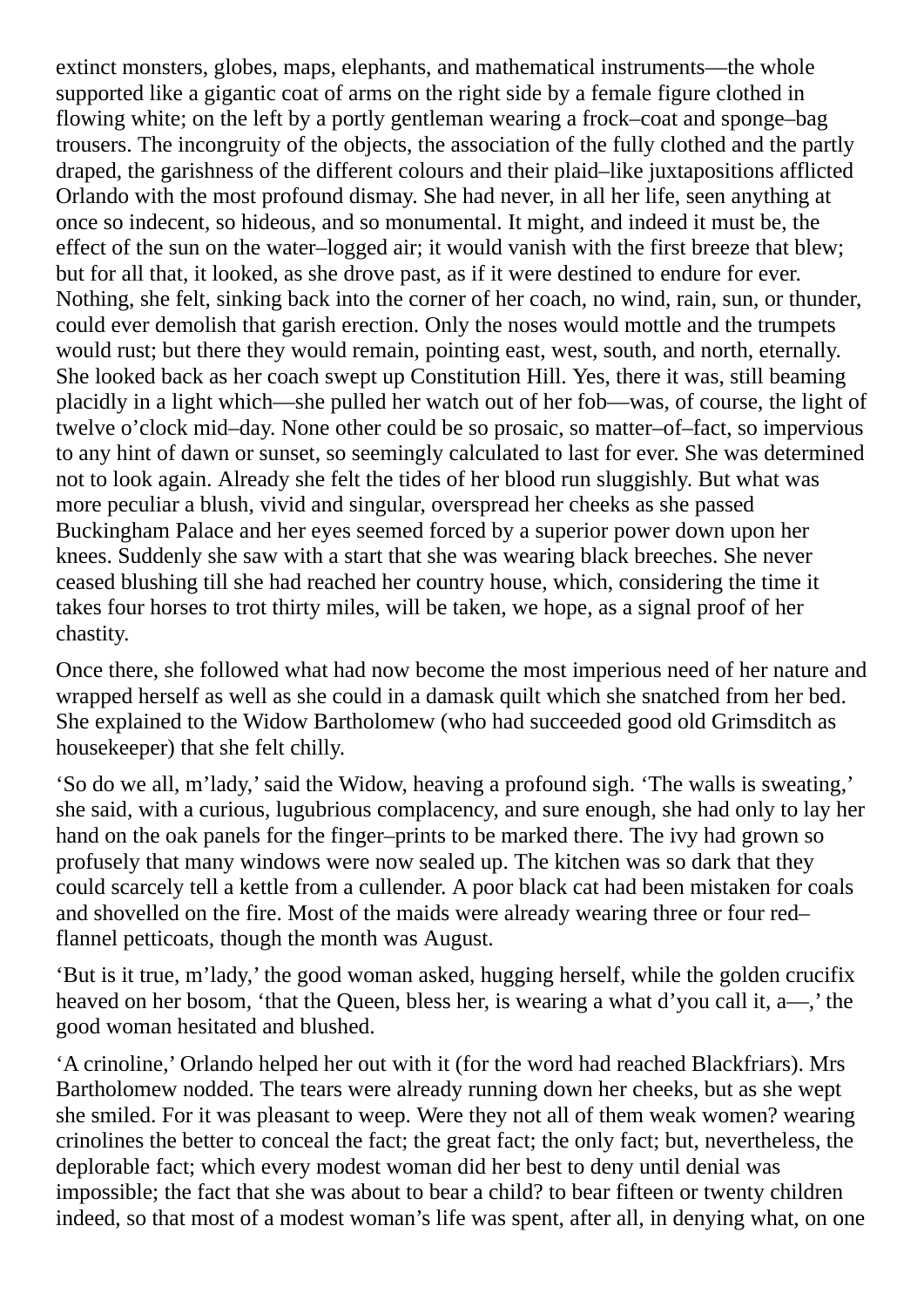day at least of every year, was made obvious.

'The muffins is keepin' 'ot,'said Mrs Bartholomew, mopping up her tears, 'in the liberry.'

And wrapped in a damask bed quilt, to a dish of muffins Orlando now sat down.

'The muffins is keepin' 'ot in the liberry'—Orlando minced out the horrid cockney phrase in Mrs Bartholomew's refined cockney accents as she drank—but no, she detested the mild fluid—her tea. It was in this very room, she remembered, that Queen Elizabeth had stood astride the fireplace with a flagon of beer in her hand, which she suddenly dashed on the table when Lord Burghley tactlessly used the imperative instead of the subjunctive. 'Little man, little man,'—Orlando could hear her say—'is "must" a word to be addressed to princes?' And down came the flagon on the table: there was the mark of it still.

But when Orlando leapt to her feet, as the mere thought of that great Queen commanded, the bed quilt tripped her up, and she fell back in her arm–chair with a curse. Tomorrow she would have to buy twenty yards or more of black bombazine, she supposed, to make a skirt. And then (here she blushed), she would have to buy a crinoline, and then (here she blushed) a bassinette, and then another crinoline, and so on…The blushes came and went with the most exquisite iteration of modesty and shame imaginable. One might see the spirit of the age blowing, now hot, now cold, upon her cheeks. And if the spirit of the age blew a little unequally, the crinoline being blushed for before the husband, her ambiguous position must excuse her (even her sex was still in dispute) and the irregular life she had lived before.

At length the colour on her cheeks resumed its stability and it seemed as if the spirit of the age—if such indeed it were—lay dormant for a time. Then Orlando felt in the bosom of her shirt as if for some locket or relic of lost affection, and drew out no such thing, but a roll of paper, sea–stained, blood–stained, travel–stained—the manuscript of her poem, 'The Oak Tree'. She had carried this about with her for so many years now, and in such hazardous circumstances, that many of the pages were stained, some were torn, while the straits she had been in for writing paper when with the gipsies, had forced her to overscore the margins and cross the lines till the manuscript looked like a piece of darning most conscientiously carried out. She turned back to the first page and read the date, 1586, written in her own boyish hand. She had been working at it for close three hundred years now. It was time to make an end. Meanwhile she began turning and dipping and reading and skipping and thinking as she read, how very little she had changed all these years. She had been a gloomy boy, in love with death, as boys are; and then she had been amorous and florid; and then she had been sprightly and satirical; and sometimes she had tried prose and sometimes she had tried drama. Yet through all these changes she had remained, she reflected, fundamentally the same. She had the same brooding meditative temper, the same love of animals and nature, the same passion for the country and the seasons.

'After all,'she thought, getting up and going to the window, 'nothing has changed. The house, the garden are precisely as they were. Not a chair has been moved, not a trinket sold. There are the same walks, the same lawns, the same trees, and the same pool, which, I dare say, has the same carp in it. True, Queen Victoria is on the throne and not Queen Elizabeth, but what difference…'

No sooner had the thought taken shape, than, as if to rebuke it, the door was flung wide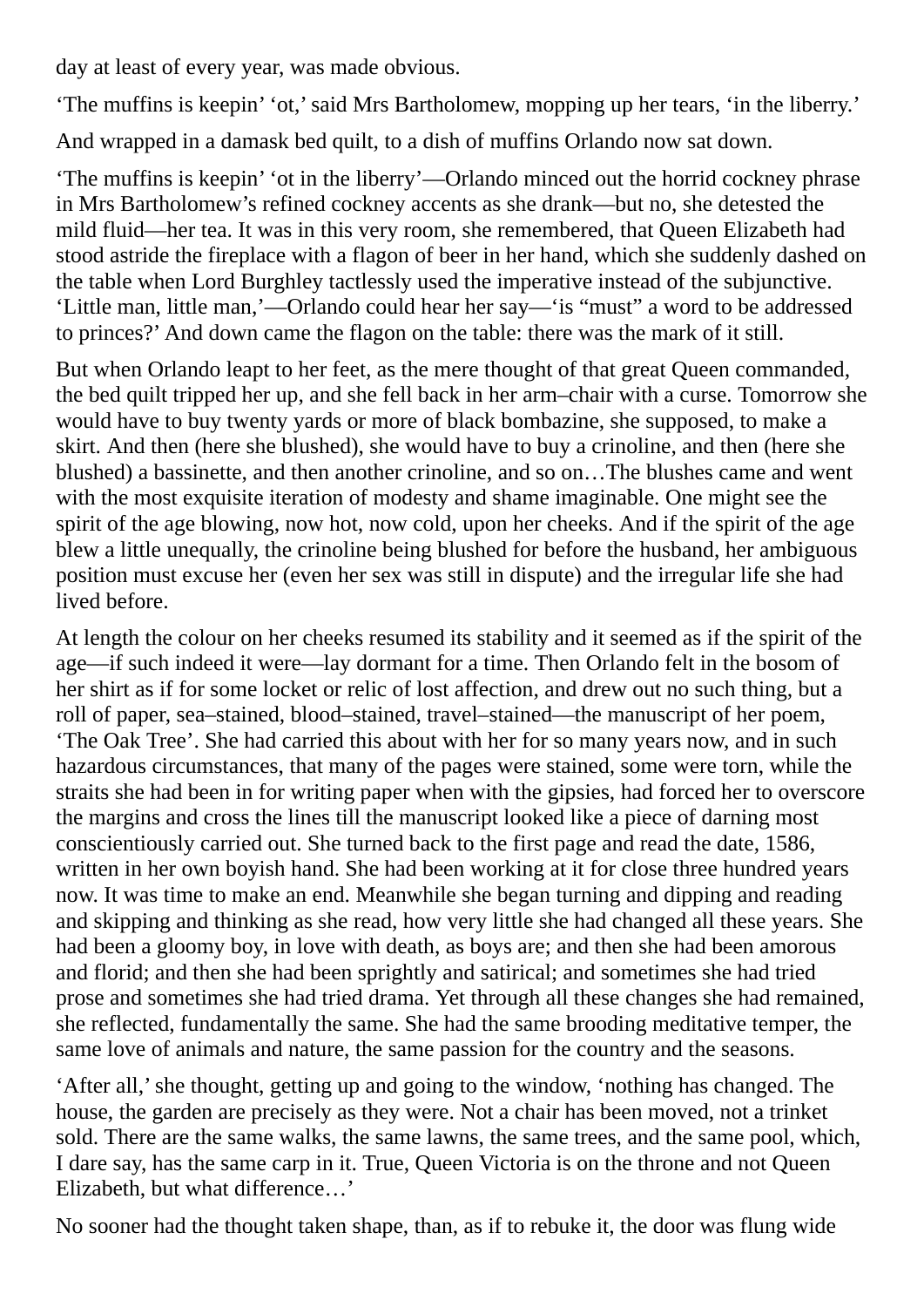and in marched Basket, the butler, followed by Bartholomew, the housekeeper, to clear away tea. Orlando, who had just dipped her pen in the ink, and was about to indite some reflection upon the eternity of all things, was much annoyed to be impeded by a blot, which spread and meandered round her pen. It was some infirmity of the quill, she supposed; it was split or dirty. She dipped it again. The blot increased. She tried to go on with what she was saying; no words came. Next she began to decorate the blot with wings and whiskers, till it became a round–headed monster, something between a bat and a wombat. But as for writing poetry with Basket and Bartholomew in the room, it was impossible. No sooner had she said 'Impossible' than, to her astonishment and alarm, the pen began to curve and caracole with the smoothest possible fluency. Her page was written in the neatest sloping Italian hand with the most insipid verse she had ever read in her life:

I am myself but a vile link Amid life's weary chain, But I have spoken hallow'd words, Oh, do not say in vain!

Will the young maiden, when her tears, Alone in moonlight shine, Tears for the absent and the loved, Murmur—

she wrote without a stop as Bartholomew and Basket grunted and groaned about the room, mending the fire, picking up the muffins.

Again she dipped her pen and off it went:—

She was so changed, the soft carnation cloud Once mantling o'er her cheek like that which eve Hangs o'er the sky, glowing with roseate hue, Had faded into paleness, broken by Bright burning blushes, torches of the tomb,

but here, by an abrupt movement she spilt the ink ever the page and blotted it from human sight she hoped for ever. She was all of a quiver, all of a stew. Nothing more repulsive could be imagined than to feel the ink flowing thus in cascades of involuntary inspiration. What had happened to her? Was it the damp, was it Bartholomew, was it Basket, what was it? she demanded. But the room was empty. No one answered her, unless the dripping of the rain in the ivy could be taken for an answer.

Meanwhile, she became conscious, as she stood at the window, of an extraordinary tingling and vibration all over her, as if she were made of a thousand wires upon which some breeze or errant fingers were playing scales. Now her toes tingled; now her marrow. She had the queerest sensations about the thigh bones. Her hairs seemed to erect themselves. Her arms sang and twanged as the telegraph wires would be singing and twanging in twenty years or so. But all this agitation seemed at length to concentrate in her hands; and then in one hand, and then in one finger of that hand, and then finally to contract itself so that it made a ring of quivering sensibility about the second finger of the left hand. And when she raised it to see what caused this agitation, she saw nothing nothing but the vast solitary emerald which Queen Elizabeth had given her. And was that not enough? she asked. It was of the finest water. It was worth ten thousand pounds at least. The vibration seemed, in the oddest way (but remember we are dealing with some of the darkest manifestations of the human soul) to say No, that is not enough; and, further, to assume a note of interrogation, as though it were asking, what did it mean, this hiatus, this strange oversight? till poor Orlando felt positively ashamed of the second finger of her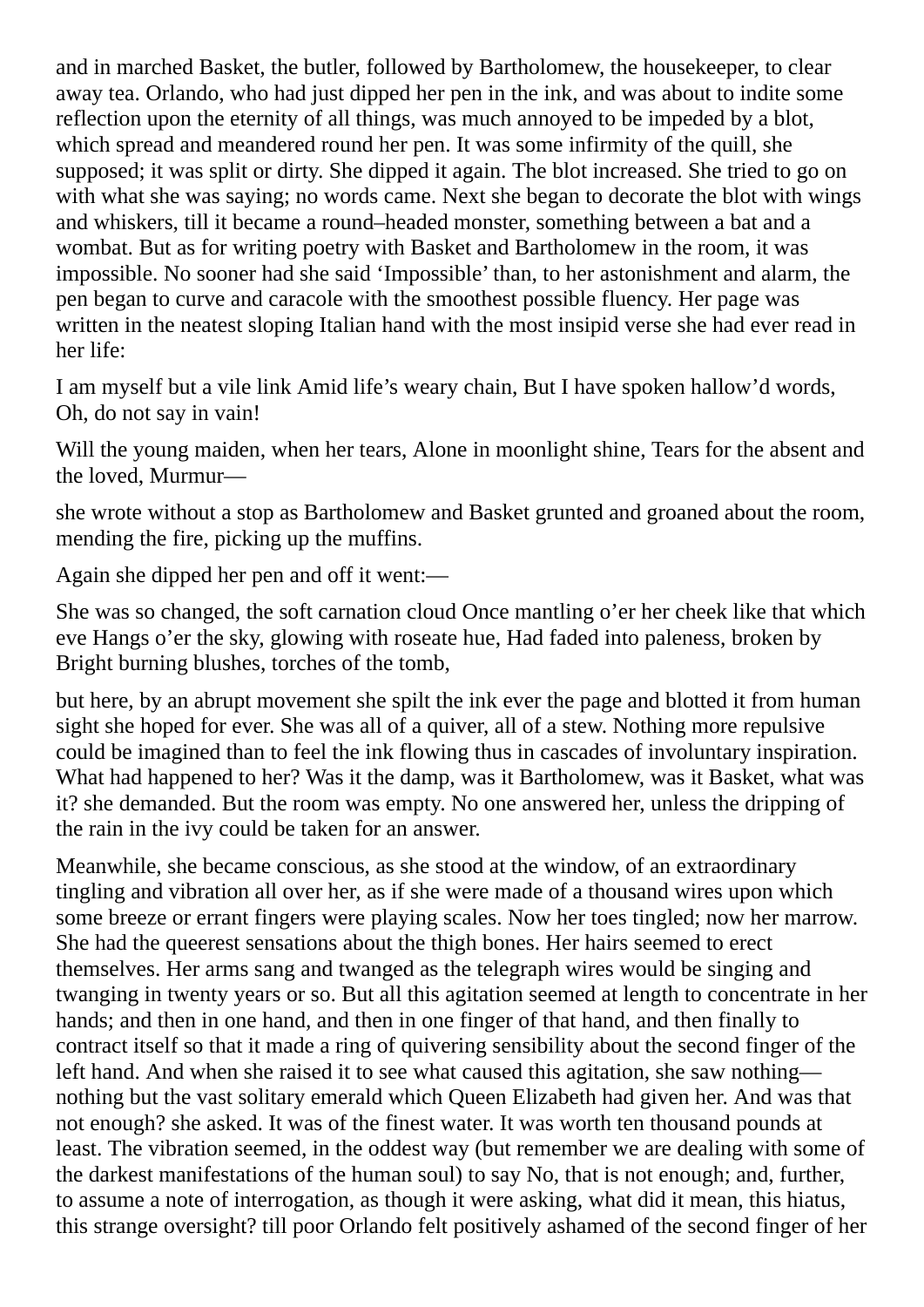left hand without in the least knowing why. At this moment, Bartholomew came in to ask which dress she should lay out for dinner, and Orlando, whose senses were much quickened, instantly glanced at Bartholomew's left hand, and instantly perceived what she had never noticed before—a thick ring of rather jaundiced yellow circling the third finger where her own was bare.

'Let me look at your ring, Bartholomew,'she said, stretching her hand to take it.

At this, Bartholomew made as if she had been struck in the breast by a rogue. She started back a pace or two, clenched her hand and flung it away from her with a gesture that was noble in the extreme. 'No,'she said, with resolute dignity, her Ladyship might look if she pleased, but as for taking off her wedding ring, not the Archbishop nor the Pope nor Queen Victoria on her throne could force her to do that. Her Thomas had put it on her finger twenty–five years, six months, three weeks ago; she had slept in it; worked in it; washed in it; prayed in it; and proposed to be buried in it. In fact, Orlando understood her to say, but her voice was much broken with emotion; that it was by the gleam on her wedding ring that she would be assigned her station among the angels and its lustre would be tarnished for ever if she let it out of her keeping for a second.

'Heaven help us,'said Orlando, standing at the window and watching the pigeons at their pranks, 'what a world we live in! What a world to be sure!' Its complexities amazed her. It now seemed to her that the whole world was ringed with gold. She went in to dinner. Wedding rings abounded. She went to church. Wedding rings were everywhere. She drove out. Gold, or pinchbeck, thin, thick, plain, smooth, they glowed dully on every hand. Rings filled the jewellers'shops, not the flashing pastes and diamonds of Orlando's recollection, but simple bands without a stone in them. At the same time, she began to notice a new habit among the town people. In the old days, one would meet a boy trifling with a girl under a hawthorn hedge frequently enough. Orlando had flicked many a couple with the tip of her whip and laughed and passed on. Now, all that was changed. Couples trudged and plodded in the middle of the road indissolubly linked together. The woman's right hand was invariably passed through the man's left and her fingers were firmly gripped by his. Often it was not till the horses' noses were on them that they budged, and then, though they moved it was all in one piece, heavily, to the side of the road. Orlando could only suppose that some new discovery had been made about the race; that they were somehow stuck together, couple after couple, but who had made it and when, she could not guess. It did not seem to be Nature. She looked at the doves and the rabbits and the elk–hounds and she could not see that Nature had changed her ways or mended them, since the time of Elizabeth at least. There was no indissoluble alliance among the brutes that she could see. Could it be Queen Victoria then, or Lord Melbourne? Was it from them that the great discovery of marriage proceeded? Yet the Queen, she pondered, was said to be fond of dogs, and Lord Melbourne, she had heard, was said to be fond of women. It was strange—it was distasteful; indeed, there was something in this indissolubility of bodies which was repugnant to her sense of decency and sanitation. Her ruminations, however, were accompanied by such a tingling and twanging of the afflicted finger that she could scarcely keep her ideas in order. They were languishing and ogling like a housemaid's fancies. They made her blush. There was nothing for it but to buy one of those ugly bands and wear it like the rest. This she did, slipping it, overcome with shame, upon her finger in the shadow of a curtain; but without avail. The tingling persisted more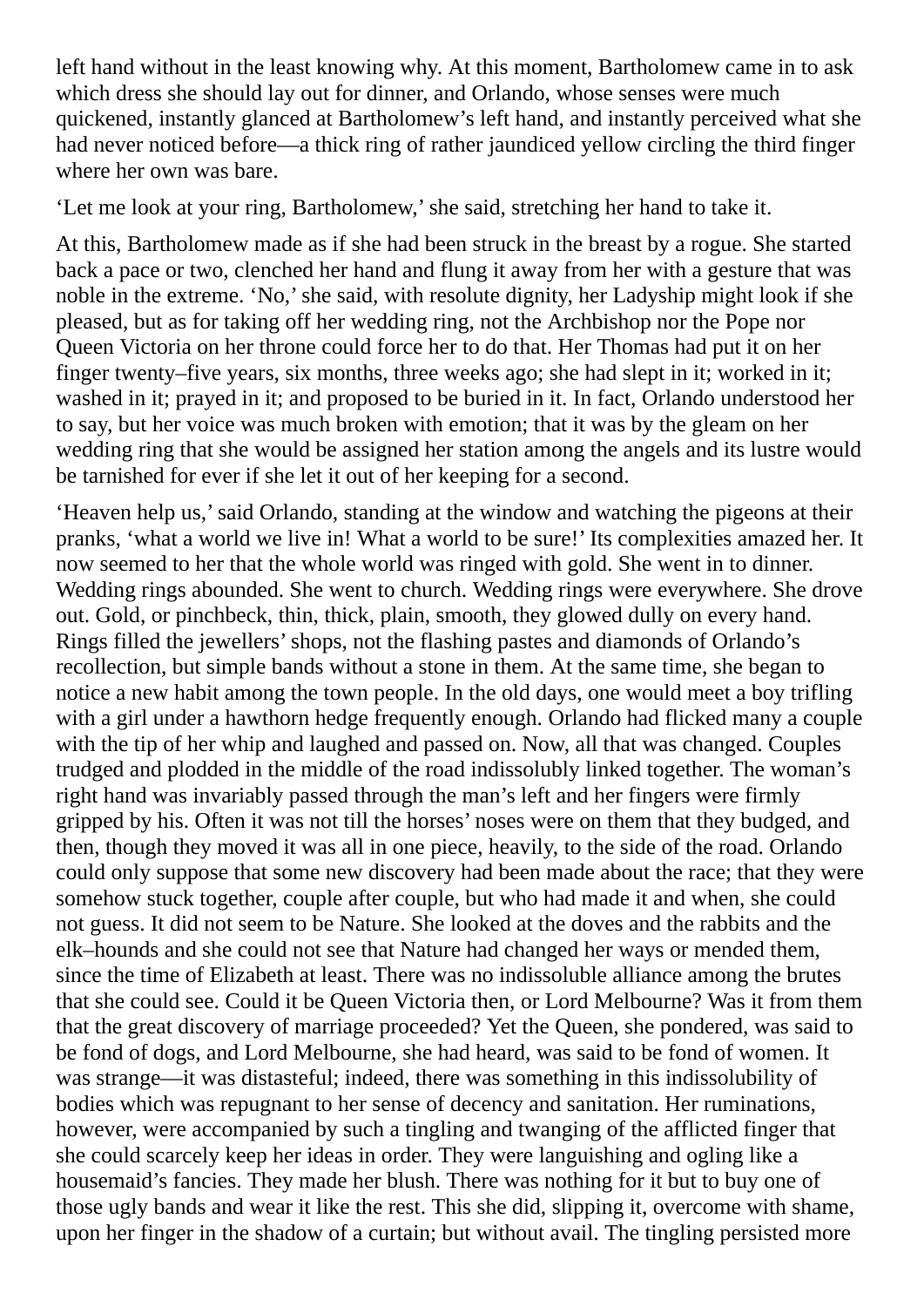violently, more indignantly than ever. She did not sleep a wink that night. Next morning when she took up the pen to write, either she could think of nothing, and the pen made one large lachrymose blot after another, or it ambled off, more alarmingly still, into mellifluous fluencies about early death and corruption, which were worse than no thinking at all. For it would seem—her case proved it—that we write, not with the fingers, but with the whole person. The nerve which controls the pen winds itself about every fibre of our being, threads the heart, pierces the liver. Though the seat of her trouble seemed to be the left hand, she could feel herself poisoned through and through, and was forced at length to consider the most desperate of remedies, which was to yield completely and submissively to the spirit of the age, and take a husband.

That this was much against her natural temperament has been sufficiently made plain. When the sound of the Archduke's chariot wheels died away, the cry that rose to her lips was 'Life! A Lover!' not 'Life! A Husband!' and it was in pursuit of this aim that she had gone to town and run about the world as has been shown in the previous chapter. Such is the indomitable nature of the spirit of the age, however, that it batters down anyone who tries to make stand against it far more effectually than those who bend its own way. Orlando had inclined herself naturally to the Elizabethan spirit, to the Restoration spirit, to the spirit of the eighteenth century, and had in consequence scarcely been aware of the change from one age to the other. But the spirit of the nineteenth century was antipathetic to her in the extreme, and thus it took her and broke her, and she was aware of her defeat at its hands as she had never been before. For it is probable that the human spirit has its place in time assigned to it; some are born of this age, some of that; and now that Orlando was grown a woman, a year or two past thirty indeed, the lines of her character were fixed, and to bend them the wrong way was intolerable.

So she stood mournfully at the drawing–room window (Bartholomew had so christened the library) dragged down by the weight of the crinoline which she had submissively adopted. It was heavier and more drab than any dress she had yet worn. None had ever so impeded her movements. No longer could she stride through the garden with her dogs, or run lightly to the high mound and fling herself beneath the oak tree. Her skirts collected damp leaves and straw. The plumed hat tossed on the breeze. The thin shoes were quickly soaked and mud–caked. Her muscles had lost their pliancy. She became nervous lest there should be robbers behind the wainscot and afraid, for the first time in her life, of ghosts in the corridors. All these things inclined her, step by step, to submit to the new discovery, whether Queen Victoria's or another's, that each man and each woman has another allotted to it for life, whom it supports, by whom it is supported, till death them do part. It would be a comfort, she felt, to lean; to sit down; yes, to lie down; never, never, never to get up again. Thus did the spirit work upon her, for all her past pride, and as she came sloping down the scale of emotion to this lowly and unaccustomed lodging–place, those twangings and tinglings which had been so captious and so interrogative modulated into the sweetest melodies, till it seemed as if angels were plucking harp–strings with white fingers and her whole being was pervaded by a seraphic harmony.

But whom could she lean upon? She asked that question of the wild autumn winds. For it was now October, and wet as usual. Not the Archduke; he had married a very great lady and had hunted hares in Roumania these many years now; nor Mr M.; he was become a Catholic; nor the Marquis of C.; he made sacks in Botany Bay; nor the Lord O.; he had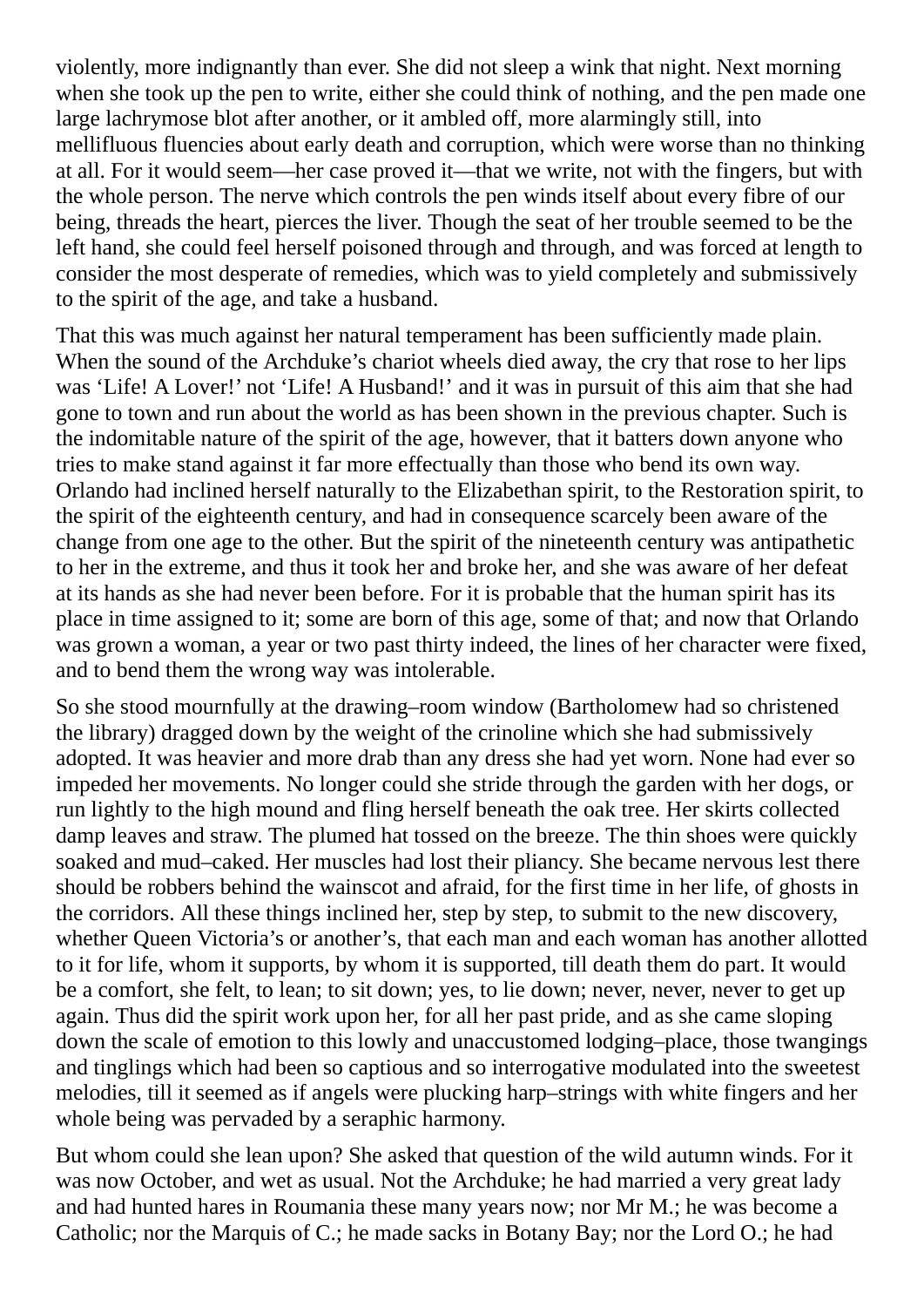long been food for fishes. One way or another, all her old cronies were gone now, and the Nells and the Kits of Drury Lane, much though she favoured them, scarcely did to lean upon.

'Whom', she asked, casting her eyes upon the revolving clouds, clasping her hands as she knelt on the window–sill, and looking the very image of appealing womanhood as she did so, 'can I lean upon?' Her words formed themselves, her hands clasped themselves, involuntarily, just as her pen had written of its own accord. It was not Orlando who spoke, but the spirit of the age. But whichever it was, nobody answered it. The rooks were tumbling pell–mell among the violet clouds of autumn. The rain had stopped at last and there was an iridescence in the sky which tempted her to put on her plumed hat and her little stringed shoes and stroll out before dinner.

'Everyone is mated except myself,' she mused, as she trailed disconsolately across the courtyard. There were the rooks; Canute and Pippin even—transitory as their alliances were, still each this evening seemed to have a partner. 'Whereas, I, who am mistress of it all,' Orlando thought, glancing as she passed at the innumerable emblazoned windows of the hall, 'am single, am mateless, am alone.'

Such thoughts had never entered her head before. Now they bore her down unescapably. Instead of thrusting the gate open, she tapped with a gloved hand for the porter to unfasten it for her. One must lean on someone, she thought, if it is only on a porter; and half wished to stay behind and help him to grill his chop on a bucket of fiery coals, but was too timid to ask it. So she strayed out into the park alone, faltering at first and apprehensive lest there might be poachers or gamekeepers or even errand–boys to marvel that a great lady should walk alone.

At every step she glanced nervously lest some male form should be hiding behind a furze bush or some savage cow be lowering its horns to toss her. But there were only the rooks flaunting in the sky. A steel–blue plume from one of them fell among the heather. She loved wild birds' feathers. She had used to collect them as a boy. She picked it up and stuck it in her hat. The air blew upon her spirit somewhat and revived it. As the rooks went whirling and wheeling above her head and feather after feather fell gleaming through the purplish air, she followed them, her long cloak floating behind her, over the moor, up the hill. She had not walked so far for years. Six feathers had she picked from the grass and drawn between her fingers and pressed to her lips to feel their smooth, glinting plumage, when she saw, gleaming on the hill–side, a silver pool, mysterious as the lake into which Sir Bedivere flung the sword of Arthur. A single feather quivered in the air and fell into the middle of it. Then, some strange ecstasy came over her. Some wild notion she had of following the birds to the rim of the world and flinging herself on the spongy turf and there drinking forgetfulness, while the rooks' hoarse laughter sounded over her. She quickened her pace; she ran; she tripped; the tough heather roots flung her to the ground. Her ankle was broken. She could not rise. But there she lay content. The scent of the bog myrtle and the meadow–sweet was in her nostrils. The rooks' hoarse laughter was in her ears. 'I have found my mate,' she murmured. 'It is the moor. I am nature's bride,' she whispered, giving herself in rapture to the cold embraces of the grass as she lay folded in her cloak in the hollow by the pool. 'Here will I lie. (A feather fell upon her brow.) I have found a greener laurel than the bay. My forehead will be cool always. These are wild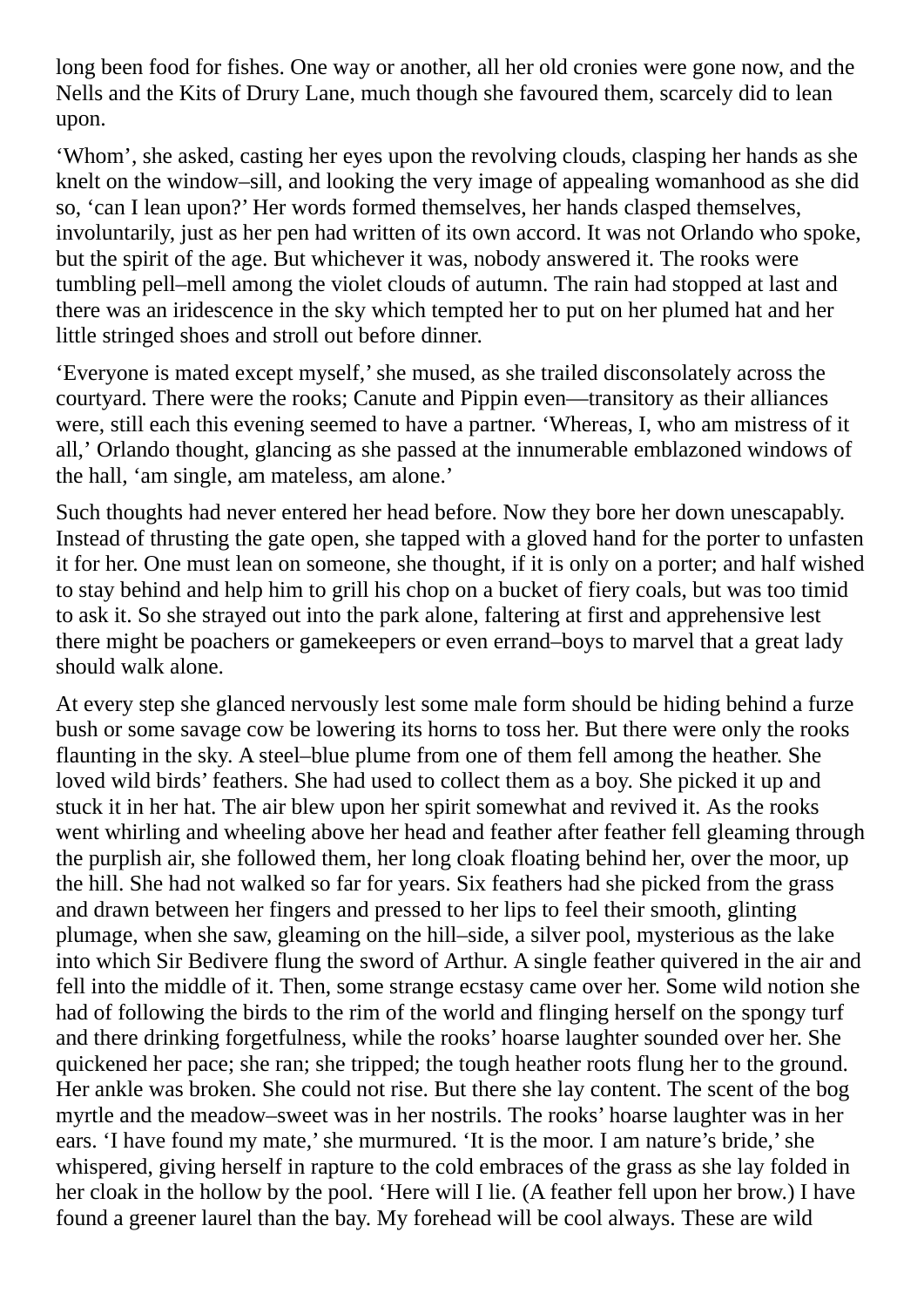birds' feathers—the owl's, the nightjar's. I shall dream wild dreams. My hands shall wear no wedding ring,'she continued, slipping it from her finger. 'The roots shall twine about them. Ah!'she sighed, pressing her head luxuriously on its spongy pillow, 'I have sought happiness through many ages and not found it; fame and missed it; love and not known it; life—and behold, death is better. I have known many men and many women,'she continued; 'none have I understood. It is better that I should lie at peace here with only the sky above me—as the gipsy told me years ago. That was in Turkey.' And she looked straight up into the marvellous golden foam into which the clouds had churned themselves, and saw next moment a track in it, and camels passing in single file through the rocky desert among clouds of red dust; and then, when the camels had passed, there were only mountains, very high and full of clefts and with pinnacles of rock, and she fancied she heard goat bells ringing in their passes, and in their folds were fields of irises and gentian. So the sky changed and her eyes slowly lowered themselves down and down till they came to the rain–darkened earth and saw the great hump of the South Downs, flowing in one wave along the coast; and where the land parted, there was the sea, the sea with ships passing; and she fancied she heard a gun far out at sea, and thought at first, 'That's the Armada,' and then thought 'No, it's Nelson', and then remembered how those wars were over and the ships were busy merchant ships; and the sails on the winding river were those of pleasure boats. She saw, too, cattle sprinkled on the dark fields, sheep and cows, and she saw the lights coming here and there in farm–house windows, and lanterns moving among the cattle as the shepherd went his rounds and the cowman; and then the lights went out and the stars rose and tangled themselves about the sky. Indeed, she was falling asleep with the wet feathers on her face and her ear pressed to the ground when she heard, deep within, some hammer on an anvil, or was it a heart beating? Tick–tock, tick– tock, so it hammered, so it beat, the anvil, or the heart in the middle of the earth; until, as she listened, she thought it changed to the trot of a horse's hoofs; one, two, three, four, she counted; then she heard a stumble; then, as it came nearer and nearer, she could hear the crack of a twig and the suck of the wet bog in its hoofs. The horse was almost on her. She sat upright. Towering dark against the yellow–slashed sky of dawn, with the plovers rising and falling about him, she saw a man on horseback. He started. The horse stopped.

'Madam,' the man cried, leaping to the ground, 'you're hurt!'

'I'm dead, sir!' she replied.

A few minutes later, they became engaged.

The morning after, as they sat at breakfast, he told her his name. It was Marmaduke Bonthrop Shelmerdine, Esquire.

'I knew it!'she said, for there was something romantic and chivalrous, passionate, melancholy, yet determined about him which went with the wild, dark–plumed name—a name which had, in her mind, the steel–blue gleam of rooks' wings, the hoarse laughter of their caws, the snake–like twisting descent of their feathers in a silver pool, and a thousand other things which will be described presently.

'Mine is Orlando,'she said. He had guessed it. For if you see a ship in full sail coming with the sun on it proudly sweeping across the Mediterranean from the South Seas, one says at once, 'Orlando', he explained.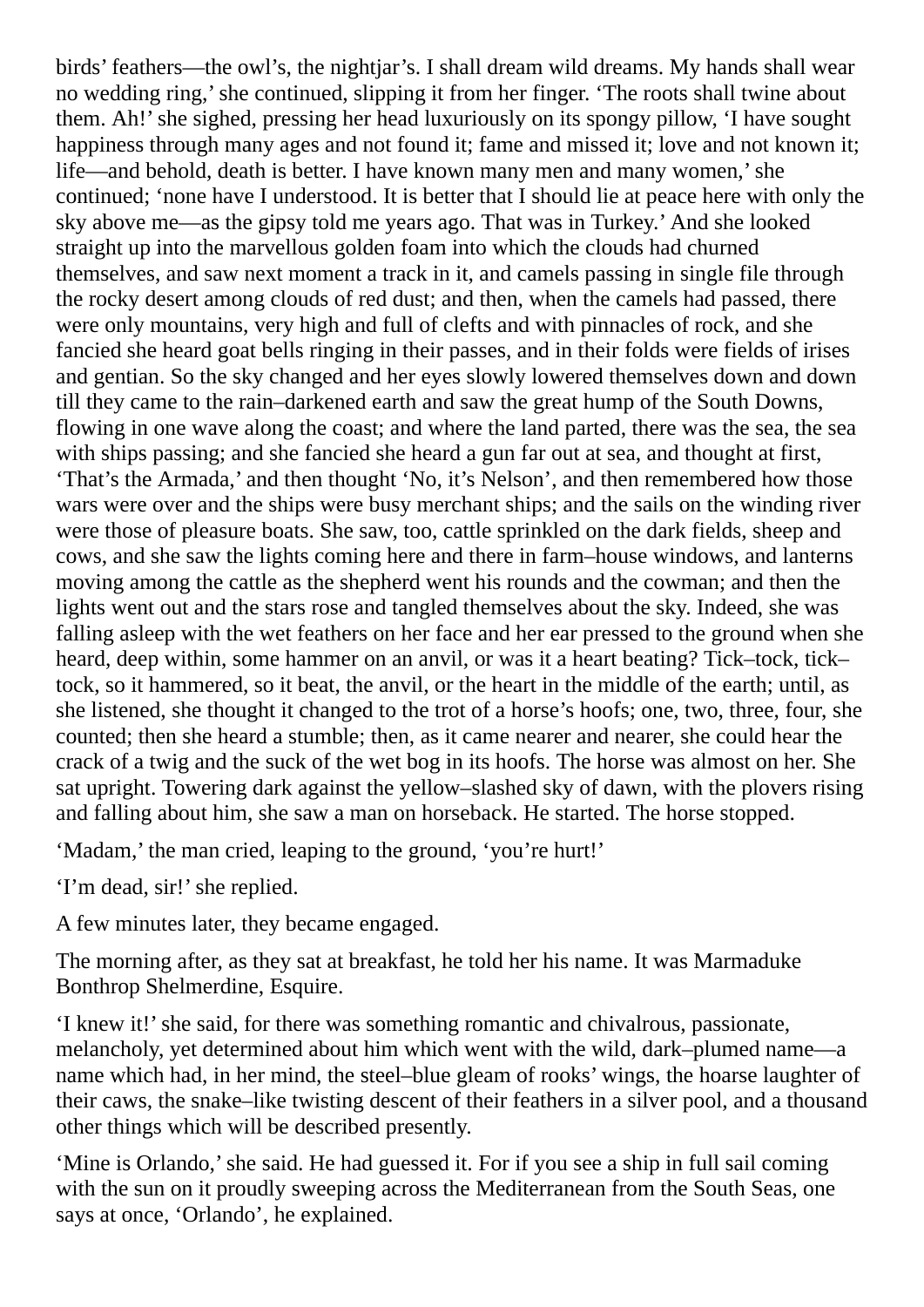In fact, though their acquaintance had been so short, they had guessed, as always happens between lovers, everything of any importance about each other in two seconds at the utmost, and it now remained only to fill in such unimportant details as what they were called; where they lived; and whether they were beggars or people of substance. He had a castle in the Hebrides, but it was ruined, he told her. Gannets feasted in the banqueting hall. He had been a soldier and a sailor, and had explored the East. He was on his way now to join his brig at Falmouth, but the wind had fallen and it was only when the gale blew from the South–west that he could put out to sea. Orlando looked hastily from the breakfast–room window at the gilt leopard on the weather vane. Mercifully its tail pointed due east and was steady as a rock. 'Oh! Shel, don't leave me!' she cried. 'I'm passionately in love with you,'she said. No sooner had the words left her mouth than an awful suspicion rushed into both their minds simultaneously.

'You're a woman, Shel!' she cried.

'You're a man, Orlando!' he cried.

Never was there such a scene of protestation and demonstration as then took place since the world began. When it was over and they were seated again she asked him, what was this talk of a South–west gale? Where was he bound for?

'For the Horn,' he said briefly, and blushed. (For a man had to blush as a woman had, only at rather different things.) It was only by dint of great pressure on her side and the use of much intuition that she gathered that his life was spent in the most desperate and splendid of adventures—which is to voyage round Cape Horn in the teeth of a gale. Masts had been snapped off; sails torn to ribbons (she had to drag the admission from him). Sometimes the ship had sunk, and he had been left the only survivor on a raft with a biscuit.

'It's about all a fellow can do nowadays,' he said sheepishly, and helped himself to great spoonfuls of strawberry jam. The vision which she had thereupon of this boy (for he was little more) sucking peppermints, for which he had a passion, while the masts snapped and the stars reeled and he roared brief orders to cut this adrift, to heave that overboard, brought the tears to her eyes, tears, she noted, of a finer flavour than any she had cried before: 'I am a woman,'she thought, 'a real woman, at last.' She thanked Bonthrop from the bottom of her heart for having given her this rare and unexpected delight. Had she not been lame in the left foot, she would have sat upon his knee.

'Shel, my darling,'she began again, 'tell me…' and so they talked two hours or more, perhaps about Cape Horn, perhaps not, and really it would profit little to write down what they said, for they knew each other so well that they could say anything, which is tantamount to saying nothing, or saying such stupid, prosy things as how to cook an omelette, or where to buy the best boots in London, things which have no lustre taken from their setting, yet are positively of amazing beauty within it. For it has come about, by the wise economy of nature, that our modern spirit can almost dispense with language; the commonest expressions do, since no expressions do; hence the most ordinary conversation is often the most poetic, and the most poetic is precisely that which cannot be written down. For which reasons we leave a great blank here, which must be taken to indicate that the space is filled to repletion.

After some days more of this kind of talk,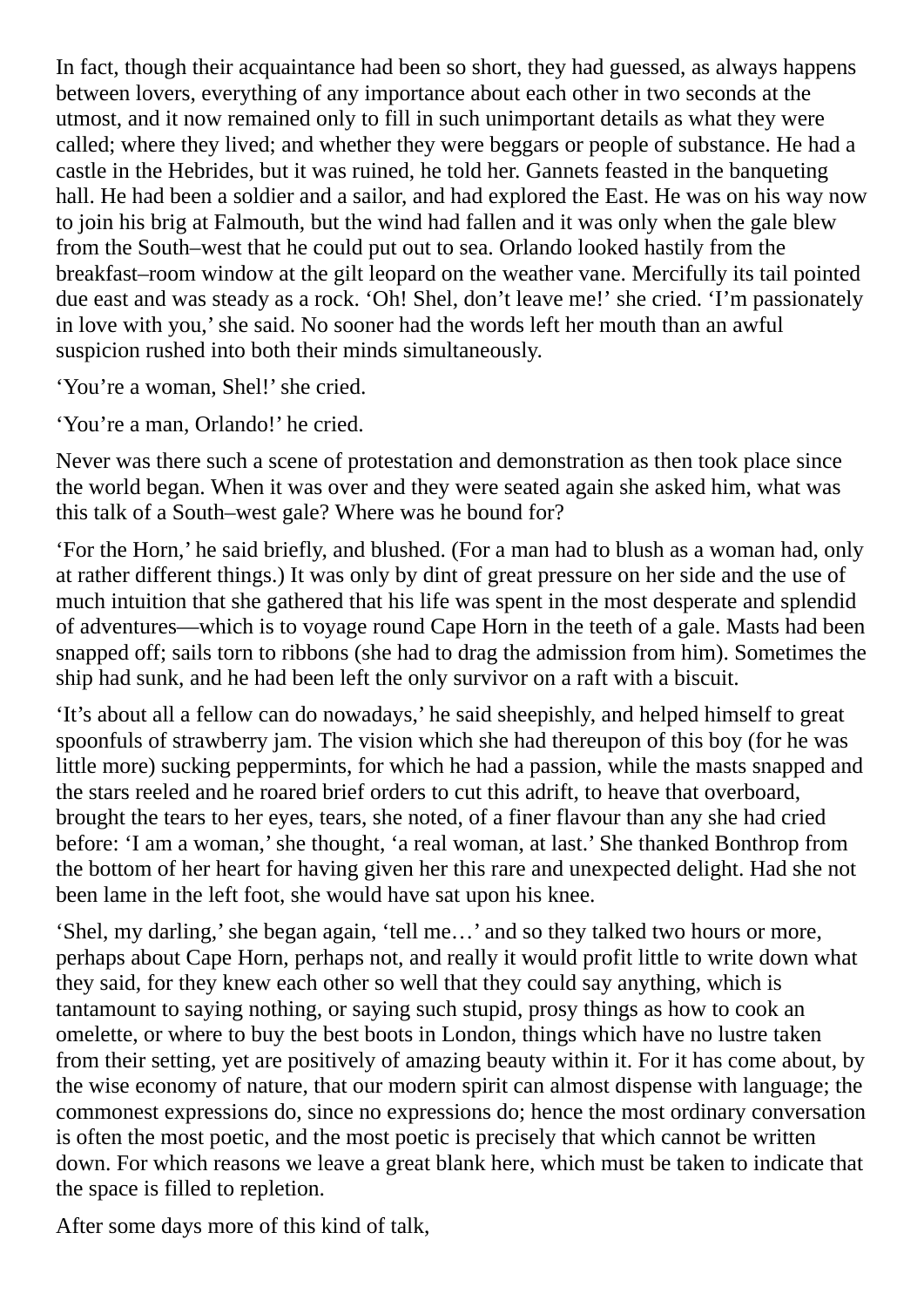'Orlando, my dearest,' Shel was beginning, when there was a scuffling outside, and Basket the butler entered with the information that there was a couple of Peelers downstairs with a warrant from the Queen.

'Show 'em up,'said Shelmerdine briefly, as if on his own quarter–deck, taking up, by instinct, a stand with his hands behind him in front of the fireplace. Two officers in bottlegreen uniforms with truncheons at their hips then entered the room and stood at attention. Formalities being over, they gave into Orlando's own hands, as their commission was, a legal document of some very impressive sort; judging by the blobs of sealing wax, the ribbons, the oaths, and the signatures, which were all of the highest importance.

Orlando ran her eyes through it and then, using the first finger of her right hand as pointer, read out the following facts as being most germane to the matter.

'The lawsuits are settled,'she read out…'some in my favour, as for example…others not. Turkish marriage annulled (I was ambassador in Constantinople, Shel,'she explained) 'Children pronounced illegitimate, (they said I had three sons by Pepita, a Spanish dancer). So they don't inherit, which is all to the good…Sex? Ah! what about sex? My sex', she read out with some solemnity, 'is pronounced indisputably, and beyond the shadow of a doubt (what I was telling you a moment ago, Shel?), female. The estates which are now desequestrated in perpetuity descend and are tailed and entailed upon the heirs male of my body, or in default of marriage'—but here she grew impatient with this legal verbiage, and said, 'but there won't be any default of marriage, nor of heirs either, so the rest can be taken as read.' Whereupon she appended her own signature beneath Lord Palmerston's and entered from that moment into the undisturbed possession of her titles, her house, and her estate—which was now so much shrunk, for the cost of the lawsuits had been prodigious, that, though she was infinitely noble again, she was also excessively poor.

When the result of the lawsuit was made known (and rumour flew much quicker than the telegraph which has supplanted it), the whole town was filled with rejoicings.

[Horses were put into carriages for the sole purpose of being taken out. Empty barouches and landaus were trundled up and down the High Street incessantly. Addresses were read from the Bull. Replies were made from the Stag. The town was illuminated. Gold caskets were securely sealed in glass cases. Coins were well and duly laid under stones. Hospitals were founded. Rat and Sparrow clubs were inaugurated. Turkish women by the dozen were burnt in effigy in the market–place, together with scores of peasant boys with the label 'I am a base Pretender', lolling from their mouths. The Queen's cream–coloured ponies were soon seen trotting up the avenue with a command to Orlando to dine and sleep at the Castle, that very same night. Her table, as on a previous occasion, was snowed under with invitations from the Countess if R., Lady Q., Lady Palmerston, the Marchioness of P., Mrs W.E. Gladstone and others, beseeching the pleasure of her company, reminding her of ancient alliances between their family and her own, etc.]—all of which is properly enclosed in square brackets, as above, for the good reason that a parenthesis it was without any importance in Orlando's life. She skipped it, to get on with the text. For when the bonfires were blazing in the marketplace, she was in the dark woods with Shelmerdine alone. So fine was the weather that the trees stretched their branches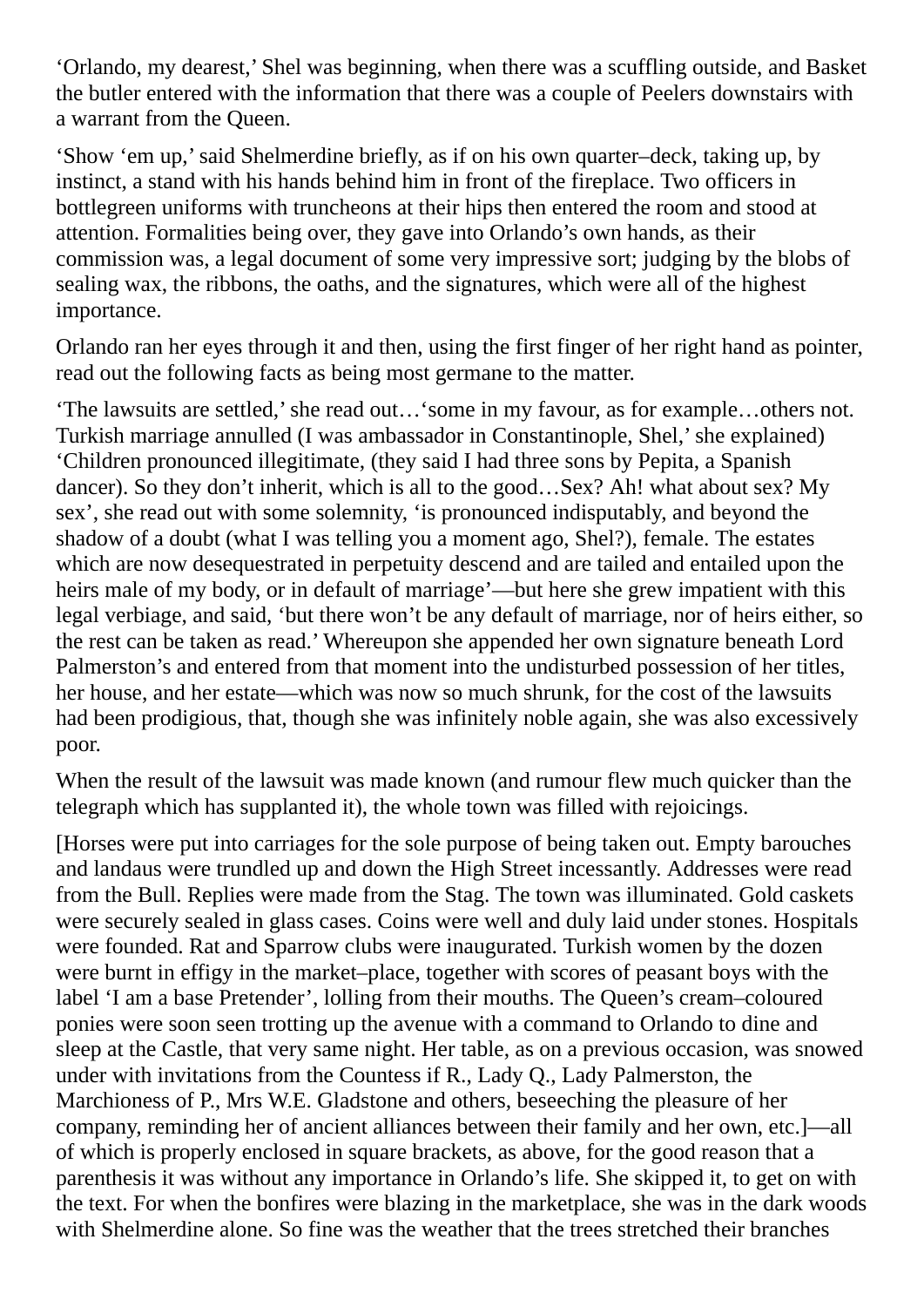motionless above them, and if a leaf fell, it fell, spotted red and gold, so slowly that one could watch it for half an hour fluttering and falling till it came to rest at last, on Orlando's foot.

'Tell me, Mar,'she would say (and here it must be explained, that when she called him by the first syllable of his first name, she was in a dreamy, amorous, acquiescent mood, domestic, languid a little, as if spiced logs were burning, and it was evening, yet not time to dress, and a thought wet perhaps outside, enough to make the leaves glisten, but a nightingale might be singing even so among the azaleas, two or three dogs barking at distant farms, a cock crowing—all of which the reader should imagine in her voice)—'Tell me, Mar,'she would say, 'about Cape Horn.' Then Shelmerdine would make a little model on the ground of the Cape with twigs and dead leaves and an empty snail shell or two.

'Here's the north,' he would say. 'There's the south. The wind's coming from hereabouts. Now the brig is sailing due west; we've just lowered the top–boom mizzen: and so you see —here, where this bit of grass is, she enters the current which you'll find marked where's my map and compasses, Bo'sun? Ah! thanks, that'll do, where the snail shell is. The current catches her on the starboard side, so we must rig the jib–boom or we shall be carried to the larboard, which is where that beech leaf is,—for you must understand my dear—' and so he would go on, and she would listen to every word; interpreting them rightly, so as to see, that is to say, without his having to tell her, the phosphorescence on the waves; the icicles clanking in the shrouds; how he went to the top of the mast in a gale; there reflected on the destiny of man; came down again; had a whisky and soda; went on shore; was trapped by a black woman; repented; reasoned it out; read Pascal; determined to write philosophy; bought a monkey; debated the true end of life; decided in favour of Cape Horn, and so on. All this and a thousand other things she understood him to say, and so when she replied, Yes, negresses are seductive, aren't they? he having told her that the supply of biscuits now gave out, he was surprised and delighted to find how well she had taken his meaning.

'Are you positive you aren't a man?' he would ask anxiously, and she would echo,

'Can it be possible you're not a woman?' and then they must put it to the proof without more ado. For each was so surprised at the quickness of the other's sympathy, and it was to each such a revelation that a woman could be as tolerant and free–spoken as a man, and a man as strange and subtle as a woman, that they had to put the matter to the proof at once.

And so they would go on talking or rather, understanding, which has become the main art of speech in an age when words are growing daily so scanty in comparison with ideas that 'the biscuits ran out' has to stand for kissing a negress in the dark when one has just read Bishop Berkeley's philosophy for the tenth time. (And from this it follows that only the most profound masters of style can tell the truth, and when one meets a simple one– syllable writer, one may conclude, without any doubt at all, that the poor man is lying.)

So they would talk; and then, when her feet were fairly covered with spotted autumn leaves, Orlando would rise and stroll away into the heart of the woods in solitude, leaving Bonthrop sitting there among the snail shells, making models of Cape Horn. 'Bonthrop,' she would say, 'I'm off,' and when she called him by his second name, 'Bonthrop', it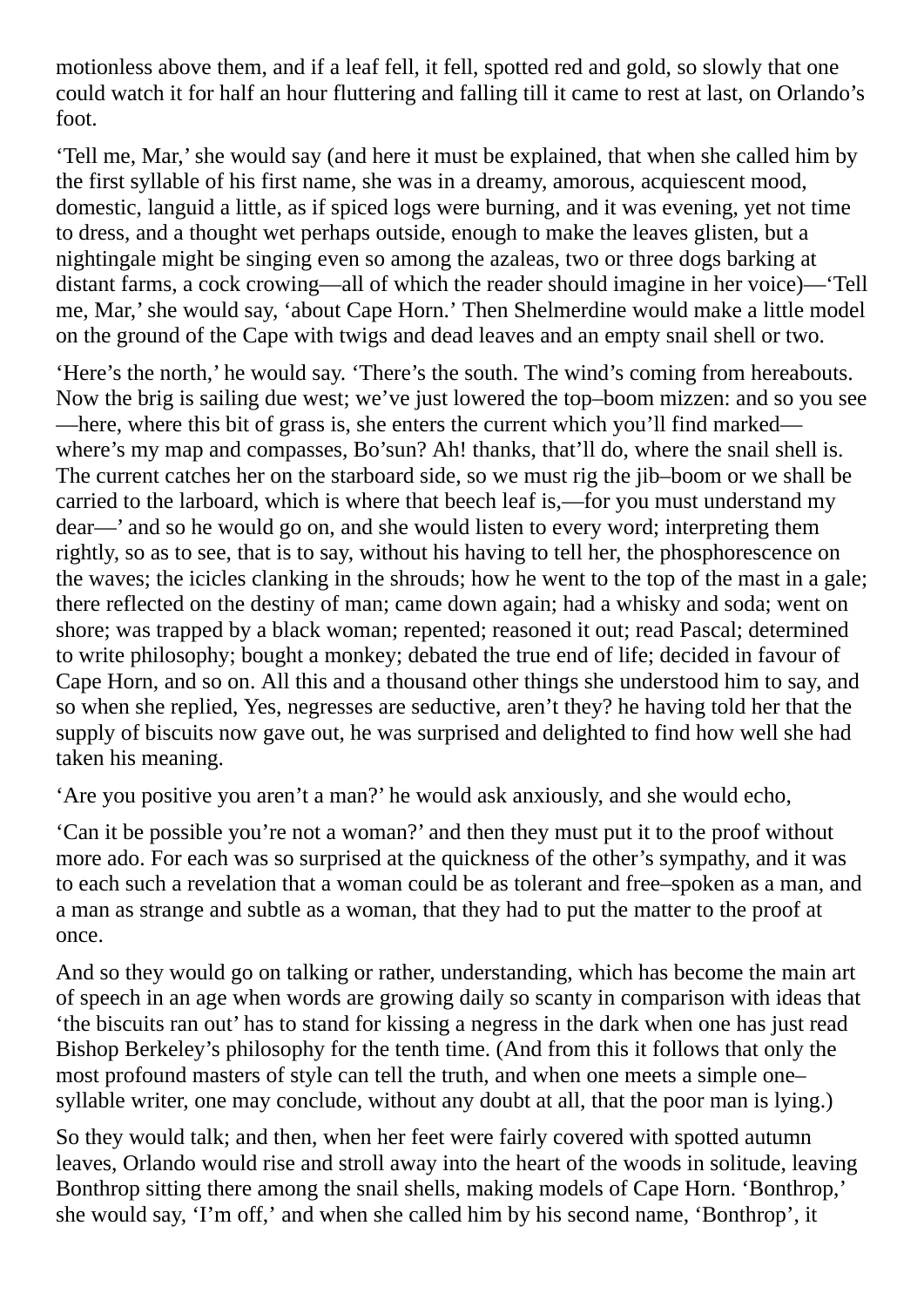should signify to the reader that she was in a solitary mood, felt them both as specks on a desert, was desirous only of meeting death by herself, for people die daily, die at dinner tables, or like this, out of doors in the autumn woods; and with the bonfires blazing and Lady Palmerston or Lady Derby asking her out every night to dinner, the desire for death would overcome her, and so saying 'Bonthrop', she said in effect, 'I'm dead', and pushed her way as a spirit might through the spectre–pale beech trees, and so oared herself deep into solitude as if the little flicker of noise and movement were over and she were free now to take her way—all of which the reader should hear in her voice when she said 'Bonthrop,' and should also add, the better to illumine the word, that for him too the same word signified, mystically, separation and isolation and the disembodied pacing the deck of his brig in unfathomable seas.

After some hours of death, suddenly a jay shrieked 'Shelmerdine', and stooping, she picked up one of those autumn crocuses which to some people signify that very word, and put it with the jay's feather that came tumbling blue through the beech woods, in her breast. Then she called 'Shelmerdine' and the word went shooting this way and that way through the woods and struck him where he sat, making models out of snail shells in the grass. He saw her, and heard her coming to him with the crocus and the jay's feather in her breast, and cried 'Orlando', which meant (and it must be remembered that when bright colours like blue and yellow mix themselves in our eyes, some of it rubs off on our thoughts) first the bowing and swaying of bracken as if something were breaking through; which proved to be a ship in full sail, heaving and tossing a little dreamily, rather as if she had a whole year of summer days to make her voyage in; and so the ship bears down, heaving this way, heaving that way, nobly, indolently, and rides over the crest of this wave and sinks into the hollow of that one, and so, suddenly stands over you (who are in a little cockle shell of a boat, looking up at her) with all her sails quivering, and then, behold, they drop all of a heap on deck—as Orlando dropped now into the grass beside him.

Eight or nine days had been spent thus, but on the tenth, which was the 26th of October, Orlando was lying in the bracken, while Shelmerdine recited Shelley (whose entire works he had by heart), when a leaf which had started to fall slowly enough from a treetop whipped briskly across Orlando's foot. A second leaf followed and then a third. Orlando shivered and turned pale. It was the wind. Shelmerdine—but it would be more proper now to call him Bonthrop—leapt to his feet.

## 'The wind!' he cried.

Together they ran through the woods, the wind plastering them with leaves as they ran, to the great court and through it and the little courts, frightened servants leaving their brooms and their saucepans to follow after till they reached the Chapel, and there a scattering of lights was lit as fast as could be, one knocking over this bench, another snuffing out that taper. Bells were rung. People were summoned. At length there was Mr Dupper catching at the ends of his white tie and asking where was the prayer book. And they thrust Queen Mary's prayer book in his hands and he searched, hastily fluttering the pages, and said, 'Marmaduke Bonthrop Shelmerdine, and Lady Orlando, kneel down'; and they knelt down, and now they were bright and now they were dark as the light and shadow came flying helter–skelter through the painted windows; and among the banging of innumerable doors and a sound like brass pots beating, the organ sounded, its growl coming loud and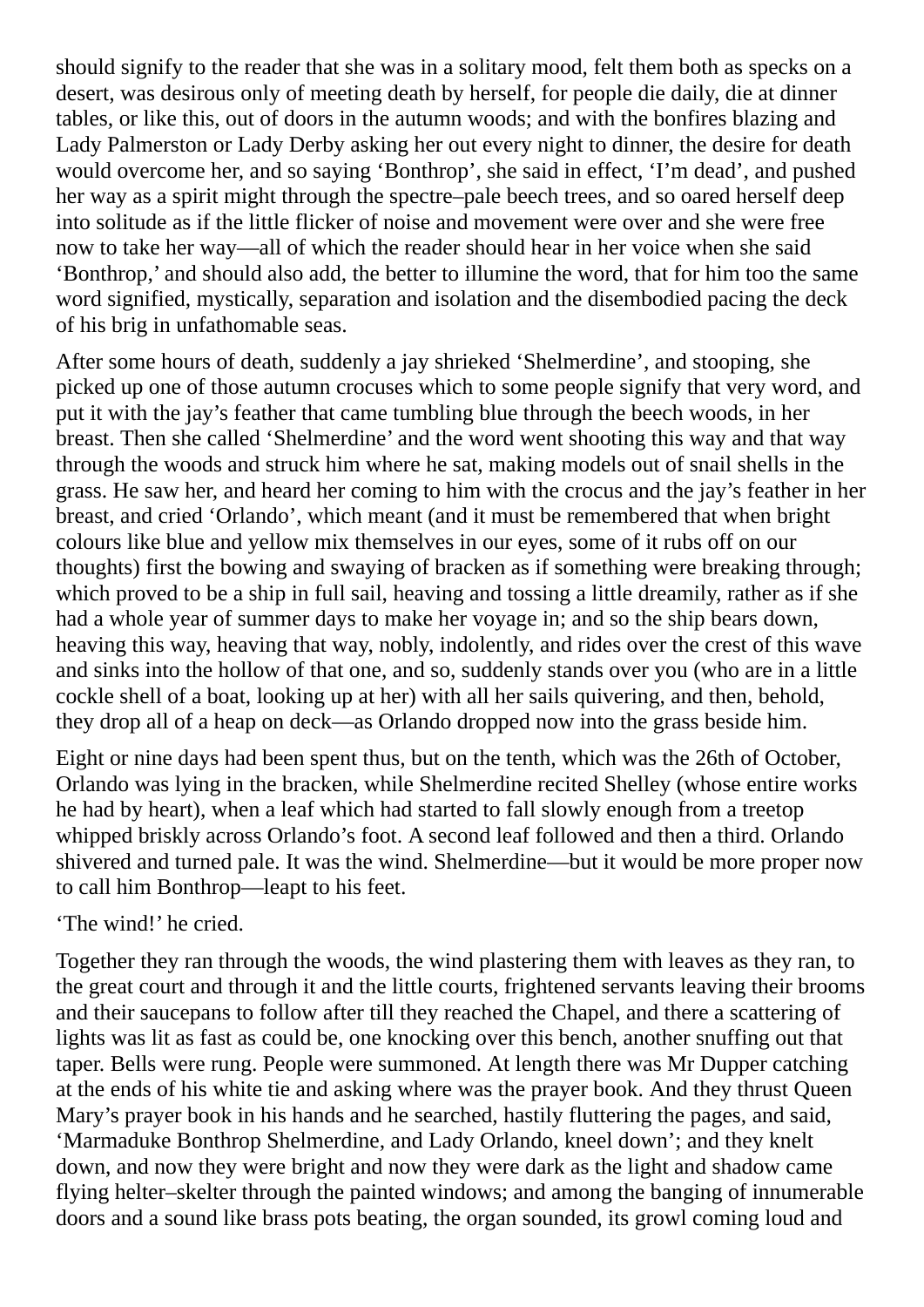faint alternately, and Mr Dupper, who was grown a very old man, tried now to raise his voice above the uproar and could not be heard and then all was quiet for a moment, and one word—it might be 'the jaws of death'—rang out clear, while all the estate servants kept pressing in with rakes and whips still in their hands to listen, and some sang loud and others prayed, and now a bird was dashed against the pane, and now there was a clap of thunder, so that no one heard the word Obey spoken or saw, except as a golden flash, the ring pass from hand to hand. All was movement and confusion. And up they rose with the organ booming and the lightning playing and the rain pouring, and the Lady Orlando, with her ring on her finger, went out into the court in her thin dress and held the swinging stirrup, for the horse was bitted and bridled and the foam was still on his flank, for her husband to mount, which he did with one bound, and the horse leapt forward and Orlando, standing there, cried out Marmaduke Bonthrop Shelmerdine! and he answered her Orlando! and the words went dashing and circling like wild hawks together among the belfries and higher and higher, further and further, faster and faster they circled, till they crashed and fell in a shower of fragments to the ground; and she went in.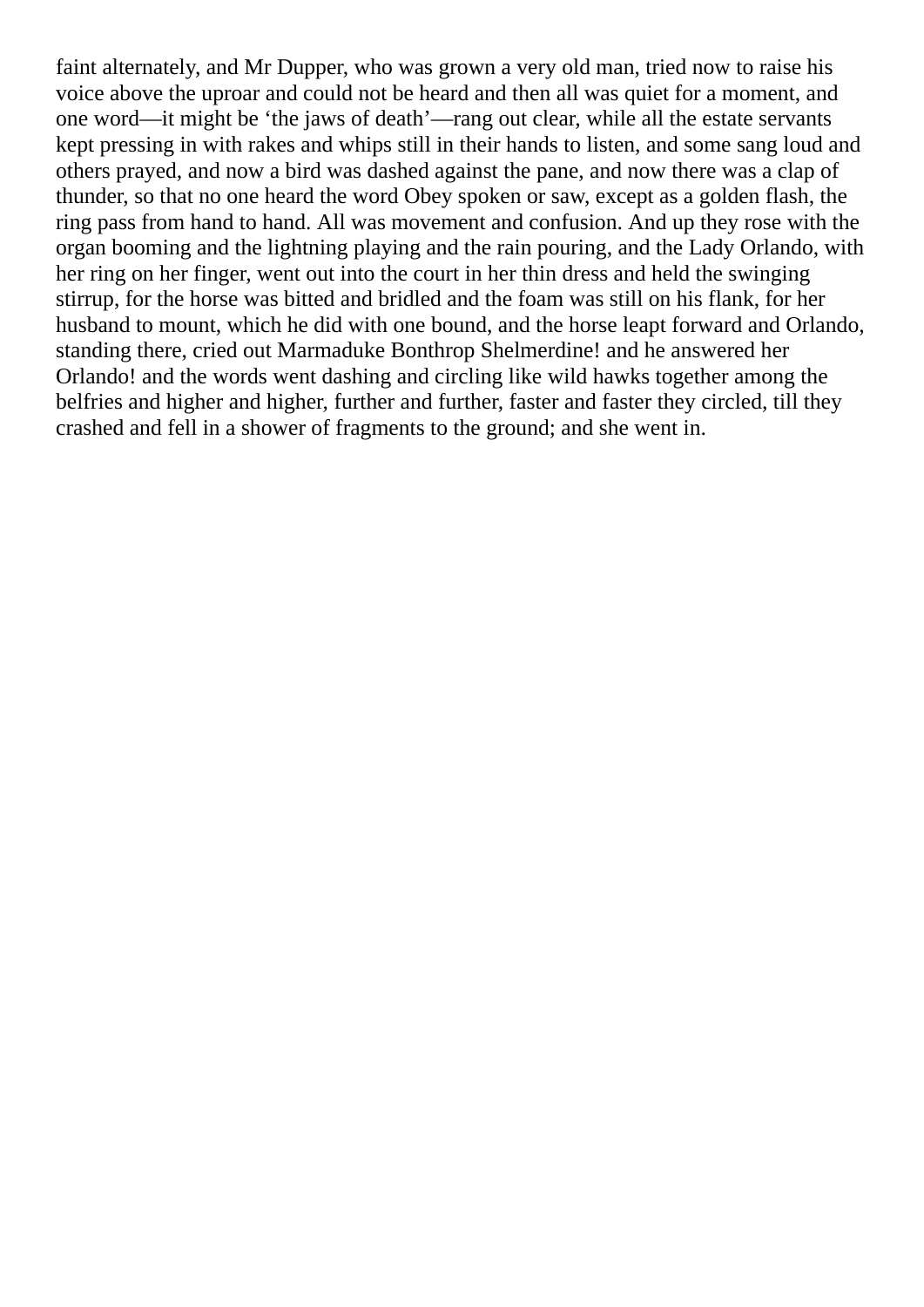## **CHAPTER 6**

Orlando went indoors. It was completely still. It was very silent. There was the ink pot: there was the pen; there was the manuscript of her poem, broken off in the middle of a tribute to eternity. She had been about to say, when Basket and Bartholomew interrupted with the tea things, nothing changes. And then, in the space of three seconds and a half, everything had changed—she had broken her ankle, fallen in love, married Shelmerdine.

There was the wedding ring on her finger to prove it. It was true that she had put it there herself before she met Shelmerdine, but that had proved worse than useless. She now turned the ring round and round, with superstitious reverence, taking care lest it should slip past the joint of her finger.

'The wedding ring has to be put on the third finger of the left hand', she said, like a child cautiously repeating its lesson, 'for it to be of any use at all.'

She spoke thus, aloud and rather more pompously than was her wont, as if she wished someone whose good opinion she desired to overhear her. Indeed, she had in mind, now that she was at last able to collect her thoughts, the effect that her behaviour would have had upon the spirit of the age. She was extremely anxious to be informed whether the steps she had taken in the matter of getting engaged to Shelmerdine and marrying him met with its approval. She was certainly feeling more herself. Her finger had not tingled once, or nothing to count, since that night on the moor. Yet, she could not deny that she had her doubts. She was married, true; but if one's husband was always sailing round Cape Horn, was it marriage? If one liked him, was it marriage? If one liked other people, was it marriage? And finally, if one still wished, more than anything in the whole world, to write poetry, was it marriage? She had her doubts.

But she would put it to the test. She looked at the ring. She looked at the ink pot. Did she dare? No, she did not. But she must. No, she could not. What should she do then? Faint, if possible. But she had never felt better in her life.

'Hang it all!' she cried, with a touch of her old spirit. 'Here goes!'

And she plunged her pen neck deep in the ink. To her enormous surprise, there was no explosion. She drew the nib out. It was wet, but not dripping. She wrote. The words were a little long in coming, but come they did. Ah! but did they make sense? she wondered, a panic coming over her lest the pen might have been at some of its involuntary pranks again. She read,

And then I came to a field where the springing grass Was dulled by the hanging cups of fritillaries, Sullen and foreign–looking, the snaky flower, Scarfed in dull purple, like Egyptian girls:—

As she wrote she felt some power (remember we are dealing with the most obscure manifestations of the human spirit) reading over her shoulder, and when she had written 'Egyptian girls', the power told her to stop. Grass, the power seemed to say, going back with a ruler such as governesses use to the beginning, is all right; the hanging cups of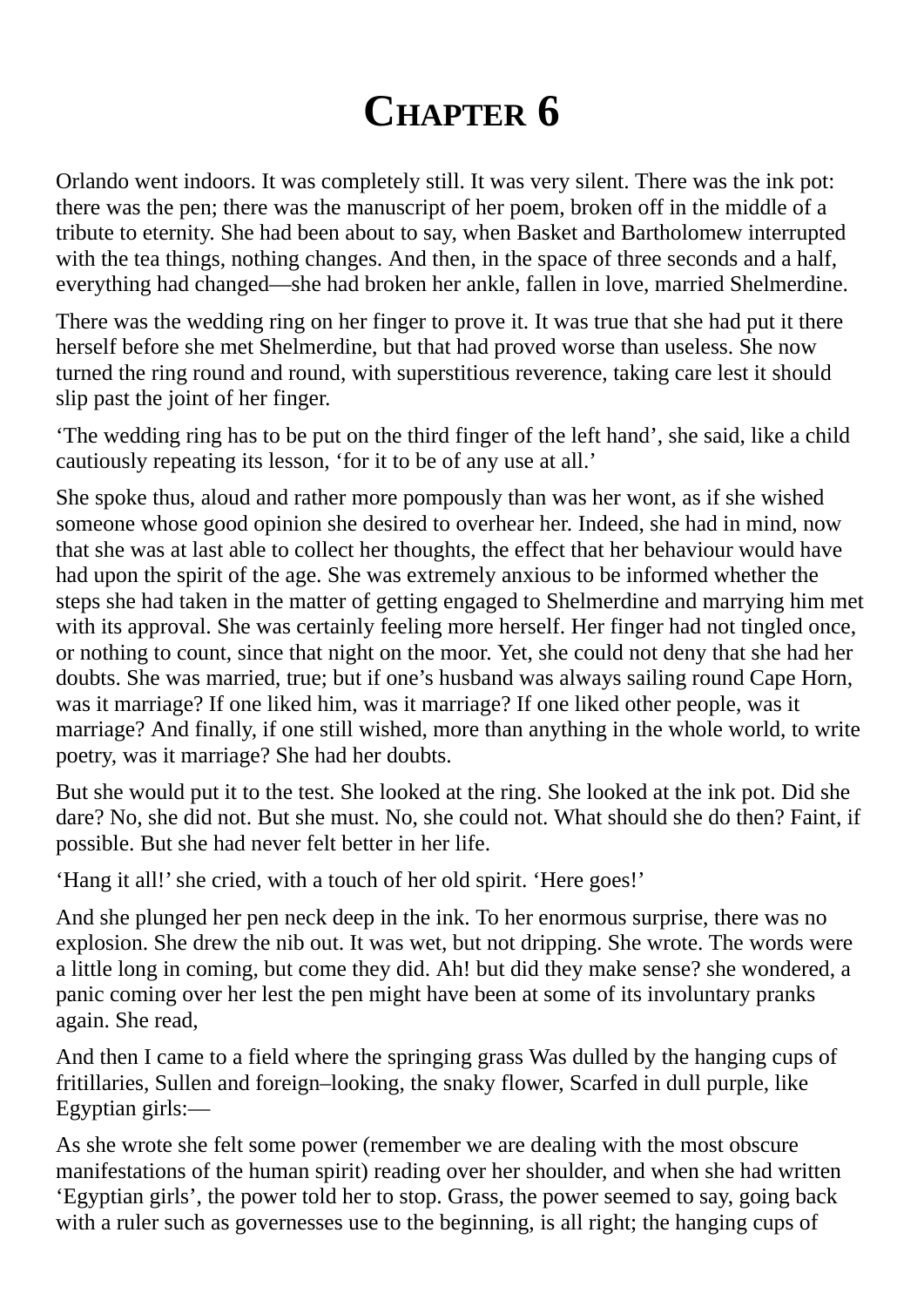fritillaries—admirable; the snaky flower—a thought, strong from a lady's pen, perhaps, but Wordsworth no doubt, sanctions it; but—girls? Are girls necessary? You have a husband at the Cape, you say? Ah, well, that'll do.

And so the spirit passed on.

Orlando now performed in spirit (for all this took place in spirit) a deep obeisance to the spirit of her age, such as—to compare great things with small—a traveller, conscious that he has a bundle of cigars in the corner of his suit case, makes to the customs officer who has obligingly made a scribble of white chalk on the lid. For she was extremely doubtful whether, if the spirit had examined the contents of her mind carefully, it would not have found something highly contraband for which she would have had to pay the full fine. She had only escaped by the skin of her teeth. She had just managed, by some dexterous deference to the spirit of the age, by putting on a ring and finding a man on a moor, by loving nature and being no satirist, cynic, or psychologist—any one of which goods would have been discovered at once—to pass its examination successfully. And she heaved a deep sigh of relief, as, indeed, well she might, for the transaction between a writer and the spirit of the age is one of infinite delicacy, and upon a nice arrangement between the two the whole fortune of his works depends. Orlando had so ordered it that she was in an extremely happy position; she need neither fight her age, nor submit to it; she was of it, yet remained herself. Now, therefore, she could write, and write she did. She wrote. She wrote. She wrote.

It was now November. After November, comes December. Then January, February, March, and April. After April comes May. June, July, August follow. Next is September. Then October, and so, behold, here we are back at November again, with a whole year accomplished.

This method of writing biography, though it has its merits, is a little bare, perhaps, and the reader, if we go on with it, may complain that he could recite the calendar for himself and so save his pocket whatever sum the Hogarth Press may think proper to charge for this book. But what can the biographer do when his subject has put him in the predicament into which Orlando has now put us? Life, it has been agreed by everyone whose opinion is worth consulting, is the only fit subject for novelist or biographer; life, the same authorities have decided, has nothing whatever to do with sitting still in a chair and thinking. Thought and life are as the poles asunder. Therefore—since sitting in a chair and thinking is precisely what Orlando is doing now—there is nothing for it but to recite the calendar, tell one's beads, blow one's nose, stir the fire, look out of the window, until she has done. Orlando sat so still that you could have heard a pin drop. Would, indeed, that a pin had dropped! That would have been life of a kind. Or if a butterfly had fluttered through the window and settled on her chair, one could write about that. Or suppose she had got up and killed a wasp. Then, at once, we could out with our pens and write. For there would be blood shed, if only the blood of a wasp. Where there is blood there is life. And if killing a wasp is the merest trifle compared with killing a man, still it is a fitter subject for novelist or biographer than this mere wool–gathering; this thinking; this sitting in a chair day in, day out, with a cigarette and a sheet of paper and a pen and an ink pot. If only subjects, we might complain (for our patience is wearing thin), had more consideration for their biographers! What is more irritating than to see one's subject, on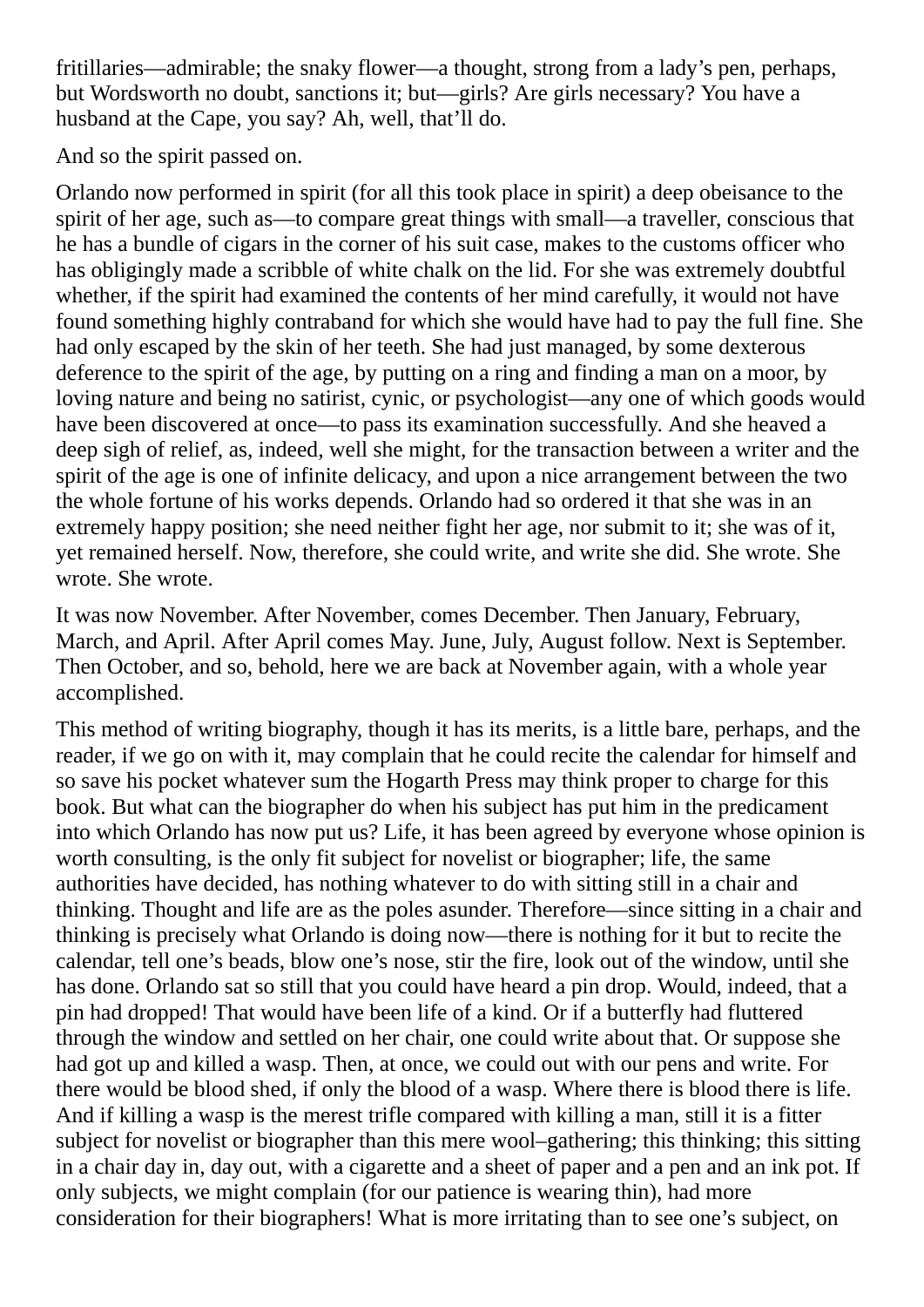whom one has lavished so much time and trouble, slipping out of one's grasp altogether and indulging—witness her sighs and gasps, her flushing, her palings, her eyes now bright as lamps, now haggard as dawns—what is more humiliating than to see all this dumb show of emotion and excitement gone through before our eyes when we know that what causes it—thought and imagination—are of no importance whatsoever?

But Orlando was a woman—Lord Palmerston had just proved it. And when we are writing the life of a woman, we may, it is agreed, waive our demand for action, and substitute love instead. Love, the poet has said, is woman's whole existence. And if we look for a moment at Orlando writing at her table, we must admit that never was there a woman more fitted for that calling. Surely, since she is a woman, and a beautiful woman, and a woman in the prime of life, she will soon give over this pretence of writing and thinking and begin at least to think of a gamekeeper (and as long as she thinks of a man, nobody objects to a woman thinking). And then she will write him a little note (and as long as she writes little notes nobody objects to a woman writing either) and make an assignation for Sunday dusk and Sunday dusk will come; and the gamekeeper will whistle under the window—all of which is, of course, the very stuff of life and the only possible subject for fiction. Surely Orlando must have done one of these things? Alas,—a thousand times, alas, Orlando did none of them. Must it then be admitted that Orlando was one of those monsters of iniquity who do not love? She was kind to dogs, faithful to friends, generosity itself to a dozen starving poets, had a passion for poetry. But love—as the male novelists define it—and who, after all, speak with greater authority?—has nothing whatever to do with kindness, fidelity, generosity, or poetry. Love is slipping off one's petticoat and—But we all know what love is. Did Orlando do that? Truth compels us to say no, she did not. If then, the subject of one's biography will neither love nor kill, but will only think and imagine, we may conclude that he or she is no better than a corpse and so leave her.

The only resource now left us is to look out of the window. There were sparrows; there were starlings; there were a number of doves, and one or two rooks, all occupied after their fashion. One finds a worm, another a snail. One flutters to a branch, another takes a little run on the turf. Then a servant crosses the courtyard, wearing a green baize apron. Presumably he is engaged on some intrigue with one of the maids in the pantry, but as no visible proof is offered us, in the courtyard, we can but hope for the best and leave it. Clouds pass, thin or thick, with some disturbance of the colour of the grass beneath. The sun–dial registers the hour in its usual cryptic way. One's mind begins tossing up a question or two, idly, vainly, about this same life. Life, it sings, or croons rather, like a kettle on a hob. Life, life, what art thou? Light or darkness, the baize apron of the under– footman or the shadow of the starling on the grass?

Let us go, then, exploring, this summer morning, when all are adoring the plum blossom and the bee. And humming and hawing, let us ask of the starling (who is a more sociable bird than the lark) what he may think on the brink of the dustbin, whence he picks among the sticks combings of scullion's hair. What's life, we ask, leaning on the farmyard gate; Life, Life, Life! cries the bird, as if he had heard, and knew precisely, what we meant by this bothering prying habit of ours of asking questions indoors and out and peeping and picking at daisies as the way is of writers when they don't know what to say next. Then they come here, says the bird, and ask me what life is; Life, Life, Life!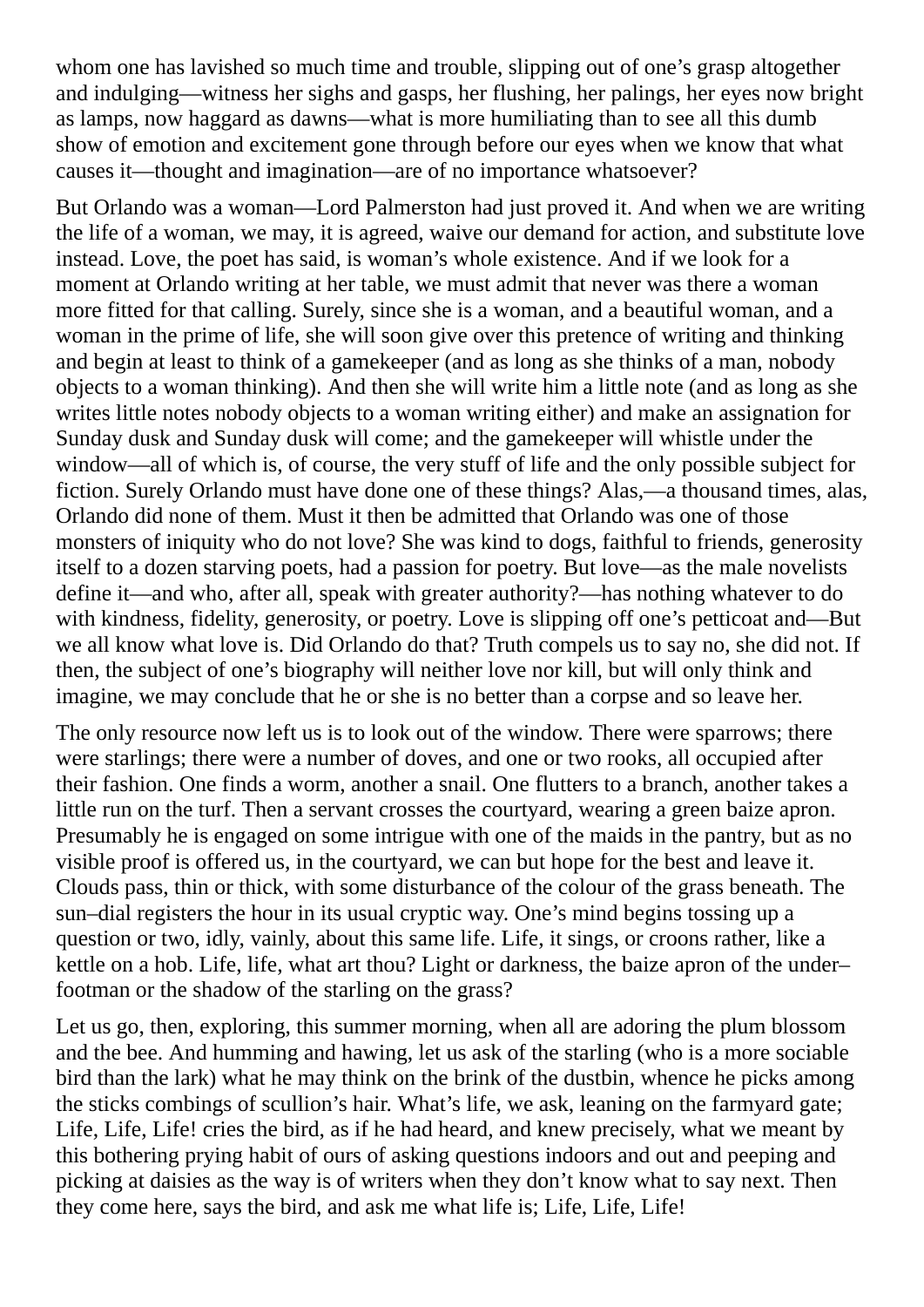We trudge on then by the moor path, to the high brow of the wine–blue purple–dark hill, and fling ourselves down there, and dream there and see there a grasshopper, carting back to his home in the hollow, a straw. And he says (if sawings like his can be given a name so sacred and tender) Life's labour, or so we interpret the whirr of his dust–choked gullet. And the ant agrees and the bees, but if we lie here long enough to ask the moths, when they come at evening, stealing among the paler heather bells, they will breathe in our ears such wild nonsense as one hears from telegraph wires in snow storms; tee hee, haw haw. Laughter, Laughter! the moths say.

Having asked then of man and of bird and the insects, for fish, men tell us, who have lived in green caves, solitary for years to hear them speak, never, never say, and so perhaps know what life is—having asked them all and grown no wiser, but only older and colder (for did we not pray once in a way to wrap up in a book something so hard, so rare, one could swear it was life's meaning?) back we must go and say straight out to the reader who waits a–tiptoe to hear what life is—alas, we don't know.

At this moment, but only just in time to save the book from extinction, Orlando pushed away her chair, stretched her arms, dropped her pen, came to the window, and exclaimed, 'Done!'

She was almost felled to the ground by the extraordinary sight which now met her eyes. There was the garden and some birds. The world was going on as usual. All the time she was writing the world had continued.

'And if I were dead, it would be just the same!' she exclaimed.

Such was the intensity of her feelings that she could even imagine that she had suffered dissolution, and perhaps some faintness actually attacked her. For a moment she stood looking at the fair, indifferent spectacle with staring eyes. At length she was revived in a singular way. The manuscript which reposed above her heart began shuffling and beating as if it were a living thing, and, what was still odder, and showed how fine a sympathy was between them, Orlando, by inclining her head, could make out what it was that it was saying. It wanted to be read. It must be read. It would die in her bosom if it were not read. For the first time in her life she turned with violence against nature. Elk–hounds and rose bushes were about her in profusion. But elk–hounds and rose bushes can none of them read. It is a lamentable oversight on the part of Providence which had never struck her before. Human beings alone are thus gifted. Human beings had become necessary. She rang the bell. She ordered the carriage to take her to London at once.

'There's just time to catch the eleven forty five, M'Lady,'said Basket. Orlando had not yet realized the invention of the steam engine, but such was her absorption in the sufferings of a being, who, though not herself, yet entirely depended on her, that she saw a railway train for the first time, took her seat in a railway carriage, and had the rug arranged about her knees without giving a thought to 'that stupendous invention, which had (the historians say) completely changed the face of Europe in the past twenty years' (as, indeed, happens much more frequently than historians suppose). She noticed only that it was extremely smutty; rattled horribly; and the windows stuck. Lost in thought, she was whirled up to London in something less than an hour and stood on the platform at Charing Cross, not knowing where to go.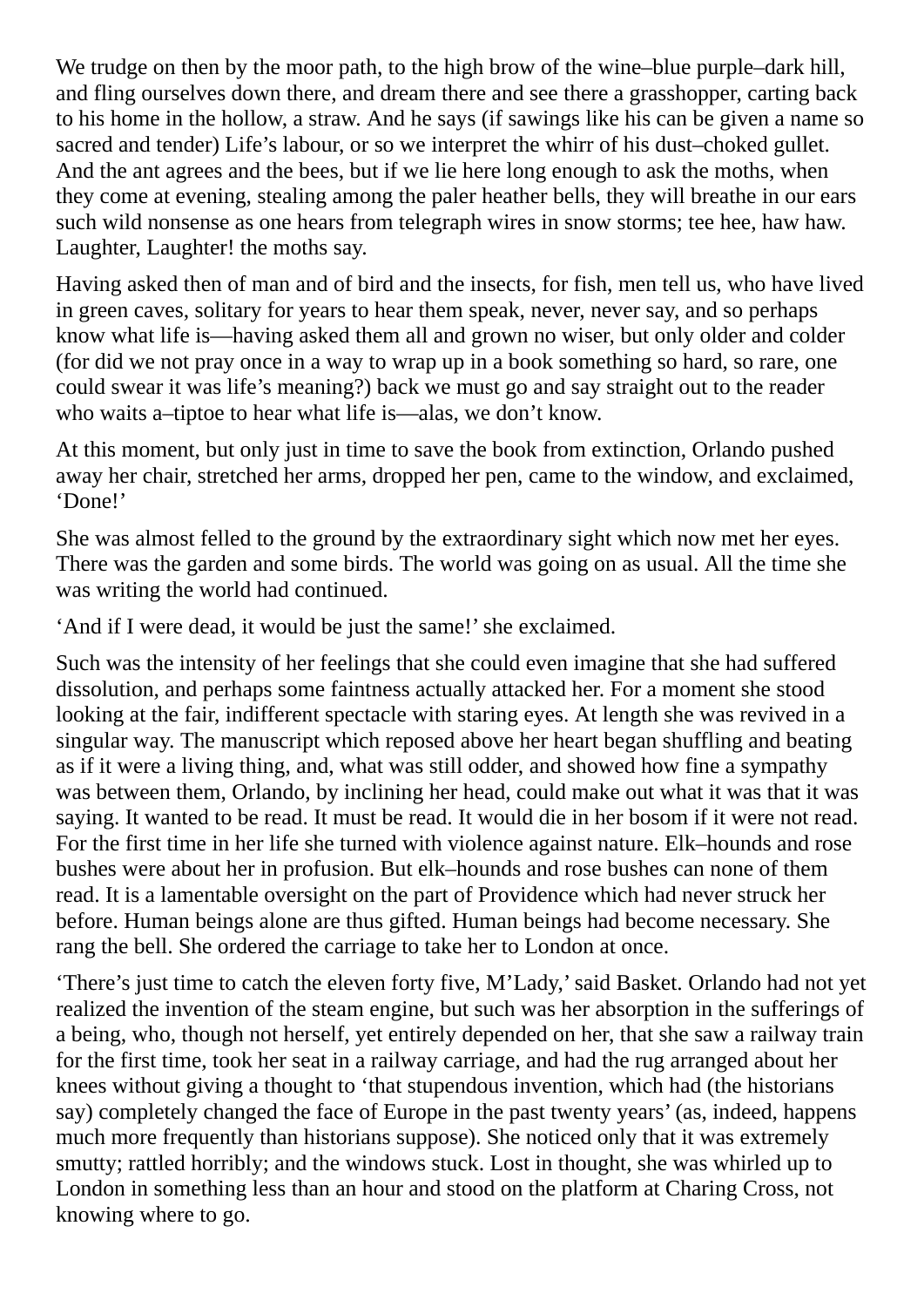The old house at Blackfriars, where she had spent so many pleasant days in the eighteenth century, was now sold, part to the Salvation Army, part to an umbrella factory. She had bought another in Mayfair which was sanitary, convenient, and in the heart of the fashionable world, but was it in Mayfair that her poem would be relieved of its desire? Pray God, she thought, remembering the brightness of their ladyships' eyes and the symmetry of their lordship's legs, they haven't taken to reading there. For that would be a thousand pities. Then there was Lady R.'s. The same sort of talk would be going on there still, she had no doubt. The gout might have shifted from the General's left leg to his right, perhaps. Mr L. might have stayed ten days with R. instead of T. Then Mr Pope would come in. Oh! but Mr Pope was dead. Who were the wits now, she wondered—but that was not a question one could put to a porter, and so she moved on. Her ears were now distracted by the jingling of innumerable bells on the heads of innumerable horses. Fleets of the strangest little boxes on wheels were drawn up by the pavement. She walked out into the Strand. There the uproar was even worse. Vehicles of all sizes, drawn by blood horses and by dray horses, conveying one solitary dowager or crowded to the top by whiskered men in silk hats, were inextricably mixed. Carriages, carts, and omnibuses seemed to her eyes, so long used to the look of a plain sheet of foolscap, alarmingly at loggerheads; and to her ears, attuned to a pen scratching, the uproar of the street sounded violently and hideously cacophonous. Every inch of the pavement was crowded. Streams of people, threading in and out between their own bodies and the lurching and lumbering traffic with incredible agility, poured incessantly east and west. Along the edge of the pavement stood men, holding out trays of toys, and bawled. At corners, women sat beside great baskets of spring flowers and bawled. Boys running in and out of the horses' noses, holding printed sheets to their bodies, bawled too, Disaster! Disaster! At first Orlando supposed that she had arrived at some moment of national crisis; but whether it was happy or tragic, she could not tell. She looked anxiously at people's faces. But that confused her still more. Here would come by a man sunk in despair, muttering to himself as if he knew some terrible sorrow. Past him would nudge a fat, jolly–faced fellow, shouldering his way along as if it were a festival for all the world. Indeed, she came to the conclusion that there was neither rhyme nor reason in any of it. Each man and each woman was bent on his own affairs. And where was she to go?

She walked on without thinking, up one street and down another, by vast windows piled with handbags, and mirrors, and dressing gowns, and flowers, and fishing rods, and luncheon baskets; while stuff of every hue and pattern, thickness or thinness, was looped and festooned and ballooned across and across. Sometimes she passed down avenues of sedate mansions, soberly numbered 'one', 'two', 'three', and so on right up to two or three hundred, each the copy of the other, with two pillars and six steps and a pair of curtains neatly drawn and family luncheons laid on tables, and a parrot looking out of one window and a man servant out of another, until her mind was dizzied with the monotony. Then she came to great open squares with black shiny, tightly buttoned statues of fat men in the middle, and war horses prancing, and columns rising and fountains falling and pigeons fluttering. So she walked and walked along pavements between houses until she felt very hungry, and something fluttering above her heart rebuked her with having forgotten all about it. It was her manuscript. 'The Oak Tree'.

She was confounded at her own neglect. She stopped dead where she stood. No coach was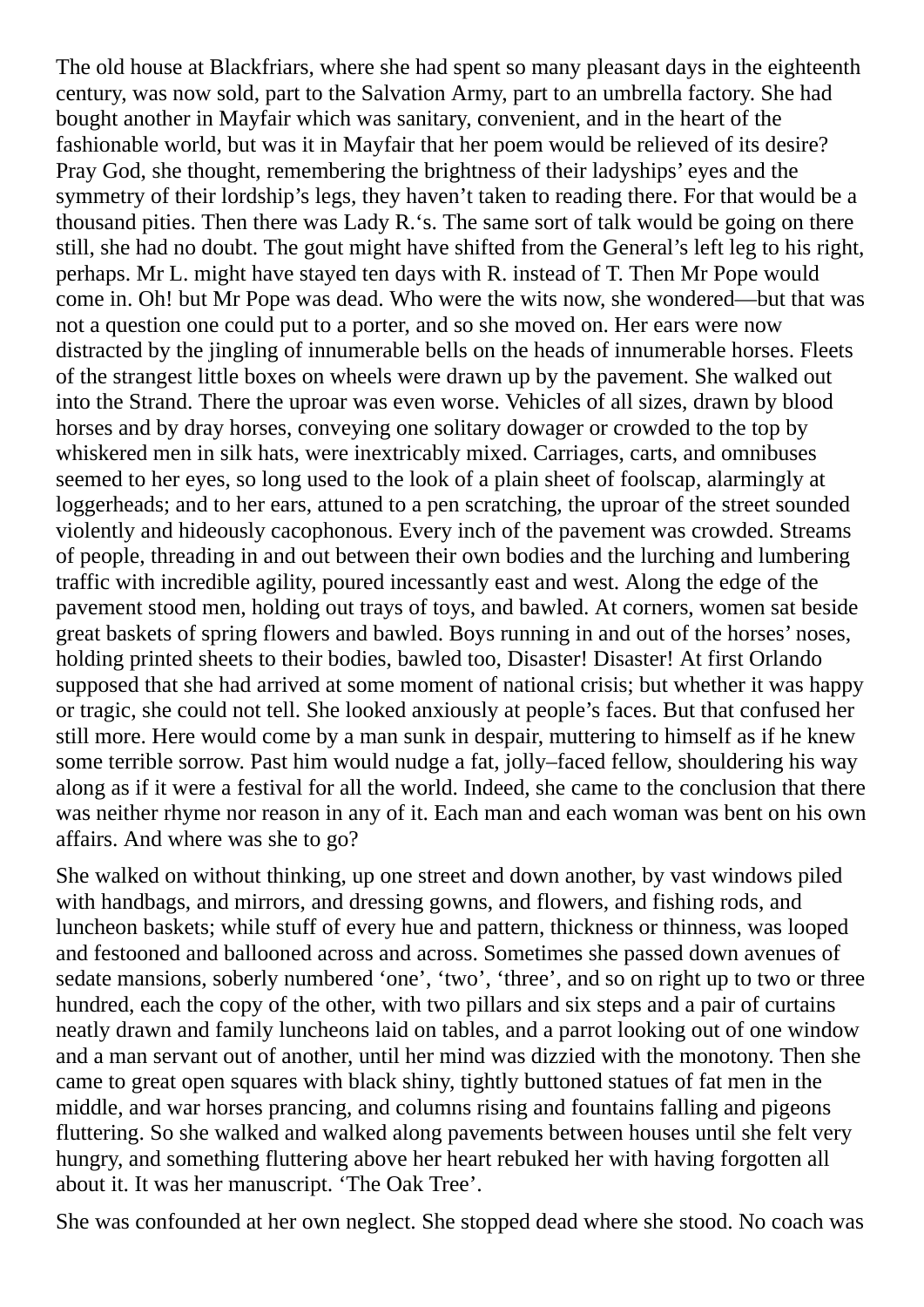in sight. The street, which was wide and handsome, was singularly empty. Only one elderly gentleman was approaching. There was something vaguely familiar to her in his walk. As he came nearer, she felt certain that she had met him at some time or other. But where? Could it be that this gentleman, so neat, so portly, so prosperous, with a cane in his hand and a flower in his button–hole, with a pink, plump face, and combed white moustaches, could it be, Yes, by jove, it was!—her old, her very old friend, Nick Greene!

At the same time he looked at her; remembered her; recognized her. 'The Lady Orlando!' he cried, sweeping his silk hat almost in the dust.

'Sir Nicholas!'she exclaimed. For she was made aware intuitively by something in his bearing that the scurrilous penny–a–liner, who had lampooned her and many another in the time of Queen Elizabeth, was now risen in the world and become certainly a Knight and doubtless a dozen other fine things into the bargain.

With another bow, he acknowledged that her conclusion was correct; he was a Knight; he was a Litt.D.; he was a Professor. He was the author of a score of volumes. He was, in short, the most influential critic of the Victorian age.

A violent tumult of emotion besieged her at meeting the man who had caused her, years ago, so much pain. Could this be the plaguy, restless fellow who had burnt holes in her carpets, and toasted cheese in the Italian fireplace and told such merry stories of Marlowe and the rest that they had seen the sun rise nine nights out of ten? He was now sprucely dressed in a grey morning suit, had a pink flower in his button–hole, and grey suede gloves to match. But even as she marvelled, he made another bow, and asked her whether she would honour him by lunching with him? The bow was a thought overdone perhaps, but the imitation of fine breeding was creditable. She followed him, wondering, into a superb restaurant, all red plush, white table–cloths, and silver cruets, as unlike as could be the old tavern or coffee house with its sanded floor, its wooden benches, its bowls of punch and chocolate, and its broadsheets and spittoons. He laid his gloves neatly on the table beside him. Still she could hardly believe that he was the same man. His nails were clean; where they used to be an inch long. His chin was shaved; where a black beard used to sprout. He wore gold sleeve–links; where his ragged linen used to dip in the broth. It was not, indeed, until he had ordered the wine, which he did with a care that reminded her of his taste in Malmsey long ago, that she was convinced he was the same man. 'Ah!' he said, heaving a little sigh, which was yet comfortable enough, 'ah! my dear lady, the great days of literature are over. Marlowe, Shakespeare, Ben Jonson—those were the giants. Dryden, Pope, Addison—those were the heroes. All, all are dead now. And whom have they left us? Tennyson, Browning, Carlyle!'—he threw an immense amount of scorn into his voice. 'The truth of it is,' he said, pouring himself a glass of wine, 'that all our young writers are in the pay of the booksellers. They turn out any trash that serves to pay their tailor's bills. It is an age', he said, helping himself to hors–d'oeuvres, 'marked by precious conceits and wild experiments—none of which the Elizabethans would have tolerated for an instant.'

'No, my dear lady,' he continued, passing with approval the turbot au gratin, which the waiter exhibited for his sanction, 'the great days are over. We live in degenerate times. We must cherish the past; honour those writers—there are still a few left of 'em—who take antiquity for their model and write, not for pay but—' Here Orlando almost shouted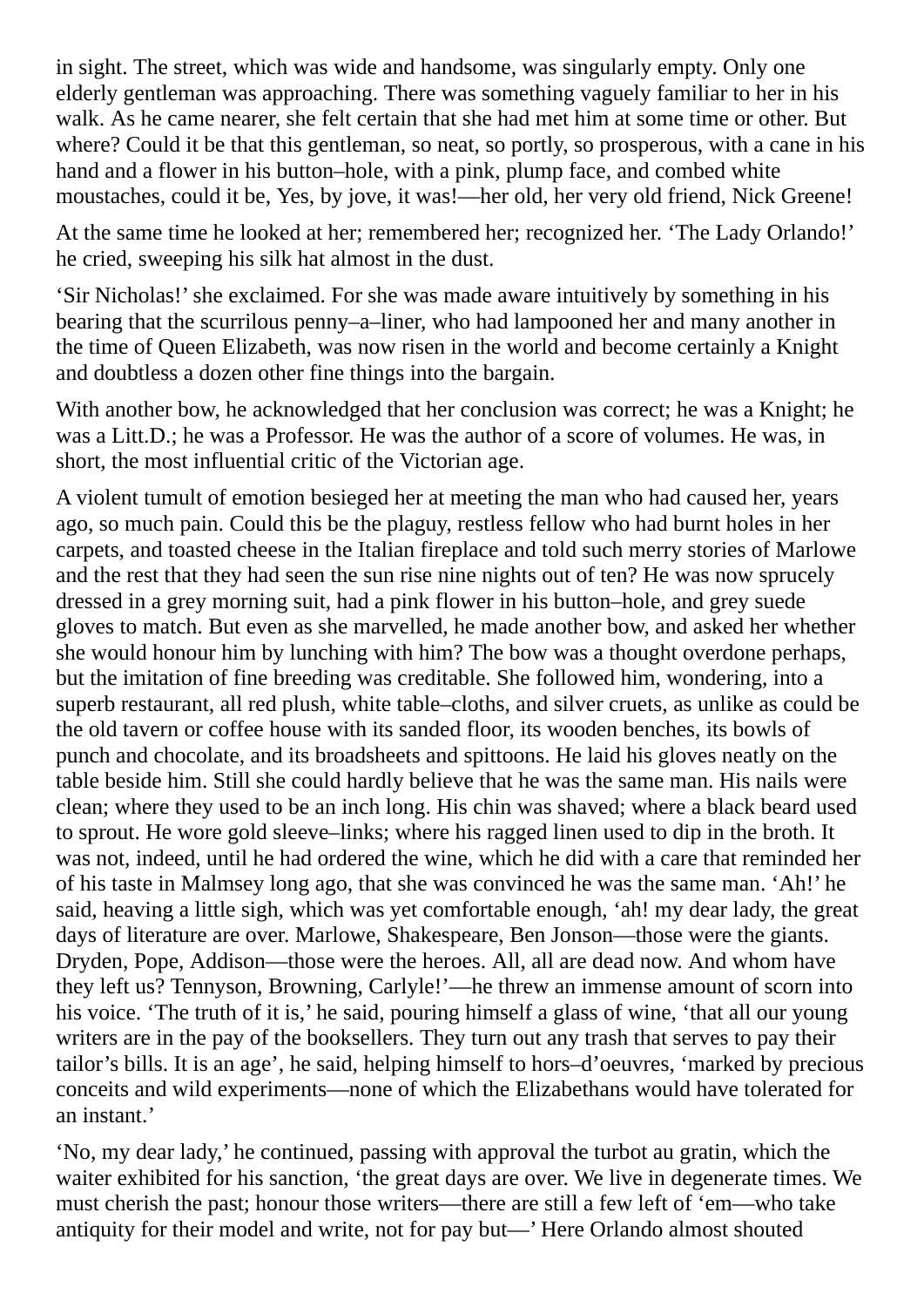'Glawr!' Indeed she could have sworn that she had heard him say the very same things three hundred years ago. The names were different, of course, but the spirit was the same. Nick Greene had not changed, for all his knighthood. And yet, some change there was. For while he ran on about taking Addison as one's model (it had been Cicero once, she thought) and lying in bed of a morning (which she was proud to think her pension paid quarterly enabled him to do) rolling the best works of the best authors round and round on one's tongue for an hour, at least, before setting pen to paper, so that the vulgarity of the present time and the deplorable condition of our native tongue (he had lived long in America, she believed) might be purified—while he ran on in much the same way that Greene had run on three hundred years ago, she had time to ask herself, how was it then that he had changed? He had grown plump; but he was a man verging on seventy. He had grown sleek: literature had been a prosperous pursuit evidently; but somehow the old restless, uneasy vivacity had gone. His stories, brilliant as they were, were no longer quite so free and easy. He mentioned, it is true, 'my dear friend Pope' or 'my illustrious friend Addison' every other second, but he had an air of respectability about him which was depressing, and he preferred, it seemed, to enlighten her about the doings and sayings of her own blood relations rather than tell her, as he used to do, scandal about the poets.

Orlando was unaccountably disappointed. She had thought of literature all these years (her seclusion, her rank, her sex must be her excuse) as something wild as the wind, hot as fire, swift as lightning; something errant, incalculable, abrupt, and behold, literature was an elderly gentleman in a grey suit talking about duchesses. The violence of her disillusionment was such that some hook or button fastening the upper part of her dress burst open, and out upon the table fell 'The Oak Tree', a poem.

'A manuscript!'said Sir Nicholas, putting on his gold pince–nez. 'How interesting, how excessively interesting! Permit me to look at it.' And once more, after an interval of some three hundred years, Nicholas Greene took Orlando's poem and, laying it down among the coffee cups and the liqueur glasses, began to read it. But now his verdict was very different from what it had been then. It reminded him, he said as he turned over the pages, of Addison's "Cato". It compared favourably with Thomson's "Seasons". There was no trace in it, he was thankful to say, of the modern spirit. It was composed with a regard to truth, to nature, to the dictates of the human heart, which was rare indeed, in these days of unscrupulous eccentricity. It must, of course, be published instantly.

Really Orlando did not know what he meant. She had always carried her manuscripts about with her in the bosom of her dress. The idea tickled Sir Nicholas considerably.

'But what about royalties?' he asked.

Orlando's mind flew to Buckingham Palace and some dusky potentates who happened to be staying there.

Sir Nicholas was highly diverted. He explained that he was alluding to the fact that Messrs — (here he mentioned a well–known firm of publishers) would be delighted, if he wrote them a line, to put the book on their list. He could probably arrange for a royalty of ten per cent on all copies up to two thousand; after that it would be fifteen. As for the reviewers, he would himself write a line to Mr —, who was the most influential; then a compliment —say a little puff of her own poems—addressed to the wife of the editor of the — never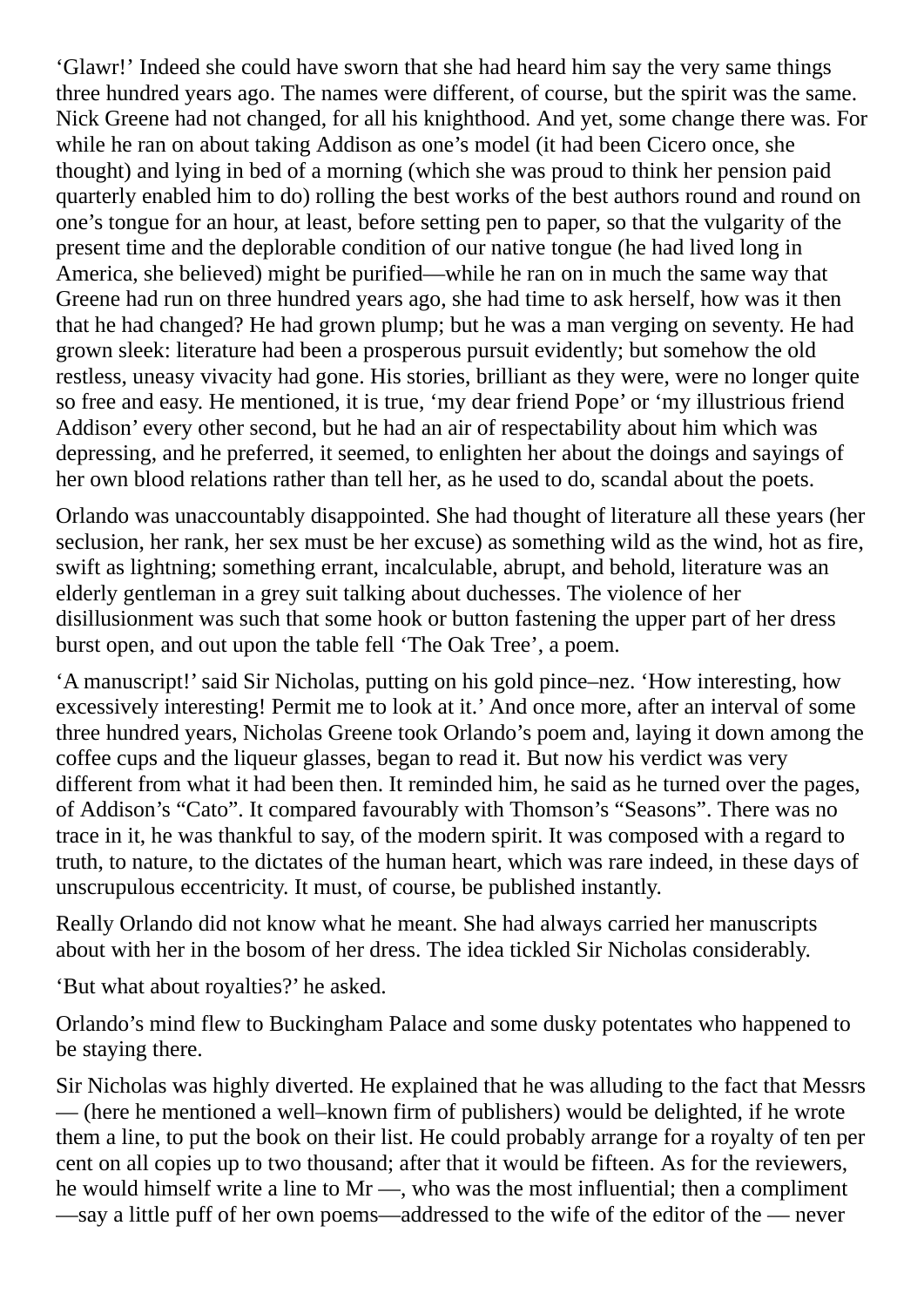did any harm. He would call —. So he ran on. Orlando understood nothing of all this, and from old experience did not altogether trust his good nature, but there was nothing for it but to submit to what was evidently his wish and the fervent desire of the poem itself. So Sir Nicholas made the blood–stained packet into a neat parcel; flattened it into his breast pocket, lest it should disturb the set of his coat; and with many compliments on both sides, they parted.

Orlando walked up the street. Now that the poem was gone,—and she felt a bare place in her breast where she had been used to carry it—she had nothing to do but reflect upon whatever she liked—the extraordinary chances it might be of the human lot. Here she was in St James's Street; a married woman; with a ring on her finger; where there had been a coffee house once there was now a restaurant; it was about half past three in the afternoon; the sun was shining; there were three pigeons; a mongrel terrier dog; two hansom cabs and a barouche landau. What then, was Life? The thought popped into her head violently, irrelevantly (unless old Greene were somehow the cause of it). And it may be taken as a comment, adverse or favourable, as the reader chooses to consider it upon her relations with her husband (who was at the Horn), that whenever anything popped violently into her head, she went straight to the nearest telegraph office and wired to him. There was one, as it happened, close at hand. 'My God Shel', she wired; 'life literature Greene toady—' here she dropped into a cypher language which they had invented between them so that a whole spiritual state of the utmost complexity might be conveyed in a word or two without the telegraph clerk being any wiser, and added the words 'Rattigan Glumphoboo', which summed it up precisely. For not only had the events of the morning made a deep impression on her, but it cannot have escaped the reader's attention that Orlando was growing up—which is not necessarily growing better—and 'Rattigan Glumphoboo' described a very complicated spiritual state—which if the reader puts all his intelligence at our service he may discover for himself.

There could be no answer to her telegram for some hours; indeed, it was probable, she thought, glancing at the sky, where the upper clouds raced swiftly past, that there was a gale at Cape Horn, so that her husband would be at the mast–head, as likely as not, or cutting away some tattered spar, or even alone in a boat with a biscuit. And so, leaving the post office, she turned to beguile herself into the next shop, which was a shop so common in our day that it needs no description, yet, to her eyes, strange in the extreme; a shop where they sold books. All her life long Orlando had known manuscripts; she had held in her hands the rough brown sheets on which Spenser had written in his little crabbed hand; she had seen Shakespeare's script and Milton's. She owned, indeed, a fair number of quartos and folios, often with a sonnet in her praise in them and sometimes a lock of hair. But these innumerable little volumes, bright, identical, ephemeral, for they seemed bound in cardboard and printed on tissue paper, surprised her infinitely. The whole works of Shakespeare cost half a crown, and could be put in your pocket. One could hardly read them, indeed, the print was so small, but it was a marvel, none the less. 'Works'—the works of every writer she had known or heard of and many more stretched from end to end of the long shelves. On tables and chairs, more 'works' were piled and tumbled, and these she saw, turning a page or two, were often works about other works by Sir Nicholas and a score of others whom, in her ignorance, she supposed, since they were bound and printed, to be very great writers too. So she gave an astounding order to the bookseller to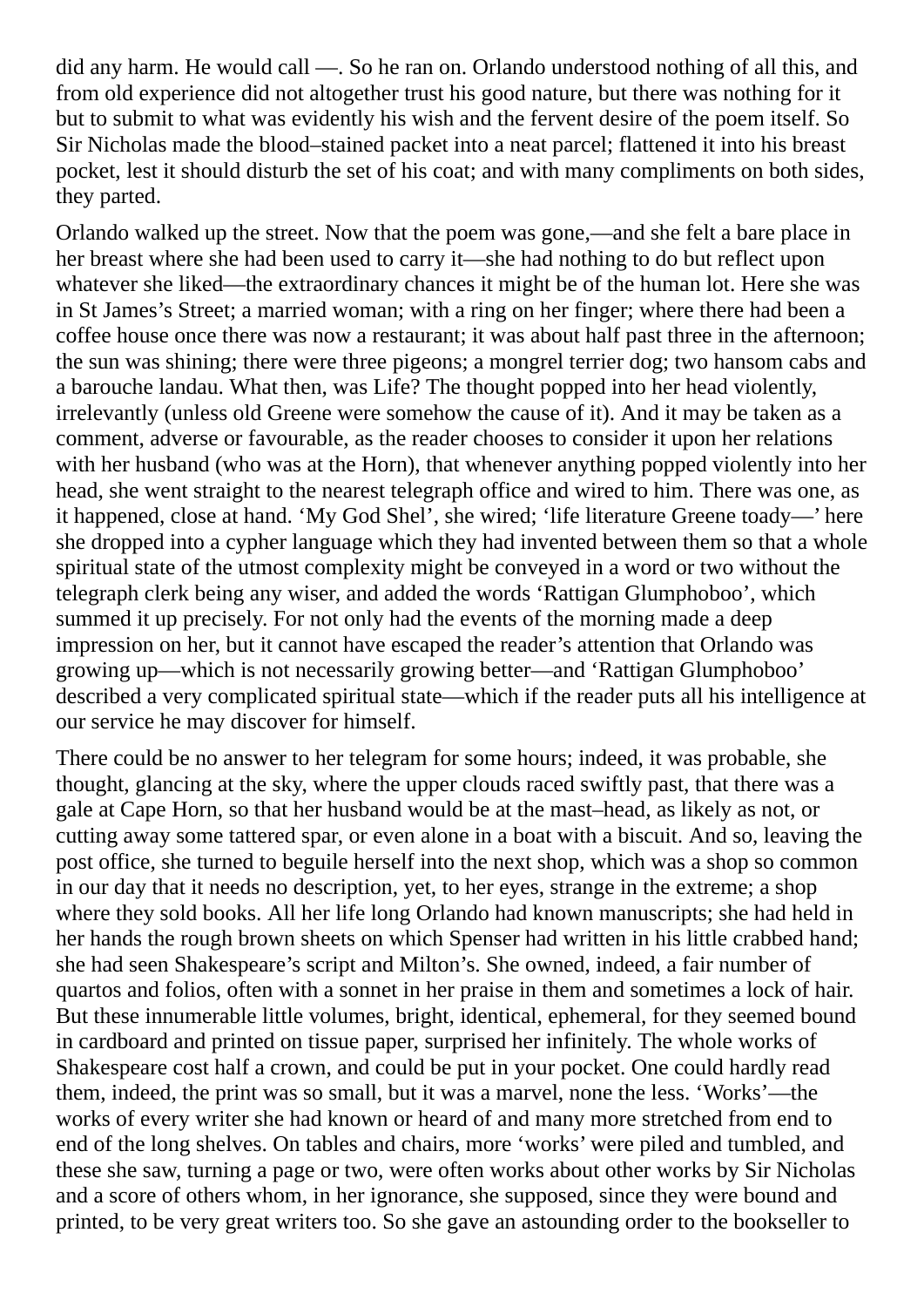send her everything of any importance in the shop and left.

She turned into Hyde Park, which she had known of old (beneath that cleft tree, she remembered, the Duke of Hamilton fell run through the body by Lord Mohun), and her lips, which are often to blame in the matter, began framing the words of her telegram into a senseless singsong; life literature Greene toady Rattigan Glumphoboo; so that several park keepers looked at her with suspicion and were only brought to a favourable opinion of her sanity by noticing the pearl necklace which she wore. She had carried off a sheaf of papers and critical journals from the book shop, and at length, flinging herself on her elbow beneath a tree, she spread these pages round her and did her best to fathom the noble art of prose composition as these masters practised it. For still the old credulity was alive in her; even the blurred type of a weekly newspaper had some sanctity in her eyes. So she read, lying on her elbow, an article by Sir Nicholas on the collected works of a man she had once known—John Donne. But she had pitched herself, without knowing it, not far from the Serpentine. The barking of a thousand dogs sounded in her ears. Carriage wheels rushed ceaselessly in a circle. Leaves sighed overhead. Now and again a braided skirt and a pair of tight scarlet trousers crossed the grass within a few steps of her. Once a gigantic rubber ball bounced on the newspaper. Violets, oranges, reds, and blues broke through the interstices of the leaves and sparkled in the emerald on her finger. She read a sentence and looked up at the sky; she looked up at the sky and looked down at the newspaper. Life? Literature? One to be made into the other? But how monstrously difficult! For—here came by a pair of tight scarlet trousers—how would Addison have put that? Here came two dogs dancing on their hind legs. How would Lamb have described that? For reading Sir Nicholas and his friends (as she did in the intervals of looking about her), she somehow got the impression—here she rose and walked—they made one feel—it was an extremely uncomfortable feeling—one must never, never say what one thought. (She stood on the banks of the Serpentine. It was a bronze colour; spider–thin boats were skimming from side to side.) They made one feel, she continued, that one must always, always write like somebody else. (The tears formed themselves in her eyes.) For really, she thought, pushing a little boat off with her toe, I don't think I could (here the whole of Sir Nicholas' article came before her as articles do, ten minutes after they are read, with the look of his room, his head, his cat, his writing–table, and the time of the day thrown in), I don't think I could, she continued, considering the article from this point of view, sit in a study, no, it's not a study, it's a mouldy kind of drawing–room, all day long, and talk to pretty young men, and tell them little anecdotes, which they mustn't repeat, about what Tupper said about Smiles; and then, she continued, weeping bitterly, they're all so manly; and then, I do detest Duchesses; and I don't like cake; and though I'm spiteful enough, I could never learn to be as spiteful as all that, so how can I be a critic and write the best English prose of my time? Damn it all! she exclaimed, launching a penny steamer so vigorously that the poor little boat almost sank in the bronze–coloured waves.

Now, the truth is that when one has been in a state of mind (as nurses call it)—and the tears still stood in Orlando's eyes—the thing one is looking at becomes, not itself, but another thing, which is bigger and much more important and yet remains the same thing. If one looks at the Serpentine in this state of mind, the waves soon become just as big as the waves on the Atlantic; the toy boats become indistinguishable from ocean liners. So Orlando mistook the toy boat for her husband's brig; and the wave she had made with her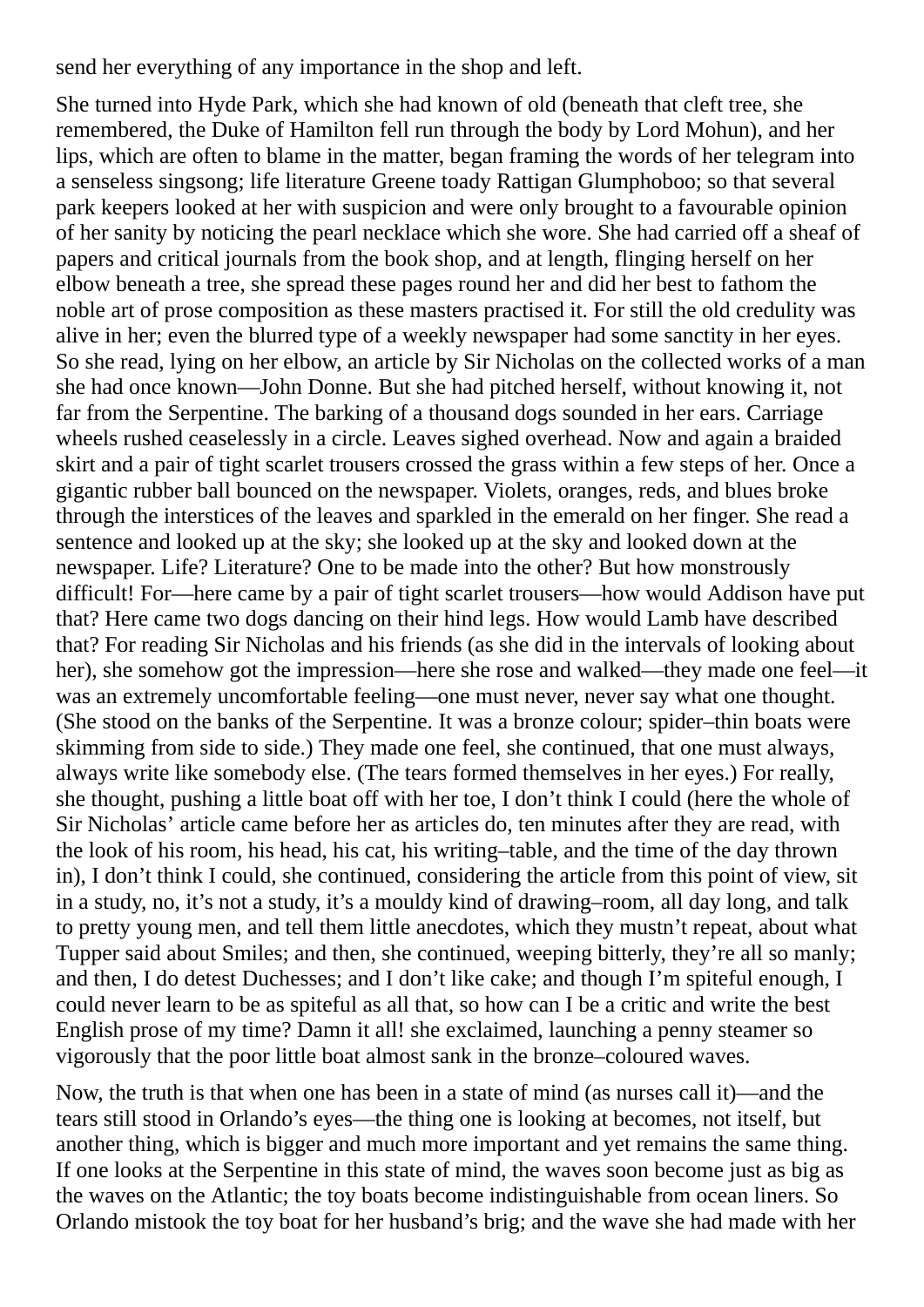toe for a mountain of water off Cape Horn; and as she watched the toy boat climb the ripple, she thought she saw Bonthrop's ship climb up and up a glassy wall; up and up it went, and a white crest with a thousand deaths in it arched over it; and through the thousand deaths it went and disappeared—'It's sunk!'she cried out in an agony—and then, behold, there it was again sailing along safe and sound among the ducks on the other side of the Atlantic.

'Ecstasy!'she cried. 'Ecstasy! Where's the post office?'she wondered. 'For I must wire at once to Shel and tell him…' And repeating 'A toy boat on the Serpentine', and 'Ecstasy', alternately, for the thoughts were interchangeable and meant exactly the same thing, she hurried towards Park Lane.

'A toy boat, a toy boat, a toy boat,'she repeated, thus enforcing upon herself the fact that it is not articles by Nick Greene on John Donne nor eight–hour bills nor covenants nor factory acts that matter; it's something useless, sudden, violent; something that costs a life; red, blue, purple; a spirit; a splash; like those hyacinths (she was passing a fine bed of them); free from taint, dependence, soilure of humanity or care for one's kind; something rash, ridiculous, like my hyacinth, husband I mean, Bonthrop: that's what it is—a toy boat on the Serpentine, ecstasy—it's ecstasy that matters. Thus she spoke aloud, waiting for the carriages to pass at Stanhope Gate, for the consequence of not living with one's husband, except when the wind is sunk, is that one talks nonsense aloud in Park Lane. It would no doubt have been different had she lived all the year round with him as Queen Victoria recommended. As it was the thought of him would come upon her in a flash. She found it absolutely necessary to speak to him instantly. She did not care in the least what nonsense it might make, or what dislocation it might inflict on the narrative. Nick Greene's article had plunged her in the depths of despair; the toy boat had raised her to the heights of joy. So she repeated: 'Ecstasy, ecstasy', as she stood waiting to cross.

But the traffic was heavy that spring afternoon, and kept her standing there, repeating, ecstasy, ecstasy, or a toy boat on the Serpentine, while the wealth and power of England sat, as if sculptured, in hat and cloak, in four–in–hand, victoria and barouche landau. It was as if a golden river had coagulated and massed itself in golden blocks across Park Lane. The ladies held card–cases between their fingers; the gentlemen balanced gold– mounted canes between their knees. She stood there gazing, admiring, awe–struck. One thought only disturbed her, a thought familiar to all who behold great elephants, or whales of an incredible magnitude, and that is: how do these leviathans to whom obviously stress, change, and activity are repugnant, propagate their kind? Perhaps, Orlando thought, looking at the stately, still faces, their time of propagation is over; this is the fruit; this is the consummation. What she now beheld was the triumph of an age. Portly and splendid there they sat. But now, the policeman let fall his hand; the stream became liquid; the massive conglomeration of splendid objects moved, dispersed, and disappeared into Piccadilly.

So she crossed Park Lane and went to her house in Curzon Street, where, when the meadow–sweet blew there, she could remember curlew calling and one very old man with a gun.

She could remember, she thought, stepping across the threshold of her house, how Lord Chesterfield had said—but her memory was checked. Her discreet eighteenth–century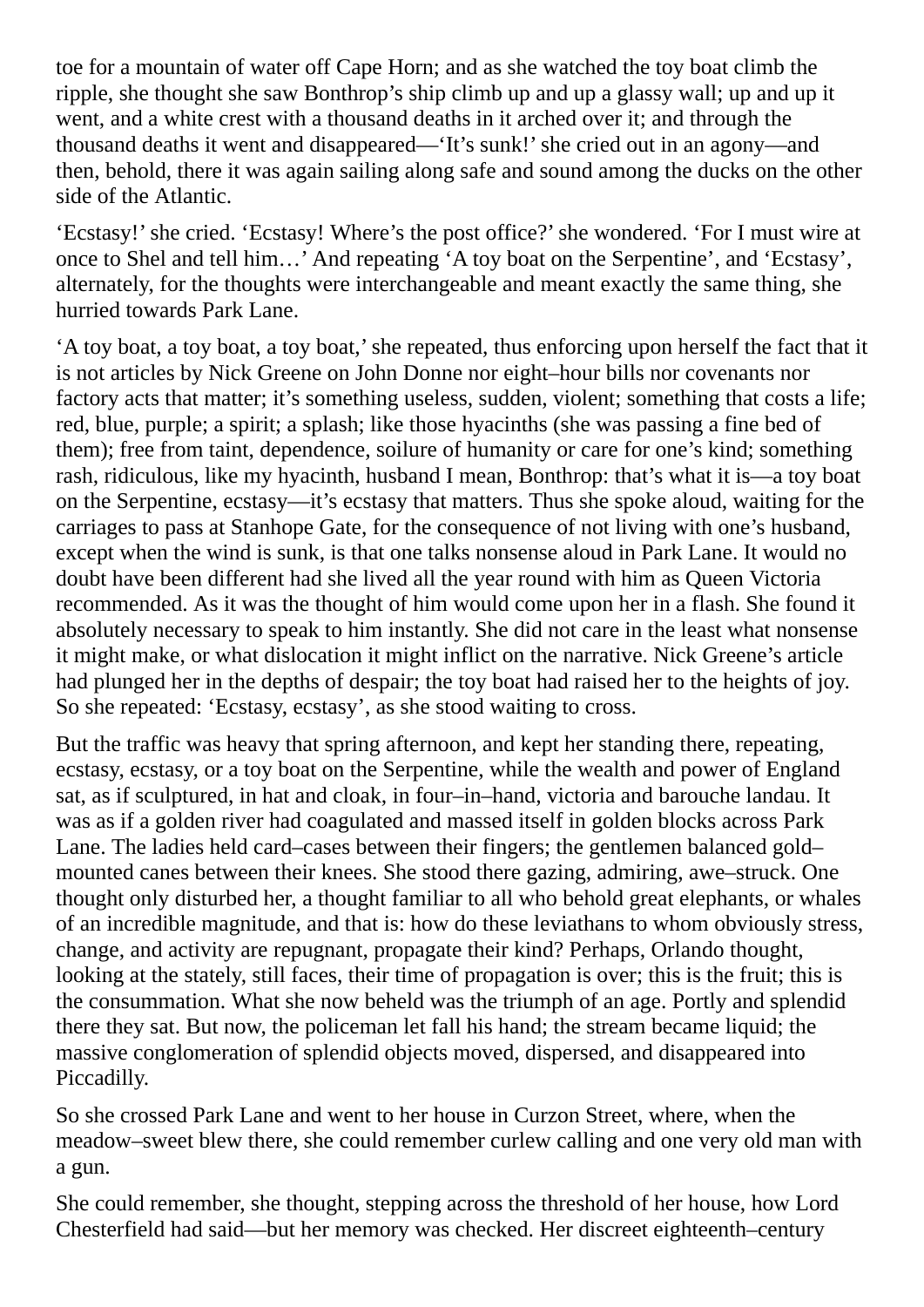hall, where she could see Lord Chesterfield putting his hat down here and his coat down there with an elegance of deportment which it was a pleasure to watch, was now completely littered with parcels. While she had been sitting in Hyde Park the bookseller had delivered her order, and the house was crammed—there were parcels slipping down the staircase—with the whole of Victorian literature done up in grey paper and neatly tied with string. She carried as many of these packets as she could to her room, ordered footmen to bring the others, and, rapidly cutting innumerable strings, was soon surrounded by innumerable volumes.

Accustomed to the little literatures of the sixteenth, seventeenth, and eighteenth centuries, Orlando was appalled by the consequences of her order. For, of course, to the Victorians themselves Victorian literature meant not merely four great names separate and distinct but four great names sunk and embedded in a mass of Alexander Smiths, Dixons, Blacks, Milmans, Buckles, Taines, Paynes, Tuppers, Jamesons—all vocal, clamorous, prominent, and requiring as much attention as anybody else. Orlando's reverence for print had a tough job set before it but drawing her chair to the window to get the benefit of what light might filter between the high houses of Mayfair, she tried to come to a conclusion.

And now it was clear that there are only two ways of coming to a conclusion upon Victorian literature—one is to write it out in sixty volumes octavo, the other is to squeeze it into six lines of the length of this one. Of the two courses, economy, since time runs short, leads us to choose the second; and so we proceed. Orlando then came to the conclusion (opening half–a–dozen books) that it was very odd that there was not a single dedication to a nobleman among them; next (turning over a vast pile of memoirs) that several of these writers had family trees half as high as her own; next, that it would be impolitic in the extreme to wrap a ten–pound note round the sugar tongs when Miss Christina Rossetti came to tea; next (here were half–a–dozen invitations to celebrate centenaries by dining) that literature since it ate all these dinners must be growing very corpulent; next (she was invited to a score of lectures on the Influence of this upon that; the Classical revival; the Romantic survival, and other titles of the same engaging kind) that literature since it listened to all these lectures must be growing very dry; next (here she attended a reception given by a peeress) that literature since it wore all those fur tippets must be growing very respectable; next (here she visited Carlyle's sound–proof room at Chelsea) that genius since it needed all this coddling must be growing very delicate; and so at last she reached her final conclusion, which was of the highest importance but which, as we have already much overpassed our limit of six lines, we must omit.

Orlando, having come to this conclusion, stood looking out of the window for a considerable space of time. For, when anybody comes to a conclusion it is as if they had tossed the ball over the net and must wait for the unseen antagonist to return it to them. What would be sent her next from the colourless sky above Chesterfield House, she wondered? And with her hands clasped, she stood for a considerable space of time wondering. Suddenly she started—and here we could only wish that, as on a former occasion, Purity, Chastity, and Modesty would push the door ajar and provide, at least, a breathing space in which we could think how to wrap up what now has to be told delicately, as a biographer should. But no! Having thrown their white garment at the naked Orlando and seen it fall short by several inches, these ladies had given up all intercourse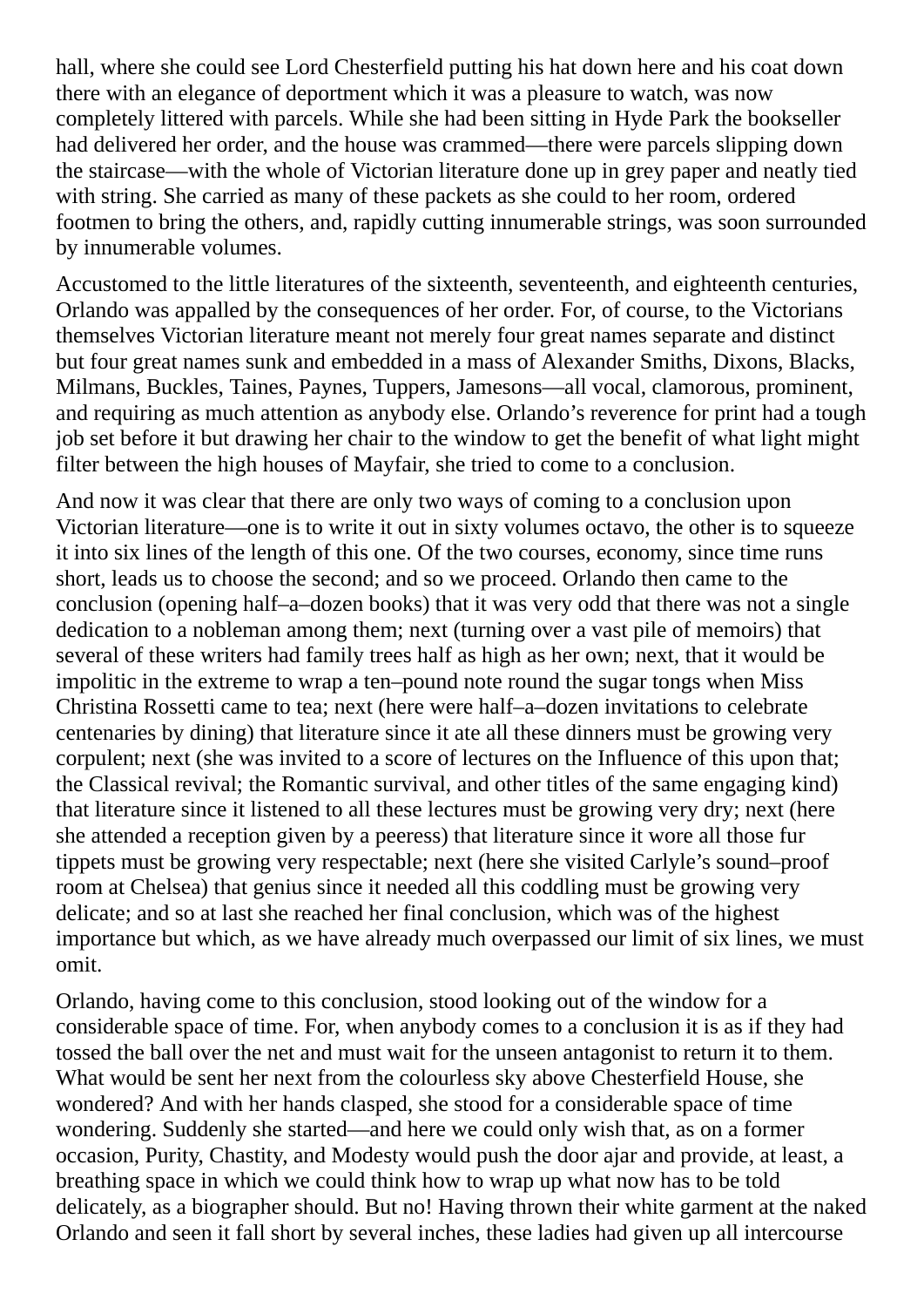with her these many years; and were now otherwise engaged. Is nothing then, going to happen this pale March morning to mitigate, to veil, to cover, to conceal, to shroud this undeniable event whatever it may be? For after giving that sudden, violent start, Orlando —but Heaven be praised, at this very moment there struck up outside one of these frail, reedy, fluty, jerky, old–fashioned barrel–organs which are still sometimes played by Italian organ–grinders in back streets. Let us accept the intervention, humble though it is, as if it were the music of the spheres, and allow it, with all its gasps and groans, to fill this page with sound until the moment comes when it is impossible to deny its coming; which the footman has seen coming and the maid–servant; and the reader will have to see too; for Orlando herself is clearly unable to ignore it any longer—let the barrel–organ sound and transport us on thought, which is no more than a little boat, when music sounds, tossing on the waves; on thought, which is, of all carriers, the most clumsy, the most erratic, over the roof tops and the back gardens where washing is hanging to—what is this place? Do you recognize the Green and in the middle the steeple, and the gate with a lion couchant on either side? Oh yes, it is Kew! Well, Kew will do. So here we are at Kew, and I will show you to–day (the second of March) under the plum tree, a grape hyacinth, and a crocus, and a bud, too, on the almond tree; so that to walk there is to be thinking of bulbs, hairy and red, thrust into the earth in October; flowering now; and to be dreaming of more than can rightly be said, and to be taking from its case a cigarette or cigar even, and to be flinging a cloak under (as the rhyme requires) an oak, and there to sit, waiting the kingfisher, which, it is said, was seen once to cross in the evening from bank to bank.

Wait! Wait! The kingfisher comes; the kingfisher comes not.

Behold, meanwhile, the factory chimneys and their smoke; behold the city clerks flashing by in their outrigger. Behold the old lady taking her dog for a walk and the servant girl wearing her new hat for the first time not at the right angle. Behold them all. Though Heaven has mercifully decreed that the secrets of all hearts are hidden so that we are lured on for ever to suspect something, perhaps, that does not exist; still through our cigarette smoke, we see blaze up and salute the splendid fulfilment of natural desires for a hat, for a boat, for a rat in a ditch; as once one saw blazing—such silly hops and skips the mind takes when it slops like this all over the saucer and the barrel–organ plays—saw blazing a fire in a field against minarets near Constantinople.

Hail! natural desire! Hail! happiness! divine happiness! and pleasure of all sorts, flowers and wine, though one fades and the other intoxicates; and half–crown tickets out of London on Sundays, and singing in a dark chapel hymns about death, and anything, anything that interrupts and confounds the tapping of typewriters and filing of letters and forging of links and chains, binding the Empire together. Hail even the crude, red bows on shop girls' lips (as if Cupid, very clumsily, dipped his thumb in red ink and scrawled a token in passing). Hail, happiness! kingfisher flashing from bank to bank, and all fulfilment of natural desire, whether it is what the male novelist says it is; or prayer; or denial; hail! in whatever form it comes, and may there be more forms, and stranger. For dark flows the stream—would it were true, as the rhyme hints 'like a dream'—but duller and worser than that is our usual lot; without dreams, but alive, smug, fluent, habitual, under trees whose shade of an olive green drowns the blue of the wing of the vanishing bird when he darts of a sudden from bank to bank.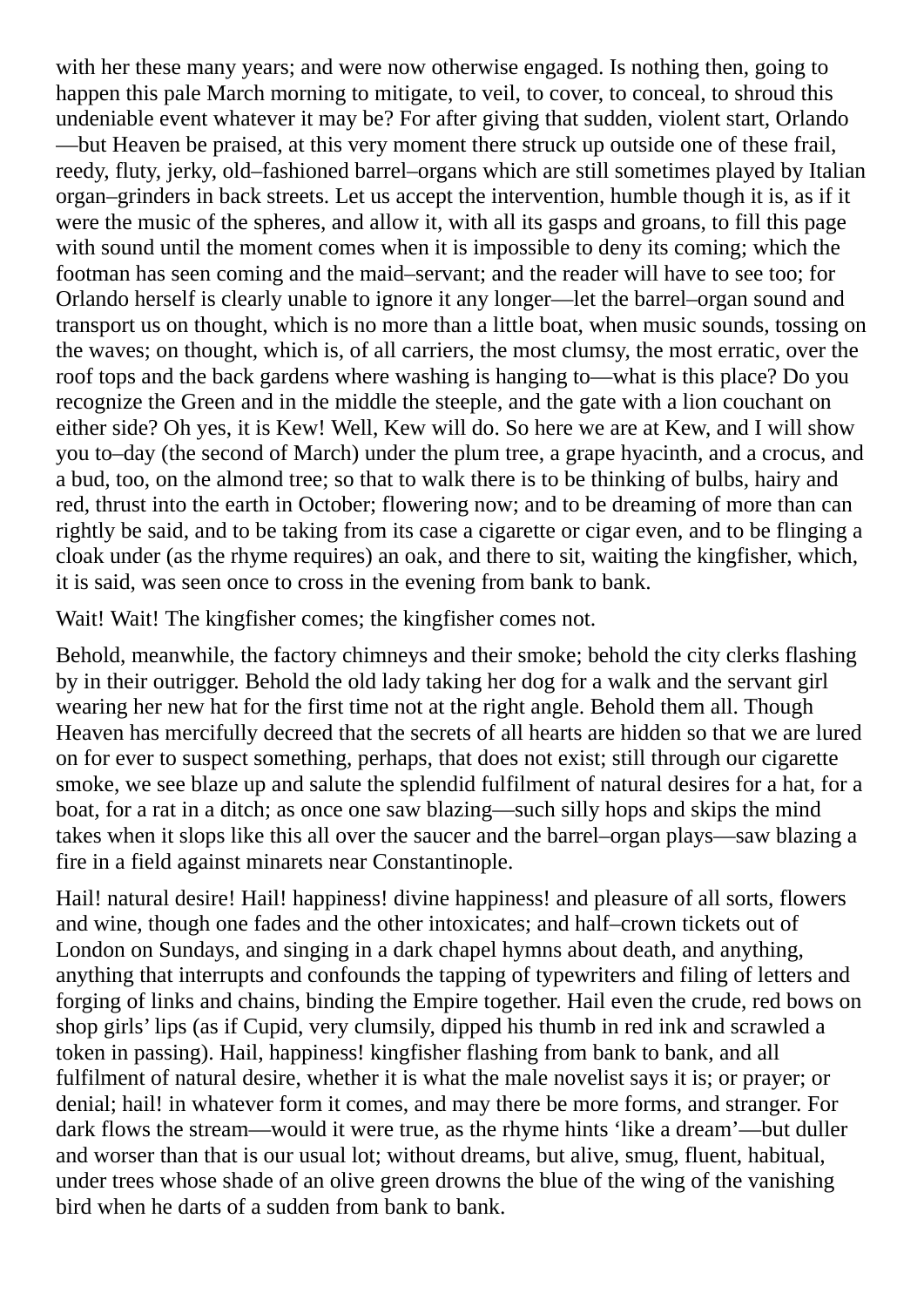Hail, happiness, then, and after happiness, hail not those dreams which bloat the sharp image as spotted mirrors do the face in a country–inn parlour; dreams which splinter the whole and tear us asunder and wound us and split us apart in the night when we would sleep; but sleep, sleep, so deep that all shapes are ground to dust of infinite softness, water of dimness inscrutable, and there, folded, shrouded, like a mummy, like a moth, prone let us lie on the sand at the bottom of sleep.

But wait! but wait! we are not going, this time, visiting the blind land. Blue, like a match struck right in the ball of the innermost eye, he flies, burns, bursts the seal of sleep; the kingfisher; so that now floods back refluent like a tide, the red, thick stream of life again; bubbling, dripping; and we rise, and our eyes (for how handy a rhyme is to pass us safe over the awkward transition from death to life) fall on—(here the barrel–organ stops playing abruptly).

'It's a very fine boy, M'Lady,'said Mrs Banting, the midwife, putting her first–born child into Orlando's arms. In other words Orlando was safely delivered of a son on Thursday, March the 20th, at three o'clock in the morning.

Once more Orlando stood at the window, but let the reader take courage; nothing of the same sort is going to happen to-day, which is not, by any means, the same day. No-for if we look out of the window, as Orlando was doing at the moment, we shall see that Park Lane itself has considerably changed. Indeed one might stand there ten minutes or more, as Orlando stood now, without seeing a single barouche landau. 'Look at that!'she exclaimed, some days later when an absurd truncated carriage without any horses began to glide about of its own accord. A carriage without any horses indeed! She was called away just as she said that, but came back again after a time and had another look out of the window. It was odd sort of weather nowadays. The sky itself, she could not help thinking, had changed. It was no longer so thick, so watery, so prismatic now that King Edward see, there he was, stepping out of his neat brougham to go and visit a certain lady opposite —had succeeded Queen Victoria. The clouds had shrunk to a thin gauze; the sky seemed made of metal, which in hot weather tarnished verdigris, copper colour or orange as metal does in a fog. It was a little alarming—this shrinkage. Everything seemed to have shrunk. Driving past Buckingham Palace last night, there was not a trace of that vast erection which she had thought everlasting; top hats, widows' weeds, trumpets, telescopes, wreaths, all had vanished and left not a stain, not a puddle even, on the pavement. But it was now—after another interval she had come back again to her favourite station in the window—now, in the evening, that the change was most remarkable. Look at the lights in the houses! At a touch, a whole room was lit; hundreds of rooms were lit; and one was precisely the same as the other. One could see everything in the little square–shaped boxes; there was no privacy; none of those lingering shadows and odd corners that there used to be; none of those women in aprons carrying wobbly lamps which they put down carefully on this table and on that. At a touch, the whole room was bright. And the sky was bright all night long; and the pavements were bright; everything was bright. She came back again at mid–day. How narrow women have grown lately! They looked like stalks of corn, straight, shining, identical. And men's faces were as bare as the palm of one's hand. The dryness of the atmosphere brought out the colour in everything and seemed to stiffen the muscles of the cheeks. It was harder to cry now. Water was hot in two seconds. Ivy had perished or been scraped off houses. Vegetables were less fertile; families were much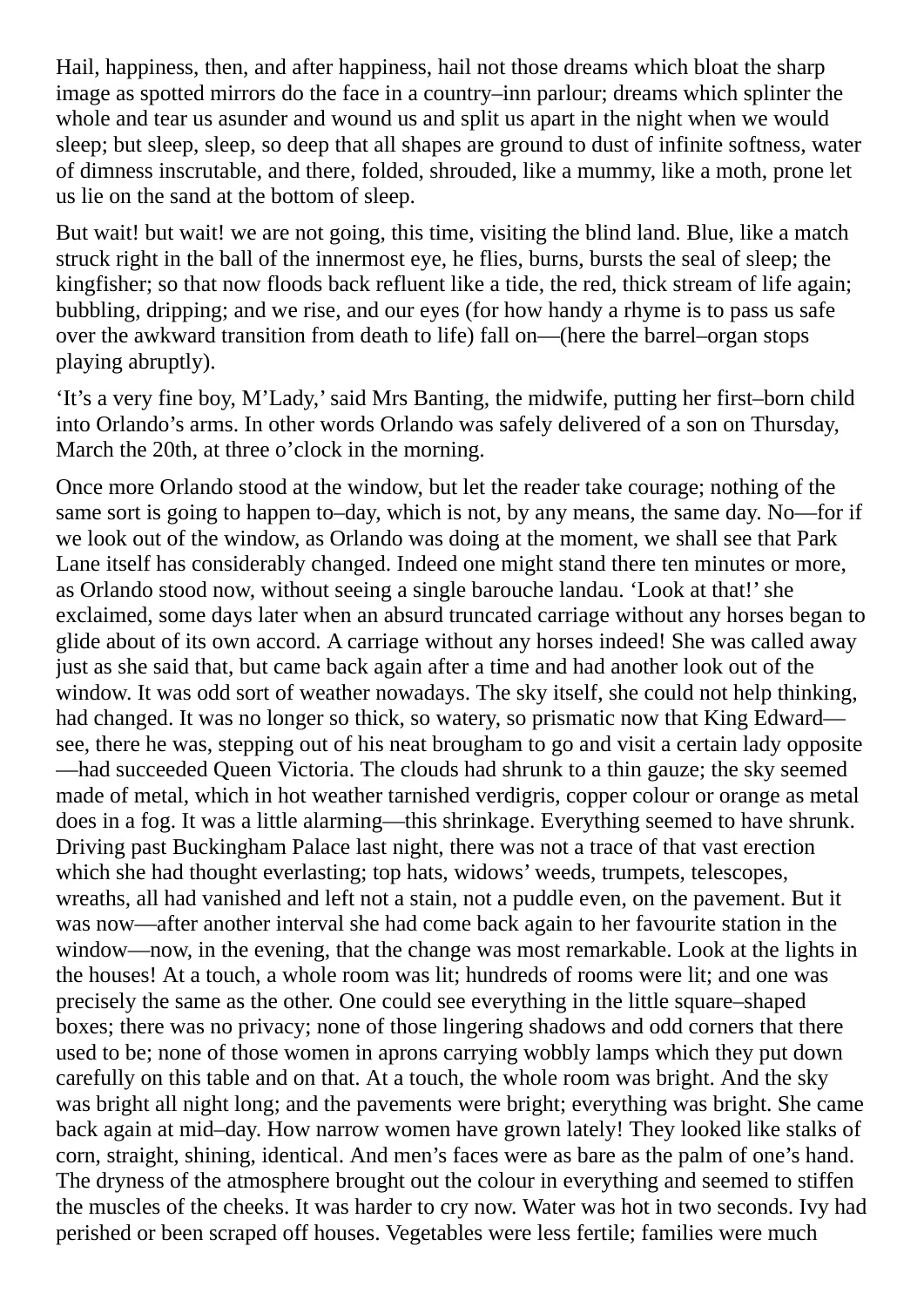smaller. Curtains and covers had been frizzled up and the walls were bare so that new brilliantly coloured pictures of real things like streets, umbrellas, apples, were hung in frames, or painted upon the wood. There was something definite and distinct about the age, which reminded her of the eighteenth century, except that there was a distraction, a desperation—as she was thinking this, the immensely long tunnel in which she seemed to have been travelling for hundreds of years widened; the light poured in; her thoughts became mysteriously tightened and strung up as if a piano tuner had put his key in her back and stretched the nerves very taut; at the same time her hearing quickened; she could hear every whisper and crackle in the room so that the clock ticking on the mantelpiece beat like a hammer. And so for some seconds the light went on becoming brighter and brighter, and she saw everything more and more clearly and the clock ticked louder and louder until there was a terrific explosion right in her ear. Orlando leapt as if she had been violently struck on the head. Ten times she was struck. In fact it was ten o'clock in the morning. It was the eleventh of October. It was 1928. It was the present moment.

No one need wonder that Orlando started, pressed her hand to her heart, and turned pale. For what more terrifying revelation can there be than that it is the present moment? That we survive the shock at all is only possible because the past shelters us on one side and the future on another. But we have no time now for reflections; Orlando was terribly late already. She ran downstairs, she jumped into her motorcar, she pressed the self–starter and was off. Vast blue blocks of building rose into the air; the red cowls of chimneys were spotted irregularly across the sky; the road shone like silver–headed nails; omnibuses bore down upon her with sculptured white–faced drivers; she noticed sponges, bird–cages, boxes of green American cloth. But she did not allow these sights to sink into her mind even the fraction of an inch as she crossed the narrow plank of the present, lest she should fall into the raging torrent beneath. 'Why don't you look where you're going to?…Put your hand out, can't you?'—that was all she said sharply, as if the words were jerked out of her. For the streets were immensely crowded; people crossed without looking where they were going. People buzzed and hummed round the plate–glass windows within which one could see a glow of red, a blaze of yellow, as if they were bees, Orlando thought—but her thought that they were bees was violently snipped off and she saw, regaining perspective with one flick of her eye, that they were bodies. 'Why don't you look where you're going?'she snapped out.

At last, however, she drew up at Marshall & Snelgrove's and went into the shop. Shade and scent enveloped her. The present fell from her like drops of scalding water. Light swayed up and down like thin stuffs puffed out by a summer breeze. She took a list from her bag and began reading in a curious stiff voice at first, as if she were holding the words —boy's boots, bath salts, sardines—under a tap of many–coloured water. She watched them change as the light fell on them. Bath and boots became blunt, obtuse; sardines serrated itself like a saw. So she stood in the ground–floor department of Messrs Marshall & Snelgrove; looked this way and that; snuffed this smell and that and thus wasted some seconds. Then she got into the lift, for the good reason that the door stood open; and was shot smoothly upwards. The very fabric of life now, she thought as she rose, is magic. In the eighteenth century we knew how everything was done; but here I rise through the air; I listen to voices in America; I see men flying—but how its done I can't even begin to wonder. So my belief in magic returns. Now the lift gave a little jerk as it stopped at the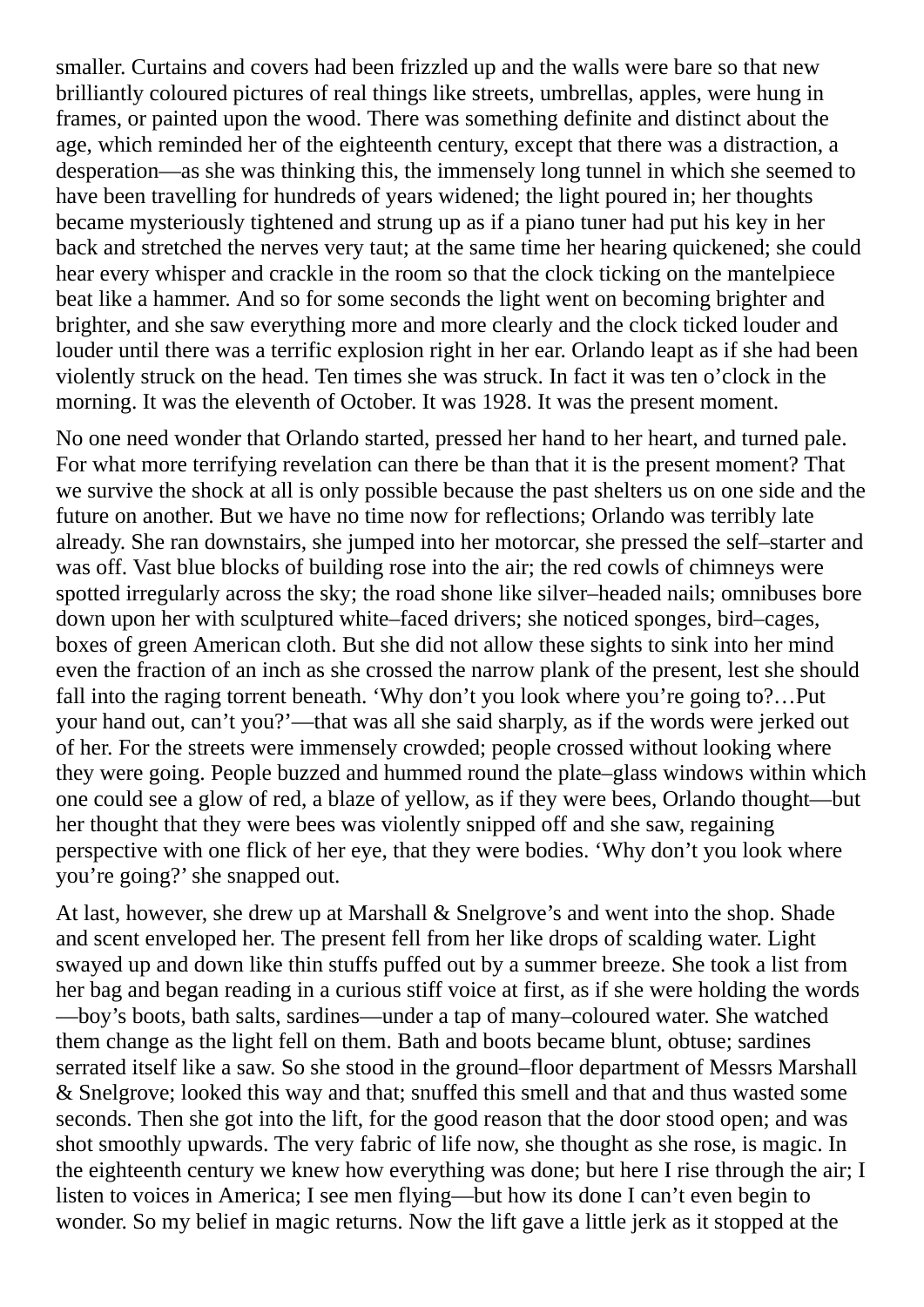first floor; and she had a vision of innumerable coloured stuffs flaunting in a breeze from which came distinct, strange smells; and each time the lift stopped and flung its doors open, there was another slice of the world displayed with all the smells of that world clinging to it. She was reminded of the river off Wapping in the time of Elizabeth, where the treasure ships and the merchant ships used to anchor. How richly and curiously they had smelt! How well she remembered the feel of rough rubies running through her fingers when she dabbled them in a treasure sack! And then lying with Sukey—or whatever her name was—and having Cumberland's lantern flashed on them! The Cumberlands had a house in Portland Place now and she had lunched with them the other day and ventured a little joke with the old man about almshouses in the Sheen Road. He had winked. But here as the lift could go no higher, she must get out—Heaven knows into what 'department' as they called it. She stood still to consult her shopping list, but was blessed if she could see, as the list bade her, bath salts, or boy's boots anywhere about. And indeed, she was about to descend again, without buying anything, but was saved from that outrage by saying aloud automatically the last item on her list; which happened to be 'sheets for a double bed'.

'Sheets for a double bed,'she said to a man at a counter and, by a dispensation of Providence, it was sheets that the man at that particular counter happened to sell. For Grimsditch, no, Grimsditch was dead; Bartholomew, no, Bartholomew was dead; Louise then—Louise had come to her in a great taking the other day, for she had found a hole in the bottom of the sheet in the royal bed. Many kings and queens had slept there— Elizabeth; James; Charles; George; Victoria; Edward; no wonder the sheet had a hole in it. But Louise was positive she knew who had done it. It was the Prince Consort.

'Sale bosch!' she said (for there had been another war; this time against the Germans).

'Sheets for a double bed,' Orlando repeated dreamily, for a double bed with a silver counterpane in a room fitted in a taste which she now thought perhaps a little vulgar—all in silver; but she had furnished it when she had a passion for that metal. While the man went to get sheets for a double bed, she took out a little looking–glass and a powder puff. Women were not nearly as roundabout in their ways, she thought, powdering herself with the greatest unconcern, as they had been when she herself first turned woman and lay on the deck of the "Enamoured Lady". She gave her nose the right tint deliberately. She never touched her cheeks. Honestly, though she was now thirty–six, she scarcely looked a day older. She looked just as pouting, as sulky, as handsome, as rosy (like a million–candled Christmas tree, Sasha had said) as she had done that day on the ice, when the Thames was frozen and they had gone skating—

'The best Irish linen, Ma'am,'said the shopman, spreading the sheets on the counter,—and they had met an old woman picking up sticks. Here, as she was fingering the linen abstractedly, one of the swing–doors between the departments opened and let through, perhaps from the fancy–goods department, a whiff of scent, waxen, tinted as if from pink candles, and the scent curved like a shell round a figure—was it a boy's or was it a girl's young, slender, seductive—a girl, by God! furred, pearled, in Russian trousers; but faithless, faithless!

'Faithless!' cried Orlando (the man had gone) and all the shop seemed to pitch and toss with yellow water and far off she saw the masts of the Russian ship standing out to sea,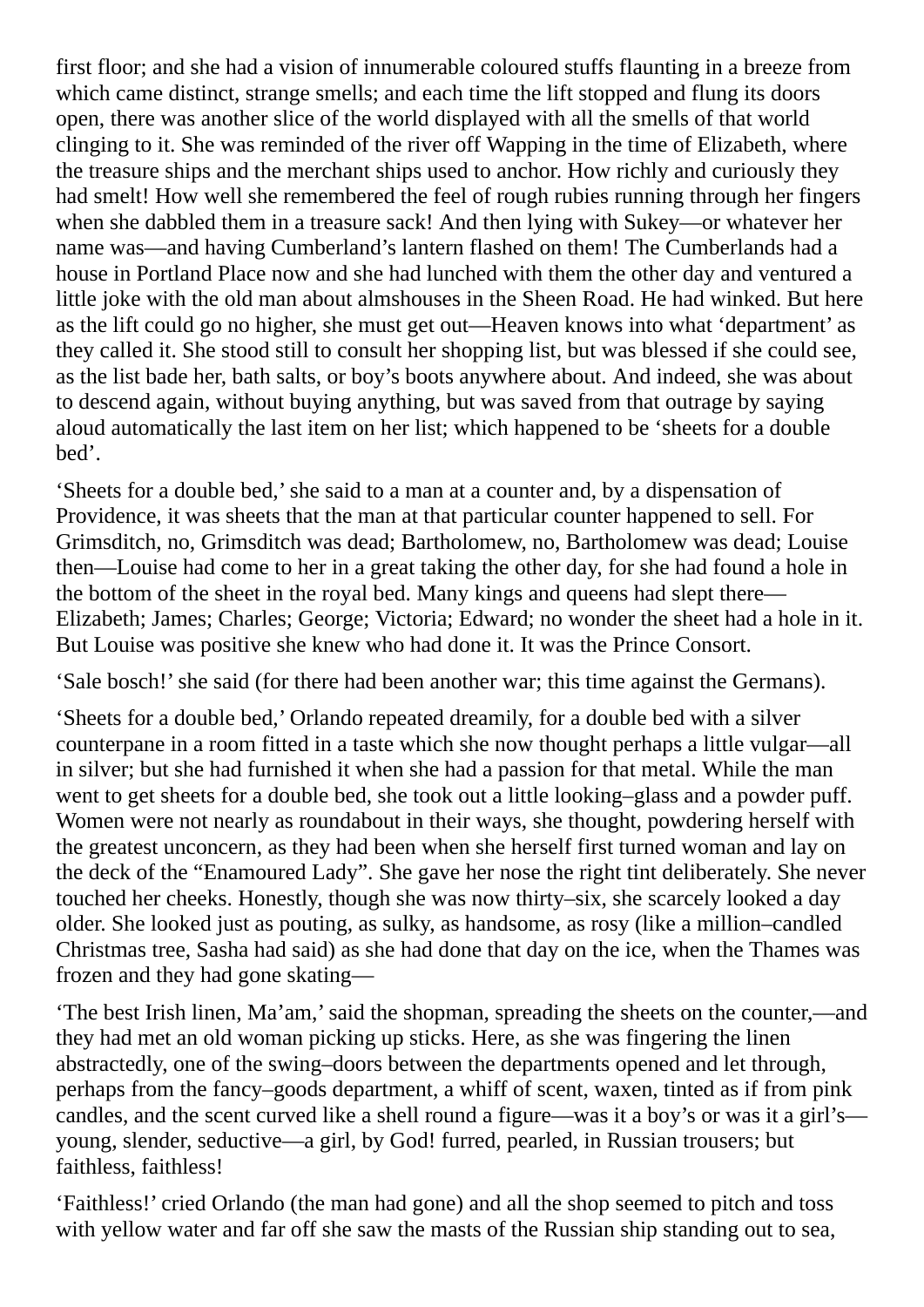and then, miraculously (perhaps the door opened again) the conch which the scent had made became a platform, a dais, off which stepped a fat, furred woman, marvellously well preserved, seductive, diademed, a Grand Duke's mistress; she who, leaning over the banks of the Volga, eating sandwiches, had watched men drown; and began walking down the shop towards her.

'Oh Sasha!' Orlando cried. Really, she was shocked that she should have come to this; she had grown so fat; so lethargic; and she bowed her head over the linen so that this apparition of a grey woman in fur, and a girl in Russian trousers, with all these smells of wax candles, white flowers, and old ships that it brought with it might pass behind her back unseen.

'Any napkins, towels, dusters today, Ma'am?' the shopman persisted. And it is enormously to the credit of the shopping list, which Orlando now consulted, that she was able to reply with every appearance of composure, that there was only one thing in the world she wanted and that was bath salts; which was in another department.

But descending in the lift again—so insidious is the repetition of any scene—she was again sunk far beneath the present moment; and thought when the lift bumped on the ground, that she heard a pot broken against a river bank. As for finding the right department, whatever it might be, she stood engrossed among the handbags, deaf to the suggestions of all the polite, black, combed, sprightly shop assistants, who descending as they did equally and some of them, perhaps, as proudly, even from such depths of the past as she did, chose to let down the impervious screen of the present so that today they appeared shop assistants in Marshall & Snelgrove's merely. Orlando stood there hesitating. Through the great glass doors she could see the traffic in Oxford Street. Omnibus seemed to pile itself upon omnibus and then to jerk itself apart. So the ice blocks had pitched and tossed that day on the Thames. An old nobleman—in furred slippers had sat astride one of them. There he went—she could see him now—calling down maledictions upon the Irish rebels. He had sunk there, where her car stood.

'Time has passed over me,'she thought, trying to collect herself; 'this is the oncome of middle age. How strange it is! Nothing is any longer one thing. I take up a handbag and I think of an old bumboat woman frozen in the ice. Someone lights a pink candle and I see a girl in Russian trousers. When I step out of doors—as I do now,' here she stepped on to the pavement of Oxford Street, 'what is it that I taste? Little herbs. I hear goat bells. I see mountains. Turkey? India? Persia?' Her eyes filled with tears.

That Orlando had gone a little too far from the present moment will, perhaps, strike the reader who sees her now preparing to get into her motor–car with her eyes full of tears and visions of Persian mountains. And indeed, it cannot be denied that the most successful practitioners of the art of life, often unknown people by the way, somehow contrive to synchronize the sixty or seventy different times which beat simultaneously in every normal human system so that when eleven strikes, all the rest chime in unison, and the present is neither a violent disruption nor completely forgotten in the past. Of them we can justly say that they live precisely the sixty–eight or seventy–two years allotted them on the tombstone. Of the rest some we know to be dead though they walk among us; some are not yet born though they go through the forms of life; others are hundreds of years old though they call themselves thirty–six. The true length of a person's life, whatever the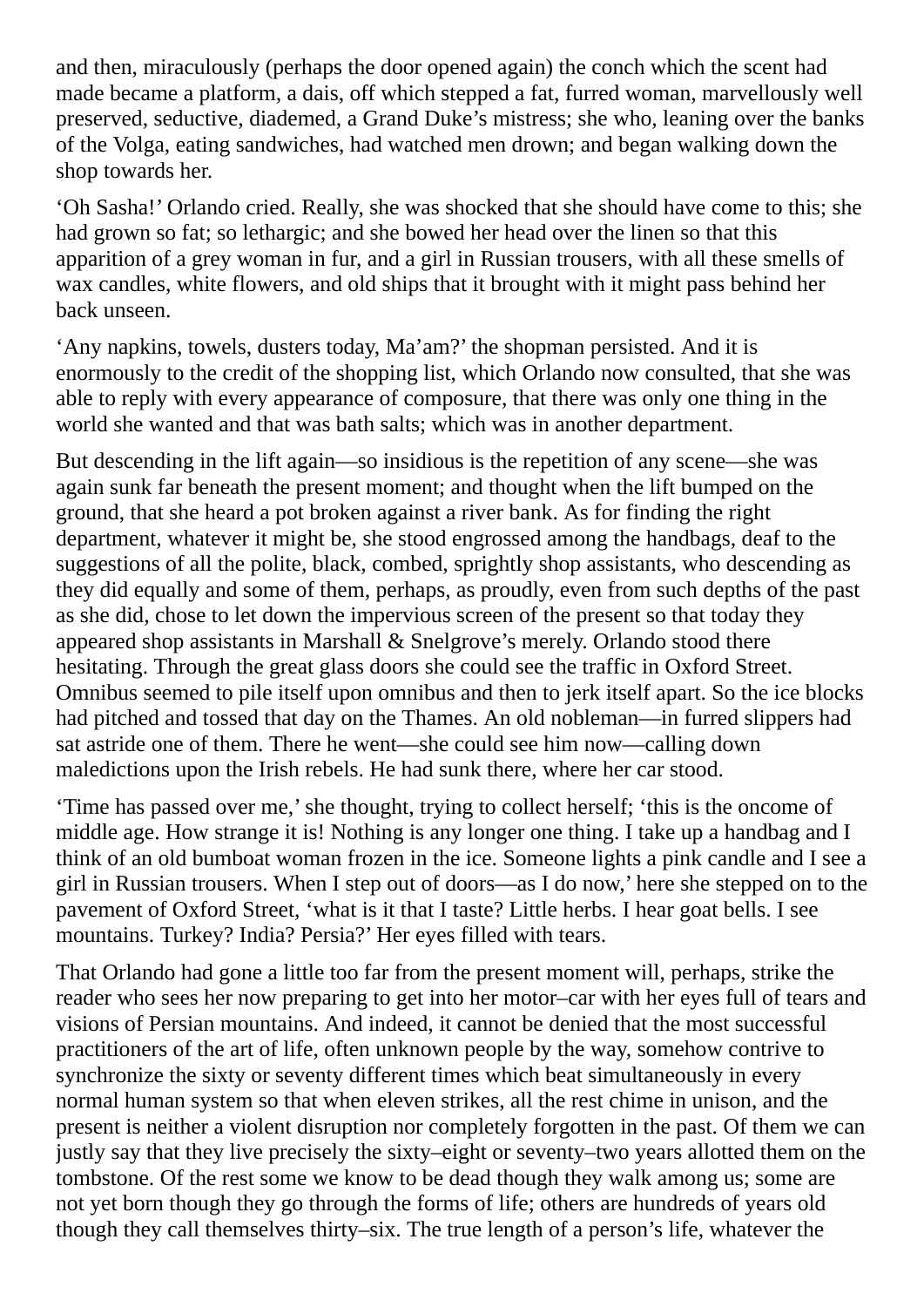"Dictionary of National Biography" may say, is always a matter of dispute. For it is a difficult business—this time–keeping; nothing more quickly disorders it than contact with any of the arts; and it may have been her love of poetry that was to blame for making Orlando lose her shopping list and start home without the sardines, the bath salts, or the boots. Now as she stood with her hand on the door of her motor–car, the present again struck her on the head. Eleven times she was violently assaulted.

'Confound it all!'she cried, for it is a great shock to the nervous system, hearing a clock strike—so much so that for some time now there is nothing to be said of her save that she frowned slightly, changed her gears admirably, and cried out, as before, 'Look where you're going!' 'Don't you know your own mind?' 'Why didn't you say so then?' while the motor–car shot, swung, squeezed, and slid, for she was an expert driver, down Regent Street, down Haymarket, down Northumberland Avenue, over Westminster Bridge, to the left, straight on, to the right, straight on again…

The Old Kent Road was very crowded on Thursday, the eleventh of October 1928. People spilt off the pavement. There were women with shopping bags. Children ran out. There were sales at drapers'shops. Streets widened and narrowed. Long vistas steadily shrunk together. Here was a market. Here a funeral. Here a procession with banners upon which was written 'Ra—Un', but what else? Meat was very red. Butchers stood at the door. Women almost had their heels sliced off. Amor Vin— that was over a porch. A woman looked out of a bedroom window, profoundly contemplative, and very still. Applejohn and Applebed, Undert—. Nothing could be seen whole or read from start to finish. What was seen begun—like two friends starting to meet each other across the street—was never seen ended. After twenty minutes the body and mind were like scraps of torn paper tumbling from a sack and, indeed, the process of motoring fast out of London so much resembles the chopping up small of identity which precedes unconsciousness and perhaps death itself that it is an open question in what sense Orlando can be said to have existed at the present moment. Indeed we should have given her over for a person entirely disassembled were it not that here, at last, one green screen was held out on the right, against which the little bits of paper fell more slowly; and then another was held out on the left so that one could see the separate scraps now turning over by themselves in the air; and then green screens were held continuously on either side, so that her mind regained the illusion of holding things within itself and she saw a cottage, a farmyard and four cows, all precisely life– size.

When this happened, Orlando heaved a sigh of relief, lit a cigarette, and puffed for a minute or two in silence. Then she called hesitatingly, as if the person she wanted might not be there, 'Orlando? For if there are (at a venture) seventy–six different times all ticking in the mind at once, how many different people are there not—Heaven help us all having lodgment at one time or another in the human spirit? Some say two thousand and fifty–two. So that it is the most usual thing in the world for a person to call, directly they are alone, Orlando? (if that is one's name) meaning by that, Come, come! I'm sick to death of this particular self. I want another. Hence, the astonishing changes we see in our friends. But it is not altogether plain sailing, either, for though one may say, as Orlando said (being out in the country and needing another self presumably) Orlando? still the Orlando she needs may not come; these selves of which we are built up, one on top of another, as plates are piled on a waiter's hand, have attachments elsewhere, sympathies,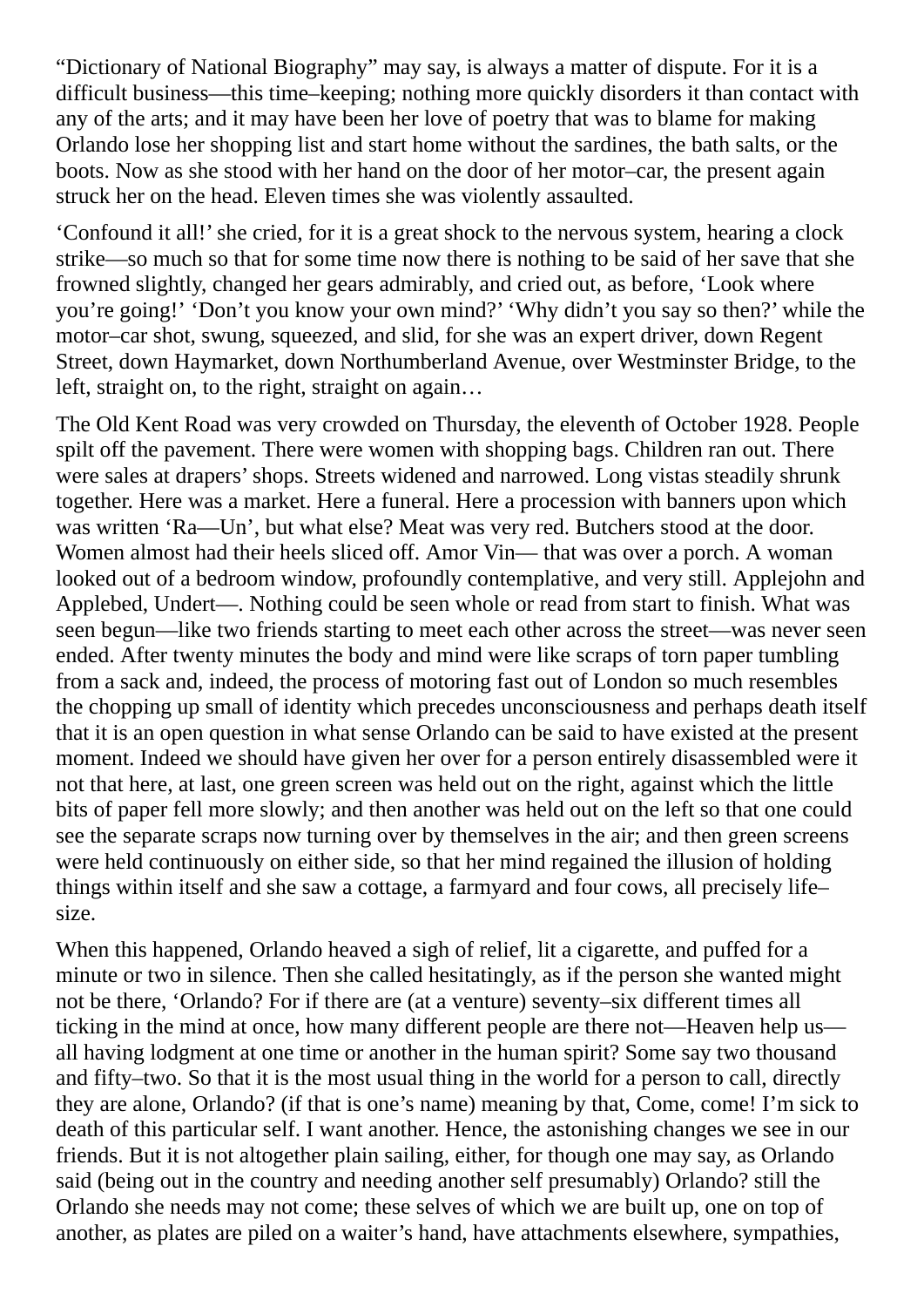little constitutions and rights of their own, call them what you will (and for many of these things there is no name) so that one will only come if it is raining, another in a room with green curtains, another when Mrs Jones is not there, another if you can promise it a glass of wine—and so on; for everybody can multiply from his own experience the different terms which his different selves have made with him—and some are too wildly ridiculous to be mentioned in print at all.

So Orlando, at the turn by the barn, called 'Orlando?' with a note of interrogation in her voice and waited. Orlando did not come.

'All right then,' Orlando said, with the good humour people practise on these occasions; and tried another. For she had a great variety of selves to call upon, far more than we have been able to find room for, since a biography is considered complete if it merely accounts for six or seven selves, whereas a person may well have as many thousand. Choosing then, only those selves we have found room for, Orlando may now have called on the boy who cut the nigger's head down; the boy who strung it up again; the boy who sat on the hill; the boy who saw the poet; the boy who handed the Queen the bowl of rose water; or she may have called upon the young man who fell in love with Sasha; or upon the Courtier; or upon the Ambassador; or upon the Soldier; or upon the Traveller; or she may have wanted the woman to come to her; the Gipsy; the Fine Lady; the Hermit; the girl in love with life; the Patroness of Letters; the woman who called Mar (meaning hot baths and evening fires) or Shelmerdine (meaning crocuses in autumn woods) or Bonthrop (meaning the death we die daily) or all three together—which meant more things than we have space to write out —all were different and she may have called upon any one of them.

Perhaps; but what appeared certain (for we are now in the region of 'perhaps' and 'appears') was that the one she needed most kept aloof, for she was, to hear her talk, changing her selves as quickly as she drove—there was a new one at every corner—as happens when, for some unaccountable reason, the conscious self, which is the uppermost, and has the power to desire, wishes to be nothing but one self. This is what some people call the true self, and it is, they say, compact of all the selves we have it in us to be; commanded and locked up by the Captain self, the Key self, which amalgamates and controls them all. Orlando was certainly seeking this self as the reader can judge from overhearing her talk as she drove (and if it is rambling talk, disconnected, trivial, dull, and sometimes unintelligible, it is the reader's fault for listening to a lady talking to herself; we only copy her words as she spoke them, adding in brackets which self in our opinion is speaking, but in this we may well be wrong).

'What then? Who then?'she said. 'Thirty–six; in a motor–car; a woman. Yes, but a million other things as well. A snob am I? The garter in the hall? The leopards? My ancestors? Proud of them? Yes! Greedy, luxurious, vicious? Am I? (here a new self came in). Don't care a damn if I am. Truthful? I think so. Generous? Oh, but that don't count (here a new self came in). Lying in bed of a morning listening to the pigeons on fine linen; silver dishes; wine; maids; footmen. Spoilt? Perhaps. Too many things for nothing. Hence my books (here she mentioned fifty classical titles; which represented, so we think, the early romantic works that she tore up). Facile, glib, romantic. But (here another self came in) a duffer, a fumbler. More clumsy I couldn't be. And—and—(here she hesitated for a word and if we suggest 'Love' we may be wrong, but certainly she laughed and blushed and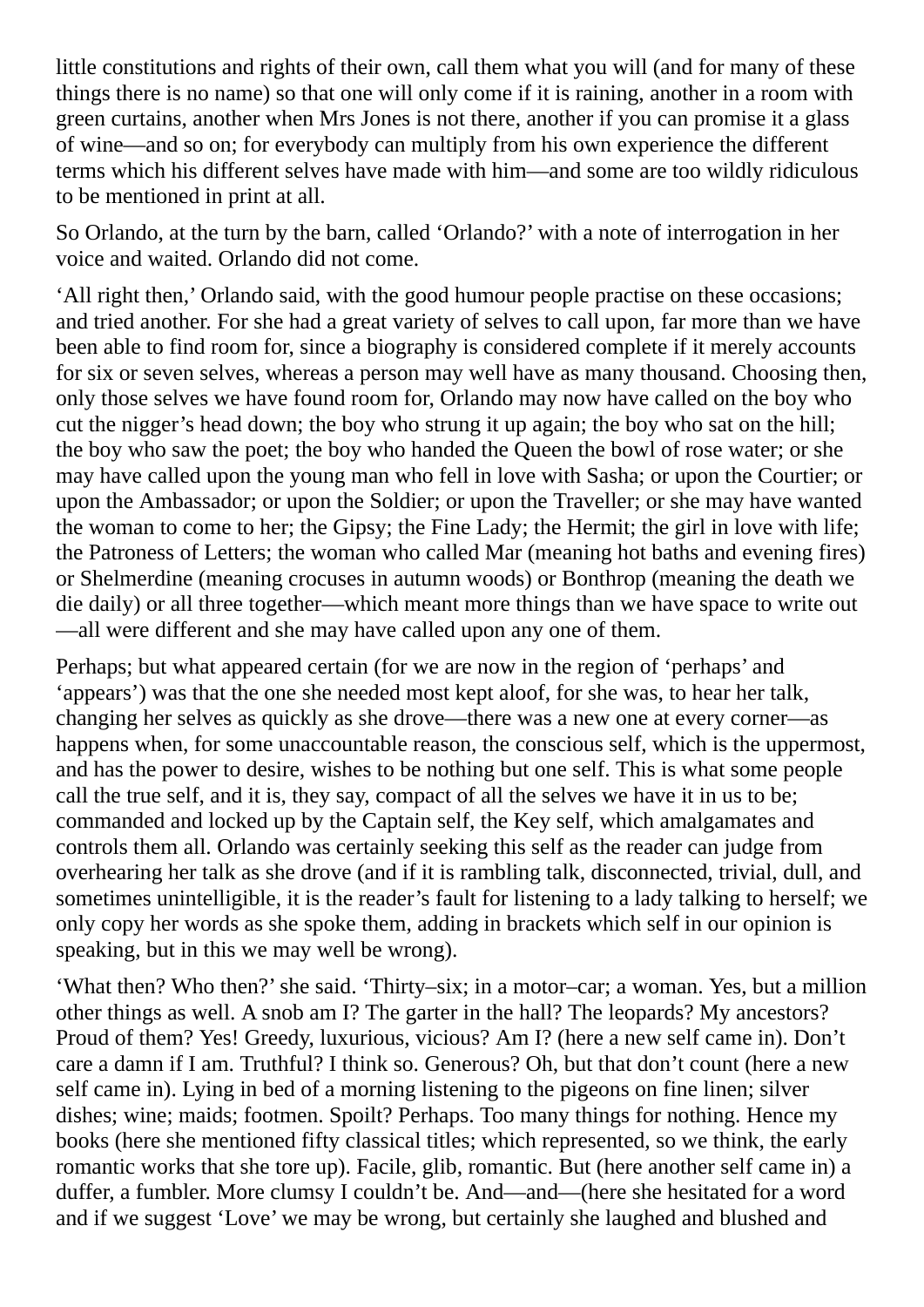then cried out—) A toad set in emeralds! Harry the Archduke! Blue–bottles on the ceiling! (here another self came in). But Nell, Kit, Sasha? (she was sunk in gloom: tears actually shaped themselves and she had long given over crying). Trees, she said. (Here another self came in.) I love trees (she was passing a clump) growing there a thousand years. And barns (she passed a tumbledown barn at the edge of the road). And sheep dogs (here one came trotting across the road. She carefully avoided it). And the night. But people (here another self came in). People? (She repeated it as a question.) I don't know. Chattering, spiteful, always telling lies. (Here she turned into the High Street of her native town, which was crowded, for it was market day, with farmers, and shepherds, and old women with hens in baskets.) I like peasants. I understand crops. But (here another self came skipping over the top of her mind like the beam from a lighthouse). Fame! (She laughed.) Fame! Seven editions. A prize. Photographs in the evening papers (here she alluded to the 'Oak Tree' and 'The Burdett Coutts' Memorial Prize which she had won; and we must snatch space to remark how discomposing it is for her biographer that this culmination to which the whole book moved, this peroration with which the book was to end, should be dashed from us on a laugh casually like this; but the truth is that when we write of a woman, everything is out of place—culminations and perorations; the accent never falls where it does with a man). Fame! she repeated. A poet—a charlatan; both every morning as regularly as the post comes in. To dine, to meet; to meet, to dine; fame—fame! (She had here to slow down to pass through the crowd of market people. But no one noticed her. A porpoise in a fishmonger's shop attracted far more attention than a lady who had won a prize and might, had she chosen, have worn three coronets one on top of another on her brow.) Driving very slowly she now hummed as if it were part of an old song, 'With my guineas I'll buy flowering trees, flowering trees, flowering trees and walk among my flowering trees and tell my sons what fame is'. So she hummed, and now all her words began to sag here and there like a barbaric necklace of heavy beads. 'And walk among my flowering trees,'she sang, accenting the words strongly, 'and see the moon rise slow, the waggons go…' Here she stopped short and looked ahead of her intently at the bonnet of the car in profound meditation.

'He sat at Twitchett's table,' she mused, 'with a dirty ruff on...Was it old Mr Baker come to measure the timber? Or was it Sh–p—re? (for when we speak names we deeply reverence to ourselves we never speak them whole.) She gazed for ten minutes ahead of her, letting the car come almost to a standstill.

'Haunted!'she cried, suddenly pressing the accelerator. 'Haunted! ever since I was a child. There flies the wild goose. It flies past the window out to sea. Up I jumped (she gripped the steering–wheel tighter) and stretched after it. But the goose flies too fast. I've seen it, here—there—there—England, Persia, Italy. Always it flies fast out to sea and always I fling after it words like nets (here she flung her hand out) which shrivel as I've seen nets shrivel drawn on deck with only sea–weed in them; and sometimes there's an inch of silver—six words—in the bottom of the net. But never the great fish who lives in the coral groves.' Here she bent her head, pondering deeply.

And it was at this moment, when she had ceased to call 'Orlando' and was deep in thoughts of something else, that the Orlando whom she had called came of its own accord; as was proved by the change that now came over her (she had passed through the lodge gates and was entering the park).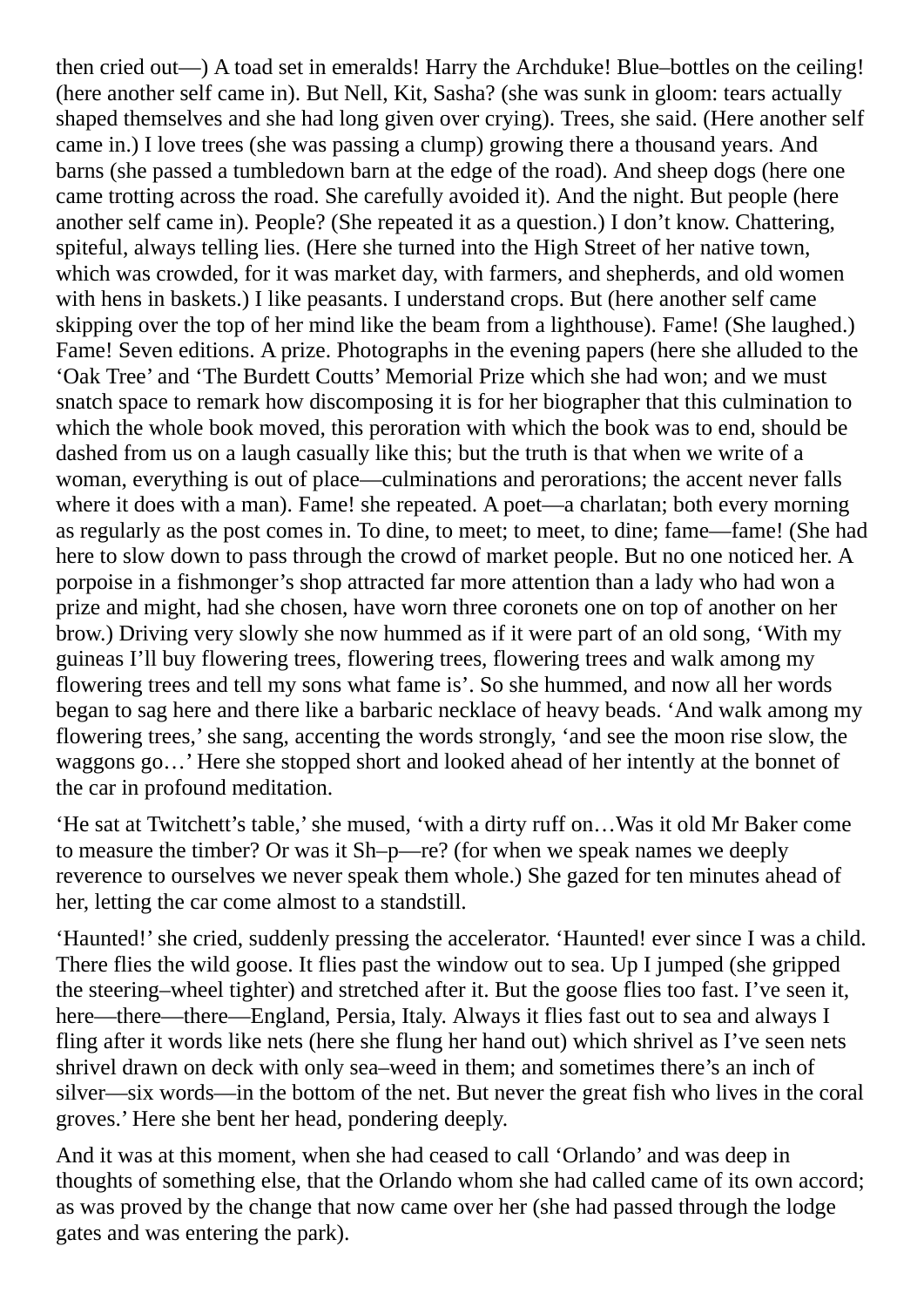The whole of her darkened and settled, as when some foil whose addition makes the round and solidity of a surface is added to it, and the shallow becomes deep and the near distant; and all is contained as water is contained by the sides of a well. So she was now darkened, stilled, and become, with the addition of this Orlando, what is called, rightly or wrongly, a single self, a real self. And she fell silent. For it is probable that when people talk aloud, the selves (of which there may be more than two thousand) are conscious of disseverment, and are trying to communicate, but when communication is established they fall silent.

Masterfully, swiftly, she drove up the curving drive between the elms and oaks through the falling turf of the park whose fall was so gentle that had it been water it would have spread the beach with a smooth green tide. Planted here and in solemn groups were beech trees and oak trees. The deer stepped among them, one white as snow, another with its head on one side, for some wire netting had caught in its horns. All this, the trees, deer, and turf, she observed with the greatest satisfaction as if her mind had become a fluid that flowed round things and enclosed them completely. Next minute she drew up in the courtyard where, for so many hundred years she had come, on horseback or in coach and six, with men riding before or coming after; where plumes had tossed, torches flashed, and the same flowering trees that let their leaves drop now had shaken their blossoms. Now she was alone. The autumn leaves were falling. The porter opened the great gates. 'Morning, James,' she said, 'there're some things in the car. Will you bring 'em in?' words of no beauty, interest, or significance themselves, it will be conceded, but now so plumped out with meaning that they fell like ripe nuts from a tree, and proved that when the shrivelled skin of the ordinary is stuffed out with meaning it satisfies the senses amazingly. This was true indeed of every movement and action now, usual though they were; so that to see Orlando change her skirt for a pair of whipcord breeches and leather jacket, which she did in less than three minutes, was to be ravished with the beauty of movement as if Madame Lopokova were using her highest art. Then she strode into the dining–room where her old friends Dryden, Pope, Swift, Addison regarded her demurely at first as who should say Here's the prize winner! but when they reflected that two hundred guineas was in question, they nodded their heads approvingly. Two hundred guineas, they seemed to say; two hundred guineas are not to be sniffed at. She cut herself a slice of bread and ham, clapped the two together and began to eat, striding up and down the room, thus shedding her company habits in a second, without thinking. After five or six such turns, she tossed off a glass of red Spanish wine, and, filling another which she carried in her hand, strode down the long corridor and through a dozen drawing–rooms and so began a perambulation of the house, attended by such elk–hounds and spaniels as chose to follow her.

This, too, was all in the day's routine. As soon would she come home and leave her own grandmother without a kiss as come back and leave the house unvisited. She fancied that the rooms brightened as she came in; stirred, opened their eyes as if they had been dozing in her absence. She fancied, too, that, hundreds and thousands of times as she had seen them, they never looked the same twice, as if so long a life as theirs had stored in them a myriad moods which changed with winter and summer, bright weather and dark, and her own fortunes and the people's characters who visited them. Polite, they always were to strangers, but a little weary: with her, they were entirely open and at their ease. Why not indeed? They had known each other for close on four centuries now. They had nothing to conceal. She knew their sorrows and joys. She knew what age each part of them was and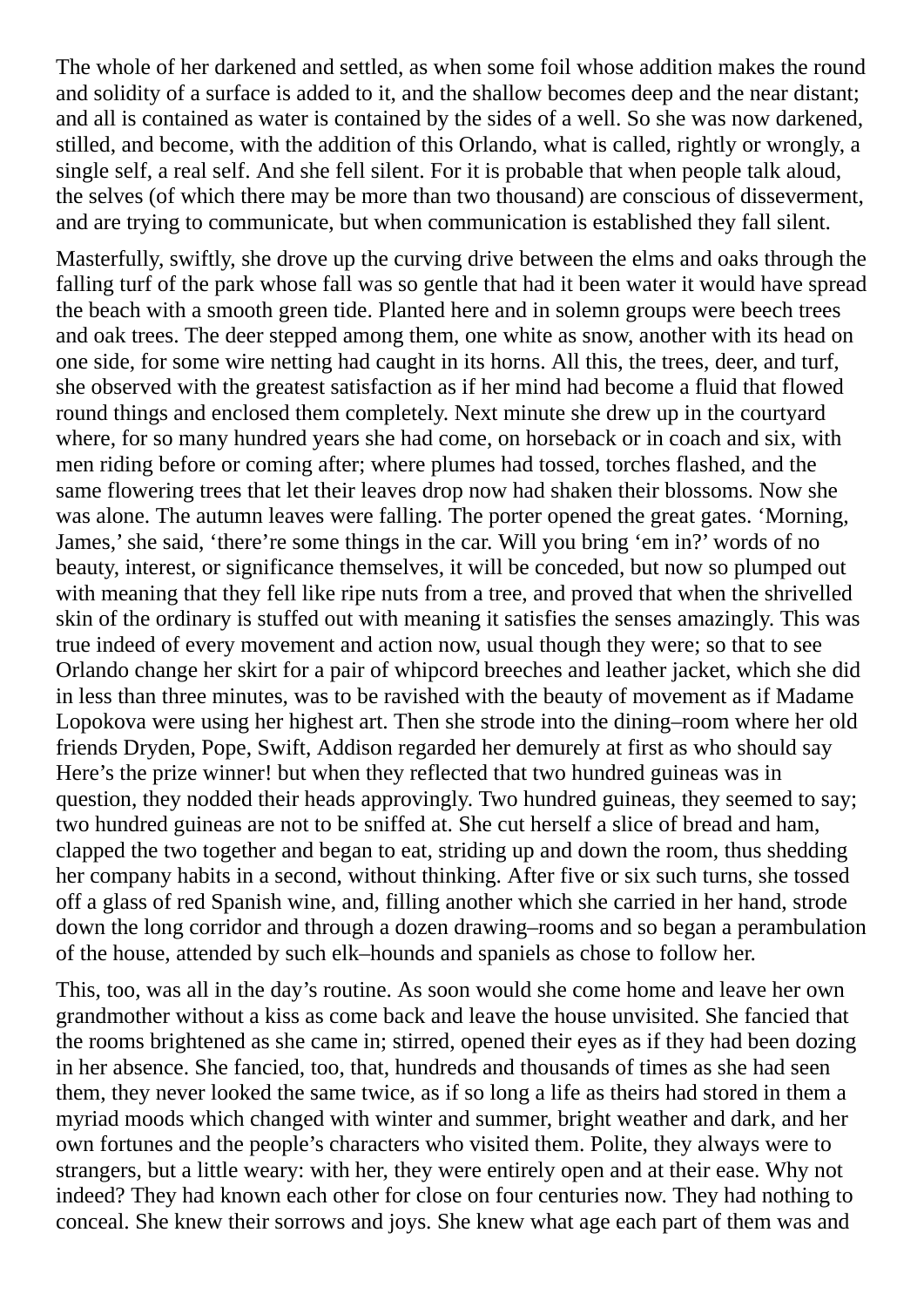its little secrets—a hidden drawer, a concealed cupboard, or some deficiency perhaps, such as a part made up, or added later. They, too, knew her in all her moods and changes. She had hidden nothing from them; had come to them as boy and woman, crying and dancing, brooding and gay. In this window–seat, she had written her first verses; in that chapel, she had been married. And she would be buried here, she reflected, kneeling on the window–sill in the long gallery and sipping her Spanish wine. Though she could hardly fancy it, the body of the heraldic leopard would be making yellow pools on the floor the day they lowered her to lie among her ancestors. She, who believed in no immortality, could not help feeling that her soul would come and go forever with the reds on the panels and the greens on the sofa. For the room—she had strolled into the Ambassador's bedroom—shone like a shell that has lain at the bottom of the sea for centuries and has been crusted over and painted a million tints by the water; it was rose and yellow, green and sand–coloured. It was frail as a shell, as iridescent and as empty. No Ambassador would ever sleep there again. Ah, but she knew where the heart of the house still beat. Gently opening a door, she stood on the threshold so that (as she fancied) the room could not see her and watched the tapestry rising and falling on the eternal faint breeze which never failed to move it. Still the hunter rode; still Daphne flew. The heart still beat, she thought, however faintly, however far withdrawn; the frail indomitable heart of the immense building.

Now, calling her troop of dogs to her she passed down the gallery whose floor was laid with whole oak trees sawn across. Rows of chairs with all their velvets faded stood ranged against the wall holding their arms out for Elizabeth, for James, for Shakespeare it might be, for Cecil, who never came. The sight made her gloomy. She unhooked the rope that fenced them off. She sat on the Queen's chair; she opened a manuscript book lying on Lady Betty's table; she stirred her fingers in the aged rose leaves; she brushed her short hair with King James'silver brushes: she bounced up and down upon his bed (but no King would ever sleep there again, for all Louise's new sheets) and pressed her cheek against the worn silver counterpane that lay upon it. But everywhere were little lavender bags to keep the moth out and printed notices, 'Please do not touch', which, though she had put them there herself, seemed to rebuke her. The house was no longer hers entirely, she sighed. It belonged to time now; to history; was past the touch and control of the living. Never would beer be spilt here any more, she thought (she was in the bedroom that had been old Nick Greene's), or holes burnt in the carpet. Never two hundred servants come running and brawling down the corridors with warming pans and great branches for the great fireplaces. Never would ale be brewed and candles made and saddles fashioned and stone shaped in the workshops outside the house. Hammers and mallets were silent now. Chairs and beds were empty; tankards of silver and gold were locked in glass cases. The great wings of silence beat up and down the empty house.

So she sat at the end of the gallery with her dogs couched round her, in Queen Elizabeth's hard armchair. The gallery stretched far away to a point where the light almost failed. It was as a tunnel bored deep into the past. As her eyes peered down it, she could see people laughing and talking; the great men she had known; Dryden, Swift, and Pope; and statesmen in colloquy; and lovers dallying in the window–seats; and people eating and drinking at the long tables; and the wood smoke curling round their heads and making them sneeze and cough. Still further down, she saw sets of splendid dancers formed for the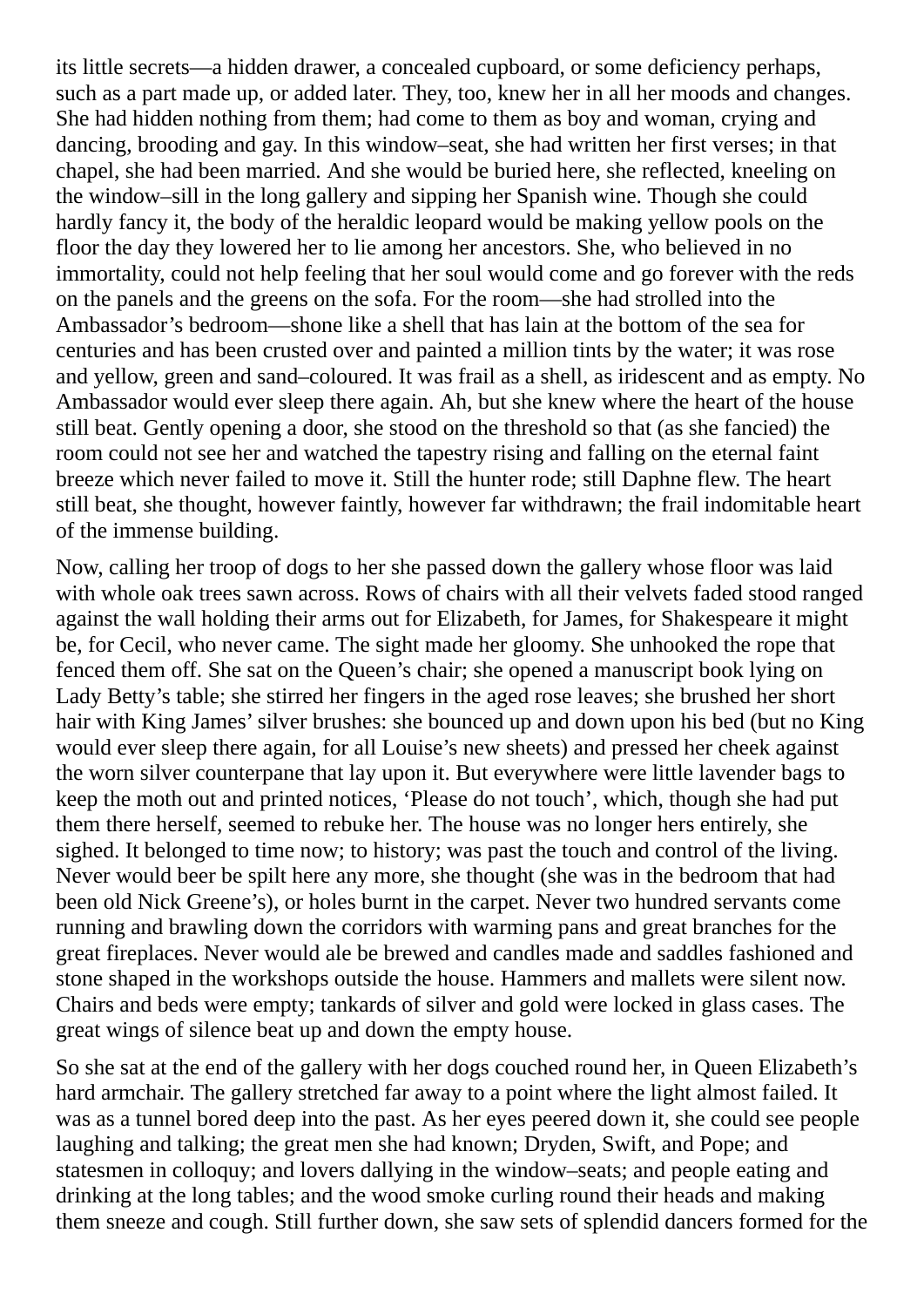quadrille. A fluty, frail, but nevertheless stately music began to play. An organ boomed. A coffin was borne into the chapel. A marriage procession came out of it. Armed men with helmets left for the wars. They brought banners back from Flodden and Poitiers and stuck them on the wall. The long gallery filled itself thus, and still peering further, she thought she could make out at the very end, beyond the Elizabethans and the Tudors, some one older, further, darker, a cowled figure, monastic, severe, a monk, who went with his hands clasped, and a book in them, murmuring—

Like thunder, the stable clock struck four. Never did any earthquake so demolish a whole town. The gallery and all its occupants fell to powder. Her own face, that had been dark and sombre as she gazed, was lit as by an explosion of gunpowder. In this same light everything near her showed with extreme distinctness. She saw two flies circling round and noticed the blue sheen on their bodies; she saw a knot in the wood where her foot was, and her dog's ear twitching. At the same time, she heard a bough creaking in the garden, a sheep coughing in the park, a swift screaming past the window. Her own body quivered and tingled as if suddenly stood naked in a hard frost. Yet, she kept, as she had not done when the clock struck ten in London, complete composure (for she was now one and entire, and presented, it may be, a larger surface to the shock of time). She rose, but without precipitation, called her dogs, and went firmly but with great alertness of movement down the staircase and out into the garden. Here the shadows of the plants were miraculously distinct. She noticed the separate grains of earth in the flower beds as if she had a microscope stuck to her eye. She saw the intricacy of the twigs of every tree. Each blade of grass was distinct and the marking of veins and petals. She saw Stubbs, the gardener, coming along the path, and every button on his gaiters was visible; she saw Betty and Prince, the cart horses, and never had she marked so clearly the white star on Betty's forehead, and the three long hairs that fell down below the rest on Prince's tail. Out in the quadrangle the old grey walls of the house looked like a scraped new photograph; she heard the loud speaker condensing on the terrace a dance tune that people were listening to in the red velvet opera house at Vienna. Braced and strung up by the present moment she was also strangely afraid, as if whenever the gulf of time gaped and let a second through some unknown danger might come with it. The tension was too relentless and too rigorous to be endured long without discomfort. She walked more briskly than she liked, as if her legs were moved for her, through the garden and out into the park. Here she forced herself, by a great effort, to stop by the carpenter's shop, and to stand stock–still watching Joe Stubbs fashion a cart wheel. She was standing with her eye fixed on his hand when the quarter struck. It hurtled through her like a meteor, so hot that no fingers can hold it. She saw with disgusting vividness that the thumb on Joe's right hand was without a finger nail and there was a raised saucer of pink flesh where the nail should have been. The sight was so repulsive that she felt faint for a moment, but in that moment's darkness, when her eyelids flickered, she was relieved of the pressure of the present. There was something strange in the shadow that the flicker of her eyes cast, something which (as anyone can test for himself by looking now at the sky) is always absent from the present—whence its terror, its nondescript character—something one trembles to pin through the body with a name and call beauty, for it has no body, is as a shadow without substance or quality of its own, yet has the power to change whatever it adds itself to. This shadow now, while she flickered her eye in her faintness in the carpenter's shop, stole out, and attaching itself to the innumerable sights she had been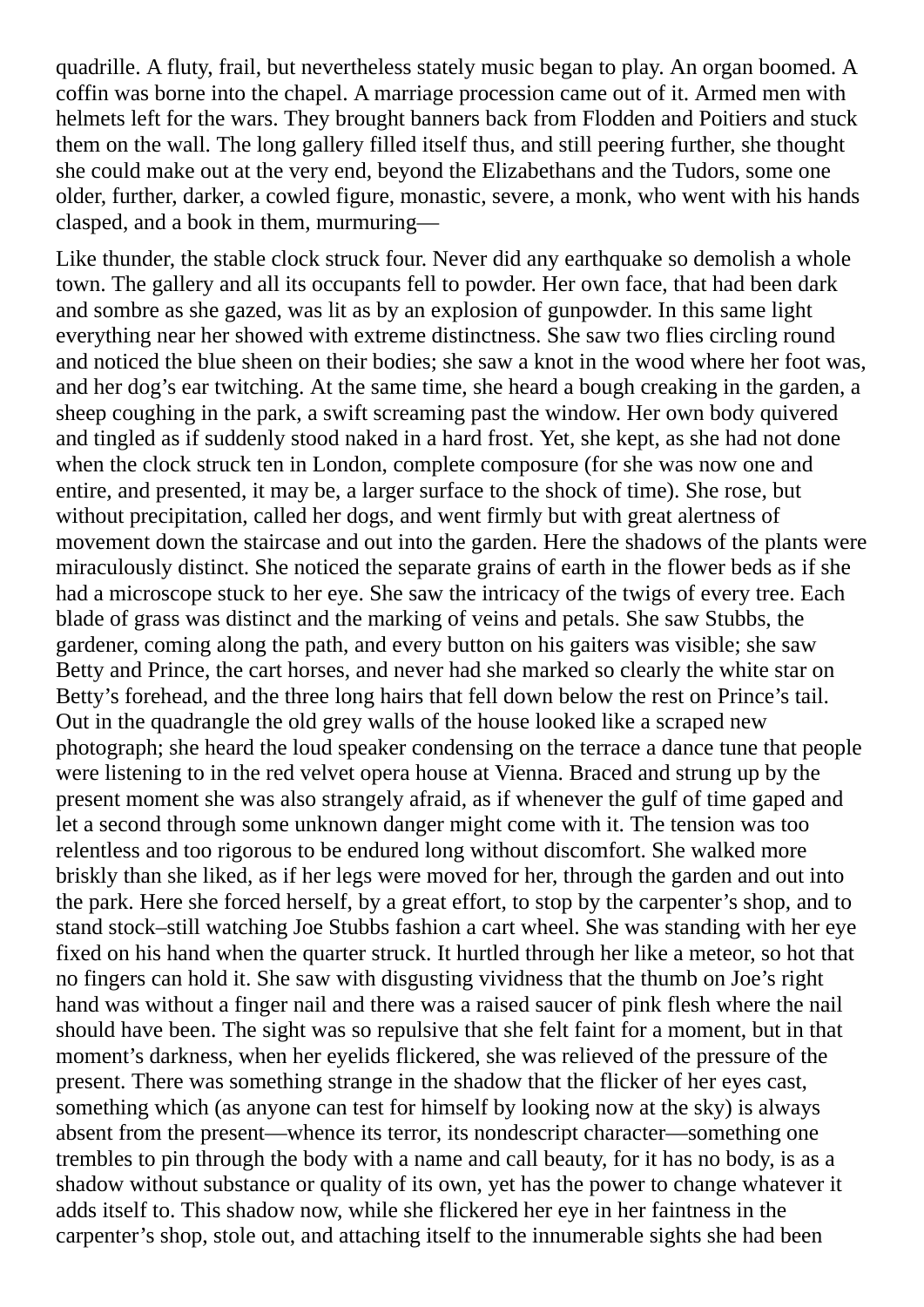receiving, composed them into something tolerable, comprehensible. Her mind began to toss like the sea. Yes, she thought, heaving a deep sigh of relief, as she turned from the carpenter's shop to climb the hill, I can begin to live again. I am by the Serpentine, she thought, the little boat is climbing through the white arch of a thousand deaths. I am about to understand…

Those were her words, spoken quite distinctly, but we cannot conceal the fact that she was now a very indifferent witness to the truth of what was before her and might easily have mistaken a sheep for a cow, or an old man called Smith for one who was called Jones and was no relation of his whatever. For the shadow of faintness which the thumb without a nail had cast had deepened now, at the back of her brain (which is the part furthest from sight), into a pool where things dwell in darkness so deep that what they are we scarcely know. She now looked down into this pool or sea in which everything is reflected—and, indeed, some say that all our most violent passions, and art and religion, are the reflections which we see in the dark hollow at the back of the head when the visible world is obscured for the time. She looked there now, long, deeply, profoundly, and immediately the ferny path up the hill along which she was walking became not entirely a path, but partly the Serpentine; the hawthorn bushes were partly ladies and gentlemen sitting with card–cases and gold–mounted canes; the sheep were partly tall Mayfair houses; everything was partly something else, as if her mind had become a forest with glades branching here and there; things came nearer, and further, and mingled and separated and made the strangest alliances and combinations in an incessant chequer of light and shade. Except when Canute, the elk–hound, chased a rabbit and so reminded her that it must be about half past four—it was indeed twenty–three minutes to six—she forgot the time.

The ferny path led, with many turns and windings, higher and higher to the oak tree, which stood on the top. The tree had grown bigger, sturdier, and more knotted since she had known it, somewhere about the year 1588, but it was still in the prime of life. The little sharply frilled leaves were still fluttering thickly on its branches. Flinging herself on the ground, she felt the bones of the tree running out like ribs from a spine this way and that beneath her. She liked to think that she was riding the back of the world. She liked to attach herself to something hard. As she flung herself down a little square book bound in red cloth fell from the breast of her leather jacket—her poem 'The Oak Tree'. 'I should have brought a trowel,' she reflected. The earth was so shallow over the roots that it seemed doubtful if she could do as she meant and bury the book here. Besides, the dogs would dig it up. No luck ever attends these symbolical celebrations, she thought. Perhaps it would be as well then to do without them. She had a little speech on the tip of her tongue which she meant to speak over the book as she buried it. (It was a copy of the first edition, signed by author and artist.) 'I bury this as a tribute,' she was going to have said, 'a return to the land of what the land has given me,' but Lord! once one began mouthing words aloud, how silly they sounded! She was reminded of old Greene getting upon a platform the other day comparing her with Milton (save for his blindness) and handing her a cheque for two hundred guineas. She had thought then, of the oak tree here on its hill, and what has that got to do with this, she had wondered? What has praise and fame to do with poetry? What has seven editions (the book had already gone into no less) got to do with the value of it? Was not writing poetry a secret transaction, a voice answering a voice? So that all this chatter and praise and blame and meeting people who admired one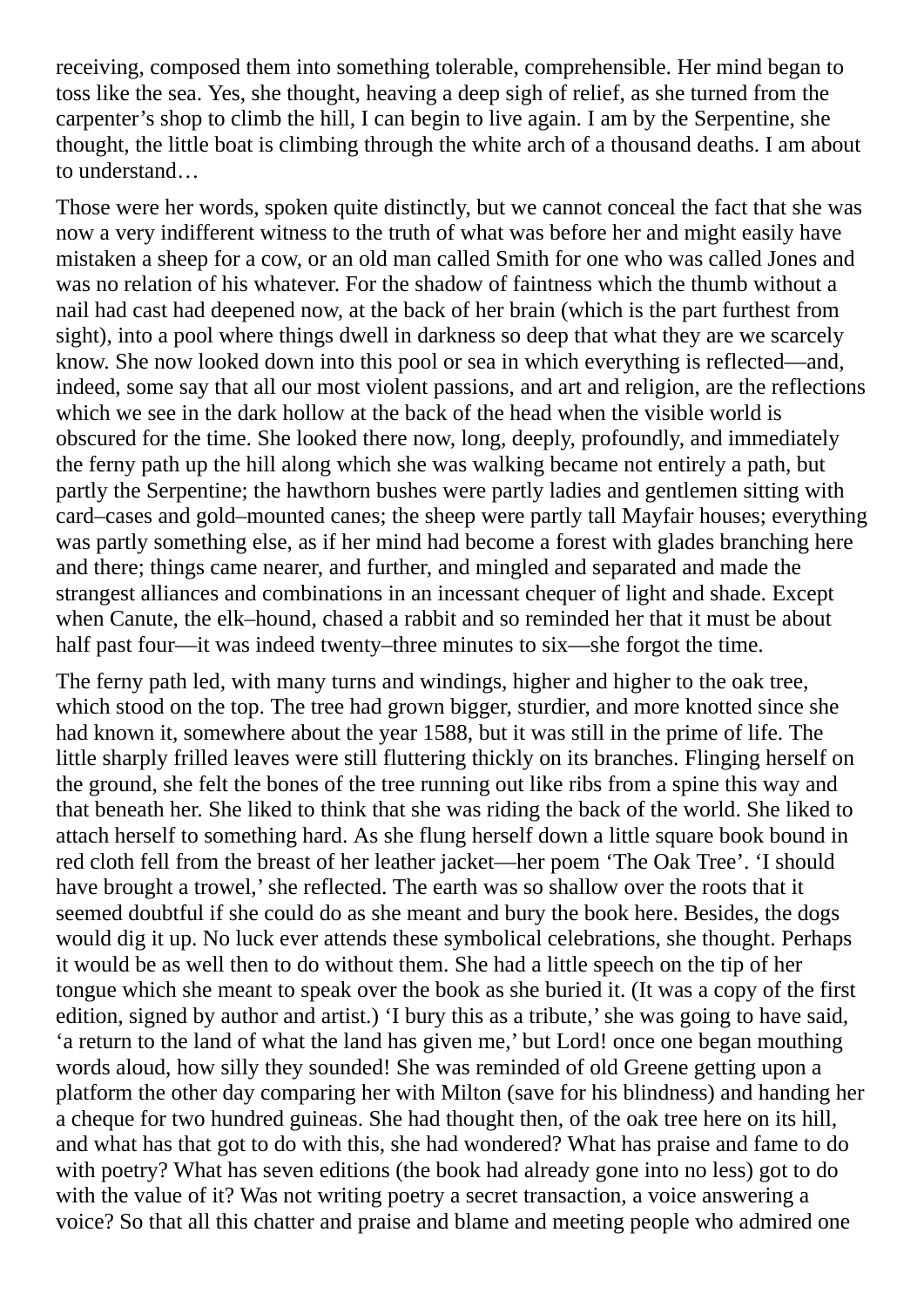and meeting people who did not admire one was as ill suited as could be to the thing itself —a voice answering a voice. What could have been more secret, she thought, more slow, and like the intercourse of lovers, than the stammering answer she had made all these years to the old crooning song of the woods, and the farms and the brown horses standing at the gate, neck to neck, and the smithy and the kitchen and the fields, so laboriously bearing wheat, turnips, grass, and the garden blowing irises and fritillaries?

So she let her book lie unburied and dishevelled on the ground, and watched the vast view, varied like an ocean floor this evening with the sun lightening it and the shadows darkening it. There was a village with a church tower among elm trees; a grey domed manor house in a park; a spark of light burning on some glass–house; a farmyard with yellow corn stacks. The fields were marked with black tree clumps, and beyond the fields stretched long woodlands, and there was the gleam of a river, and then hills again. In the far distance Snowdon's crags broke white among the clouds; she saw the far Scottish hills and the wild tides that swirl about the Hebrides. She listened for the sound of gun–firing out at sea. No—only the wind blew. There was no war to–day. Drake had gone; Nelson had gone. 'And there', she thought, letting her eyes, which had been looking at these far distances, drop once more to the land beneath her, 'was my land once: that Castle between the downs was mine; and all that moor running almost to the sea was mine.' Here the landscape (it must have been some trick of the fading light) shook itself, heaped itself, let all this encumbrance of houses, castles, and woods slide off its tent–shaped sides. The bare mountains of Turkey were before her. It was blazing noon. She looked straight at the baked hill–side. Goats cropped the sandy tufts at her feet. An eagle soared above. The raucous voice of old Rustum, the gipsy, croaked in her ears, 'What is your antiquity and your race, and your possessions compared with this? What do you need with four hundred bedrooms and silver lids on all your dishes, and housemaids dusting?'

At this moment some church clock chimed in the valley. The tent–like landscape collapsed and fell. The present showered down upon her head once more, but now that the light was fading, gentlier than before, calling into view nothing detailed, nothing small, but only misty fields, cottages with lamps in them, the slumbering bulk of a wood, and a fan– shaped light pushing the darkness before it along some lane. Whether it had struck nine, ten, or eleven, she could not say. Night had come—night that she loved of all times, night in which the reflections in the dark pool of the mind shine more clearly than by day. It was not necessary to faint now in order to look deep into the darkness where things shape themselves and to see in the pool of the mind now Shakespeare, now a girl in Russian trousers, now a toy boat on the Serpentine, and then the Atlantic itself, where it storms in great waves past Cape Horn. She looked into the darkness. There was her husband's brig, rising to the top of the wave! Up, it went, and up and up. The white arch of a thousand deaths rose before it. Oh rash, oh ridiculous man, always sailing, so uselessly, round Cape Horn in the teeth of a gale! But the brig was through the arch and out on the other side; it was safe at last!

'Ecstasy!'she cried, 'ecstasy!' And then the wind sank, the waters grew calm; and she saw the waves rippling peacefully in the moonlight.

'Marmaduke Bonthrop Shelmerdine!'she cried, standing by the oak tree.

The beautiful, glittering name fell out of the sky like a steel–blue feather. She watched it